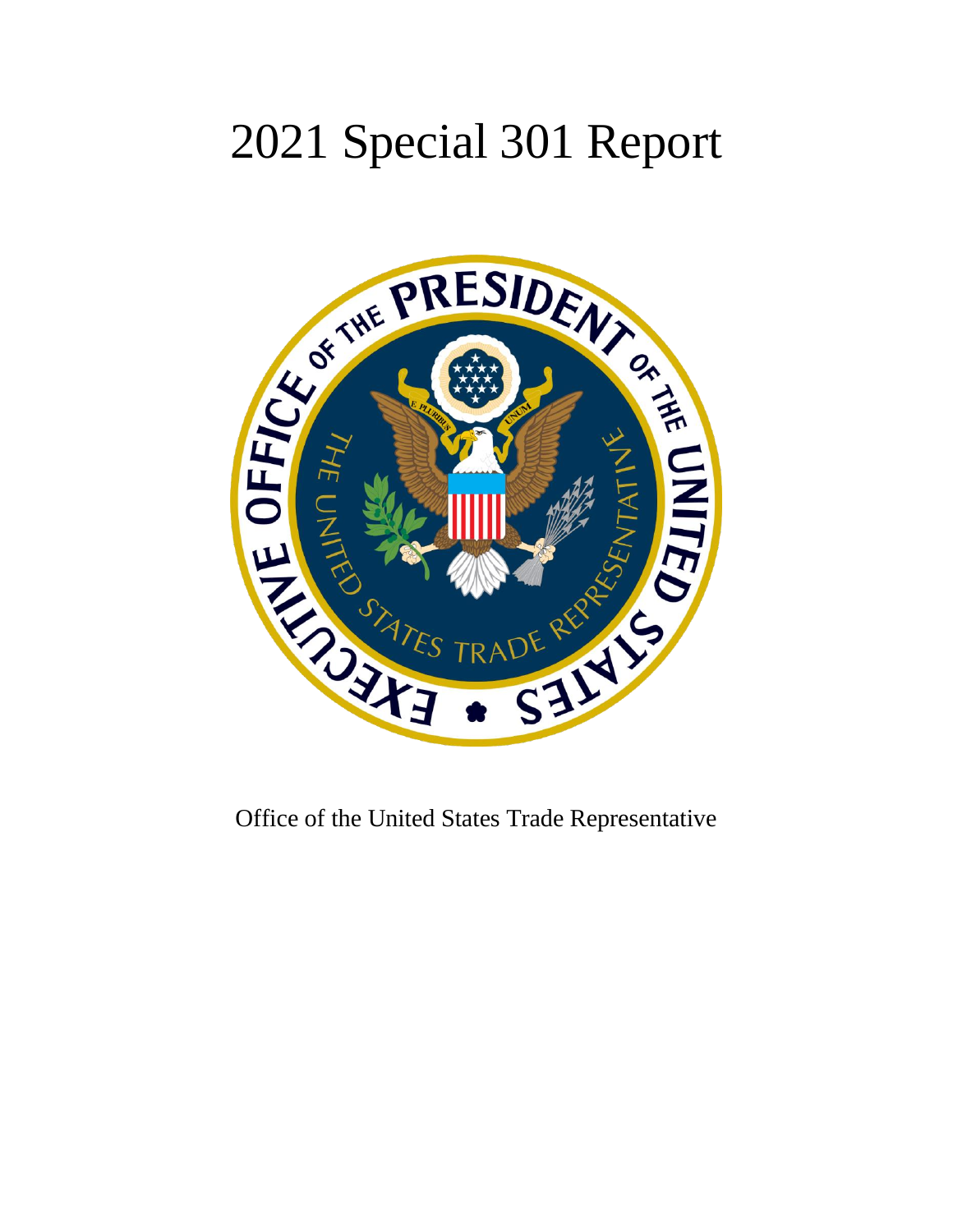# **ACKNOWLEDGEMENTS**

The Office of the United States Trade Representative (USTR) is responsible for the preparation of this Report. United States Trade Representative Katherine Tai gratefully acknowledges the contributions of staff to the writing and production of this Report and extends her thanks to partner agencies, including the following Departments and agencies: State; Treasury; Justice; Agriculture; Commerce, including the International Trade Administration and the Patent and Trademark Office; Labor; Health and Human Services, including the Food and Drug Administration; Homeland Security, including Customs and Border Protection, Immigration and Customs Enforcement, and the National Intellectual Property Rights Coordination Center; and the United States Agency for International Development. USTR also recognizes the contributions of the Office of the Intellectual Property Enforcement Coordinator, as well as those of the United States Copyright Office.

In preparing the Report, substantial information was solicited from U.S. embassies around the world, from U.S. Government agencies, and from interested stakeholders. The draft of this Report was developed through the Special 301 Subcommittee of the interagency Trade Policy Staff Committee.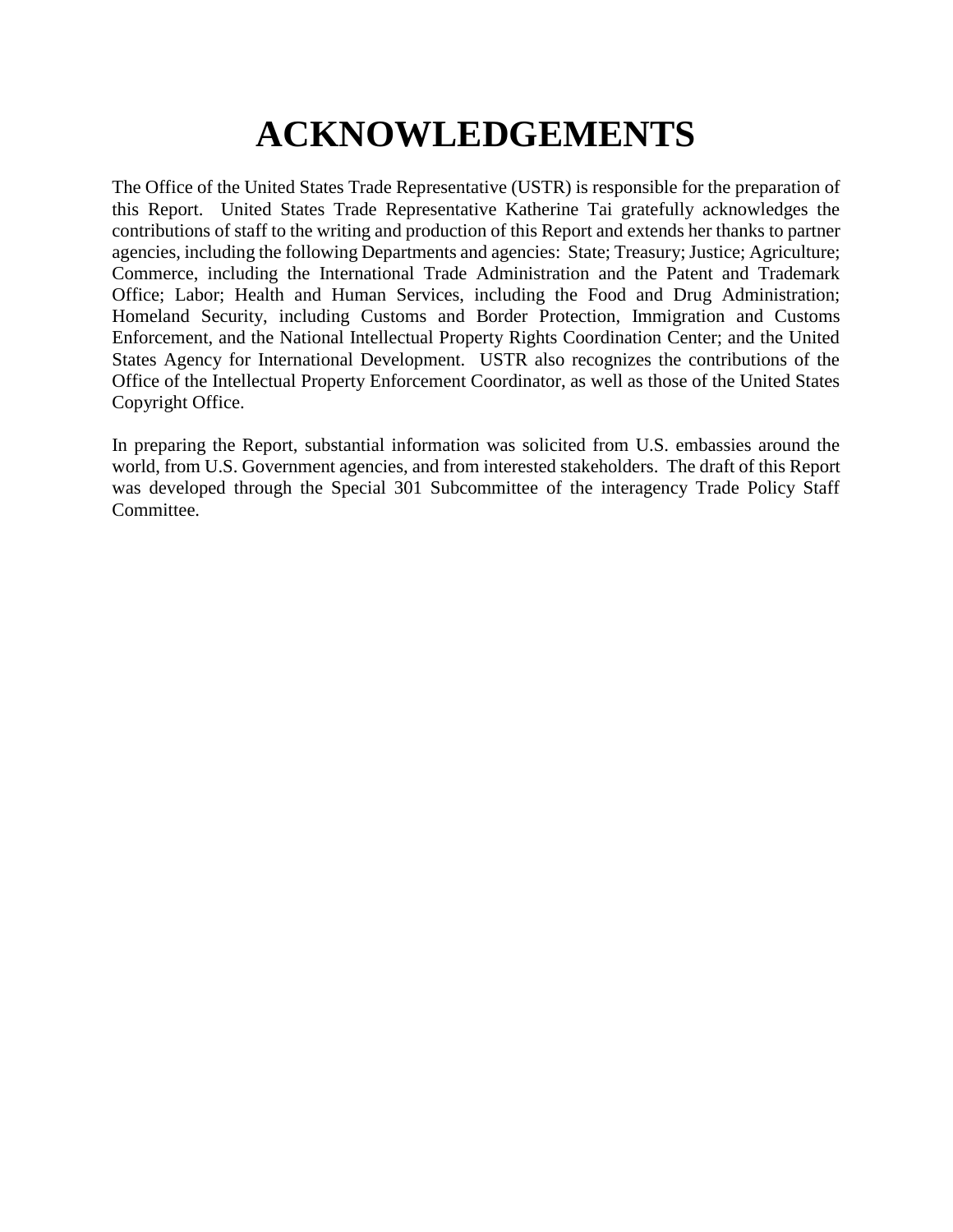# **TABLE OF CONTENTS**

| SECTION I: Developments in Intellectual Property Rights Protection, Enforcement, and |  |
|--------------------------------------------------------------------------------------|--|
|                                                                                      |  |
|                                                                                      |  |
|                                                                                      |  |
|                                                                                      |  |
|                                                                                      |  |
|                                                                                      |  |
|                                                                                      |  |
|                                                                                      |  |
|                                                                                      |  |
|                                                                                      |  |
|                                                                                      |  |
|                                                                                      |  |
|                                                                                      |  |
|                                                                                      |  |
|                                                                                      |  |
|                                                                                      |  |
|                                                                                      |  |
|                                                                                      |  |
|                                                                                      |  |
|                                                                                      |  |
|                                                                                      |  |
|                                                                                      |  |
|                                                                                      |  |
|                                                                                      |  |
|                                                                                      |  |
|                                                                                      |  |
|                                                                                      |  |
|                                                                                      |  |
|                                                                                      |  |
|                                                                                      |  |
|                                                                                      |  |
|                                                                                      |  |
|                                                                                      |  |
|                                                                                      |  |
|                                                                                      |  |
|                                                                                      |  |
|                                                                                      |  |
| ANNEX 2: U.S. Government-Sponsored Technical Assistance and Capacity Building  87    |  |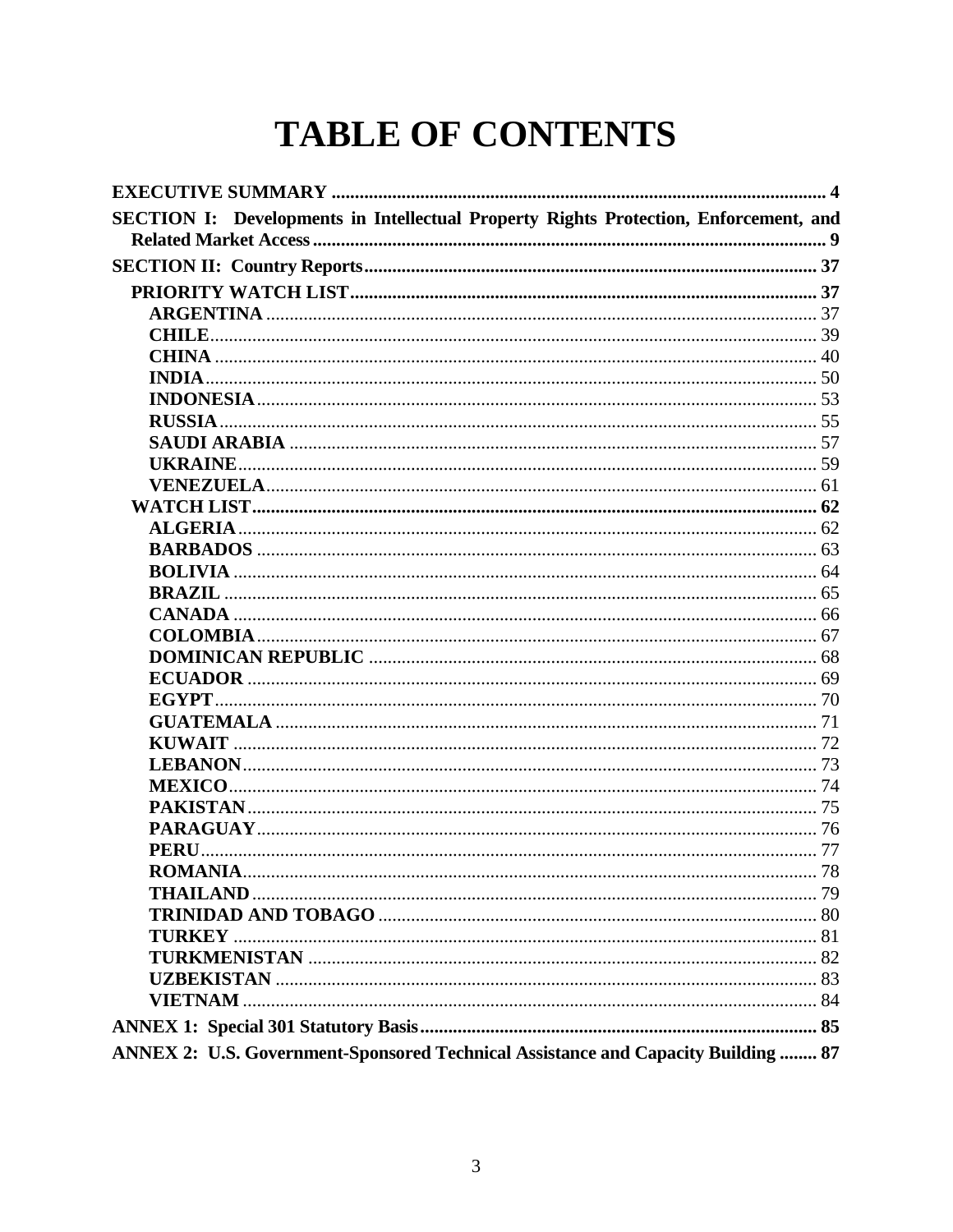# **EXECUTIVE SUMMARY**

<span id="page-3-0"></span>The Special 301 Report (Report) is the result of an annual review of the state of intellectual property (IP) protection and enforcement in U.S. trading partners around the world, which the Office of the United States Trade Representative (USTR) conducts pursuant to Section 182 of the Trade Act of 1974, as amended (the Trade Act, 19 U.S.C. § 2242). Congress amended the Trade Act in 1988 specifically "to provide for the development of an overall strategy to ensure adequate and effective protection of intellectual property rights and fair and equitable market access for United States persons that rely on protection of intellectual property rights."<sup>1</sup> In particular, Congress expressed its concern that "the absence of adequate and effective protection of United States intellectual property rights, and the denial of equitable market access, seriously impede the ability of the United States persons that rely on protection of intellectual property rights to export and operate overseas, thereby harming the economic interests of the United States."<sup>2</sup>

This Report provides an opportunity to put a spotlight on foreign countries and the laws, policies, and practices that fail to provide adequate and effective IP protection and enforcement for U.S. inventors, creators, brands, manufacturers, and service providers, which, in turn, harm American workers whose livelihoods are tied to America's innovation-driven sectors. The Report identifies a wide range of concerns, including: (a) challenges with border and criminal enforcement against counterfeits, including in the online environment; (b) high levels of online and broadcast piracy, including through illicit streaming devices; (c) inadequacies in trade secret protection and enforcement in China, Russia, and elsewhere; (d) troubling "indigenous innovation" and forced technology transfer policies that may unfairly disadvantage U.S. right holders in markets abroad; and (e) other ongoing, systemic issues regarding IP protection and enforcement, as well as market access, in many trading partners around the world. Combatting such unfair trade policies will encourage domestic investment in the United States, foster American innovation and creativity, and increase economic security for American workers and families.

A priority of this Administration is to craft trade policy in service of America's workers, including those in innovation-driven export industries. The Report serves a critical function by identifying opportunities and challenges facing U.S. innovative and creative industries in foreign markets and by promoting job creation, economic development, and many other benefits that effective IP protection and enforcement support. The Report informs the public and our trading partners and seeks to be a positive catalyst for change. In addition, given the importance of innovation and IP in developing the advances necessary for fighting the ongoing COVID-19 crisis, this Administration is committed to trade policies that seek to save lives in this pandemic and ensure preparedness for the next one. USTR looks forward to working closely with the governments of the trading partners that are identified in this year's Report to address both emerging and

<sup>&</sup>lt;sup>1</sup> Omnibus Trade and Competitiveness Act of 1988, § 1303(a)(2), 102 Stat. 1179.

 $^2$  Id. § 1303(a)(1)(B); see also S. Rep. 100-71 at 75 (1987) ("Improved protection and market access for U.S. intellectual property goes to the very essence of economic competitiveness for the United States. The problems of piracy, counterfeiting, and market access for U.S. intellectual property affect the U.S. economy as a whole. Effective action against these problems is important to sectors ranging from high technology to basic industries, and from manufacturers of goods to U.S. service businesses.").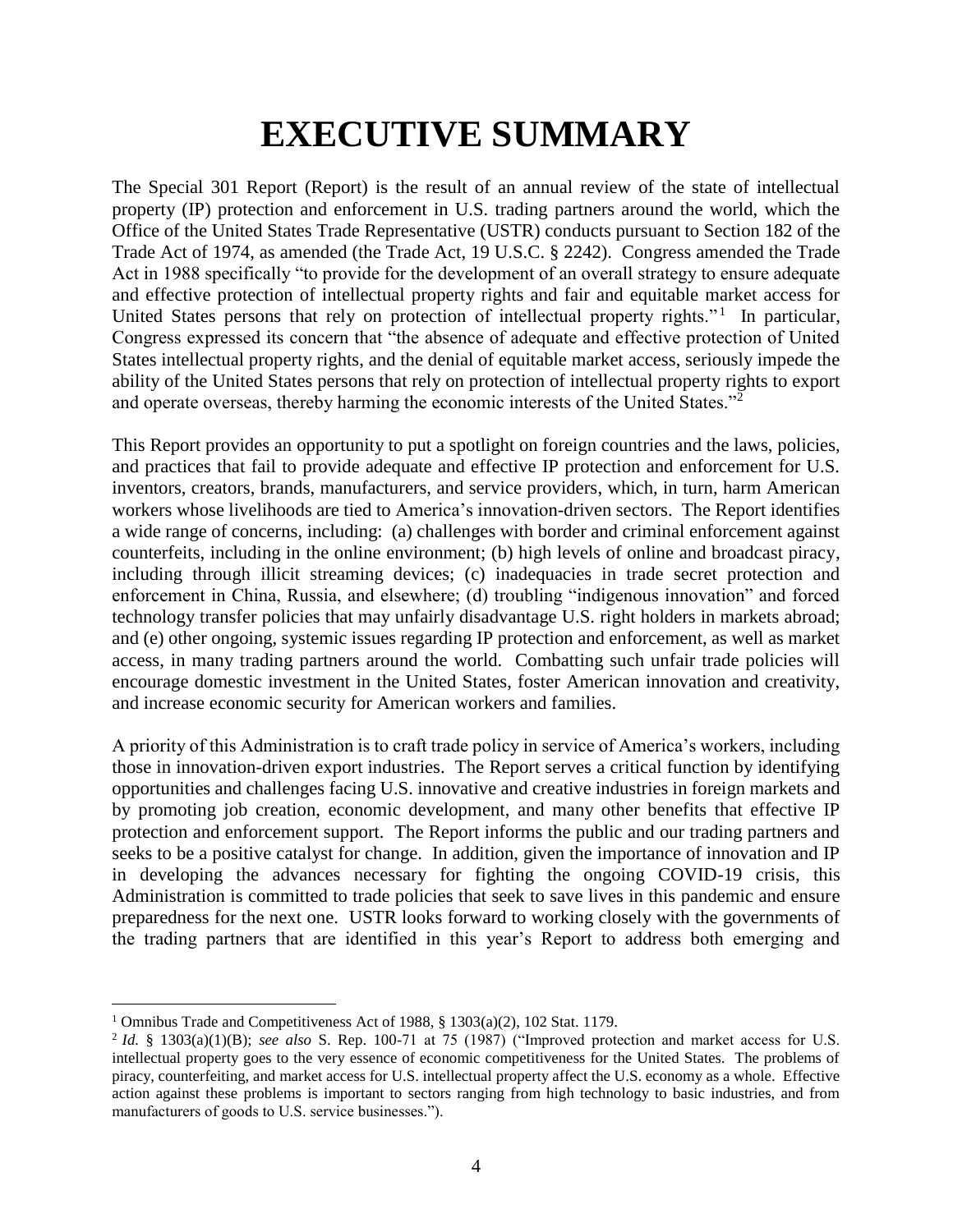continuing concerns, and to build on the positive results that many of these governments have achieved.

# **THE 2021 SPECIAL 301 LIST**

The Special 301 Subcommittee received stakeholder input on more than 100 trading partners, but focused its review on those submissions that responded to the request set forth in the notice published in the *Federal Register* to identify whether a particular trading partner should be named as a Priority Foreign Country, placed on the Priority Watch List or Watch List, or not listed in the Report. Following extensive research and analysis, USTR has identified 32 trading partners as follows:

| <b>Priority Watch List</b> | <b>Watch List</b>            |                                  |
|----------------------------|------------------------------|----------------------------------|
| Argentina                  | Algeria<br>$\bullet$         | Lebanon<br>$\bullet$             |
| Chile                      | <b>Barbados</b><br>$\bullet$ | Mexico<br>$\bullet$              |
| China                      | <b>Bolivia</b><br>$\bullet$  | Pakistan<br>$\bullet$            |
| India                      | <b>Brazil</b><br>٠           | Paraguay<br>$\bullet$            |
| Indonesia                  | Canada<br>$\bullet$          | Peru<br>$\bullet$                |
| Russia                     | Colombia<br>$\bullet$        | Romania<br>$\bullet$             |
| Saudi Arabia               | Dominican<br>$\bullet$       | Thailand                         |
| Ukraine                    | Republic                     | Trinidad and Tobago<br>$\bullet$ |
| Venezuela                  | Ecuador<br>$\bullet$         | Turkey<br>٠                      |
|                            | Egypt                        | Turkmenistan<br>$\bullet$        |
|                            | Guatemala<br>$\bullet$       | Uzbekistan<br>$\bullet$          |
|                            | Kuwait                       | Vietnam                          |

# **OUT-OF-CYCLE REVIEWS**

An Out-of-Cycle Review is a tool that USTR uses to encourage progress on IP issues of concern. Out-of-Cycle Reviews provide an opportunity to address and remedy such issues through heightened engagement and cooperation with trading partners and other stakeholders. Out-of-Cycle Reviews focus on identified IP challenges in specific trading partner markets. Successful resolution of specific IP issues of concern can lead to a positive change in a trading partner's Special 301 status outside of the typical period for the annual review. Conversely, failure to address identified IP concerns, or further deterioration as to an IP-related concern within the specified Out-of-Cycle Review period, can lead to an adverse change in status.

USTR may conduct Out-of-Cycle Reviews of trading partners as circumstances warrant or as requested by a trading partner.

# **REVIEW OF NOTORIOUS MARKETS FOR COUNTERFEITING AND PIRACY (***NOTORIOUS MARKETS LIST***)**

In 2010, USTR began publishing annually the *Notorious Markets List* separately from the annual Special 301 Report. The *Notorious Markets List* identifies illustrative examples of online and physical markets that reportedly engage in, facilitate, turn a blind eye to, or benefit from substantial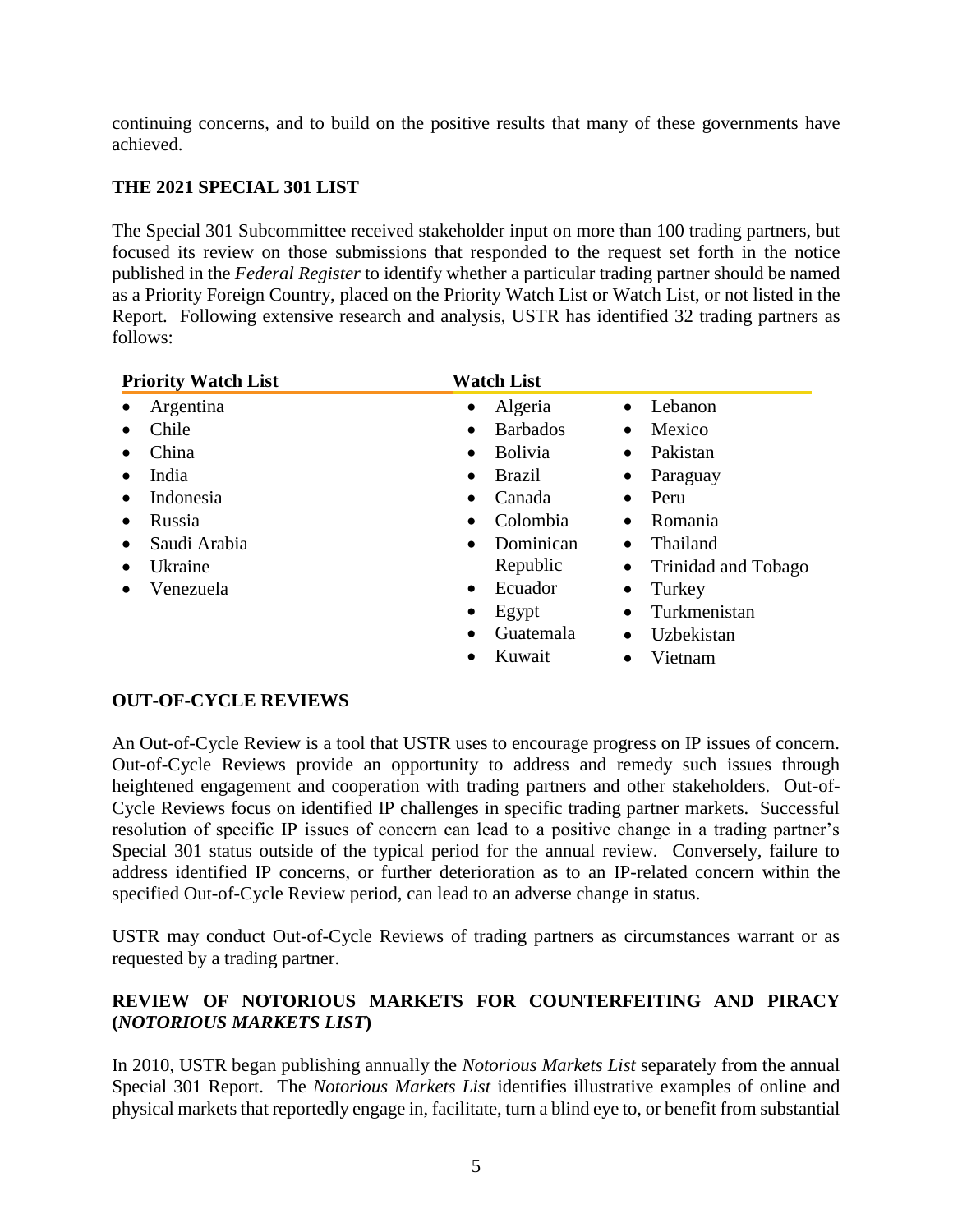copyright piracy and trademark counterfeiting, according to information submitted to USTR in response to a notice published in the *Federal Register* requesting public comments. In 2020, USTR requested such comments on October 1, 2020, and published the *2020 Notorious Markets List* on January 14, 2021. USTR plans to conduct its next Review of Notorious Markets for Counterfeiting and Piracy in the fall of 2021.

### **THE SPECIAL 301 PROCESS**

The Congressionally-mandated annual Special 301 Report is the result of an extensive multistakeholder process. Pursuant to the statute mandating the Report, the United States Trade Representative is charged with designating as Priority Foreign Countries those countries that have the most onerous or egregious acts, policies, or practices and whose acts, policies, or practices have the greatest adverse impact (actual or potential) on relevant U.S. products. (See ANNEX 1.) To facilitate administration of the statute, USTR has created a Priority Watch List and a Watch List within this Report. Placement of a trading partner on the Priority Watch List or Watch List indicates that particular problems exist in that country with respect to IP protection, enforcement, or market access for U.S. persons relying on IP. Provisions of the Special 301 statute, as amended, direct the United States Trade Representative to develop action plans for each country identified as a Priority Watch List country that has also been on the Priority Watch List for at least one year.

#### *Public Engagement*

USTR solicited broad public participation in the 2021 Special 301 review process to facilitate sound, well-balanced assessments of trading partners' IP protection and enforcement and related market access issues affecting IP-intensive industries and to help ensure that the Special 301 review would be based on comprehensive information regarding IP issues in trading partner markets.

USTR requested written submissions from the public through a notice published in the *Federal Register* on December 15, 2020 (*Federal Register* notice). In addition, due to COVID-19, USTR fostered public participation via written submissions rather than an in-person hearing with the interagency Special 301 Subcommittee of the Trade Policy Staff Committee (TPSC) sending written questions about issues relevant to the review to those that submitted written comments, including to representatives of foreign governments, industry, and non-governmental organizations. USTR posted the written questions and the written responses online at www.regulations.gov, docket number USTR-2020-0041. The *Federal Register* notice drew submissions from 50 non-government stakeholders and 22 foreign governments. The submissions filed in response to the *Federal Register* notice are available to the public online at www.regulations.gov, docket number USTR-2020-0041.

#### *Country Placement*

The Special 301 listings and actions announced in this Report are the result of intensive deliberations among all relevant agencies within the U.S. Government, informed by extensive consultations with participating stakeholders, foreign governments, the U.S. Congress, and other interested parties.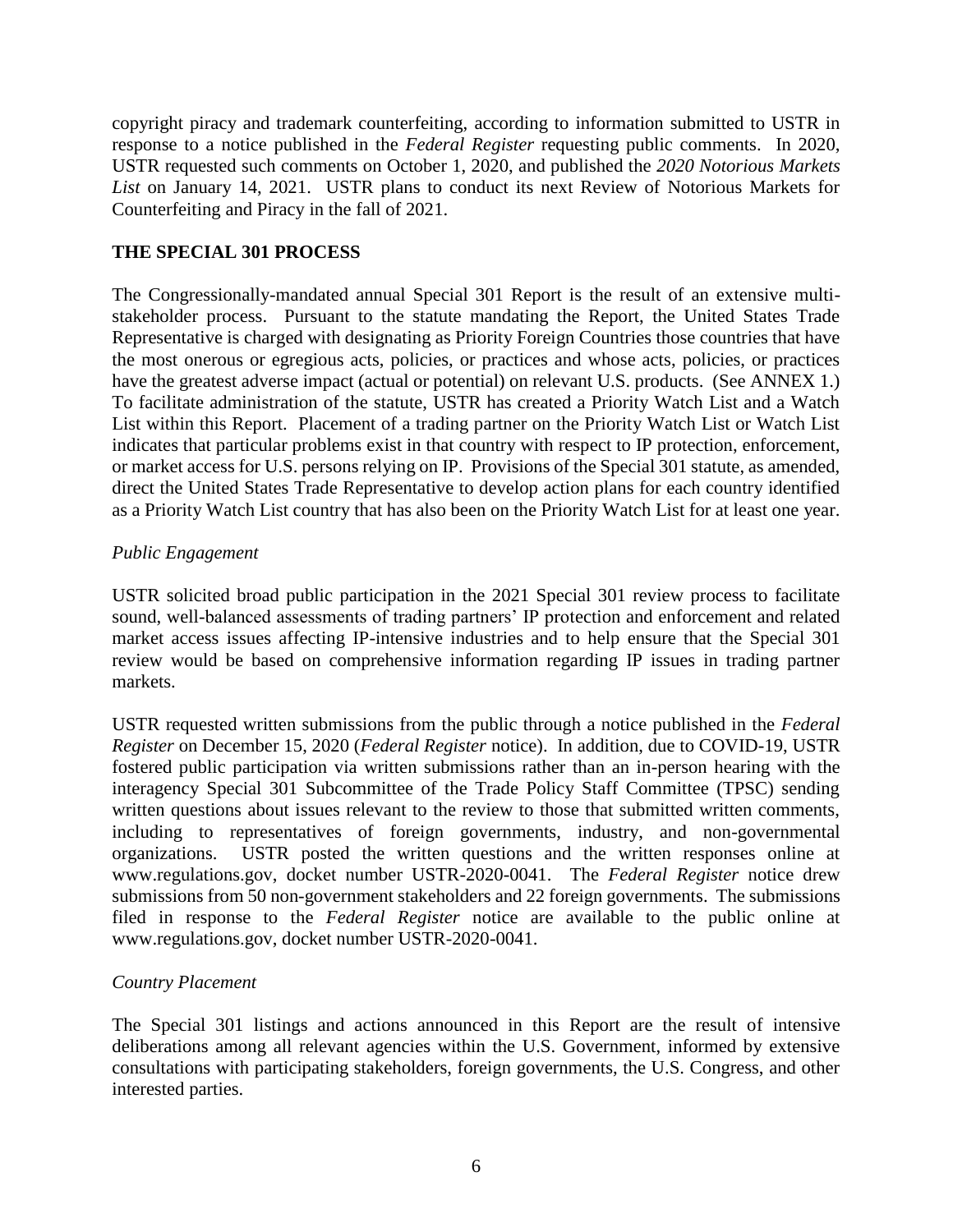USTR, together with the Special 301 Subcommittee, conducts a broad and balanced assessment of U.S. trading partners' IP protection and enforcement, as well as related market access issues affecting IP-intensive industries, in accordance with the statutory criteria. (See ANNEX 1.) The Special 301 Subcommittee, through the TPSC, provides advice on country placement to USTR based on this assessment. This assessment is conducted on a case-by-case basis, taking into account diverse factors such as a trading partner's level of development, its international obligations and commitments, the concerns of right holders and other interested parties, and the trade and investment policies of the United States. It is informed by the various cross-cutting issues and trends identified in Section I. Each assessment is based upon the specific facts and circumstances that shape IP protection and enforcement in a particular trading partner.

In the year ahead, USTR will continue to engage trading partners on the issues discussed in this Report. In preparation for, and in the course of, those interactions, USTR will:

- Engage with U.S. stakeholders, the U.S. Congress, and other interested parties to ensure that the U.S. Government's position is informed by the full range of views on the pertinent issues;
- Conduct extensive discussions with individual trading partners regarding their respective IP regimes;
- Encourage trading partners to engage fully, and with the greatest degree of transparency, with the full range of stakeholders on IP matters;
- Develop an action plan with benchmarks for each country that has been on the Priority Watch List for at least one year to encourage progress on high-priority IP concerns; and
- Identify, where possible, appropriate ways in which the U.S. Government can be of assistance. (See ANNEX 2.)

USTR will conduct these discussions in a manner that both advances the policy goals of the United States and respects the importance of meaningful policy dialogue with U.S. trading partners. In addition, USTR will continue to work closely with other U.S. Government agencies to ensure consistency of U.S. trade policy objectives.

# **STRUCTURE OF THE SPECIAL 301 REPORT**

The 2021 Report contains the following Sections and Annexes:

SECTION I: Developments in Intellectual Property Rights Protection, Enforcement, and Related Market Access discusses global trends and issues in IP protection and enforcement and related market access that the U.S. Government works to address on a daily basis;

SECTION II: Country Reports includes descriptions of issues of concern with respect to particular trading partners;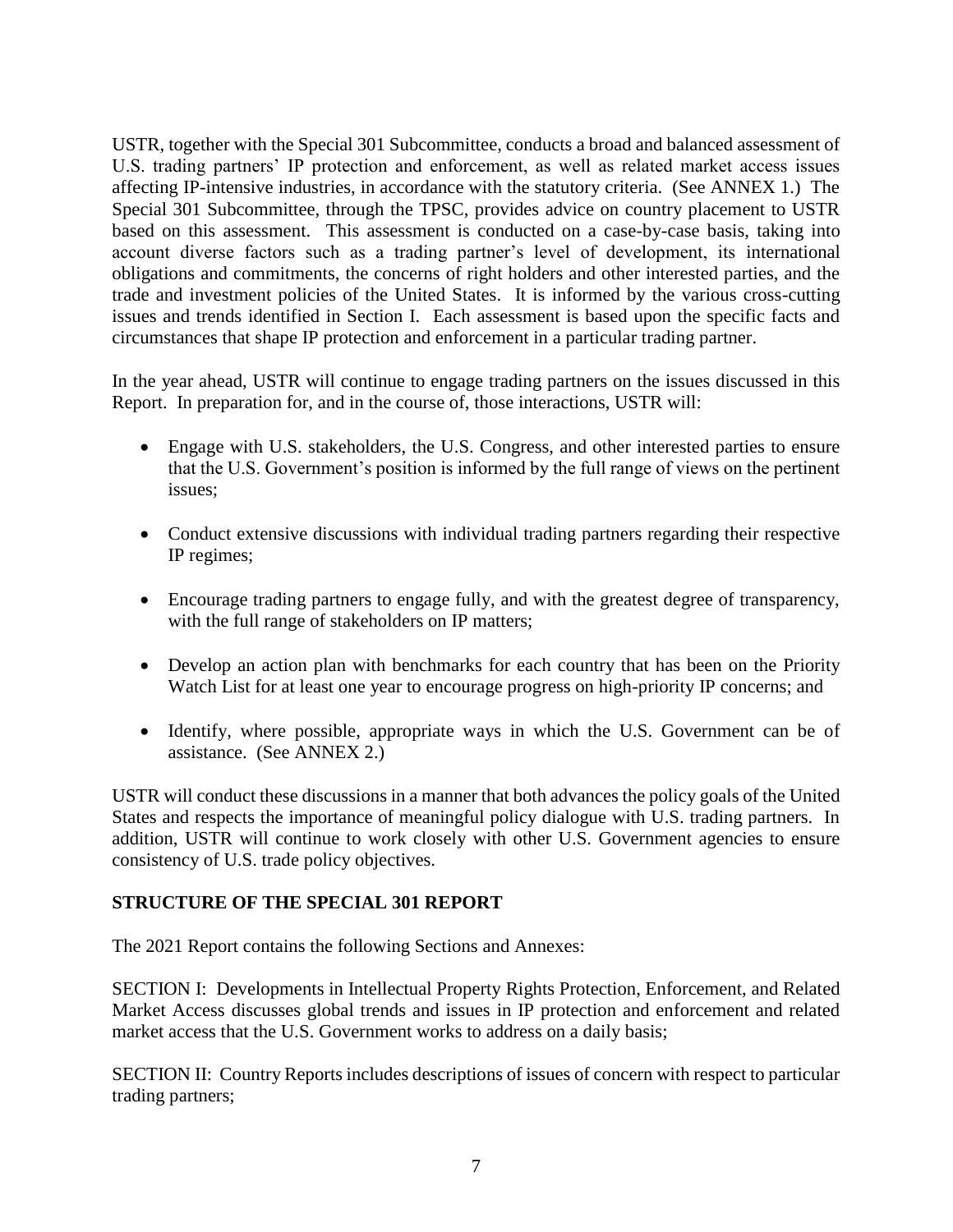ANNEX 1: Special 301 Statutory Basis describes the statutory basis of the Special 301 Report; and

ANNEX 2: U.S. Government-Sponsored Technical Assistance and Capacity Building highlights U.S. Government-sponsored technical assistance and capacity-building efforts.

April 2021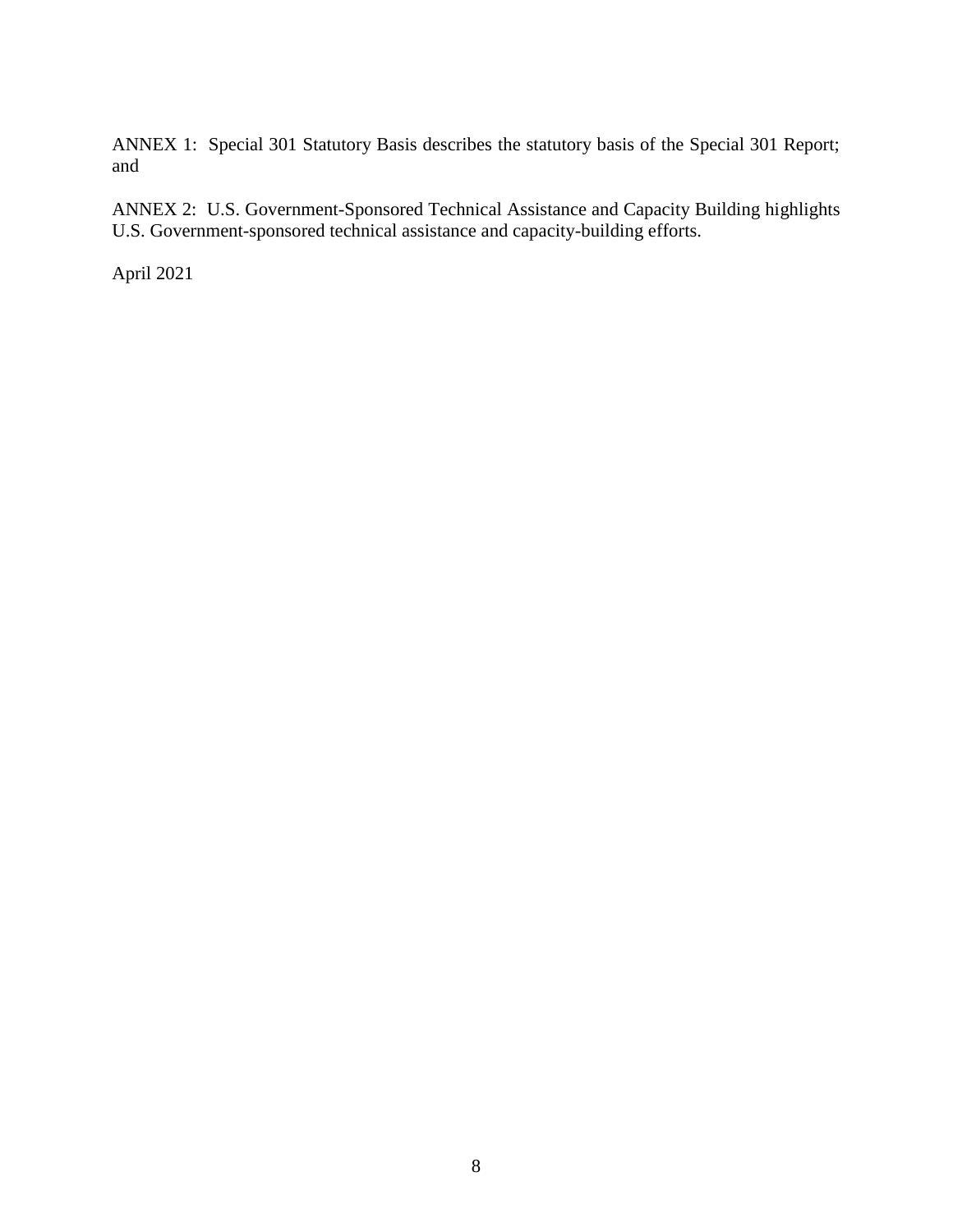# <span id="page-8-0"></span>**SECTION I: Developments in Intellectual Property Rights Protection, Enforcement, and Related Market Access**

An important part of the mission of the Office of the United States Trade Representative (USTR) is to support and implement the Administration's commitment to protect American jobs and workers and to advance the economic interests of the United States. USTR works to protect American innovation and creativity in foreign markets employing all the tools of U.S. trade policy, including the annual Special 301 Report (Report).

Fostering innovation and creativity is essential to U.S. economic growth, competitiveness, and the estimated 45 million American jobs that directly or indirectly rely on intellectual property (IP) intensive industries.<sup>3</sup> IP-intensive industries, defined by the U.S. Patent and Trademark Office (USPTO) as industries that rely most heavily on IP protections, are a diverse group that include, among others, manufacturers, technology developers, apparel makers, software publishers, agricultural producers, and creators of creative and cultural works.<sup>4</sup> Together, these industries generated 38.2% of the U.S. gross domestic product  $(GDP)$ .<sup>5</sup> The 27.8 million workers that IPintensive industries employed directly also enjoyed pay that was, on average, 46% higher than workers in non-IP-intensive industries.<sup>6</sup> IP-intensive industries play a prominent role in U.S. trade, as evinced by the \$842 billion worth of merchandise exports produced by these industries, which accounted for 52% of total U.S. export of goods in 2014, in addition to \$81 billion of services exports.<sup>7</sup>

IP infringement, including patent infringement, trademark counterfeiting, copyright piracy,<sup>8</sup> and trade secret theft, causes significant financial losses for right holders and legitimate businesses around the world. IP infringement undermines U.S. competitive advantages in innovation and creativity, to the detriment of American businesses and workers. In its most pernicious forms, IP infringement endangers the public, including through exposure to health and safety risks from counterfeit products, such as semiconductors, automobile parts, apparel, footwear, toys, and medicines. In addition, trade in counterfeit and pirated products often fuels cross-border organized criminal networks and hinders sustainable economic development in many countries.

This Section highlights developments in 2020 and early 2021 in IP protection, enforcement, and related market access in foreign markets, including: examples of initiatives to strengthen IP protection and enforcement; illustrative best practices demonstrated by the United States and our trading partners; U.S.-led initiatives in multilateral organizations; and bilateral and regional

<sup>3</sup> Economics and Statistics Administration and USPTO, *Intellectual Property and the U.S. Economy: 2016 Update* at 12-13 (Sept. 2016), https://www.uspto.gov/sites/default/files/documents/IPandtheUSEconomySept2016.pdf.

<sup>4</sup> *See id.* at 48-50 (listing the 81 IP-intensive industries).

<sup>5</sup> *Id.* at 6.

<sup>6</sup> *Id.* at 19.

<sup>7</sup> *Id.* at 27-28.

<sup>8</sup> The terms "trademark counterfeiting" and "copyright piracy" may appear below also as "counterfeiting" and "piracy," respectively.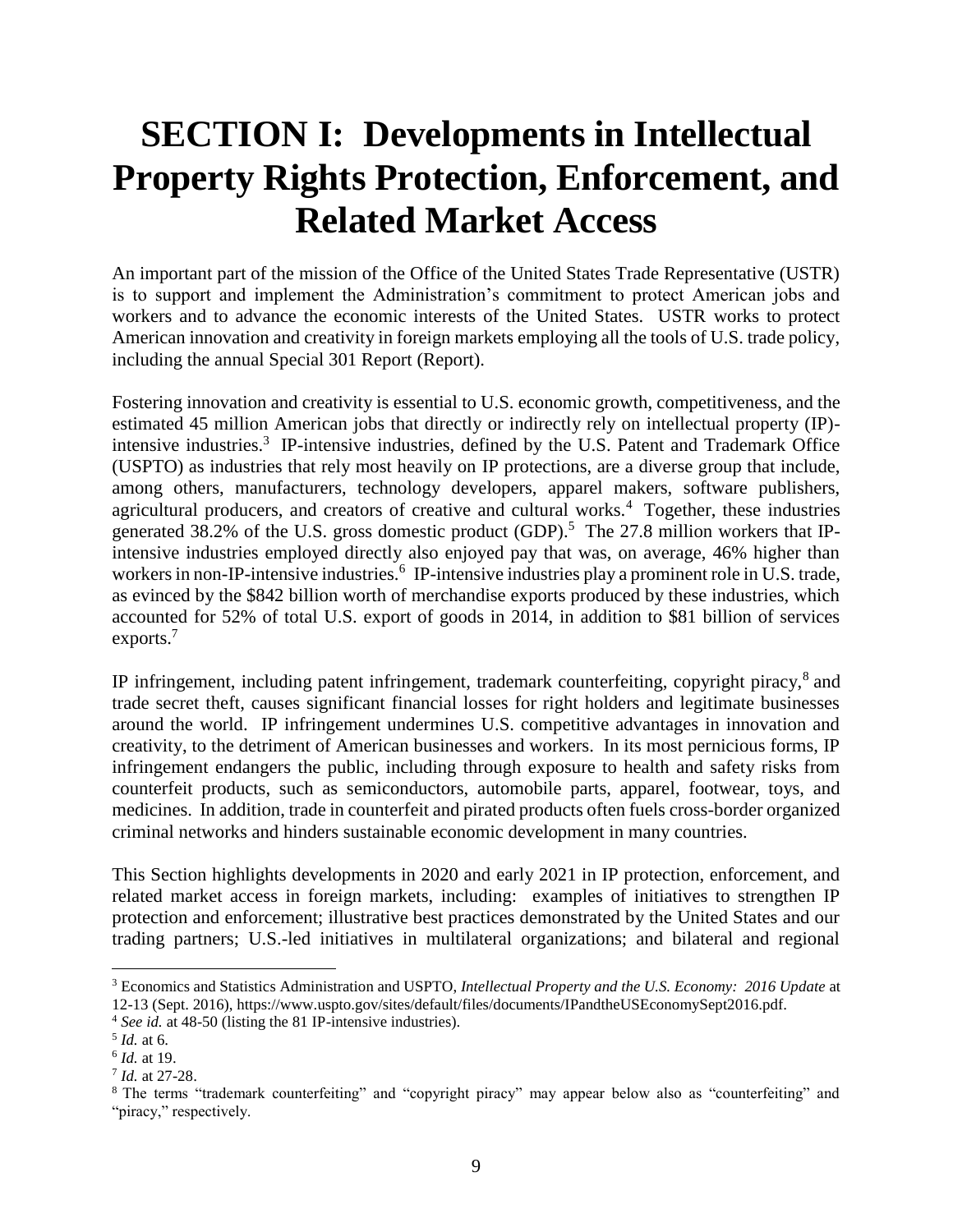developments. This Section identifies outstanding challenges and trends, including as they relate to trade in counterfeit goods, forced technology transfer and preferences for indigenous IP, protection of trade secrets, geographical indications (GIs), innovative pharmaceutical products and medical devices, and online and broadcast piracy. This Section also highlights the importance of IP to innovation in the environmental sector and considerations at the intersection of IP and health. Finally, this Section discusses the importance of full implementation of the World Trade Organization (WTO) Agreement on Trade-Related Aspects of Intellectual Property Rights (TRIPS) and developments on the use of WTO dispute settlement procedures by the U.S. to resolve IP concerns.

# **A. Initiatives to Strengthen IP Protection and Enforcement in Foreign Markets**

USTR notes the following important developments in 2020 and early 2021:

- The **United Arab Emirates** (UAE) is removed from the Watch List this year due to the Ministry of Health and Prevention resolving concerns with IP protection of pharmaceutical products by issuing Decree 321 that, among other things, provides protection against unfair commercial use, as well as unauthorized disclosure, of test or other data generated to obtain marketing approval. The UAE also made progress on long-standing IP enforcement concerns, particularly with Dubai Customs which was a major cause of industry complaints given its role in the global movement of goods, including counterfeit goods. The UAE increased transparency this past year as many authorities published their IP enforcement procedures and Federal Customs began publishing annual IP enforcement statistics. Recently, the Ajman Department of Economic Development cleared the Ajman China Mall, a notorious market for the past several years,<sup>9</sup> of a substantial number of counterfeit goods and are monitoring the Mall to ensure continued compliance.
- **Algeria** moves from the Priority Watch List to the Watch List due to steps the government has taken to engage and cooperate with stakeholders, improve enforcement efforts, and reduce IP-related market access barriers.
- **Brazil**'s law enforcement, with support from the Department of Justice's (DOJ) International Computer Hacking and Intellectual Property (ICHIP) Advisor for Latin America & the Caribbean and Computer Crime & Intellectual Property Section (CCIPS), the U.S. Attorney's Office for the Eastern District of Virginia, Homeland Security Investigations (HSI), as well as United Kingdom (UK) counterparts, launched "Operation 404.2," which seized the domain names of multiple commercial websites engaged in the illegal reproduction and distribution of copyrighted works.
- In the most significant criminal case under **Taiwan**'s recently amended Trade Secrets Act, a court ruled that a Taiwan semiconductor company and three former employees were guilty of stealing trade secrets from a U.S. company to enable the development of semiconductor chips by a Chinese state-owned enterprise. The court imposed a \$3.4

<sup>9</sup> USTR, *2020 Review of Notorious Markets for Counterfeiting and Piracy* at 46 (Jan. 2021), https://ustr.gov/sites/ default/files/files/Press/Releases/2020 Review of Notorious Markets for Counterfeiting and Piracy (final).pdf.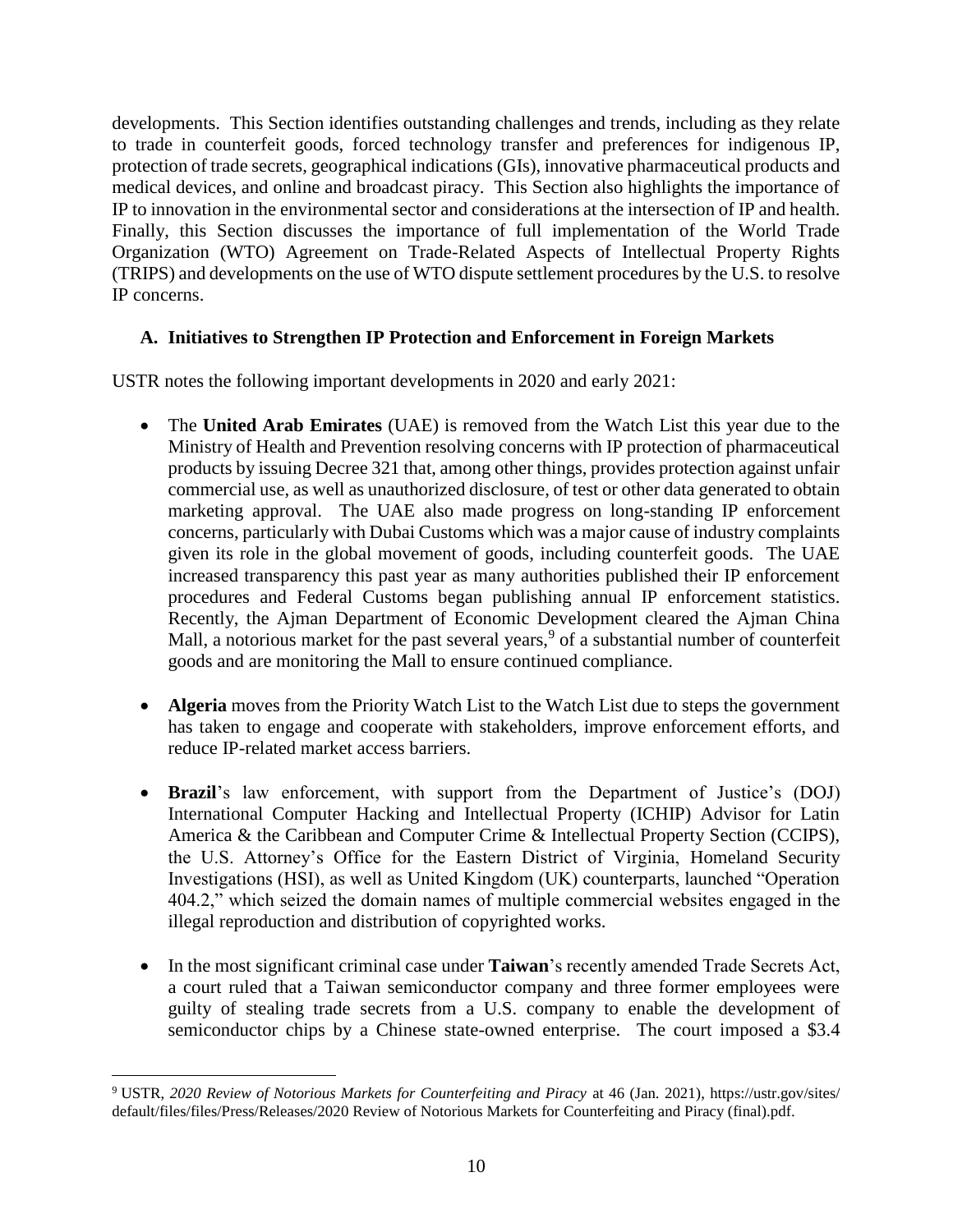million fine on the Taiwan company and sentenced the former employees to 5-6 years in prison. The case involved substantial cooperation with U.S. investigators and prosecutors.

- **Peru** took enforcement actions directed at popular local websites America TVGo and Y2MATE.com offering unauthorized infringing music and film materials.
- As of March 2021, there are 60 members of the 1991 Act of the International Union for the Protection of New Varieties of Plants Convention (known as UPOV 1991). The treaty requires member countries to grant IP protection to breeders of new plant varieties, known as breeder's rights. An effective plant variety protection system incentivizes plantbreeding activities, which leads to increased numbers of new plant varieties with improved characteristics such as high-yield, tolerance to adverse environmental conditions, and better food quality. In addition, promoting strong plant variety protection and enforcement globally helps improve industry competitiveness in foreign markets, encourages the importation of foreign plant varieties, and enhances domestic breeding programs. A new member of UPOV 1991 this year was **Saint Vincent and the Grenadines**.
- **Ukraine** continued to take positive steps in 2020 toward a transparent, fair, and predictable system for the collective management of royalties. In particular, pursuant to 2018 legislation that fundamentally reformed its collective management organization (CMO) system, Ukraine held open competitions and made progress toward completing accreditation of two additional CMOs in 2020. This follows the accreditation in 2019 of six other CMOs under the 2018 law. Some of the accredited CMOs have completed royalty negotiations and are paying royalties to right holders. For other CMOs selected under the 2018 law, progress continues on accreditation and royalty negotiation.
- As of March 2021, there are 108 parties to the World Intellectual Property Organization (WIPO) Performances and Phonograms Treaty and 109 parties to the WIPO Copyright Treaty, collectively known as the WIPO Internet Treaties. These treaties, completed in 1996 and which entered into force in 2002, have raised the standard of copyright protection around the world, particularly with regard to online delivery of copyrighted content. The treaties, which provide for certain exclusive rights, require parties to provide adequate legal protection and effective legal remedies against the circumvention of technological protection measures (TPMs), as well as certain acts affecting rights management information (RMI). Since the publication of the 2020 Special 301 Report, **Afghanistan**, **Comoros**, **San Marino**, and **Vanuatu** have acceded to the WIPO Internet Treaties. Additionally, **Nauru** acceded to the WIPO Copyright Treaty in 2020.

The United States will continue to work with its trading partners to further enhance IP protection and enforcement during the coming year.

# **B. Illustrative Best IP Practices by Trading Partners**

USTR highlights the following illustrative best practices by trading partners in the area of IP protection and enforcement: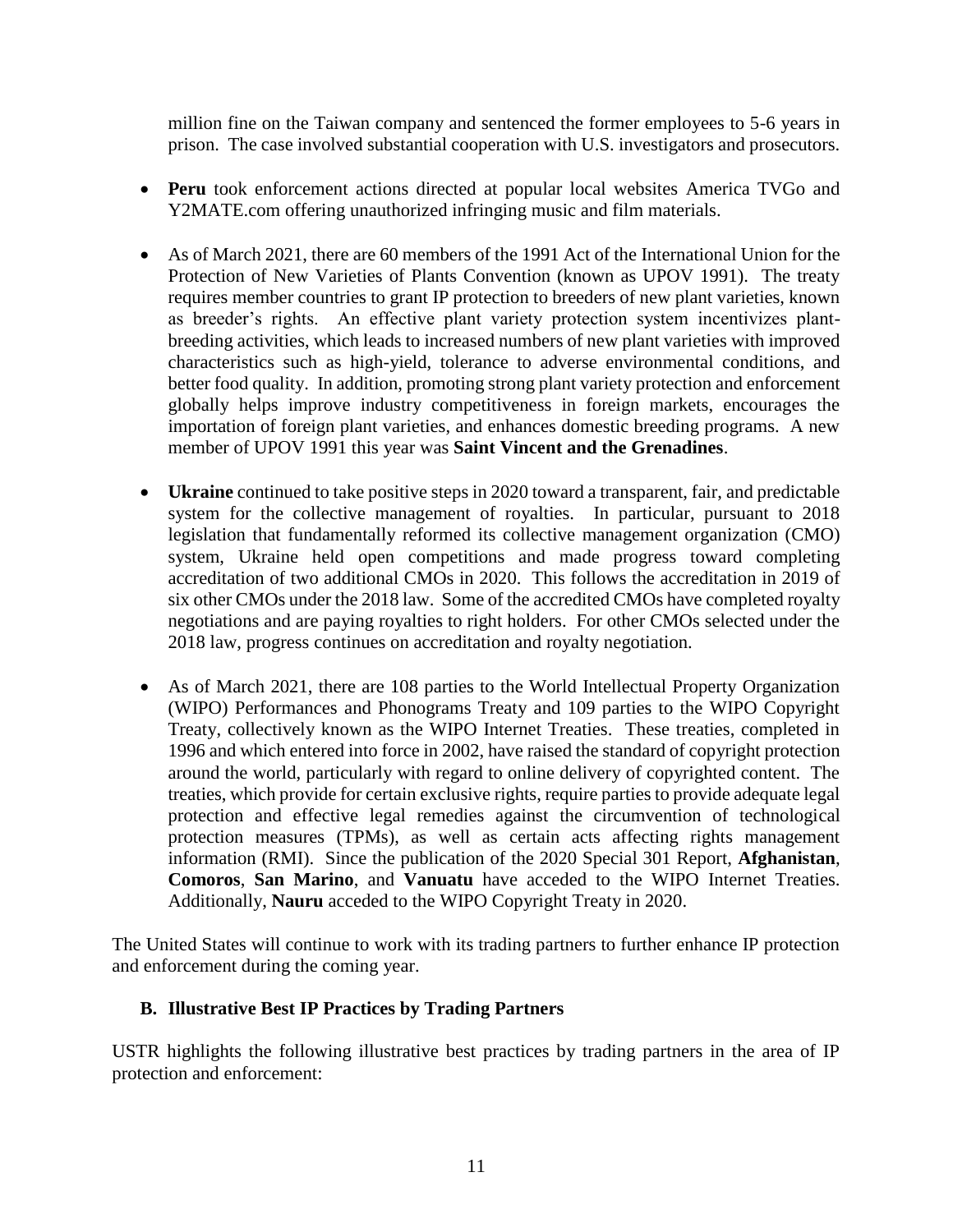- Cooperation and coordination among national government agencies involved in IP issues is an example of effective IP enforcement. Several countries, including the United States, have introduced IP enforcement coordination mechanisms or agreements to enhance interagency cooperation. **Thailand**'s interagency National Committee on Intellectual Property and a subcommittee on enforcement against IP infringement, led by the Prime Minister and a Deputy Prime Minister, respectively, has significantly improved coordination among government entities. **India**'s Cell for Intellectual Property Rights Promotion and Management (CIPAM) organizes and spearheads the government's efforts to simplify and streamline IP processes, increase IP awareness, promote commercialization, and enhance enforcement. In **Saudi Arabia**, the Saudi Authority for Intellectual Property recently created the National Committee for the Enforcement of Intellectual Property to coordinate IP enforcement, issue reports and case studies, and develop IP legislation and regulations. **Brazil**'s National Council on Combating Piracy and Intellectual Property Crimes is composed of representatives from executive branch ministries, the legislature, and the private sector and works together to discuss ongoing IP enforcement issues, propose public policy initiatives, and organize public awareness workshops. Also, in **Indonesia**, the Director General for Intellectual Property (DGIP), the Ministry of Communication and Informatics (Kominfo), and the Indonesia National Police (INP) Cybercrime unit coordinated to increase enforcement against online piracy. The United States encourages other trading partners to consider adopting cooperative IP arrangements.
- Specialized IP enforcement units also have proven to be important catalysts in the fight against counterfeiting and piracy. The specialized IP police unit in Rio de Janeiro, **Brazil**, could be a model for other cities in the country and around the world. Other examples include the Special Internet Forensics Unit in **Malaysia**'s Ministry of Domestic Trade and Consumer Affairs responsible for IP enforcement and the Maharashtra Cyber Digital Crimes Unit (MCDCU) in **India**.
- Many trading partners conducted IP awareness and educational campaigns, including jointly with stakeholders, to develop support for domestic IP initiatives. In **Spain**, the Ministry of Industry, Trade, and Tourism's Patent and Trademark Office carried out campaigns against IP theft. In response to the pandemic, **India**'s CIPAM reportedly organized over 200 webinars for a variety of stakeholders and maintained an active social media presence. In **Thailand**, the Department of Intellectual Property continued to carry out various IP awareness activities, including seminars for law enforcement officials, a marathon to raise awareness on piracy, and a campaign for high school and university students to raise awareness about harm caused by piracy and counterfeiting. In **Vietnam**, IP Vietnam and its partners carried out various trainings and capacity-building activities, including on patents, copyright-related issues, and enforcement.
- Another best practice is the active participation of government officials in technical assistance and capacity building. **Singapore** collects manifest data from 18 major shipping lines as part of its World Customs Organization (WCO) Cargo Targeting System and maintains a strong working relationship conducting joint investigations with U.S. Immigration and Customs Enforcement (ICE)/HSI. **Romania**'s law enforcement and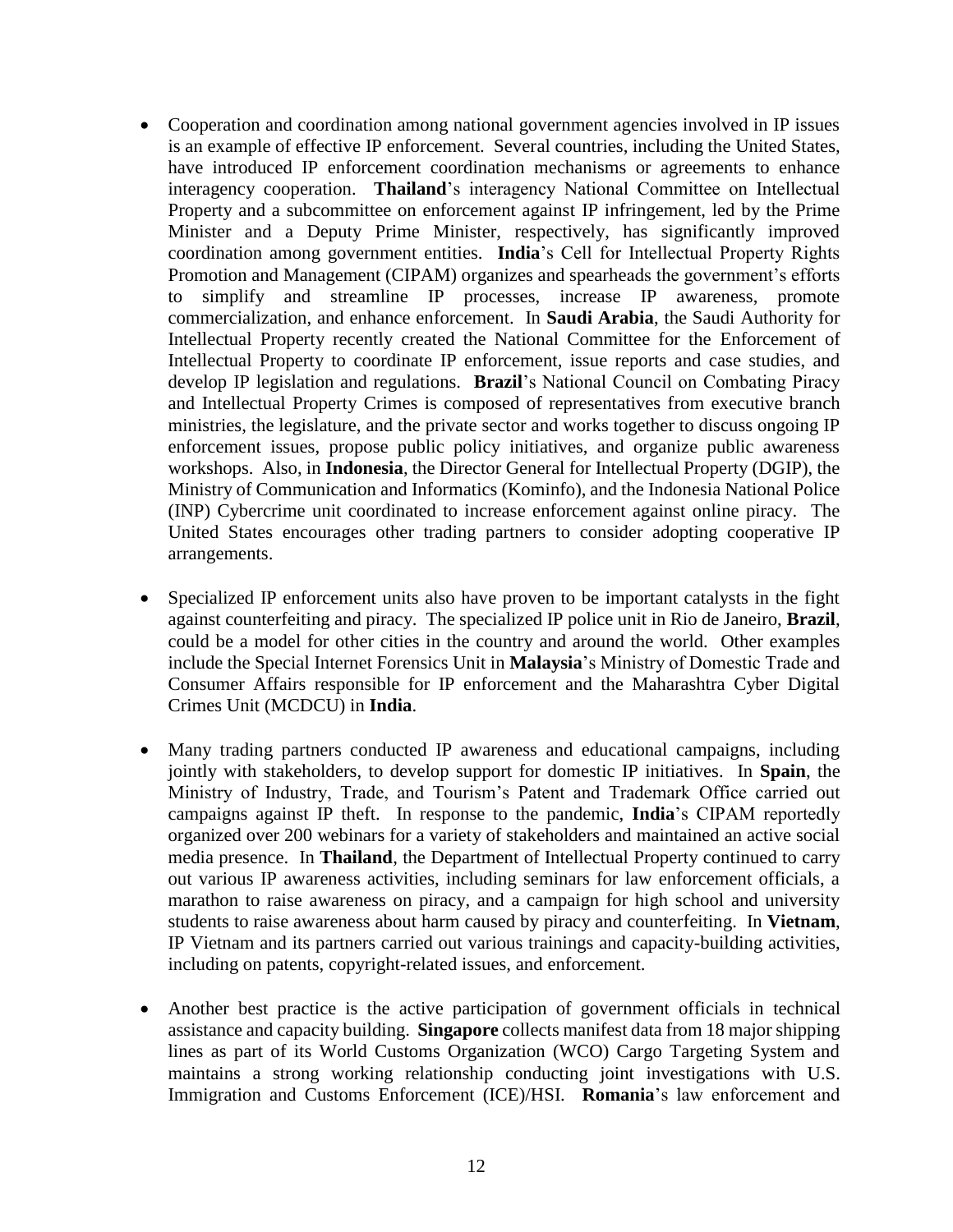prosecutors participated in several IP workshops and trainings organized by the regional DOJ ICHIP Advisor to promote U.S. best practices for IP rights enforcement, including collaborations with Interpol, the USPTO, the U.S. Food and Drug Administration, and the U.S. Department of Homeland Security (DHS). **Taiwan** hosted a virtual training session with the American Institute of Taiwan on the topics of trade secrets protection and digital piracy prevention, which featured law enforcement experts and prosecutors from both the United States and Taiwan. **Algeria**'s National Institute of Industrial Property (INAPI) has signed a memorandum of understanding with WIPO to begin a government-wide "trainthe-trainer" program on patent and IP issues for start-ups. In December 2020, the USPTO and **India**'s Department for Promotion of Industry and Internal Trade (DPIIT) signed a new Memorandum of Understanding related to IP technical cooperation mechanisms. In October 2020, the USPTO and **Cambodia**'s Ministry of Industry, Science, Technology, and Innovation (MISTI) signed a Memorandum of Understanding on patent recognition to expedite the process for granting of Cambodian patents based on the corresponding U.S. patents. As further explained in Annex 2, the United States encourages foreign governments to make training opportunities available to their officials and actively engages with trading partners in capacity-building efforts both in the United States and abroad.

• Micro, small, and medium-sized enterprises (MSMEs) play a positive role in the global economy as they contribute widely to innovation, trade, growth, investment, and competition, and many trading partners provide capacity building, technical assistance, or other resources to help MSMEs better understand IP and how to protect and enforce their IP. For example, **Hong Kong** is providing capacity building to support MSMEs, including through pro bono IP consultation services and in-house "IP Manager" and "IP Manager Plus" schemes to oversee compliance and IP monetization through comprehensive and indepth training courses. Similarly, the **UK** provides IP audits to help potential high growth, innovative SMEs with a tailored assessment of the IP within their business to help them develop IP management strategies. In April 2021, the USMCA Committee on Intellectual Property Rights met to discuss resources, education, and programs that are available in **Canada**, **Mexico**, and the United States that help MSMEs address issues such as IP infringement.

# **C. Multilateral Initiatives**

The United States works to promote adequate and effective IP protection and enforcement through various multilateral institutions, notably the **WTO**. These efforts are critical, as stakeholders have raised concerns regarding the use of multilateral institutions to undermine IP rights by some member countries. In the past year, the United States co-sponsored discussions in the TRIPS Council on the positive and mutually reinforcing relationship between the protection of IP, innovation, and business development.

In 2020, the United States advanced its IP and Innovation agenda in the TRIPS Council through a series of initiatives designed to facilitate greater understanding of the critical role that IP plays in supporting innovation and competitiveness, titled *Making Micro, Small and Medium-Sized Enterprises (MSMEs) Competitive*. Over the course of three meetings, the United States and cosponsors presented on the IP management issues that affect MSMEs' growth and development and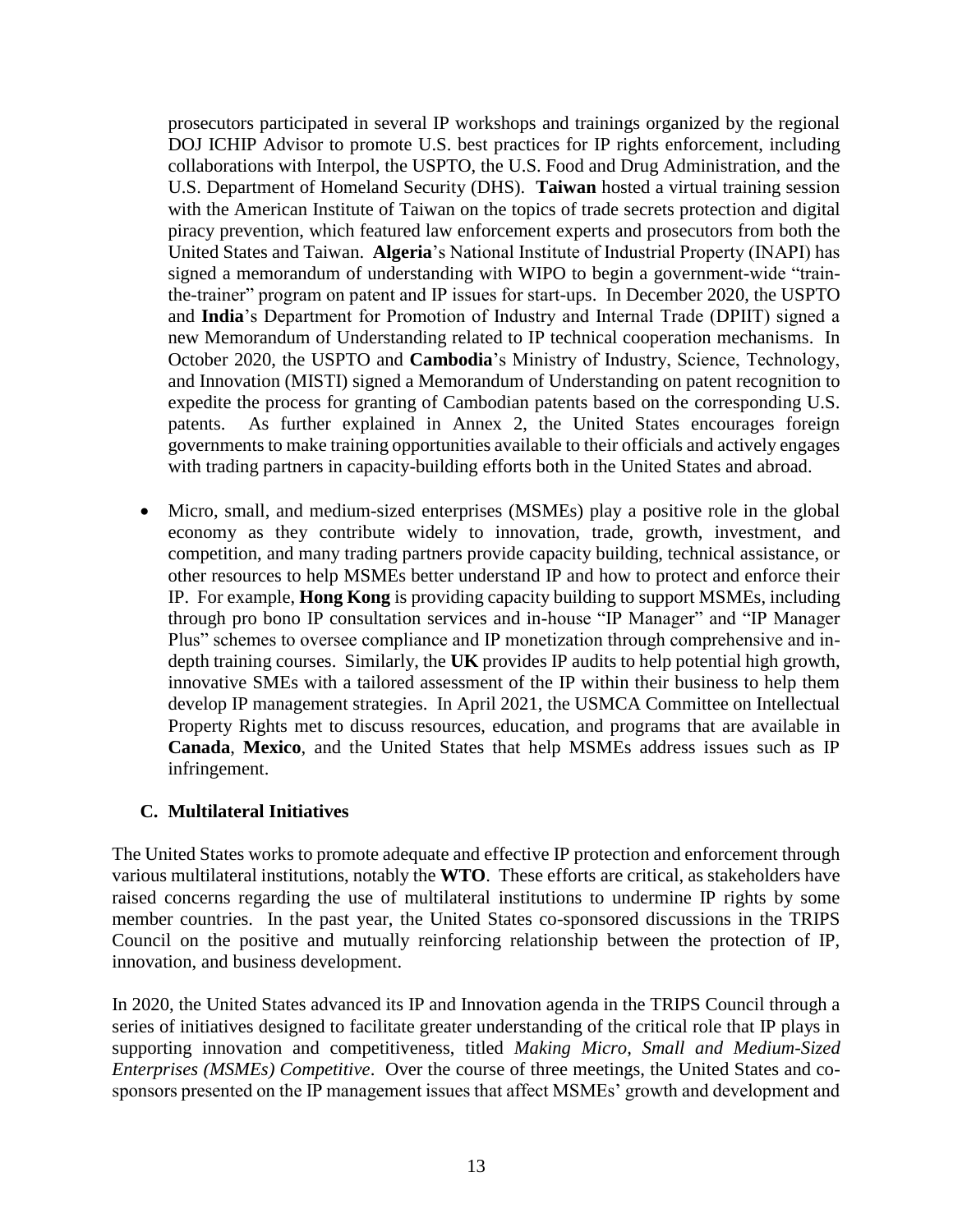enable them to develop innovative products and services to address pressing global challenges affecting communities. This discussion created an opportunity for WTO Members to exchange experiences to build awareness of MSMEs to protect their IP rights and to aid them in their efforts to leverage IP to attract partnerships, particularly in the area of green technology.

# **D. Bilateral and Regional Initiatives**

The United States works with many trading partners to strengthen IP protection and enforcement through the provisions of bilateral instruments, including trade agreements and memoranda of cooperation, and through regional initiatives.

The following are examples of bilateral coordination and cooperation:

- Trade and Investment Framework Agreements (TIFAs) between the United States and more than 50 trading partners and regions around the world have facilitated discussions on enhancing IP protection and enforcement. A June 2020 United States-**Pakistan** TIFA Intersessional meeting included engagement on governmental use of unauthorized software and, following the meeting, Pakistan procured software licenses and technical support from the U.S. company at issue. In November 2020, the United States-**Argentina** Innovation and Creativity Forum for Economic Development held its fifth meeting to discuss IP issues that are essential to the success of each country's innovation economy. At a United States-**Nepal** TIFA Council meeting in December 2020, the United States and Nepal discussed developments related to long-standing IP challenges in Nepal, such as counterfeiting of well-known trademarks and the status of draft IP legislation. In January 2021, the Intellectual Property Working Group under the United States-**Central Asia** TIFA met virtually for a workshop on Interagency Coordination of the Protection and Enforcement of Intellectual Property Rights. In February 2021, the United States and **Fiji** held the first meeting under the United States-Fiji TIFA and discussed a range of IP issues, including joining certain international IP treaties, addressing counterfeiting and piracy, and enhancing border enforcement. At a United States-**Central Asia** TIFA Council meeting held in late March and early April 2021, member countries discussed developments related to long-standing IP challenges in the region, including those related to the protection of foreign sound recordings, IP enforcement, and use of licensed software by government authorities.
- The United States engaged closely with **Canada** and **Mexico** on the implementation of provisions under the United States-Mexico-Canada Agreement (USMCA), which entered into force on July 1, 2020, securing strong improvements in the protection and enforcement of IP.
- The UK left the European Union (EU) Single Market and Customs Union in 2020, creating new opportunities for the United States to expand and deepen our existing relationship with the UK, including strengthening the protection of IP rights and addressing a range of barriers to U.S. trade and investment. The United States and the UK launched trade negotiations in May 2020 under the prior administration. After her confirmation in March 2021, United States Trade Representative Tai began a review of the status and objectives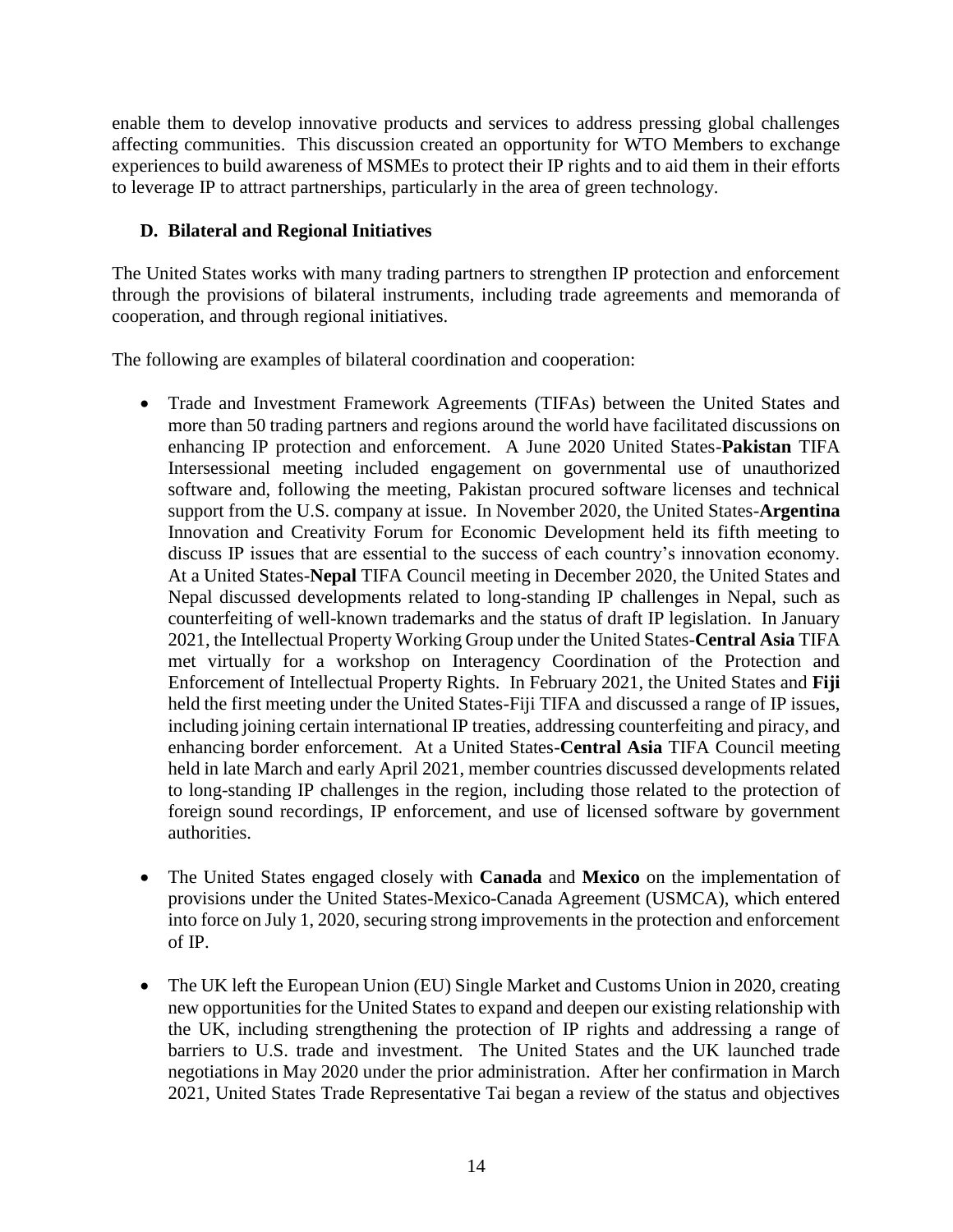of the United States-UK Free Trade Agreement (FTA) to inform our next steps with the UK.

- At the November 2020 Transatlantic IP Working Group meeting, the United States and the **EU** discussed enforcement, as well as cooperation in third countries and in multilateral fora.
- In July 2020, the United States and **Kenya** launched trade negotiations under the prior administration. Through two negotiating rounds, the United States and Kenya discussed a range of issues related to an IP chapter. USTR is reviewing the status and objectives of the negotiations before deciding next steps.

Regional coordination and cooperation also increase the effectiveness of engagement on IP protection and enforcement challenges that extend beyond individual jurisdictions:

- The United States continued to use the **Asia-Pacific Economic Cooperation** (**APEC**) Intellectual Property Experts Group and other APEC sub-fora to build capacity and raise standards for the protection of IP rights in the Asia-Pacific region. This included a U.S. led initiative on industrial design protections, including the benefits of the Hague System. Industrial design protection is a critical component of any IP portfolio for competitive businesses in the modern innovation economy, particularly for small- and medium-sized businesses in the APEC region. The United States also led an initiative on illicit streaming, including by jointly publishing the *Report on Results of Survey Questionnaire on Domestic Treatment of Illicit Streaming Devices (ISDs) by APEC Economies* with APEC and hosting a virtual workshop focused on enforcement against illicit streaming in the APEC region. This initiative is an important step to inform future APEC work on addressing piracy through ISDs in the region.
- Under its trade preference program reviews, USTR, in coordination with other U.S. Government agencies, examines IP practices in connection with the implementation of Congressionally authorized trade preference programs, such as the Generalized System of Preferences (GSP) program, and regional programs, including the African Growth and Opportunity Act, Caribbean Basin Economic Recovery Act, and Caribbean Basin Trade Partnership Act. Pursuant to such a review, in 2017, USTR announced the partial suspension of GSP benefits to **Ukraine** due to inadequate protection and enforcement of IP. The announcement specifically referenced the importance of improving Ukraine's system for CMOs. In 2019, USTR announced the partial restoration of GSP benefits due to tangible steps Ukraine is taking to reform its CMO regime. USTR is also currently reviewing IP practices in **Indonesia** and **South Africa**. USTR continues to work with trading partners to address policies and practices that may adversely affect their eligibility under the IP criteria of each preference program.

In addition to the work described above, the United States anticipates engaging with its trading partners on IP-related initiatives in fora such as the **Group of Seven** (**G7)**, **WIPO**, the **Organisation for Economic Co-operation and Development** (**OECD**), and **WCO**. USTR, in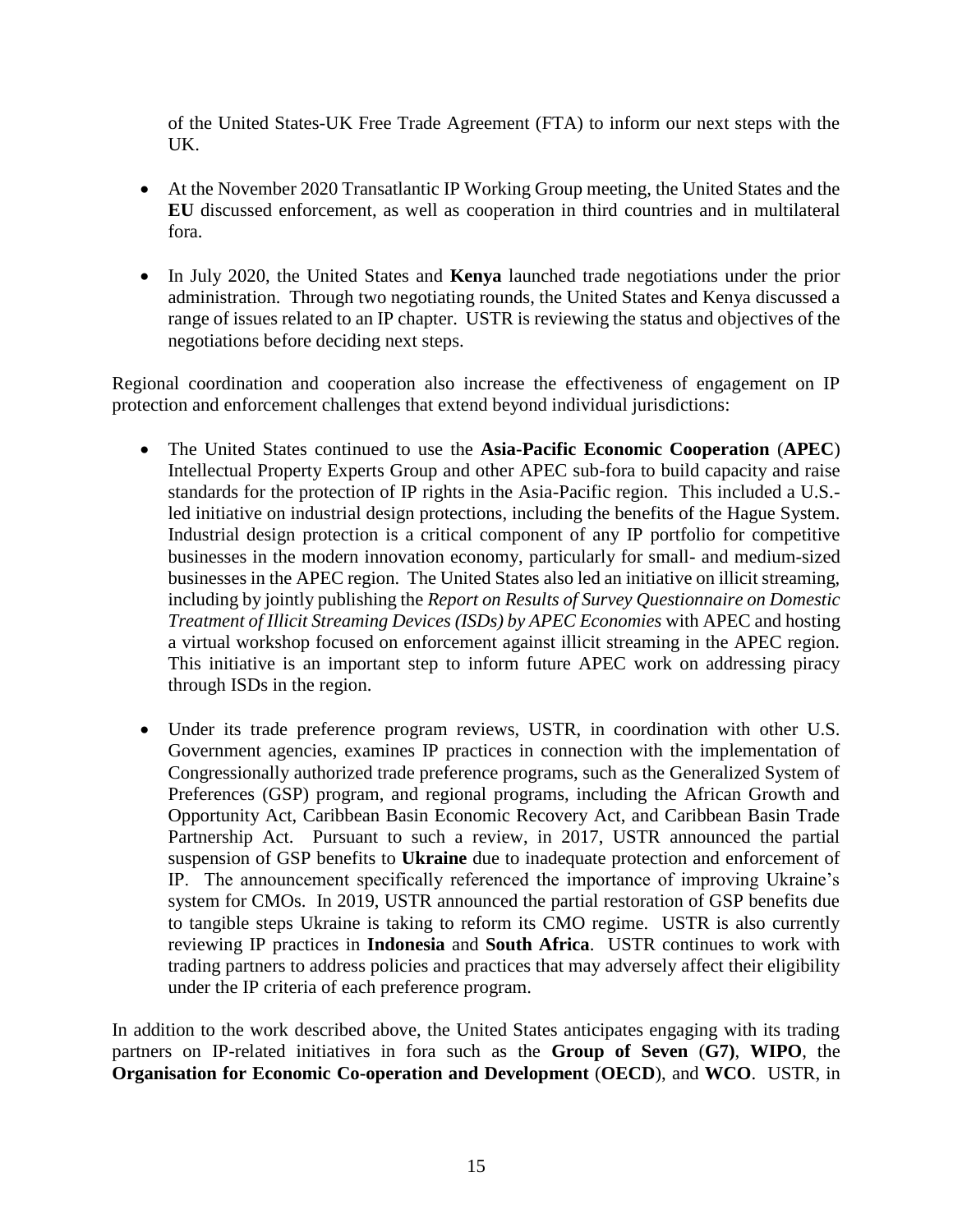coordination with other U.S. Government agencies, looks forward to continuing engagement with trading partners to improve the global IP environment.

### **E. IP Protection, Enforcement, and Related Market Access Challenges**

#### *Border, Criminal, and Online Enforcement Against Counterfeiting*

Trademark counterfeiting harms consumers, legitimate producers, and governments. Consumers may be harmed by fraudulent and potentially dangerous counterfeit products, particularly medicines, automotive and airplane parts, and food and beverages that may not be subject to the rigorous good manufacturing practices used for legitimate products. Infringers often disregard product quality and performance for higher profit margins. Legitimate producers and their employees face diminished revenue and investment incentives, adverse employment impacts, and reputational damage when consumers purchase fake products. Counterfeiting may also increase costs for firms to enforce their IP rights, which may be passed on to consumers. Governments lose the tax revenues generated by legitimate businesses and may find it more difficult to attract investment when illegal competitors undermine the market.

The problem of trademark counterfeiting continues on a global scale and involves the production, transshipment, and sale of a vast array of fake goods. Counterfeit goods, including semiconductors and other electronics, chemicals, medicines, automotive and aircraft parts, food and beverages, household consumer products, personal care products, apparel and footwear, toys, and sporting goods, make their way from **China**<sup>10</sup> and other source countries, such as **India** for counterfeit medicines and **Turkey** for counterfeit apparel and foodstuffs, directly to purchasers around the world. The counterfeits are shipped either directly to purchasers or indirectly through transit **hubs**, including **Hong Kong**, **Turkey**, and the **UAE**, to third country markets such as **Brazil**, **Nigeria**, and **Paraguay** that are reported to have ineffective or inadequate IP enforcement systems. According to an OECD and European Union Intellectual Property Office (EUIPO) study released in March 2019, titled *Trends in Trade in Counterfeit and Pirated Goods*, the global trade in counterfeit and pirated goods reached \$509 billion in 2016, accounting for 3.3% of the global trade in goods for that year.<sup>11</sup> According to that study, **China** was "by far the biggest origin" economy for counterfeit and pirated goods, accounting (together with **Hong Kong**) for 63.4% of the world exports of counterfeit goods in 2016 with a total value of \$322 billion, and the value of counterfeit and pirated goods exported from the **UAE**, primarily through its free trade zones (FTZs), reached \$16 billion in 2016.<sup>12</sup> Stakeholders also continue to report dissatisfaction with enforcement in **Singapore**, including concerns about the lack of coordination between Singapore's Customs authorities and the Singapore Police Force's IPR Branch.

<sup>&</sup>lt;sup>10</sup> In fiscal year 2019, China and Hong Kong accounted for 92% of all U.S. IP rights seizures. U.S. Customs and Border Protection Office of Trade, *Intellectual Property Rights Seizure Statistics: Fiscal Year 2019* at 12 (Aug. 2020), https://www.cbp.gov/sites/default/files/assets/documents/2020-May/FY 2019 IPR Seizure Powerpoint FINAL PBRB APPROVED\_0.pdf.

<sup>11</sup> OECD/EUIPO, *Trends in Trade in Counterfeit and Pirated Goods* at 11 (Mar. 2019), https://www.oecdilibrary.org/docserver/g2g9f533-en.pdf.

<sup>12</sup> *Id.* at 12, 46; *see also* OECD/EUIPO, *Mapping the Real Routes of Trade in Fake Goods* (Jun. 2017), https://euipo.europa.eu/tunnel-web/secure/webdav/guest/document\_library/observatory/documents/reports/ Mapping\_the\_Real\_Routes\_of\_Trade\_in\_Fake\_Goods\_en.pdf.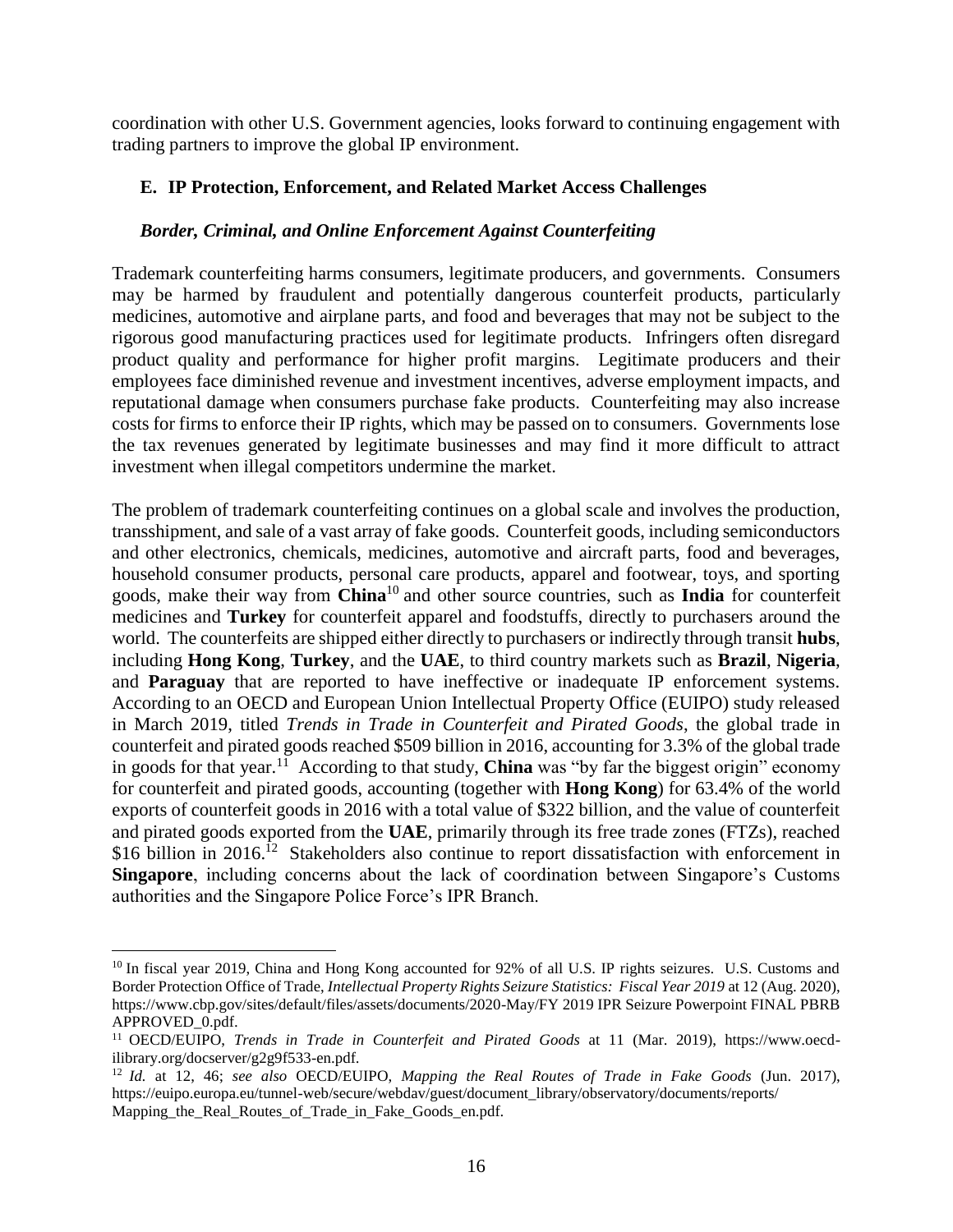The manufacture and distribution of pharmaceutical products and active pharmaceutical ingredients bearing counterfeit trademarks is a growing problem that has important consequences for consumer health and safety and is exacerbated by the rapid growth of illegitimate online sales. Counterfeiting contributes to the proliferation of substandard, unsafe medicines that do not conform to established quality standards. The United States is particularly concerned with the proliferation of counterfeit pharmaceuticals that are manufactured, sold, and distributed in numerous trading partners. The majority, by value, of all counterfeit pharmaceuticals seized at the U.S. border in Fiscal Year 2020 was shipped from or transshipped through **China**, **Hong Kong**, **India**, **Canada**, and the **Dominican Republic**. A recent study by OECD and EUIPO found that **China**, **India**, the **Philippines**, **Vietnam**, **Indonesia**, and **Pakistan** are the leading sources of counterfeit medicines distributed globally. <sup>13</sup> Industry has also identified **Bangladesh** and **Myanmar** as emerging sources of counterfeit oncology drugs. This past year, countries reported significant quantities of COVID-19 testing kits, personal protective equipment (PPE) such as N-95 and equivalent masks, and sanitizers, detergents, and disinfectants from **China** that were determined to be counterfeit. Border authorities have also seized record shipments of counterfeit PPE, including a seizure of approximately 950,000 counterfeit facemasks by the **Vietnam** Directorate of Market Surveillance. U.S. brands are the most popular targets for counterfeiters, and counterfeit U.S.-brand medicines account for 38% of global counterfeit medicine seizures.<sup>14</sup> While it may not be possible to determine an exact figure, the World Health Organization (WHO) estimated that substandard or falsified medical products comprise 10% of total medical products in low- and middle-income countries. <sup>15</sup> Furthermore, the increasing popularity of online pharmacies<sup>16</sup> has aided the distribution of counterfeit medicines. A 2020 study by Pennsylvania State University found that illicit online pharmacies, which provide access to prescription drugs, controlled substances, and substandard or counterfeit drugs, represent between 67% to 75% of web-based drug merchants.<sup>17</sup> The U.S. Government, through the United States Agency for International Development and other federal agencies, supports programs in sub-Saharan Africa, Asia, and elsewhere that assist trading partners in protecting the public against counterfeit and substandard medicines in their markets.

Counterfeiters increasingly use legitimate express mail, international courier, and postal services to ship counterfeit goods in small consignments rather than ocean-going cargo to evade the efforts

<sup>13</sup> OECD/EUIPO, *Trade in Counterfeit Pharmaceutical Products* at 35 (Mar. 2020), http://www.oecd.org/gov/tradein-counterfeit-pharmaceutical-products-a7c7e054-en.htm.

<sup>14</sup> *Id.* at 12.

<sup>15</sup> WHO, *Substandard and falsified medical products* (Jan. 2018), https://www.who.int/news-room/fact-sheets/detail/ substandard-and-falsified-medical-products.

<sup>16</sup> *See* Alliance for Safe Online Pharmacies (ASOP Global) / Abacus Data, *2020 National Survey on American Perceptions of Online Pharmacies* (Oct. 2020), https://buysaferx.pharmacy/wp-content/uploads/2020/10/ASOP-Global-Survey-Key-Findings\_October-2020-FINAL.pdf (based on a July 2020 poll of 1500 American consumers, "35% of Americans have now reported using an online pharmacy to buy medication for themselves or someone in their care" with "31% [doing] so for the first time this year because of the pandemic").

<sup>17</sup> Journal of Medical Internet Research, *Managing Illicit Online Pharmacies: Web Analytics and Predictive Models Study* (Aug. 2020), https://www.jmir.org/2020/8/e17239/; *cf.* ASOP Global / Abacus Data, *infra* ("At any given time, there are 35,000 active online pharmacies operating worldwide, 96% of which are operating illegally in violation of state and/or federal law and relevant pharmacy practice standards."); FDA, *Internet Pharmacy Warning Letters* (Mar. 2021), https://www.fda.gov/drugs/drug-supply-chain-integrity/internet-pharmacy-warning-letters (listing illegally operating online pharmacies that have been sent warning letters by the FDA).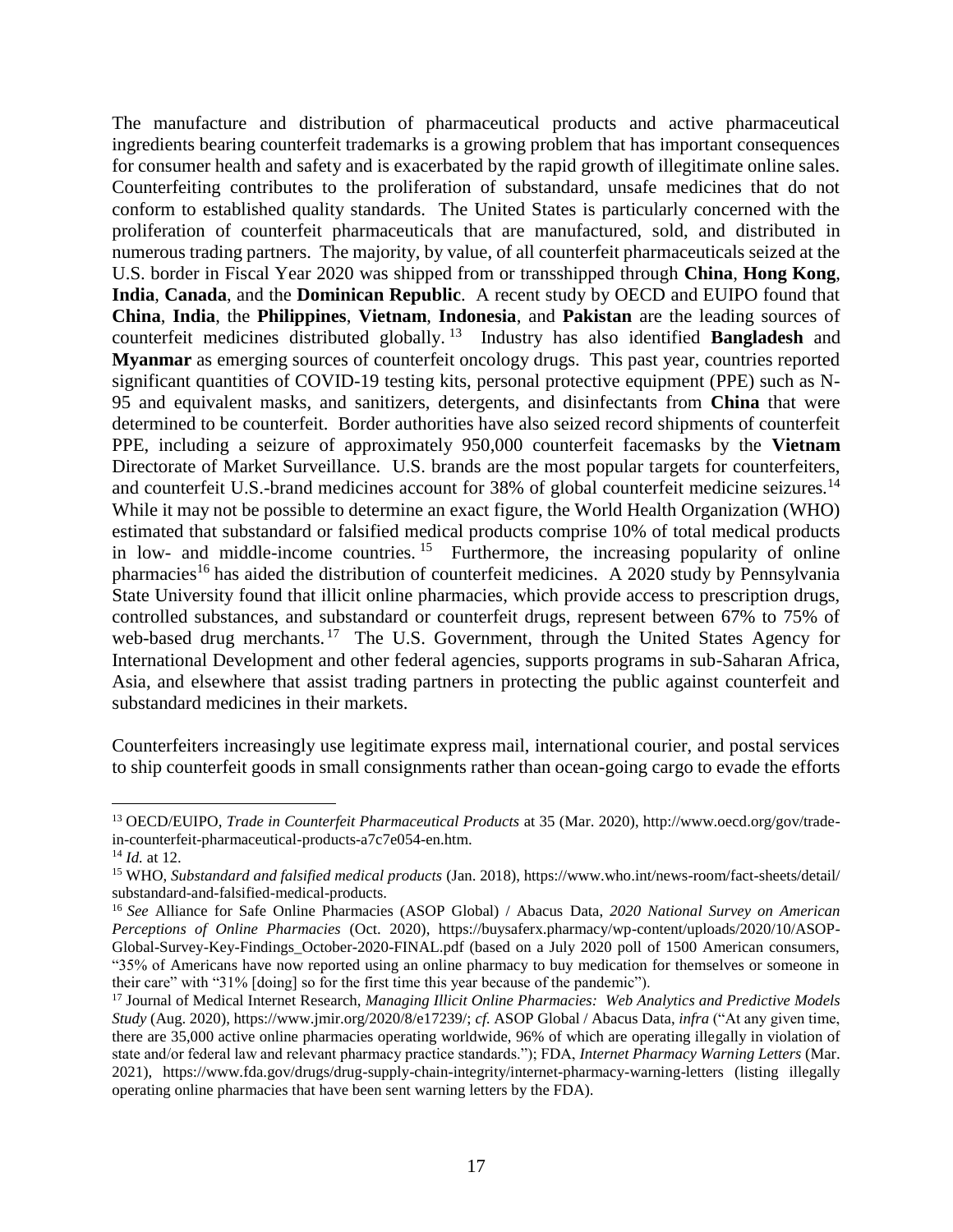of enforcement officials to interdict these goods. Over 90% of U.S. seizures at the border are made in the express carrier and international mail environments. Counterfeiters also continue to ship products separately from counterfeit labels and packaging to evade enforcement efforts that are limited by laws or practices that require counterfeit items to be "completed," which may overlook the downstream application of counterfeit labels.<sup>18</sup>

Counterfeiters also increasingly sell counterfeit goods on online marketplaces, particularly through platforms that permit consumer-to-consumer sales. USTR urges e-commerce platforms to take proactive and effective steps to reduce piracy and counterfeiting, for example, by establishing and adhering to strong quality control procedures in both direct-to-consumer and consumer-toconsumer sales, vetting third-party sellers, engaging with right holders to quickly address complaints, and working with law enforcement to identify IP violators.

The United States continues to urge trading partners to undertake more effective criminal and border enforcement against the manufacture, import, export, transit, and distribution of counterfeit goods. The United States engages with its trading partners through bilateral consultations, trade agreements, and international organizations to help ensure that penalties, such as significant monetary fines and meaningful sentences of imprisonment, are available and applied to deter counterfeiting. In addition, trading partners should ensure that competent authorities seize and destroy counterfeit goods, as well as the materials and implements used for their production, thereby removing them from the channels of commerce. Permitting counterfeit goods and enabling materials to re-enter the channels of commerce after an enforcement action waste resources and compromise the global enforcement effort.

In addition, trading partners should also provide enforcement officials with *ex officio* authority to seize suspect goods and destroy counterfeit goods in-country as part of their criminal procedures and at the border during import, export, or in-transit movement, without the need for a formal complaint from a right holder. In **Colombia**, for example, the customs police reportedly do not have authority to enter primary inspection zones and lack *ex officio* authority to inspect, seize, and destroy counterfeit goods in those zones. Although **Indonesia** provides *ex officio* authority for its customs authorities and has a recordation system, right holders can only benefit from the system if they meet several stringent requirements, including local permanent establishment requirements and large deposit requirements. **Turkey** provides its National Police with *ex officio* authority only in relation to copyright violations and not for trademark counterfeiting violations.

The United States coordinates with and supports trading partners through technical assistance and sharing of best practices on criminal and border enforcement, including with respect to the destruction of seized goods (see ANNEX 2).

Modern supply chains offer many new opportunities for counterfeit goods to enter into the supply chain, including in the production process. This practice can taint the supply chain for goods in all countries, and countries must work together to detect and deter commerce in counterfeit goods.

 $\overline{a}$ <sup>18</sup> For more information on these trends and U.S. Customs and Border Protection's and ICE/HSI's IP enforcement efforts, see DHS, Intellectual Property Rights Annual Seizure Statistics at https://www.cbp.gov/trade/priorityissues/ipr/statistics.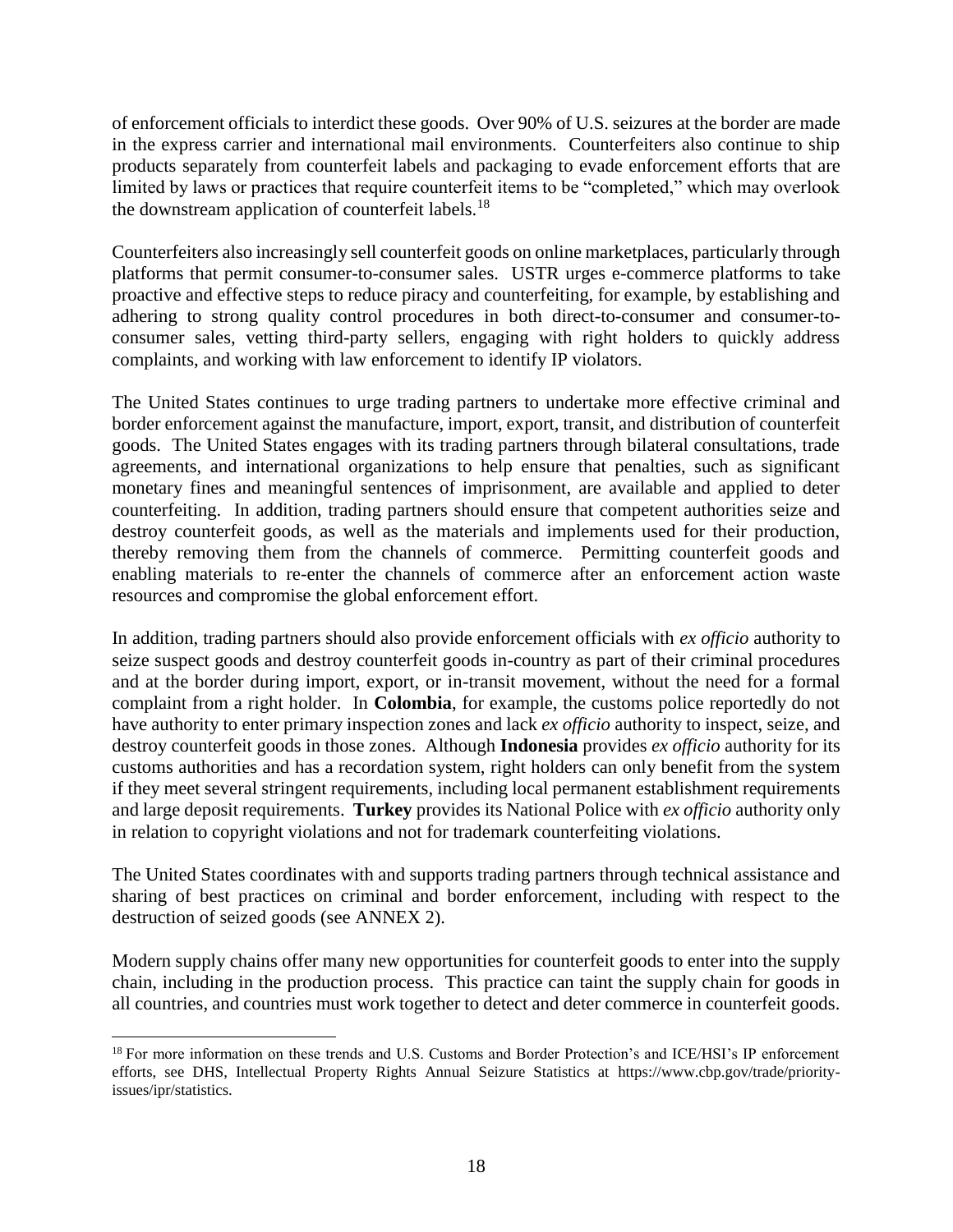To this end, the United States strongly supports continued work in the OECD and elsewhere on countering illicit trade. For example, the OECD recently adopted recommendations for enhancing transparency and reducing opportunities for illicit trade in FTZs.<sup>19</sup> The United States encourages the OECD and our trading partners to build off the *Governance Frameworks to Counter Illicit Trade* OECD report<sup>20</sup> and the International Chamber of Commerce (ICC) *Know Your Customer* initiative <sup>21</sup> aimed at tackling the problem of counterfeit goods transported by international shipping companies. The United States commends these efforts by the OECD and the ICC.

#### *Online Piracy and Broadcast Piracy*

 $\overline{a}$ 

The increased availability of broadband Internet connections around the world, combined with increasingly accessible and sophisticated mobile technology, has been a boon to the U.S. economy and trade. One key area of economic growth for the United States has been the development of legitimate digital platforms for distribution of copyrighted content, so that consumers around the world can enjoy the latest movies, television, music, books, and other copyrighted content from the United States.

However, technological developments have also made the Internet an extremely efficient vehicle for disseminating pirated content, thus competing unfairly with legitimate e-commerce and distribution services that copyright holders and online platforms use to deliver licensed content. While optical disc piracy continues in many countries, including in **China**, **India**, **Mexico**, and **Pakistan**, online piracy is the most challenging copyright enforcement issue in many foreign markets. For example, countries such as **Argentina**, **Canada**, **Chile**, **China**, **Colombia**, the **Dominican Republic**, **India**, **Mexico**, the **Netherlands**, **Romania**, **Russia**, **Switzerland**, **Thailand**, **Ukraine**, and **Vietnam** have high levels of online piracy and lack effective enforcement. A June 2019 report, titled *Impacts of Digital Video Piracy on the U.S. Economy*, estimated that global online video piracy costs the U.S. economy at least \$29.2 billion and as much as \$71 billion in lost revenue each year. $^{22}$ 

Stream-ripping, the unauthorized converting of a file from a licensed streaming site into an unauthorized copy, is now a dominant method of music piracy, causing substantial economic harm to music creators and undermining legitimate online services. Stream-ripping is reportedly popular in countries such as **Canada**, **Mexico**, and **Switzerland**.

<sup>19</sup> OECD, *Recommendation of the Council on Countering Illicit Trade: Enhancing Transparency in Free Trade Zones* (Oct 2019), https://legalinstruments.oecd.org/en/instruments/OECD-LEGAL-0454.

<sup>20</sup> OECD, *Governance Frameworks to Counter Illicit Trade* (Mar. 2018), https://www.oecd-ilibrary.org/governance/ governance-frameworks-to-counter-illicit-trade\_9789264291652-en.

<sup>21</sup> International Chamber of Commerce, *Know Your Customer* (Mar. 2018), https://cdn.iccwbo.org/content/uploads/ sites/3/2018/03/kyc-paper-doi-published.pdf.

<sup>22</sup> Blackburn, David et al., *Impacts of Digital Video Piracy on the U.S. Economy* at Foreword, ii (Jun. 2019), https://www.theglobalipcenter.com/wp-content/uploads/2019/06/Digital-Video-Piracy.pdf. *See also* Danaher, Brett et al, *Piracy Landscape Study: Analysis of Existing and Emerging Research Relevant to Intellectual Property Rights (IPR) Enforcement of Commercial-Scale Piracy*, USPTO Economic Working Paper No. 2020-2 (Apr. 2020) (evaluating peer-reviewed studies addressing the scope and magnitude of economic harm from piracy, particularly via digital channels, across music and books as well as movies and television), https://papers.ssrn.com/sol3/ papers.cfm?abstract\_id=3577670.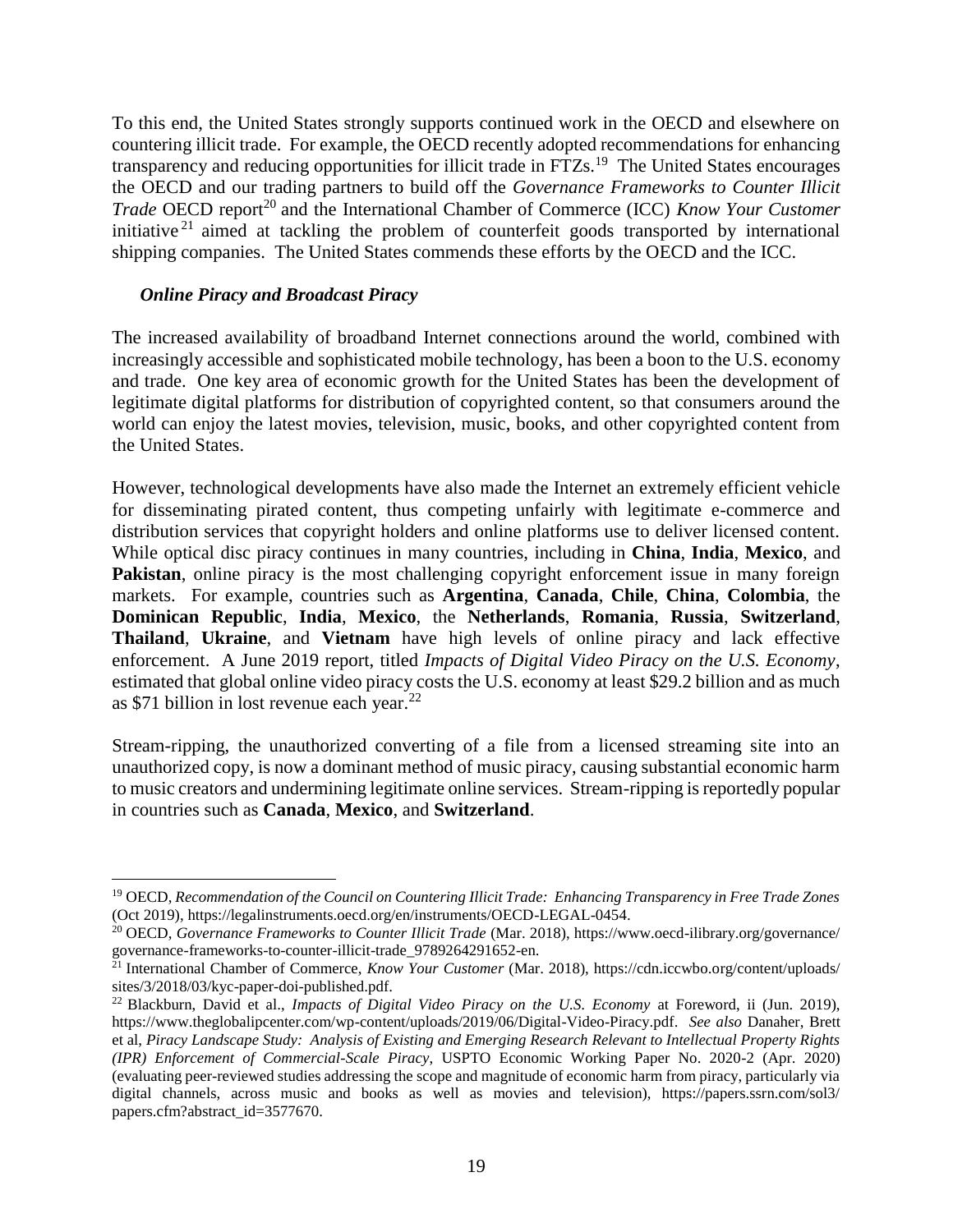Furthermore, as highlighted in the 2017 *Notorious Markets List* and called out in subsequent *Notorious Markets Lists*, ISDs, also referred to as piracy devices, continue to pose a direct threat to content creators, sports leagues, and live performances, as well as legitimate streaming, ondemand, and over-the-top media service providers. Similarly, illicit Internet Protocol Television (IPTV) services unlawfully retransmit telecommunications signals and channels containing copyrighted content through dedicated web portals and third-party applications that run on ISDs or legitimate devices. Today, there are many illegal IPTV services worldwide, many of which are subscription-based, for-profit services with vast and complex technical infrastructures. Stakeholders continue to report notable levels of piracy through ISDs and illicit IPTV apps, including in **Argentina**, **Brazil**, **Chile**, **China**, **Guatemala**, **Hong Kong**, **Indonesia**, **Iraq**, **Mexico**, **Saudi Arabia**, **Singapore**, **Switzerland**, **Taiwan**, **Thailand**, **Ukraine**, and **Vietnam**. **China**, in particular, is a manufacturing hub for these devices, and **Iraq** is reportedly a source of satellite receivers pre-loaded with pirate IPTV apps.

Signal theft by cable operators continues to be a problem. In most cases, infringers circumvent encryption systems or otherwise unlawfully access cable or satellite signals to access copyrighted content. For example, while **Egypt** has stepped up efforts to combat this type of infringement, enforcement authorities continue to find infringers providing unauthorized hardwired connections to cable channels. Unauthorized distributors may also steal "overspill" broadcast or satellite signals from neighboring countries, access broadcast signals, or otherwise hack set-top boxes to allow consumers unauthorized access to copyrighted content, including premium cable channels. Hotels remain common sites of this type of infringement as they may use their own, on-site facilities to intercept programing services and retransmit them throughout the hotel without paying right holders.

The proliferation of "camcords" continues to be a significant trade problem. Illicit camcording is the primary source of unauthorized copies of newly released movies found online. The recordings made in movie theaters today are very different from those by a single person sitting in a theater with a bulky videotape recorder. The results are not shaky, inaudible recordings. It is now easy for a surreptitious recording in a movie theater to result in a clean digital copy of a movie with perfect audio that can be quickly distributed online. The pirated version of the newly released movie may be available online while it is still in the theaters. The economic damage is magnified because movies may be released in different markets at different times. Thus, a camcord of a movie released in one market can be made available unlawfully in another market before the movie hits the theaters. In addition to theater owners who lose revenue, legitimate digital platforms, who often negotiate for a certain period of exclusivity after the theatrical run, cannot fairly compete in the market.

Stakeholders continue to report serious concerns regarding illegal camcords. For example, in **Russia**, the number of sourced camcords was reportedly 245, along with an additional 185 audio-only recordings, during the four years before the 2020 closure of theaters due to the COVID-19 pandemic. In early 2019, **India**, a source of video and audio camcords, took important steps to issue revised draft legislation to criminalize illicit camcording. This legislation continues to await consideration and passage by India's Parliament. Although the closure of theaters and delays in release of films in 2020 led to a decreased volume of unauthorized camcording, **China** remains a notable source of illegal camcords, including live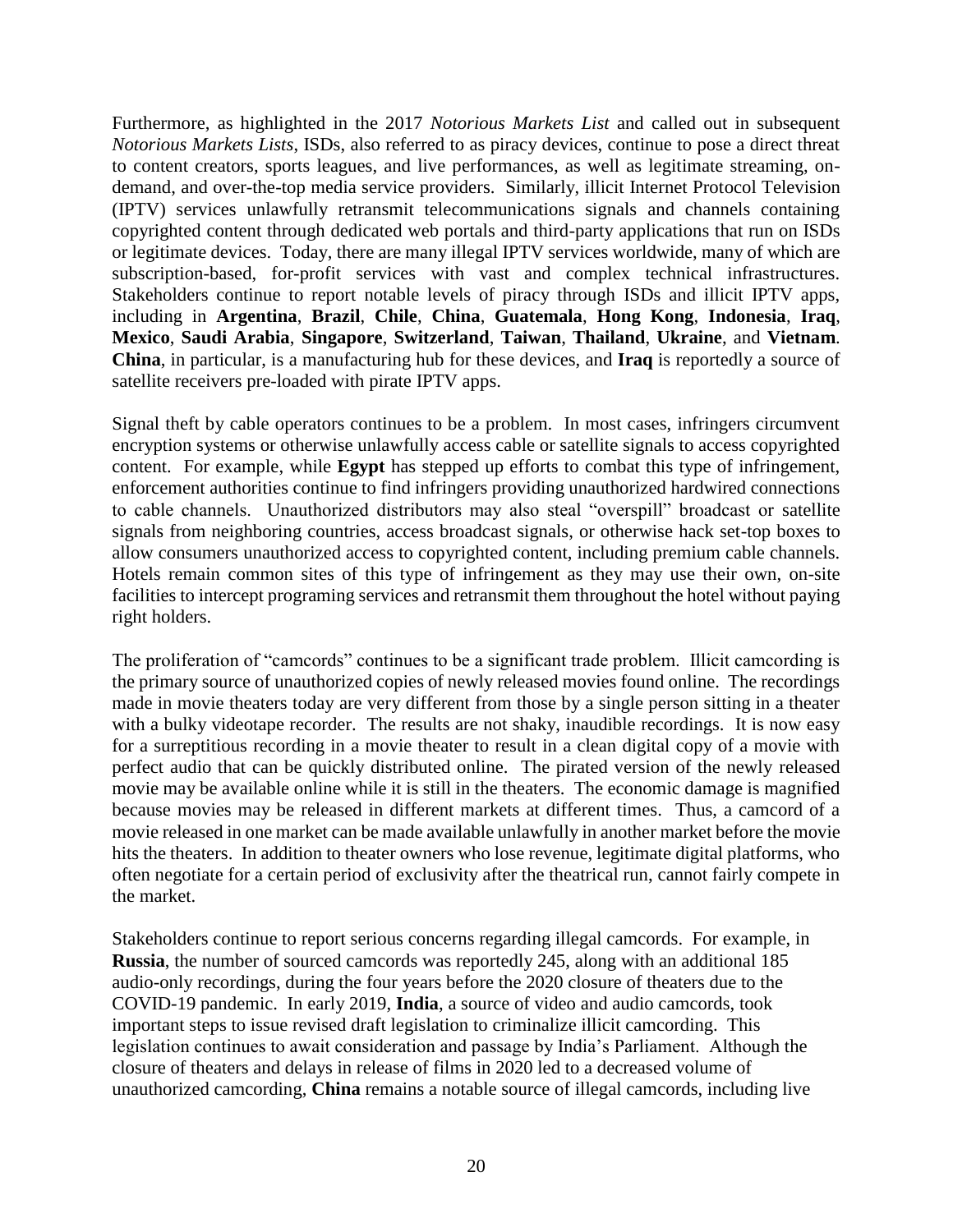streams of theatrical broadcasts online. Notwithstanding several criminal convictions for illegal camcording in 2020, China still lacks a specific criminal law to address the issue.

Countries also need to update legal frameworks to effectively deter unauthorized camcording and keep up with changing practices. For example, the requirement in some countries that a law enforcement officer must observe a person camcording and then prove that the person is circulating the unlawfully recorded movie before intervening often precludes effective enforcement. Countries like **Argentina**, **Brazil**, **Ecuador**, **India**, **Peru**, and **Russia** do not effectively criminalize unauthorized camcording in theaters, although Peru has submitted draft legislation to address the issue. The United States urges countries to adopt laws and enforcement practices designed to prevent unauthorized camcording, such as laws that have been adopted in **Canada**, **Japan**, and the **Philippines**. APEC has also issued a report titled *Effective Practices for Addressing Unauthorized Camcording*. As the practice of camcording evolves, so too must methods for detecting and preventing camcording. One best practice to supplement, but not replace, such effective legal measures is building public awareness. Another important practice is for the private sector to work on capacity building to help theater managers and employees to detect camcording and assist law enforcement.

In addition to the distribution of copies of newly released movies resulting from unauthorized camcording, other examples of online piracy that damage legitimate trade are found in virtually every country listed in the Report and include: the unauthorized retransmission of live sports programming online; the unauthorized cloning of cloud-based entertainment software, through reverse engineering or hacking, onto servers that allow users to play pirated content online, including pirated online games; and online distribution of software and devices that allow for the circumvention of TPMs, including game copiers and mod chips that allow users to play pirated games on physical consoles. Piracy facilitated by online services presents unique enforcement challenges for right holders in countries where copyright laws have not been able to adapt or keep pace with these innovations in piracy.

The availability of, as well as recourse by right holders to, enforcement procedures and remedies is a critical component of the online ecosystem. For all the above reasons, governments should avoid creating a domestic environment that offers a safe haven for online and broadcast piracy.

# *Trade Secrets*

This year's Report continues to reflect the growing need for trading partners to provide effective protection and enforcement of trade secrets. Companies in a wide variety of industry sectors, including Information Communications Technology (ICT), services, pharmaceuticals and medical devices, environmental technologies, and other manufacturing sectors, rely on the ability to protect and enforce their trade secrets and rights in proprietary information. Trade secrets, such as business plans, internal market analyses, manufacturing methods, customer lists, and recipes, are often among a company's core business assets. A company's competitiveness may depend on its capacity to protect such assets. Trade secret theft threatens to diminish U.S. competitiveness around the globe and puts U.S. jobs at risk. The reach of trade secret theft into critical commercial and defense technologies poses threats to U.S. national security interests as well.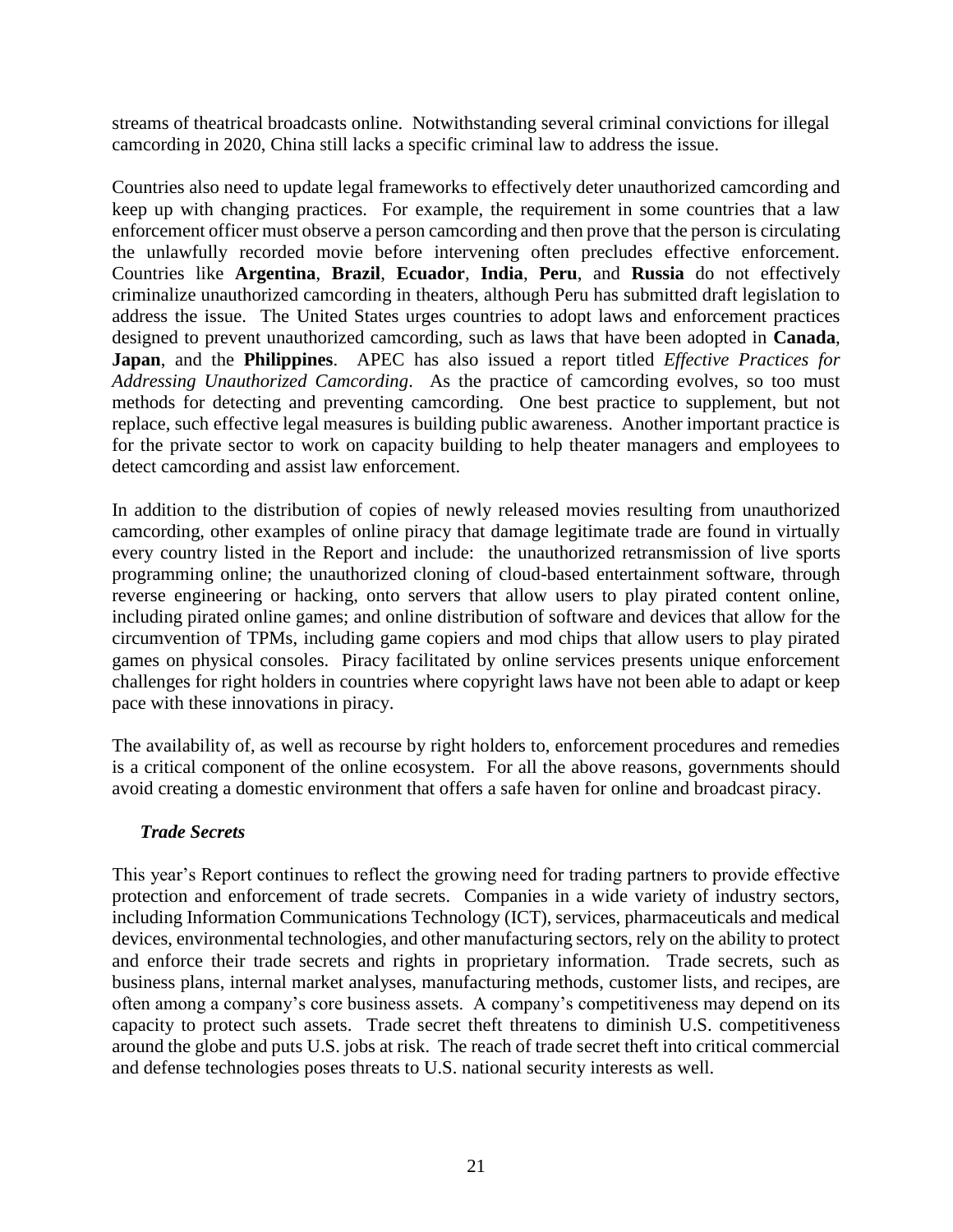Various sources, including the U.S. Office of the National Counterintelligence and Security Center, have reported specific gaps in trade secret protection and enforcement, particularly in **China** and **Russia**. 23 Theft may arise in a variety of circumstances, including those involving departing employees taking portable storage devices containing trade secrets, failed joint ventures, cyber intrusion and hacking, and misuse of information submitted by trade secret owners to government entities for purposes of complying with regulatory obligations. In practice, effective remedies appear to be difficult to obtain in a number of countries, including **China** and **India**. Lack of legal certainty regarding trade secrets also dissuades companies from entering into partnerships or expanding their business activities in these and other countries. Many countries do not provide criminal penalties for trade secret theft sufficient to deter such behavior. In some foreign countries, certain practices and policies, including evidentiary requirements in trade secrets litigation and mandatory technology transfer, put valuable trade secrets at risk of exposure.

The United States uses all trade tools available to ensure that its trading partners provide robust protection for trade secrets and enforce trade secrets laws. Given the global nature of trade secret theft, action by our trading partners is also essential. Several trading partners have recently strengthened or have been working toward strengthening their trade secret regimes, including the **EU** and **Taiwan**. In addition, the USMCA, which entered into force in July 2020, has the most robust protection for trade secrets of any prior U.S. trade agreement. It includes a number of commitments addressing the misappropriation of trade secrets, including by state-owned enterprises: civil procedures and remedies, criminal procedures and penalties, prohibitions against impeding licensing of trade secrets, judicial procedures to prevent disclosure of trade secrets during the litigation process, and penalties for government officials for the unauthorized disclosure of trade secrets. The United States-China Economic and Trade Agreement (Phase One Agreement), signed in January 2020, also includes several trade secret commitments to address a number of long-standing concerns in **China**, including on expanding the scope of civil liability, covering acts such as electronic intrusions as trade secret theft, shifting the burden of producing evidence, making it easier to obtain preliminary injunctions to prevent use of stolen trade secrets, allowing criminal investigations without need to show actual losses, ensuring criminal enforcement for willful misappropriation, and prohibiting unauthorized disclosure of trade secrets and confidential business information by government personnel or third-party experts.

Action in international organizations is also crucial. For instance, the United States strongly supports continued work in the OECD on trade secret protection, building off two studies released by the OECD in 2014. The first study, titled *Approaches to Protection of Undisclosed Information (Trade Secrets)*, <sup>24</sup> surveyed legal protection for trade secrets available in a sample of countries. The second study, titled *Uncovering Trade Secrets - An Empirical Assessment of Economic Implications of Protection for Undisclosed Data*,<sup>25</sup> examined the protection of trade secrets for a sample of 37 countries, provided historical data for the period since 1985, and considered the

<sup>23</sup> National Counterintelligence and Security Center, *Foreign Economic Espionage in Cyberspace* at 5-9 (2018), https://www.dni.gov/files/NCSC/documents/news/20180724-economic-espionage-pub.pdf.

<sup>24</sup> Schultz, M. and D. Lippoldt, *Approaches to Protection of Undisclosed Information (Trade Secrets): Background Paper* (Jan. 2014), https://doi.org/10.1787/5jz9z43w0jnw-en.

<sup>25</sup> Lippoldt, D. and M. Schultz, *Uncovering Trade Secrets - An Empirical Assessment of Economic Implications of Protection for Undisclosed Data* (Aug. 2014), https://doi.org/10.1787/5jxzl5w3j3s6-en.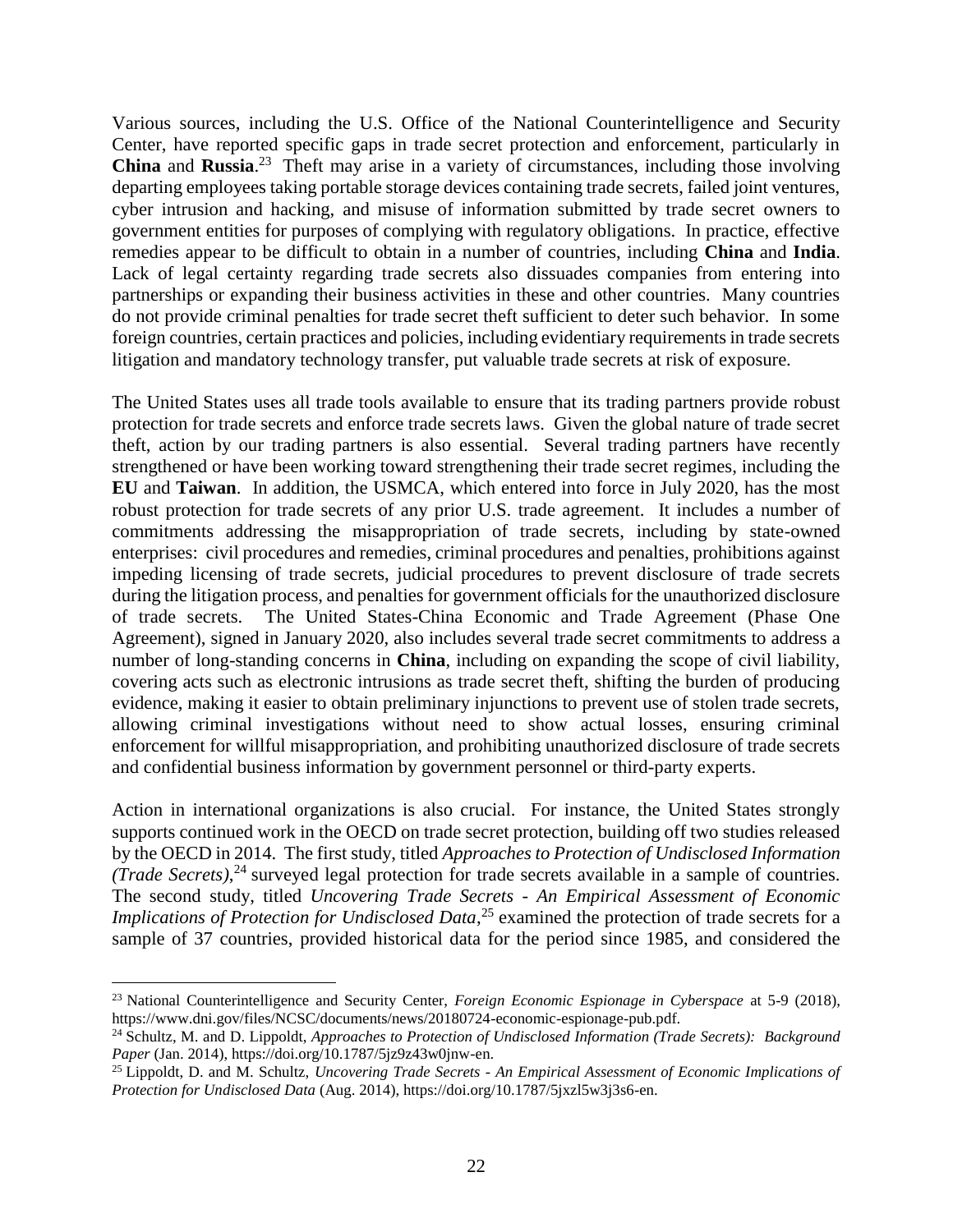relationship between the stringency of trade secret protection and relevant economic performance indicators. Also, in November 2016, APEC endorsed a set of *Best Practices in Trade Secret*  Protection and Enforcement Against Misappropriation,<sup>26</sup> which includes best practices such as: (1) broad standing for claims for the protection of trade secrets and enforcement against trade secret theft; (2) civil and criminal liability, as well as remedies and penalties, for trade secret theft; (3) robust procedural measures in enforcement proceedings; and (4) adoption of written measures that enhance protection against further disclosure when governments require the submission of trade secrets.

#### *Forced Technology Transfer, Indigenous Innovation, and Preferences for Indigenous IP*

Right holders operating in other countries report an increasing variety of government measures, policies, and practices that require or pressure technology transfer from U.S. companies. While these measures are sometimes styled as means to incentivize domestic "indigenous innovation," in practice, they disadvantage U.S. companies, effectively requiring them to give up their IP as the price of market entry. These actions serve as market access barriers and deny U.S. companies reciprocal opportunities to access foreign markets relative to market access provided to foreign companies operating in the United States. Such government-imposed conditions or incentives for technology transfer to domestically owned companies may also introduce non-market distortions into licensing and other private business arrangements, resulting in commercially suboptimal outcomes for the firms involved and for innovation in general. Furthermore, these measures discourage foreign investment in national economies, hurt local manufacturers, distributors, and retailers, and slow the pace of innovation and economic progress. This kind of government intervention in the commercial decisions that enterprises make regarding the ownership, development, registration, or licensing of IP is not consistent with international practice and may raise concerns regarding consistency with international obligations as well.

These government measures often have the effect of distorting trade by forcing U.S. companies to transfer their technology or other valuable commercial information to national entities. Examples of these policies include:

- Requiring the transfer of technology as a condition for obtaining investment and regulatory approvals or otherwise securing access to a market or as a condition for allowing a company to continue to do business in the market;
- Directing state-owned enterprises in innovative sectors to seek non-commercial terms from their foreign business partners, including with respect to the acquisition and use or licensing of IP;
- Providing national firms with an unfair competitive advantage by failing to effectively enforce, or discouraging the enforcement of, U.S.-owned IP, including patents, trademarks, trade secrets, and copyright;

<sup>26</sup> *Best Practices in Trade Secret Protection and Enforcement Against Misappropriation*, https://ustr.gov/sites/default/ files/11202016-US-Best-Practices-Trade-Secrets.pdf.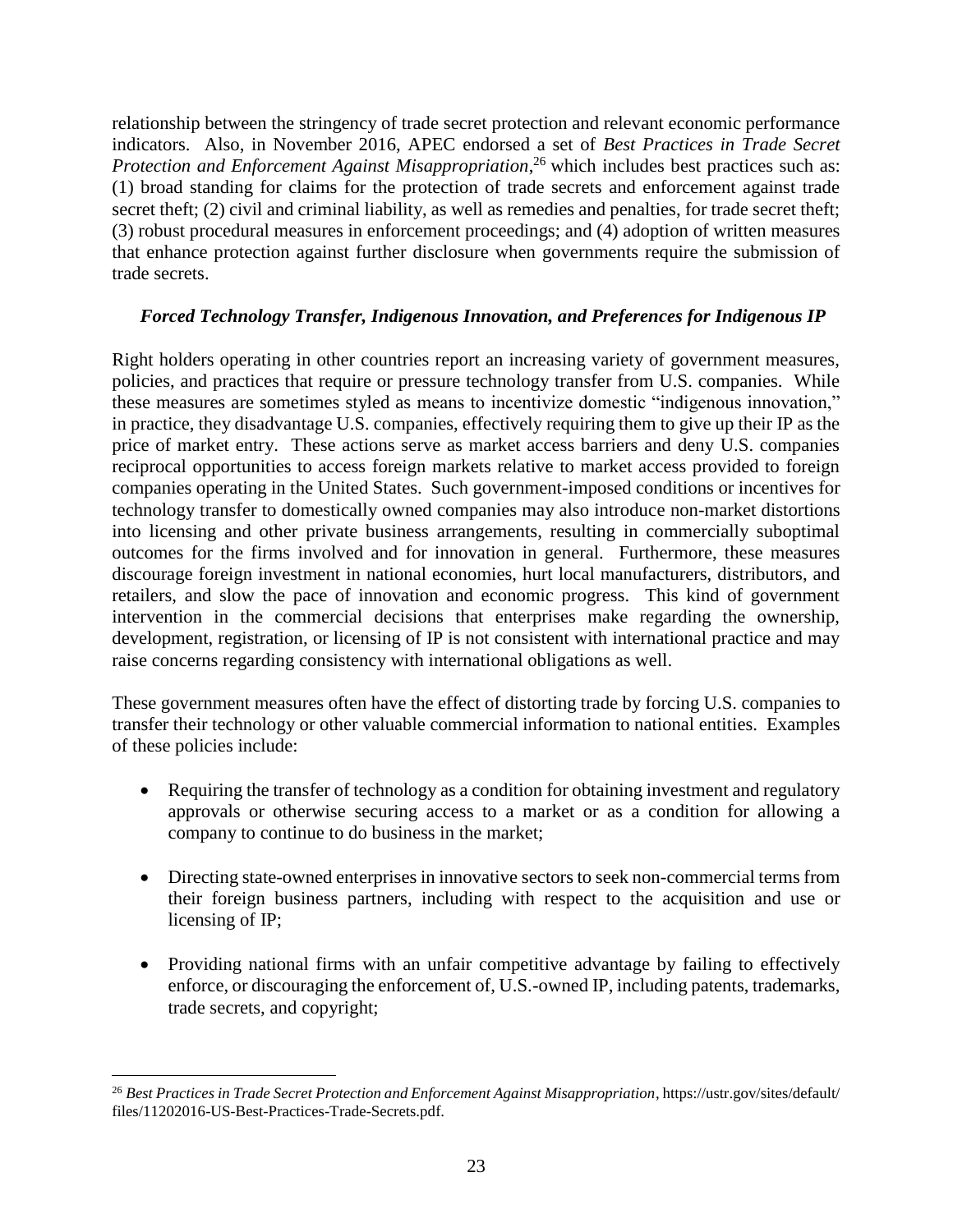- Failing to take meaningful measures to prevent or to deter cyber intrusions and other unauthorized activities;
- Requiring use of, or providing preferences to, products or services that contain locally developed or owned IP, including with respect to government procurement;
- Manipulating the standards development process to create unfair advantages for national firms, including with respect to participation by foreign firms and the terms on which IP is licensed; and
- Requiring the submission of unnecessary or excessive confidential business information for regulatory approval purposes and failing to protect such information appropriately.

In **China**, investment and regulatory approvals, market access, government procurement, and the receipt of certain preferences or benefits may be conditioned on a firm's ability to demonstrate that IP is developed in or transferred to China, or is owned by or licensed to a Chinese party. China has made enforceable commitments to address forced technology transfer in the Phase One Agreement.

In **Indonesia**, it is reported that foreign companies' approvals to market pharmaceuticals are conditioned upon the transfer of technology to Indonesian entities or upon partial manufacture in Indonesia. Indonesia has removed localization provisions in its 2016 Patent Law that require the manufacture of patented products and use of patented processes in Indonesia.

Other country-specific examples of these measures are identified in Section II.

The United States urges that, in formulating policies to promote innovation, trading partners, including **China**, refrain from coercive technology transfer and local preferences for indigenous IP and take account of the importance of voluntary and mutually agreed commercial partnerships or arrangements.

# *Geographical Indications*

The United States is working intensively through bilateral and multilateral channels to advance U.S. market access interests in foreign markets and to ensure that GI-related trade initiatives of the **EU**, its member states, like-minded countries, and international organizations do not undercut such market access. GIs typically include place names (or words associated with a place) and identify products as having a particular quality, reputation, or other characteristic essentially attributable to the geographic origin of the product. The EU GI agenda remains highly concerning, because it significantly undermines the scope of trademarks held by U.S. producers and imposes barriers on market access for U.S.-made goods that rely on the use of common names, such as parmesan or feta.

First, the EU GI system raises concerns regarding the extent to which it impairs the scope of trademark protection, including trademark rights that pre-date the protection of a GI. Trademarks are among the most effective ways for producers and companies, including MSMEs, to create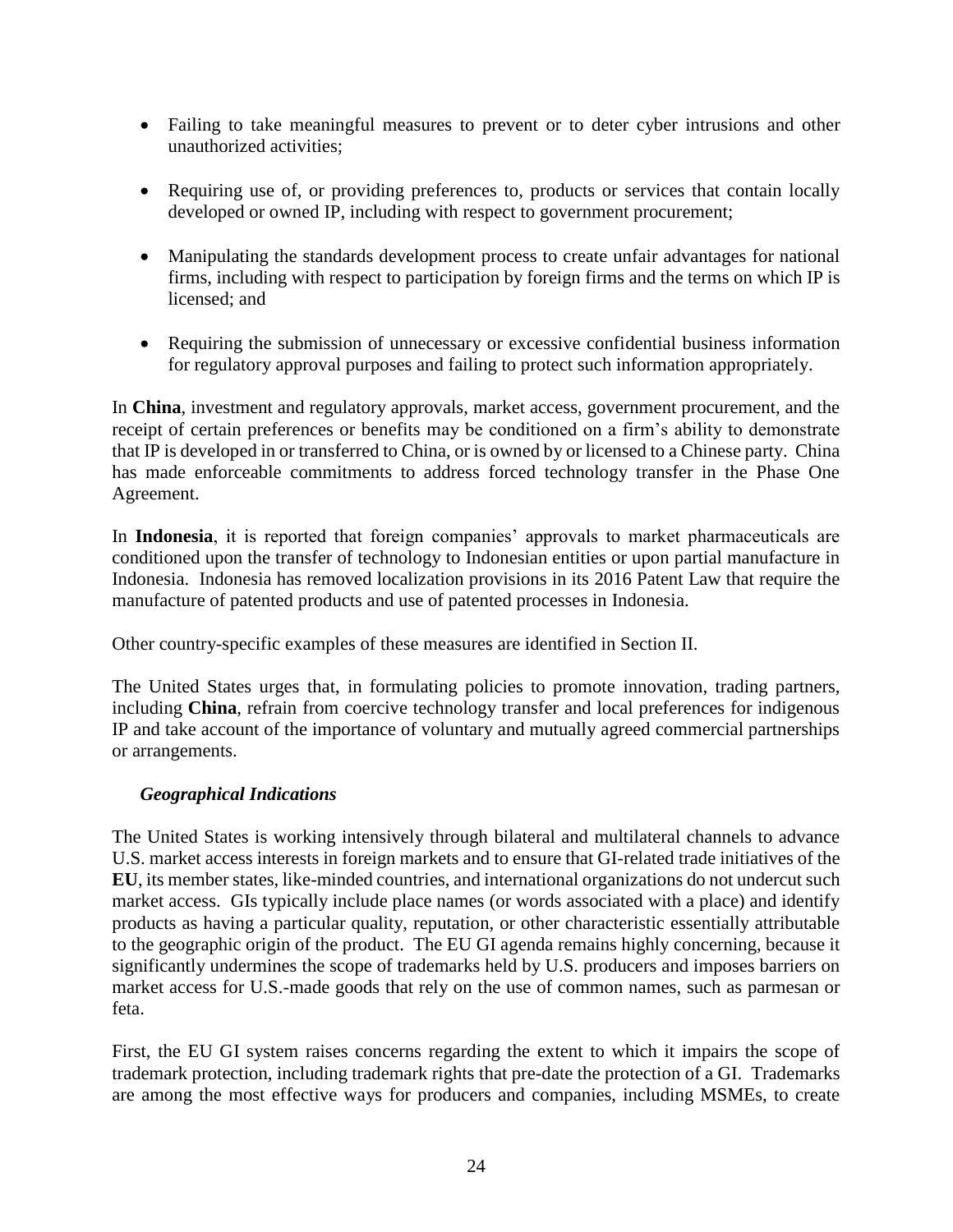value, to promote their goods and services, and to protect their brands, even with respect to food and beverage products covered by the EU GI system. Many such products are already protected by trademarks in the United States, in the EU, and around the world. Trademark systems offer strong protections through procedures that are easy to use, cost-effective, transparent, and provide due process safeguards. Trademarks also deliver high levels of consumer awareness, significant contributions to GDP and employment, and accepted international systems of protection. The EU GI system undermines trademark protection and may result in consumer confusion to the extent that it permits the registration and protection of GIs that are confusingly similar to prior trademarks.

Second, the EU GI system and strategy adversely impact access for U.S. and other producers in the EU market and other markets by granting protection to terms that are considered in those markets to be the common name for products. The EU has granted GI protection to thousands of terms that now only certain EU producers can use in the EU market, and many of these producers then block the use of any term that even "evokes" a GI. However, many EU member states, such as Denmark and France, still produce products that are GIs of other European countries, such as feta, and export these products outside of the EU using the common names. Furthermore, in 2017, the EU granted GI protection to the cheese name danbo, a widely traded type of cheese that is covered by an international standard under the Codex Alimentarius (Codex). Argentina, South Africa, Uruguay, and other countries produce danbo. Similarly, in 2019, the EU granted GI protection to havarti, notwithstanding the long-standing and widespread use of this term by producers around the world. Australia, New Zealand, the United States, and other countries produce havarti. Like in the case of danbo, the Codex established an international standard for havarti in 2007, premised on the fact that havarti is produced and marketed in many countries throughout the world under that name. The EU's approval of GIs for havarti and danbo undermine the Codex standards for these products, and WTO Members have repeatedly challenged the EU to explain its disregard for Codex cheese standards at the WTO, including in the Technical Barriers to Trade (TBT) Committee. Moreover, havarti is included in the EU's most favored nation (MFN) tariff rate quota, indicating that havarti was expected to be produced outside of and imported into the EU. Several countries, including the United States, opposed GI protection of these common names, both during the EU's opposition period and at the WTO, but the European Commission granted the protection over that opposition and without sufficient explanation or notice to interested parties.

As part of its trade agreement negotiations, the EU pressures trading partners to prevent all producers, other than in certain EU regions, from using certain product names, such as fontina, gorgonzola, parmesan, asiago, or feta. This is despite the fact that these terms are the common names for products produced in countries around the world. In the EU and other markets that have adopted the EU GI system, U.S. producers and traders either are effectively blocked from those markets or must adopt burdensome workarounds. They either cannot use the descriptors at all, or anything even evoking them, in the market or at best may sell their products only as "fontina-like," "gorgonzola-kind," "asiago-style," or "imitation feta." This is costly, unnecessary, and can reduce consumer demand for the non-EU products, as well as can reduce consumer choice and cause consumer confusion.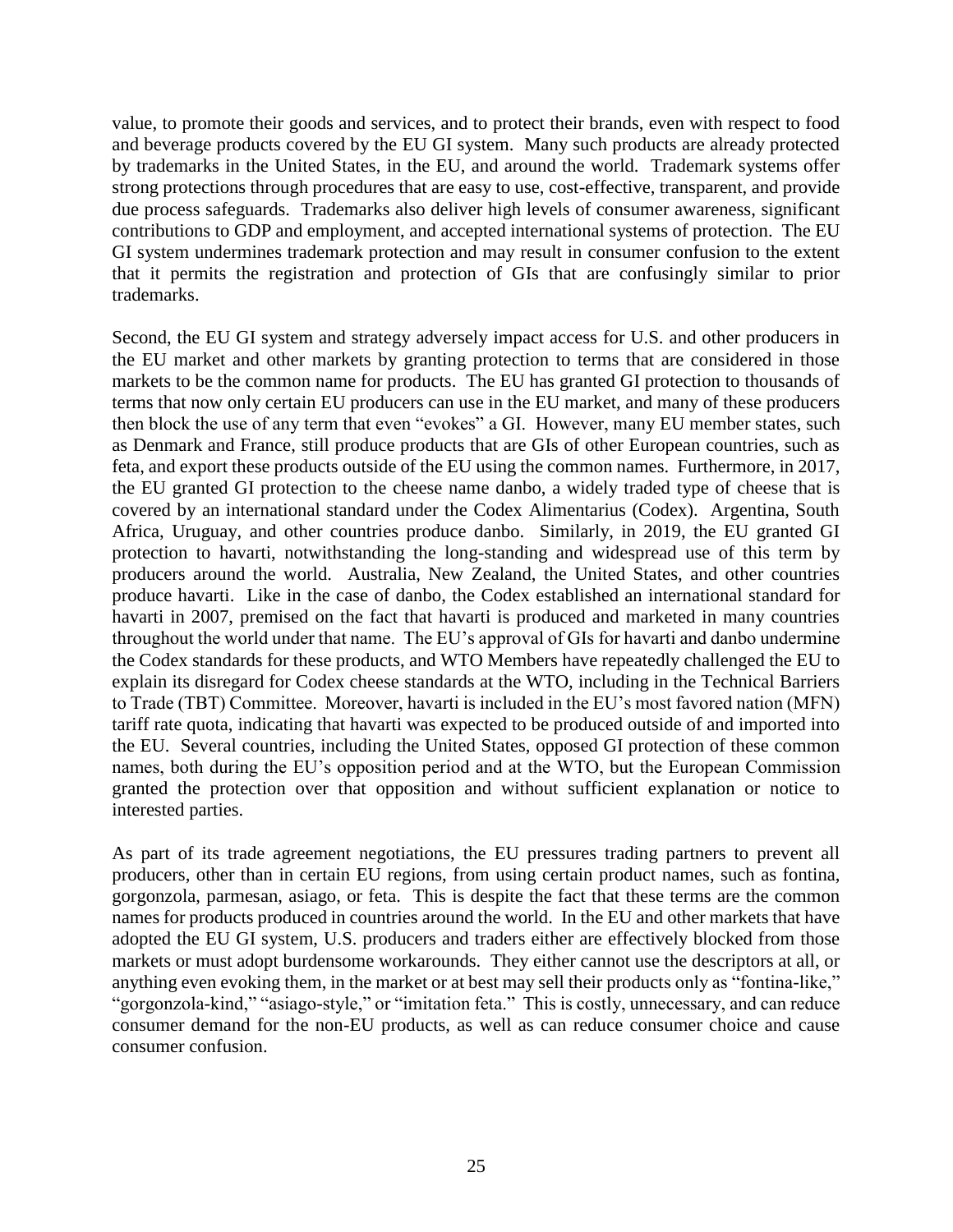The United States runs a significant deficit in food and agricultural trade with the EU. The EU GI system contributes to this asymmetry, which is acute in trade in agricultural products subject to the EU GI system. In the case of cheese, for example, where many EU products enjoy protection under the EU GI system, the EU exported approximately \$1 billion of cheese to the United States last year. Conversely, the United States exported only about \$5.5 million of cheese to the EU last year. Based on this evidence, EU agricultural producers exporting to the United States are doing quite well, benefiting considerably from effective trademark protection, in the absence of an EUstyle GI system. Unfortunately, U.S. producers, as evidenced by the deficit, are not afforded the same level of market access to the EU.

Despite these troubling aspects of its GI system, the EU continues to seek to expand its harmful GI system within its territory and beyond. Within its borders, the EU is enlarging its system beyond agricultural products and foodstuffs to encompass non-agricultural products, including apparel, ceramics, glass, handicrafts, manufactured goods, minerals, salts, stones, and textiles. The United States continues to urge the EU to not implement certain proposed changes to the EU's Common Agricultural Policy, which, if adopted, would transfer much of the GI application review process to interested EU member states and sharply reduce the period for filing a reasoned basis in support of an opposition to register a GI. As noted above, the EU has also sought to advance its agenda through bilateral trade agreements, which impose the negative impacts of the EU GI system on market access and trademark protection in third countries, including through exchanges of lists of terms that receive automatic protection as GIs without sufficient transparency or due process.

The EU has pursued its GI agenda in multilateral and plurilateral bodies as well. For example, in 2015, the EU, several EU member states, and others expanded the WIPO Lisbon Agreement for the Protection of Appellations of Origin and their International Registration to include GIs, thereby enshrining several detrimental aspects of EU law in that Agreement. The Geneva Act of the Lisbon Agreement that emerged from these negotiations was the product of a decision led by the EU and certain Member States to break with the long-standing WIPO practice of consensus-based decision-making and denying the United States and 160 other WIPO countries meaningful participation rights in the negotiations. In 2020, the EU became party to the Geneva Act of the Lisbon Agreement. In other international organizations, such as the United Nations Food and Agriculture Organization, the EU has attempted to pursue its agenda by alleging a connection between GIs and unrelated issues, such as biodiversity, sustainability, and food safety.

In response to the EU's aggressive promotion of its exclusionary GI policies, the United States continues its intensive engagement in promoting and protecting access to foreign markets for U.S. exporters of products that are identified by common names or otherwise marketed under previously registered trademarks. The United States is advancing these objectives through its free trade agreements, as well as in international fora, including in APEC, WIPO, and the WTO. In addition to these negotiations, the United States is engaging bilaterally to address concerns resulting from the GI provisions in existing EU trade agreements, agreements under negotiation, and other initiatives, including with **Argentina**, **Australia**, **Brazil**, **Canada**, **Chile**, **China**, **Ecuador**, **Indonesia**, **Japan**, **Kenya**, **Korea**, **Mexico**, **Morocco**, **New Zealand**, **Paraguay**, the **Philippines**, **Singapore**, **Tunisia**, **Ukraine**, **Uruguay**, and **Vietnam**, among others. U.S. goals in this regard include: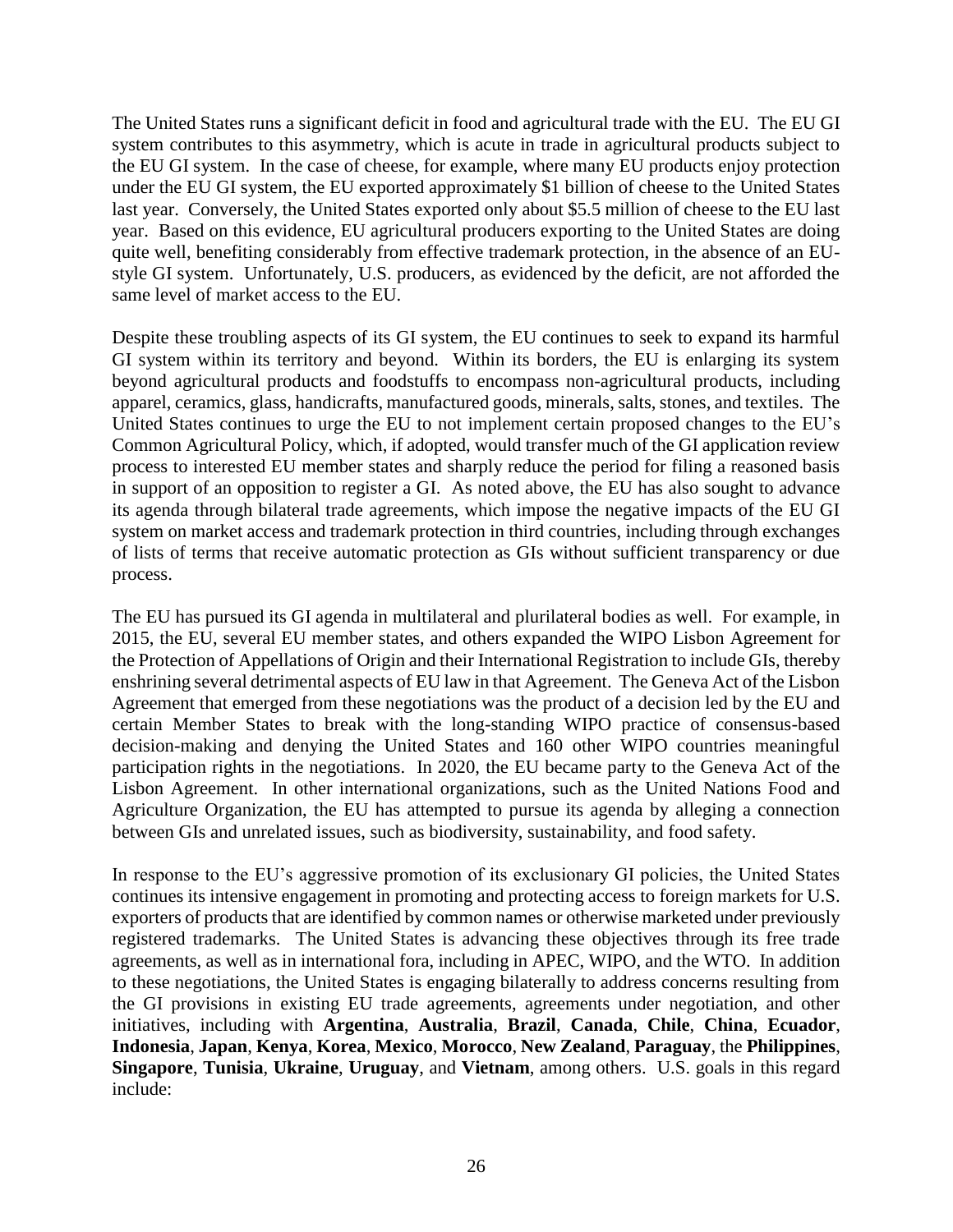- Ensuring that the grant of GI protection does not violate prior rights (for example, in cases in which a U.S. company has a trademark that includes a place name);
- Ensuring that the grant of GI protection does not deprive interested parties of the ability to use common names, such as parmesan or feta;
- Ensuring that interested persons have notice of, and opportunity to oppose or to seek cancellation of, any GI protection that is sought or granted;
- Ensuring that notices issued when granting a GI consisting of multiple terms identify its common name components; and
- Opposing efforts to extend the protection given to GIs for wines and spirits to other products.

#### *Pharmaceutical and Medical Device Innovation and Market Access*

The COVID-19 pandemic has highlighted the importance of pharmaceutical, medical device, and other health-related innovation, as well as a lack of widespread, equitable distribution of these innovations. USTR continues to seek adequate and effective protection for pharmaceutical and other health-related IP around the world to ensure robust American innovation in these critical industries to fight not only the current, but also future pandemics. In addition, USTR has sought to level the playing field abroad by reducing market access barriers, including those that discriminate against U.S. companies, are not adequately transparent, or do not offer sufficient opportunity for meaningful stakeholder engagement. USTR continues to seek to address policies that harm American innovators and workers in health-related industries through unfair competition. Addressing these market access barriers will help to facilitate affordable and accessible health care today and encourage innovation for improved health care tomorrow.

Measures, including those that are discriminatory, nontransparent or otherwise trade-restrictive, have the potential to hinder market access in the pharmaceutical and medical device sectors, and potentially result in higher costs and less accessible health care for certain populations, particularly in developing countries. For example, taxes or tariffs may be levied, often in a non-transparent manner, on imported medicines; the increased expense associated with those levies is then passed directly to health care institutions and patients. By some estimates, federal and state taxes can add 31% to the cost of medicines in **Brazil**. According to a January 2017 Asian Development Bank report titled *Trade in Health Products: Reducing Trade Barriers for Better Health*, developing countries overall maintain the highest tariffs on medicines, pharmaceutical inputs, and medical devices among the WTO Members identified in the report.<sup>27</sup> The report notes that, in particular, large developing countries such as **India** and **Pakistan** have the highest tariffs for such products. For example, in **India**, the combination of import duties and domestic taxes on imported medicines reportedly amount to an effective tax that can exceed 20%. These tariffs, combined with domestic

<sup>&</sup>lt;sup>27</sup> Asian Development Bank, *Trade in Health Products: Reducing Trade Barriers for Better Health* at 10 (Jan. 2017), https://www.adb.org/sites/default/files/publication/224171/adbi-wp643.pdf.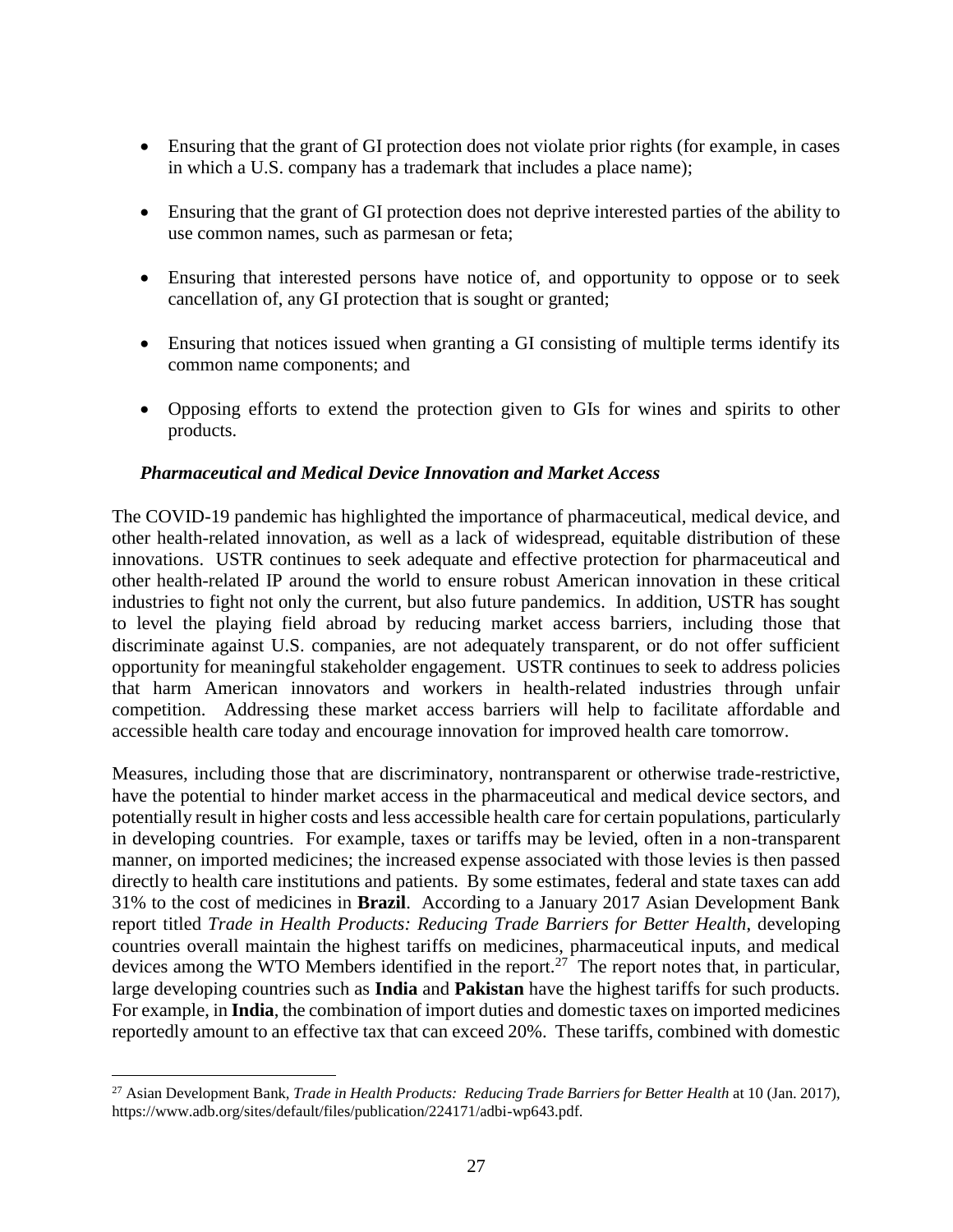charges or measures, particularly those that lack transparency or opportunities for meaningful stakeholder engagement or that appear to exempt domestically-developed and manufactured medicines, can hinder government efforts to promote increased access to health care products.

Moreover, unreasonable regulatory approval delays and non-transparent reimbursement policies can impede a company's ability to enter the market, and thereby discourage the development and marketing of new drugs and other medical products. The criteria, rationale, and operation of such measures are often nontransparent or not fully disclosed to patients or to pharmaceutical and medical device companies seeking to market their products. USTR encourages trading partners to provide appropriate mechanisms for transparency, procedural and due process protections, and opportunities for public engagement in the context of their relevant health care systems.

Among other examples, USTR engagement in the past year included:

- Secured and implemented strong IP provisions with **Canada** and **Mexico**, which are important to incentivizing innovation, in the USMCA, as well as provisions to ensure that national-level government processes for the listing and reimbursement of pharmaceutical products and medical devices are transparent, provide procedural fairness, are nondiscriminatory, and provide full market access for U.S. products;
- Secured enforceable commitments from **China** to: (1) establish a mechanism for the early resolution of potential pharmaceutical patent disputes, including a cause of action to allow a patent holder to seek expeditious remedies before the marketing of an allegedly infringing product; (2) provide patent term extensions to compensate for unreasonable patent office and marketing approval delays that cut into the effective patent term; and (3) permit the use of supplemental data to meet relevant patentability criteria for pharmaceutical patent applications;
- Engaged with the UAE, which issued Decree 321 that provides effective protection against unfair commercial use, as well as unauthorized disclosure, of undisclosed test or other data generated to obtain marketing approval for pharmaceutical products;
- Engaged with **Korea** to secure meaningful reforms on long-standing issues pertaining to Korea's commitments under the United States-Korea Free Trade Agreement (KORUS FTA) to ensure transparency and stakeholder engagement with respect to pricing and reimbursement policies and non-discriminatory treatment for U.S. pharmaceutical exports;
- Engaged with **Japan** to ensure transparency and fairness, including by providing meaningful opportunities for interested stakeholders to provide input regarding changes to pricing and reimbursement policies and regarding Japan's mechanism for the early resolution of potential pharmaceutical patent disputes; and
- Pressed **Indonesia** to fully resolve concerns regarding revisions to Indonesia's patent law, such as its patentability criteria, and disclosure requirements for inventions related to traditional knowledge and genetic resources.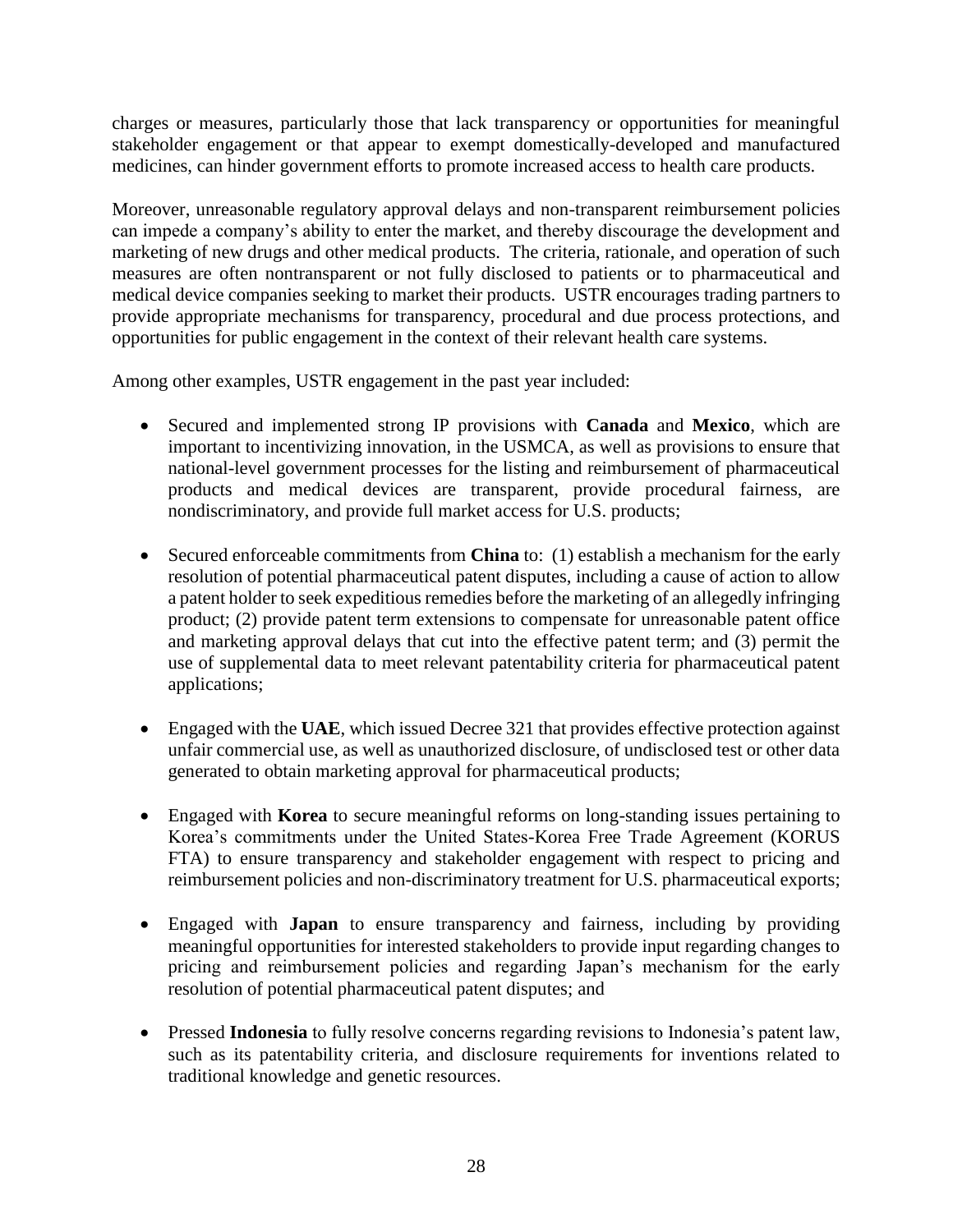The IP-intensive U.S. pharmaceutical and medical device industries have expressed concerns regarding the policies of several trading partners, including **Australia**, **Canada**, **China**, **Japan**, **Korea**, **New Zealand**, and **Turkey**, on issues related to pharmaceutical innovation and market access. Examples of these concerns include the following:

- Stakeholders have expressed concerns about delays by **Australia** in its implementation of the notification process as required, for example, under Article 17.10.4(b) of the United States-Australia Free Trade Agreement. In October 2020, the Ministry of Health announced planned reforms, but they require legislative changes, which have yet to be introduced in Parliament. The United States will continue to engage with Australia as it introduces legislation to increase transparency and to promote the early resolution of potential pharmaceutical patent disputes.
- Stakeholders have long urged **Japan** to implement predictable pricing and reimbursement policies for advanced medical devices and innovative pharmaceuticals. Recent policy changes to the Price Maintenance Premium (PMP) appear to make it easier for Japanese companies to qualify for the premium as compared to non-Japanese companies, particularly those that qualify as small- and medium-sized enterprises. Other causes for concern are a health technology assessment system reportedly developed without meaningful opportunities for stakeholder input, as well as a lack of transparency and predictability associated with Japan's implementation of annual repricing for drug reimbursement, which is scheduled to begin in April 2021 and applies to a larger-thanexpected range of products.
- Stakeholders have urged **Korea** to ensure that pharmaceutical reimbursement is conducted in a fair, transparent, and nondiscriminatory manner. It is critical that Korea continues addressing U.S. concerns regarding the lack of transparency and predictability in Korea's pricing and reimbursement policies and their underlying methodology.
- There are long-standing concerns about the policies and operation of **New Zealand**'s Pharmaceutical Management Agency (PHARMAC), including, among other things, the lack of transparency, fairness, and predictability of the PHARMAC pricing and reimbursement regime, as well as negative aspects of the overall climate for innovative medicines in New Zealand.
- Stakeholders continue to raise concerns regarding **Turkey**'s pharmaceutical manufacturing inspection process. The United States urges Turkey to build upon its recent accession to the Pharmaceutical Inspection Convention and Cooperation Scheme (PIC/S) and to recognize Good Manufacturing Practices certificates issued by any of the PIC/S members to improve regulatory timelines.

The United States seeks to establish or continue dialogues with trading partners to address these and other concerns and to encourage a common understanding on questions related to innovation and pricing in the pharmaceutical and medical device sectors. The United States also looks forward to continuing its engagement with our trading partners to promote fair and transparent policies in these sectors.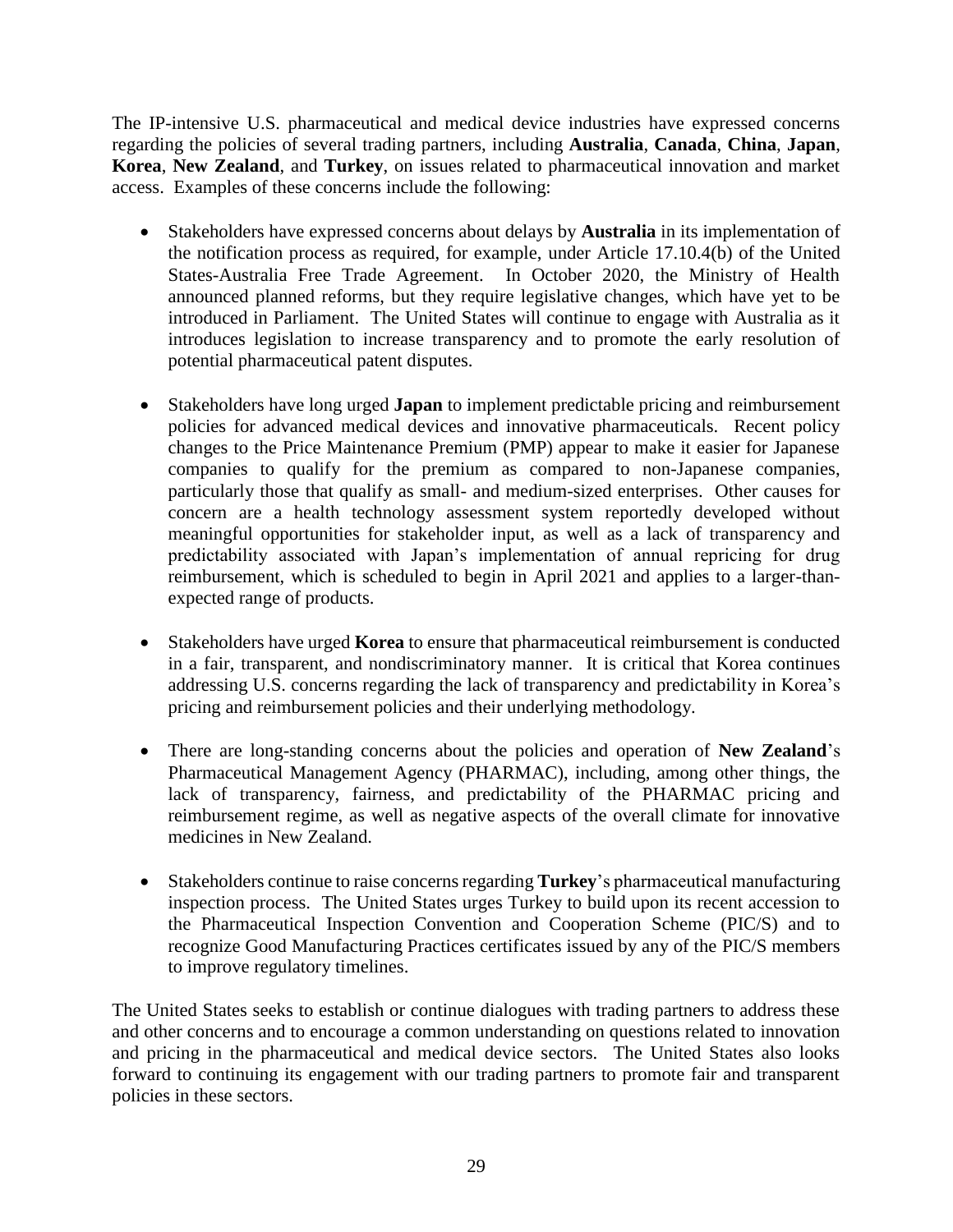#### *Trademark Protection Issues*

Trademarks help consumers distinguish providers of products and services from each other and thereby serve a critical source identification role. The goodwill represented in a company's trademark is often one of a company's most valuable business assets.

However, in numerous countries, legal and procedural obstacles exist to securing trademark rights, and trademark registration procedures lack transparency and consistency. For example, the trademark system in **China** lacks effective tools to combat widespread bad faith trademark applications, in part because it unnecessarily constrains examiners from considering marks for related goods or services in different classes when evaluating bad faith, likelihood of confusion, and other matters. The China National Intellectual Property Administration's Trademark Registration and Examination Department and the Trademark Review and Adjudication Department proceedings give insufficient legal weight to notarized and legalized witness declarations. Such proceedings also have unreasonably high standards for establishing wellknown mark status and do not give full consideration to consent and coexistence agreements. Furthermore, China lacks transparency in all phases of trademark prosecution. It remains to be seen whether commitments made by China in the Phase One Agreement related to these concerns will improve the protection of IP.

In addition, many other countries, including **India**, **Malaysia**, and the **Philippines**, reportedly have slow opposition or cancellation proceedings, while **Panama** and **Russia** have no administrative opposition proceedings. Delays in obtaining registrations present a significant obstacle for protecting IP rights in foreign markets, with stakeholders identifying **Iraq** and **South Africa** as countries with extreme delays in processing trademark applications. A number of countries do not perform relative examination, which provides for *ex officio* rejection of trademark applications based on a likelihood of confusion with previously filed applications and registrations. Failure to employ relative examination places the onus on trademark holders, including MSMEs, to bring and litigate costly invalidation proceedings to protect their IP, and it risks the contemporaneous registration of multiple conflicting marks in a jurisdiction. Numerous countries including **Algeria**, **China**, **Indonesia**, **Iraq**, **Kuwait**, **Oman**, and the **UAE** require burdensome formalities such as pen-and-ink signatures, notarized or legalized powers of attorney, or certified copies of priority documents.

Another concern includes mandatory requirements to record trademark licenses, such as in **Brazil**, **Ecuador**, **Egypt**, and **Spain**, as they frequently impose unnecessary administrative and financial burdens on trademark owners and create difficulty in the enforcement and maintenance of trademark rights. Also, the absence of adequate means for searching trademark applications and registrations, such as by online databases, makes obtaining trademark protection more complicated and unpredictable. The lack of such online systems leads to additional costs, both in terms of initial filing and in relation to docketing and maintenance of multiple registrations. Furthermore, strict use of the Nice Classification or a country's own sub-classification system that does not reflect the underlying goods or services introduces uncertainty into the registration process.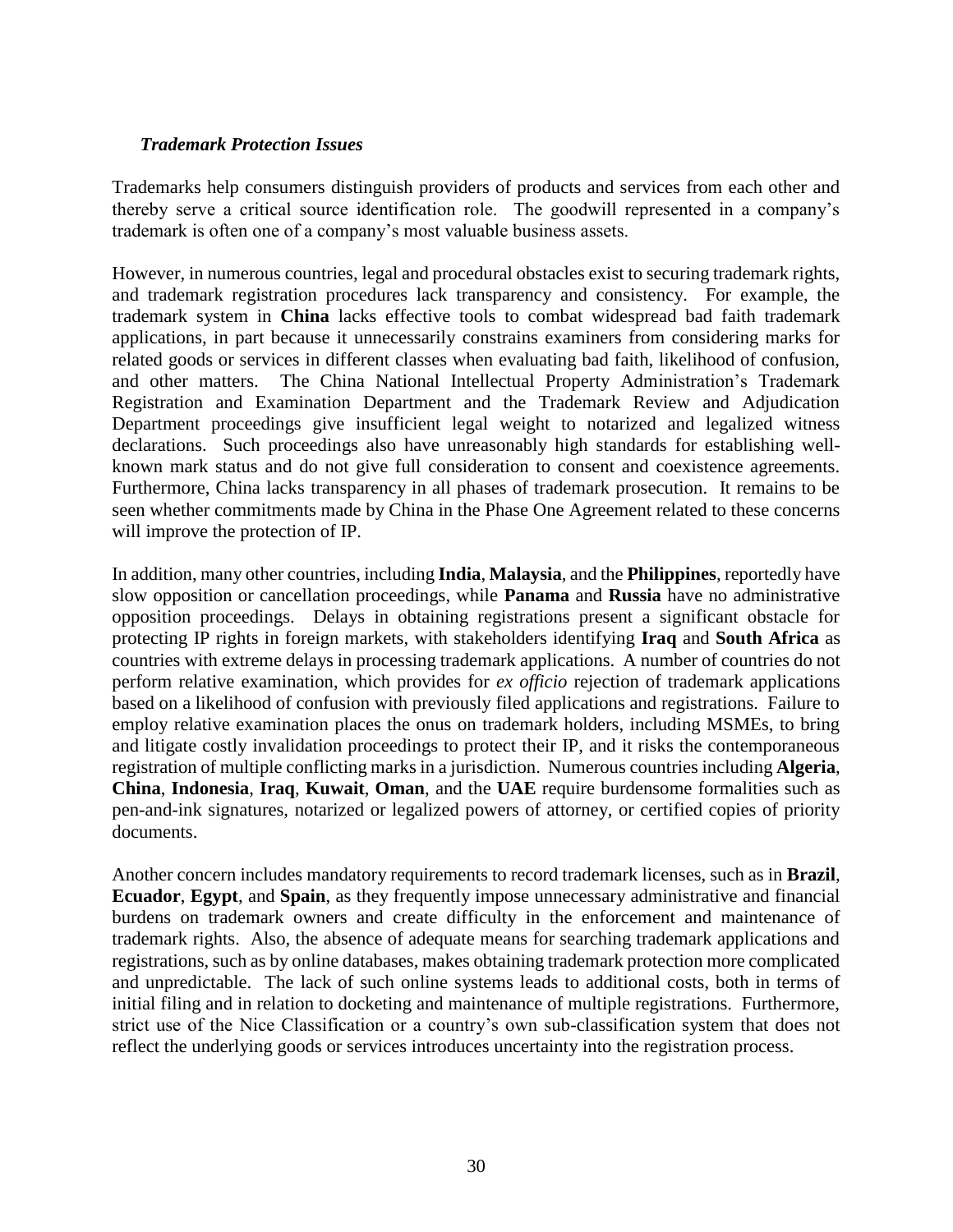In addition, a number of countries do not provide the full range of internationally recognized trademark protections. For example, dozens of countries do not offer a certification mark system or impose burdens relating to ownership or assignment of certification marks. The lack of a certification mark system can make it more difficult for consumers to identify products with a certain quality or characteristic either of their manufacture or production, such as environmentally "green" products, or that consumers associate with the product's geographic origin. Robust protection for well-known marks, another internationally recognized means of protecting marks outlined in the Paris Convention for Protection of Industrial Property, is also important for many U.S. producers and traders who have built up the reputation of their brands. Stakeholders report that some countries that do have well-known mark provisions, such as **China**, nevertheless impose significant burdens on brand owners that attempt to establish that their marks are well known.

The absence of default judgments in opposition and invalidation proceedings in certain countries, such as **China**, incurs significant costs to U.S. companies. Companies are forced to submit detailed arguments and evidence in proceedings when it is clear that the owners of the applications and registrations have no interest or intention in defending them, particularly in the case of bad faith trademark registrations and trademark squatters. Owners of challenged trademarks should be required to submit a written statement that they still have an interest in their trademark in order for a full proceeding to continue.

#### *Trademark Protection Challenges in Country Code Top-Level Domain Names*

Trademark holders continue to face challenges in protecting their trademarks against unauthorized domain name registration and trademark uses in some country code top-level domain names (ccTLDs). U.S. right holders face significant trademark infringement and loss of valuable Internet traffic because of such cybersquatting, and it is important for countries to provide for appropriate remedies in their legal systems to address this issue. Many ccTLD registrars have helpful policies that prohibit cybersquatting, require the registrant to provide true and complete contact information, and make such registration information publicly available.<sup>28</sup> However, the ccTLD registrars of some countries have been identified by right holders as lacking transparent and predictable domain name dispute resolution policies. Effective policies should assist in the quick and efficient resolution of trademark infringement-related domain name disputes.

<sup>&</sup>lt;sup>28</sup> For example, in June 2018, the European Registry of Internet Domains and the International AntiCounterfeiting Coalition announced a joint initiative to combat cybercrime on .eu and .eю domain names, with a focus on clearing the registration database of fraudulent domain names through the exchange of knowledge and support pertaining to cybercrime, specifically counterfeiting and piracy. *Press Release: EURid and IACC Team Up to Fight Cybercrime* (Jun. 2018), https://www.iacc.org/media/press-release-eurid-and-iacc-team-up-to-fight-cybercrime. Also, Denmark's ccTLD body, DK Hostmaster, created stricter identity checks at the end of 2017, which DK Hostmaster claims have helped combat IP infringement. Danish Internet Forum, *Crime prevention on the internet: Report on the efforts of DK Hostmaster and DIFO to prevent internet crime pertaining to IPR violations* at 3, 5, 9 (undated), https://www.dkhostmaster.dk/sites/default/files/2018-06/DIFOs kriminalitetsbekaempelse\_EN.pdf; Press Release: Significantly fewer scam web shops in the .dk zone (Apr. 2018), https://www.dk-hostmaster.dk/en/news/significantly-fewer-scamweb-shops-dk-zone.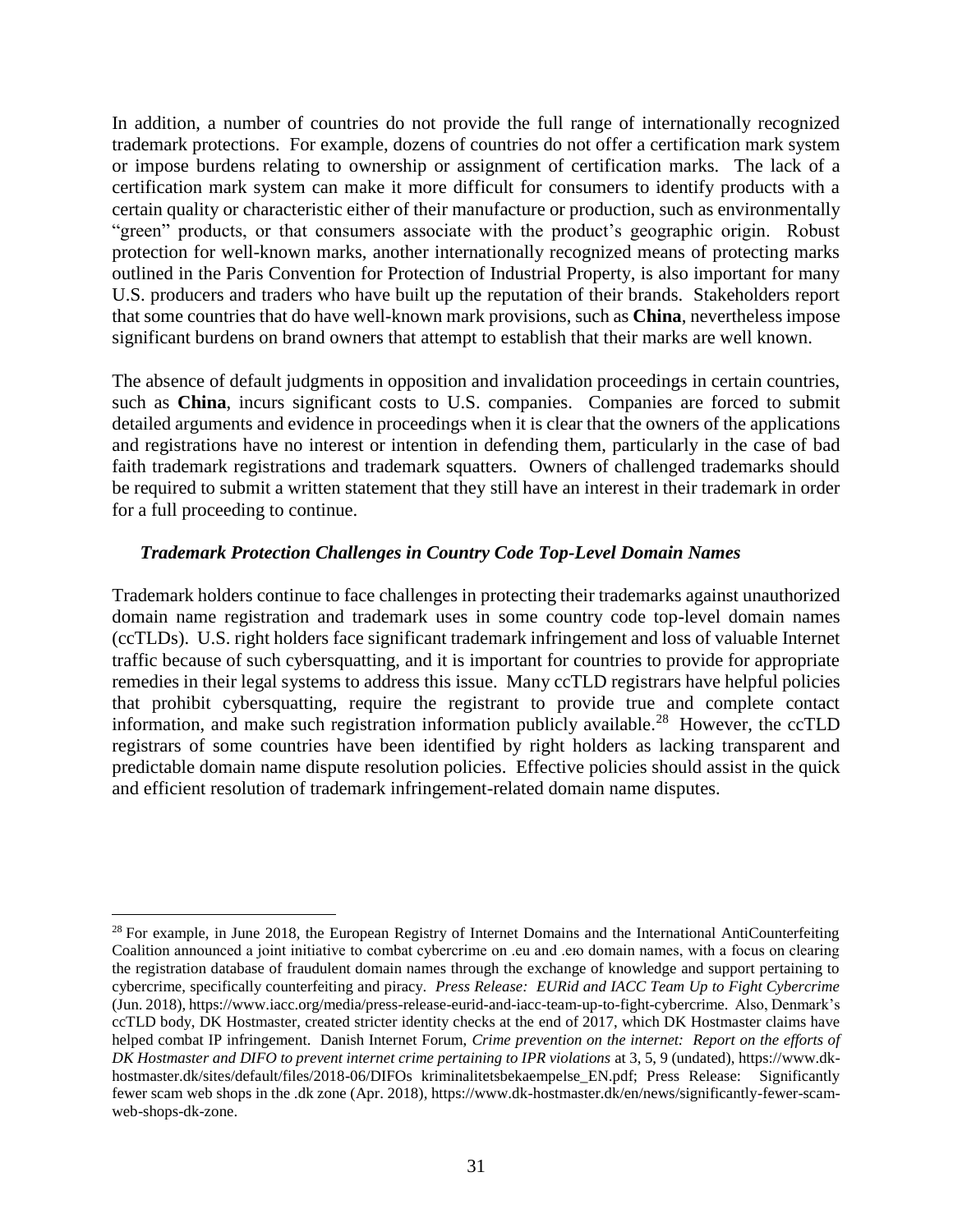#### *Copyright Administration and Payment of Royalties*

CMOs for copyright can play an important role in ensuring compensation for right holders when CMO practices are fair, efficient, transparent, and accountable. Also, the collection and distribution of royalties to U.S. and other right holders should be carried out on a national treatment basis. Unfortunately, CMO systems in several countries are reportedly flawed or non-operational. In some countries, like **India**, government agencies have attempted to extend the scope of mandatory collective management of rights and statutory license fees to certain online transmissions. In the **UAE**, the Ministry of Economy's failure to issue the necessary operating licenses to allow CMOs represents a 17-year-plus challenge that the UAE should address without further delay so that right holders can receive compensation for their works. While **Ukraine** passed legislation in 2018 seeking to reform its CMO regime and combat the prevalence of rogue CMOs operating freely in Ukraine, significant concerns remain with the law, including those pertaining to royalty rate calculations. It is critical that Ukraine continue pursuing amendments to the law to ensure that there is a transparent, fair, and predictable system for the collective management of royalties in Ukraine.

In addition, it is important for right holders of a work, performance, or phonogram to be able to freely and separately transfer their economic rights by contract and to fully enjoy the benefits derived from those rights. Limitations on the freedom to contract raise concerns because they reduce the ability of creators to earn a living from their works, performances, and phonograms. For example, proposed provisions in two pending bills in **South Africa** limiting certain assignments are vague, lack certainty for parties, and provide for the government to set standard and compulsory contractual terms for certain contracts governing the use of works, performances, and phonograms.

# *Government Use of Unlicensed Software*

 $\overline{a}$ 

According to a study by BSA | The Software Alliance, the commercial value of unlicensed software globally was at least \$46 billion in  $2018<sup>29</sup>$  The United States continues to work with other governments to address government use of unlicensed software, particularly in countries that are modernizing their software systems or where there are infringement concerns. Considerable progress has been made under this initiative, leading to numerous trading partners mandating that their government agencies use only legitimate software. It is important for governments to legitimize their own activities in order to set an example of respecting IP for private enterprises. Additionally, unlicensed software exposes governments and enterprises to higher risks of security vulnerabilities. Further work on this issue remains with certain trading partners, including **Argentina**, **China**, **Guatemala**, **Indonesia**, **Pakistan**, **Paraguay**, **Romania**, **Thailand**, **Turkey**, **Turkmenistan**, **Ukraine**, **Uzbekistan**, and **Vietnam**. The United States urges trading partners to adopt and implement effective and transparent procedures to ensure legitimate governmental use of software.

<sup>29</sup> BSA, 2018 Global Software Survey at 12 (Jun. 2018), https://gss.bsa.org/wp-2content/uploads/2018/05/ 2018\_BSA\_GSS\_Report\_en.pdf.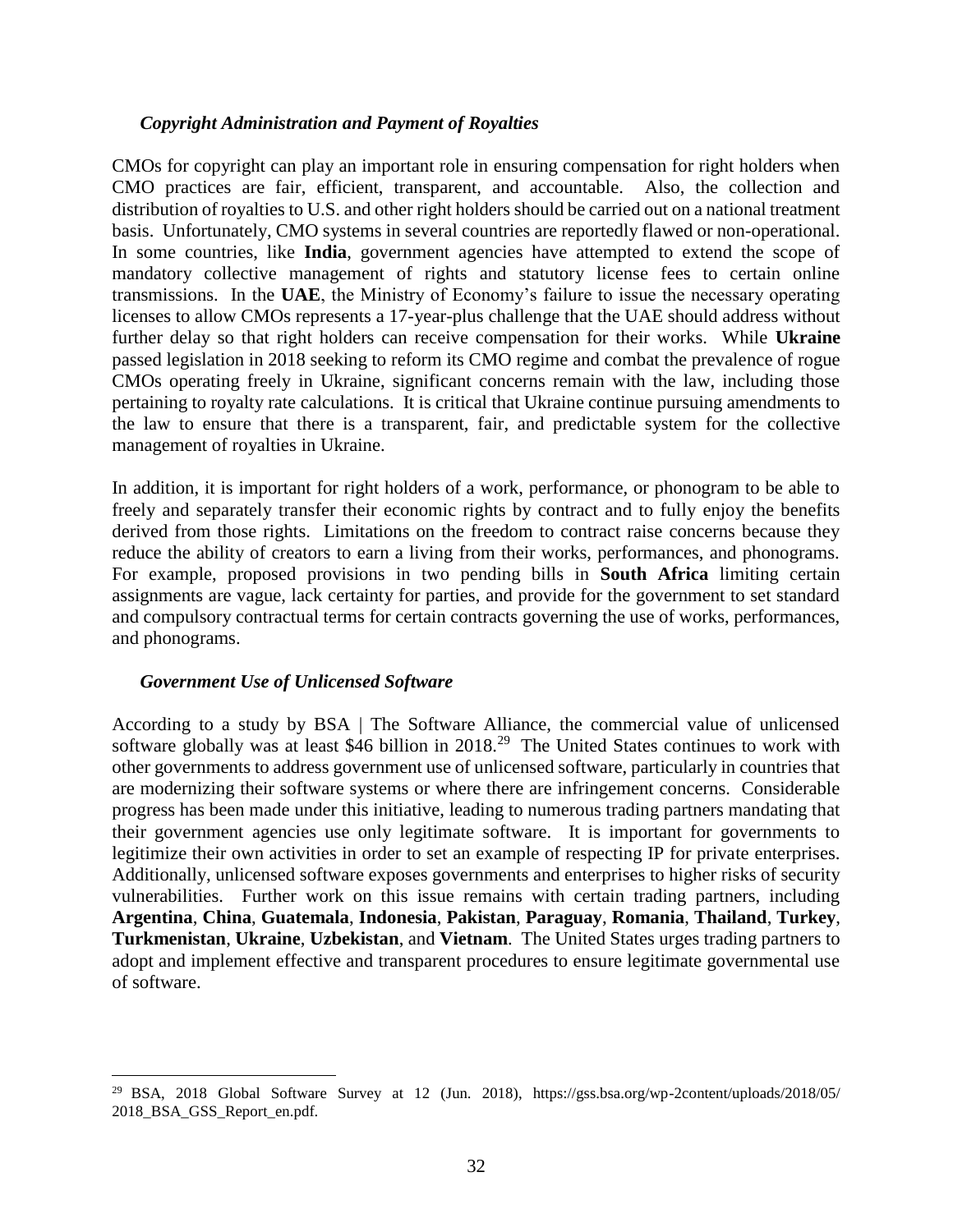### *Other Issues*

U.S. stakeholders have expressed views with respect to the EU Directive on Copyright in the Digital Single Market. The United States continues to monitor copyright issues in the **EU** and its member states as implementation progresses. Stakeholders have expressed concern with the inconsistencies in member states' approaches to implementation. The United States urges the European Commission to engage closely with stakeholders as it develops guidance on certain implementation issues. It is also critical that EU member states ensure full transparency in the implementation process with meaningful opportunities for stakeholders to provide input. The United States will continue to engage with various EU and member state entities to address the equities of U.S. stakeholders.

The United States also will closely monitor the EU Commission's Digital Services Act proposal, another legislative initiative that would govern online services and how content is shared online.

# **F. Intellectual Property and the Environment**

Strong IP protection and enforcement are essential to promoting investment in innovation in the environmental sector. Such innovation not only promotes economic growth and supports jobs, but also is critical to responding to environmental challenges. IP provides incentives for research and development in this important sector, including through university research. Conversely, inadequate IP protection and enforcement in foreign markets discourages broader investment in those markets. This may hinder economic growth, as well as technological advances needed to meet environmental challenges.

# **G. Intellectual Property and Health**

The 2021 Special 301 review period has taken place during the COVID-19 pandemic, the largest global health crisis in more than a century. The top priority of the United States is saving lives and ending the pandemic in the United States and around the world. This includes investing in the COVAX Facility, sharing our surplus vaccine doses, and working with our international partners, such as the Quad Vaccine Partnership, to surge production and delivery, including through efforts to achieve greater regional and local manufacturing capacity, in recognition of the importance of widespread vaccination against COVID-19 to combat the pandemic and hasten economic recovery.

As part of rebuilding U.S. alliances, the United States is exploring every avenue to coordinate with the global community and is evaluating the efficacy of proposals in multilateral fora, including the WTO, by their true potential to save lives, end this pandemic, and respond to the next one.

Numerous comments in the 2021 Special 301 review process highlighted concerns arising at the intersection of IP policy and health policy. IP protection plays an important role in providing the incentives necessary for the development and marketing of new medicines. An effective, transparent, and predictable IP system is necessary for both manufacturers of innovative medicines and manufacturers of generic medicines.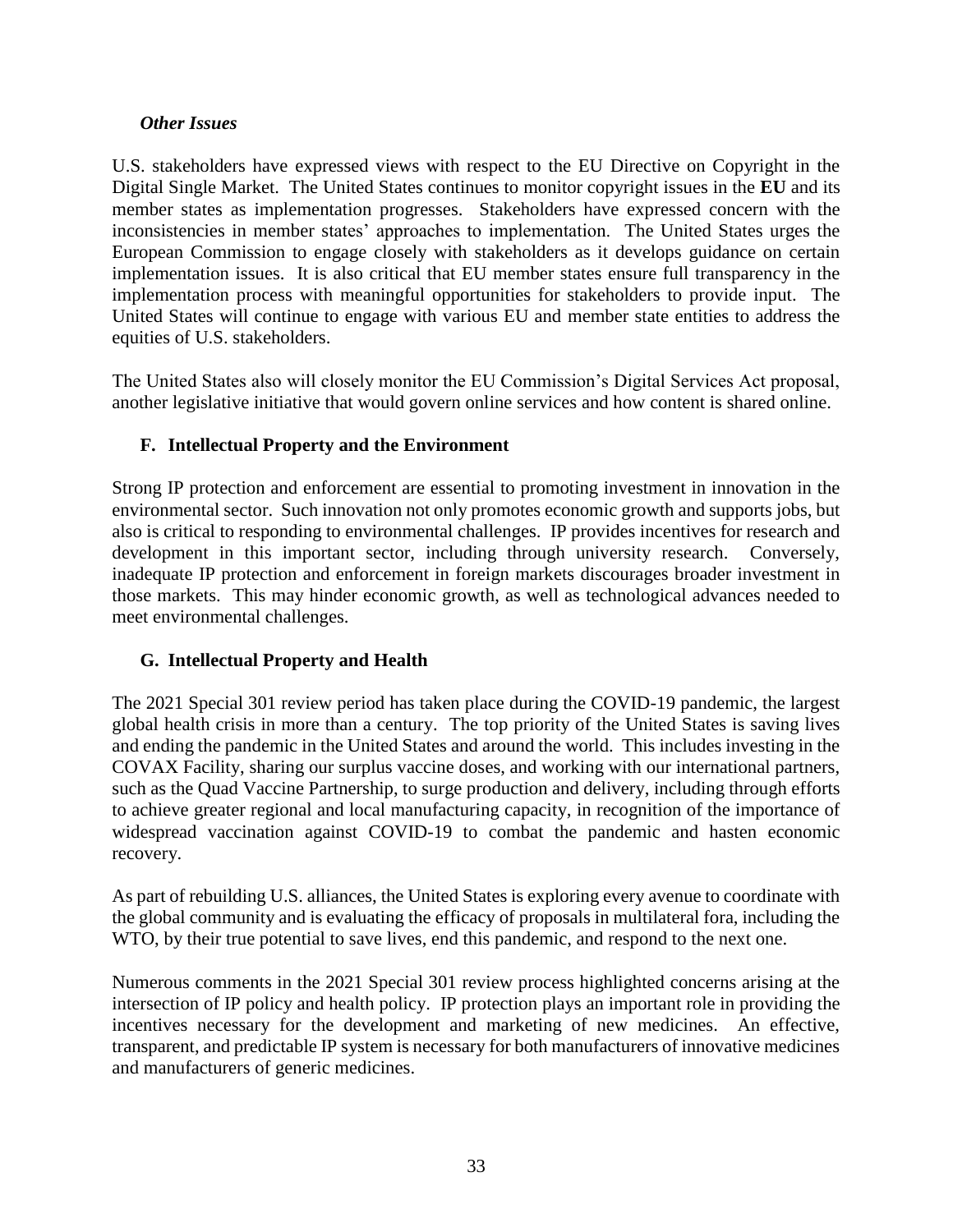The 2001 WTO Doha Declaration on the TRIPS Agreement and Public Health recognized the gravity of the public health problems afflicting many developing and least-developed countries (LDCs), especially those resulting from HIV/AIDS, tuberculosis, malaria, and other epidemics. As affirmed in the Doha Declaration on the TRIPS Agreement and Public Health, the United States respects a trading partner's right to protect public health and, in particular, to promote access to medicines for all. The United States also recognizes the role of IP protection in the development of new medicines while being mindful of the effect of IP protection on prices. The assessments set forth in this Report are based on various critical factors, including, where relevant, the Doha Declaration on the TRIPS Agreement and Public Health.

As affirmed in the Doha Declaration on the TRIPS Agreement and Public Health, the United States emphasizes trading partners' rights to protect public health and, in particular, to promote access to medicines for all. International obligations such as those in the TRIPS Agreement provide flexibility for trading partners to take measures to address serious public health emergencies and circumstances of extreme urgency within that trading partner's territory. The COVID-19 pandemic certainly qualifies as such. Consistent with this view, the United States respects its trading partners' rights to grant compulsory licenses in a manner consistent with the provisions of the TRIPS Agreement and the Doha Declaration on the TRIPS Agreement and Public Health.

Article 31 of the TRIPS Agreement establishes requirements that must be met with respect to compulsory licenses. Importantly, some of these requirements may be waived. For example, in cases of national emergency or extreme urgency or in cases of public non-commercial use, WTO Members may waive the requirement to seek prior authorization from the patent holder before issuing a compulsory license. In addition, under Article 31bis, the requirement that compulsory licenses must be authorized predominantly for the supply of the Member's domestic market may be waived in certain circumstances. Recognizing that Members with insufficient pharmaceutical manufacturing capacities could face difficulties in making effective use of compulsory licensing, Article 31bis and its related Annex set forth a system whereby such Members can import from another Member pharmaceutical products produced subject to a compulsory license. The United States respects the right of its trading partners to exercise the full range of existing flexibilities in the TRIPS Agreement and the Doha Declaration on the TRIPS Agreement and Public Health in order to scale up the production and distribution necessary to overcome the challenges of the ongoing COVID-19 pandemic.

The United States also strongly supports the WTO General Council Decision on the Implementation of Paragraph 6 of the Doha Declaration on the TRIPS Agreement and Public Health, concluded in August 2003. Under this decision, WTO Members are permitted, in accordance with specified procedures, to issue compulsory licenses to export pharmaceutical products to countries that cannot produce drugs for themselves. The WTO General Council adopted a Decision in December 2005 that incorporated this solution into Article 31bis, as described above, to the TRIPS Agreement, and the United States became the first WTO Member to formally accept this amendment. In January 2017, the necessary two-thirds of WTO Member support was secured, resulting in the formal amendment to the TRIPS Agreement. Additional notifications of WTO Member acceptances of the Agreement have followed.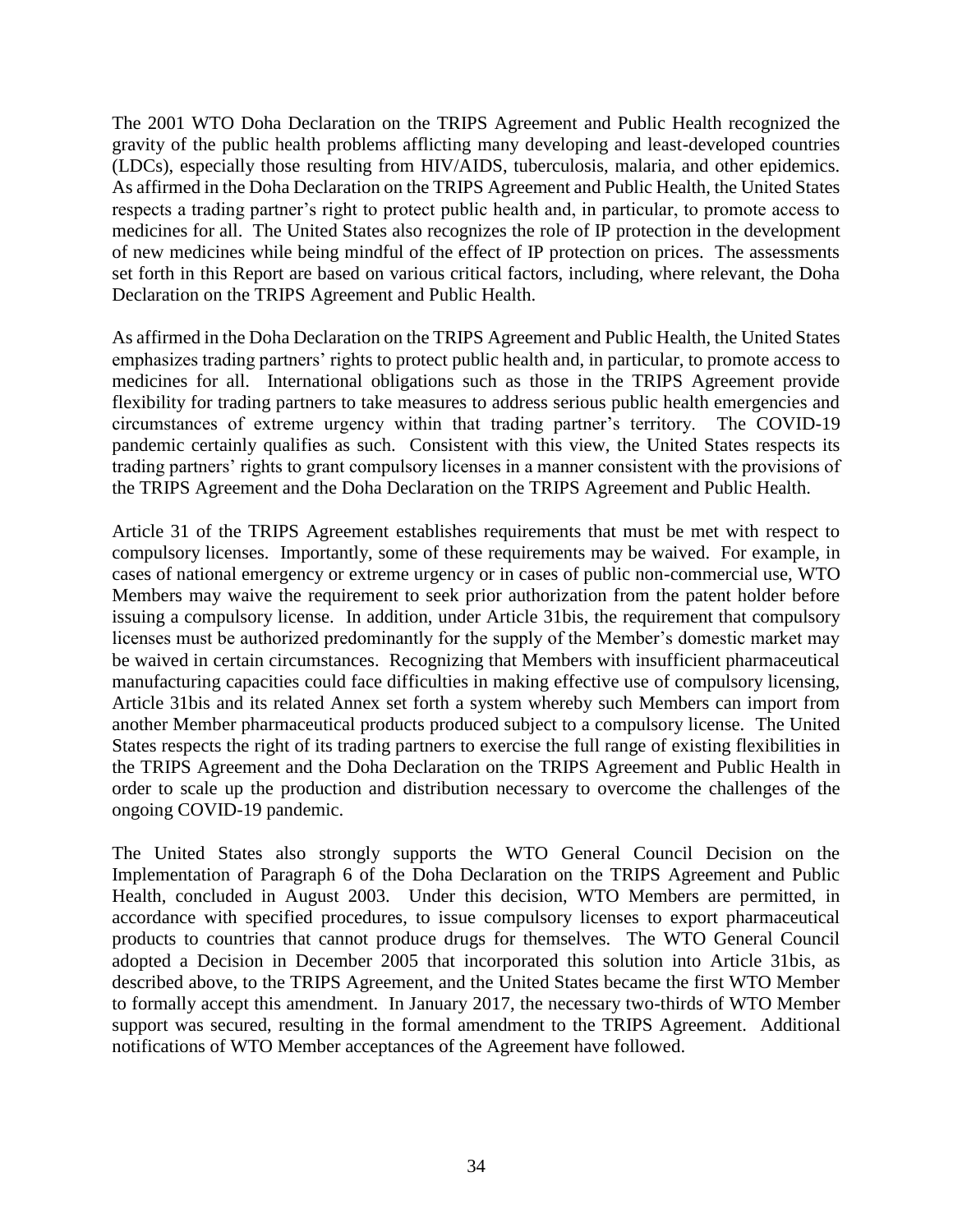The U.S. Government works to ensure that the provisions of its bilateral and regional trade agreements, as well as U.S. engagement in international organizations, including the United Nations (UN) and related institutions such as WIPO and the WHO, are consistent with U.S. policies concerning IP and health policy and do not impede its trading partners from taking measures necessary to protect public health. Accordingly, USTR will continue its close cooperation with relevant agencies to ensure that public health challenges are addressed and IP protection and enforcement are supported as one of various mechanisms to promote research and innovation.

### **H. Implementation of the WTO TRIPS Agreement**

The TRIPS Agreement, one of the most significant achievements of the Uruguay Round (1986- 1994), requires all WTO Members to provide certain minimum standards of IP protection and enforcement. The TRIPS Agreement is the first broadly-subscribed multilateral IP agreement that is subject to mandatory dispute settlement provisions.

Developed country WTO Members were required to implement the TRIPS Agreement fully as of January 1, 1996. Developing country WTO Members were given a transition period for many obligations until January 1, 2000, and in some cases until January 1, 2005. Nevertheless, certain WTO Members are still in the process of finalizing implementing legislation, and many are still engaged in establishing adequate and effective IP enforcement mechanisms.

Recognizing the particular issues faced by WTO Members that are LDCs, the United States has worked closely with them and other WTO Members to extend the implementation date for these countries. Most recently, on November 6, 2015, the TRIPS Council reached consensus to extend the transition period for LDC WTO Members to implement Sections 5 and 7 of Part II of the TRIPS Agreement with respect to pharmaceutical products until January 1, 2033, and reached consensus to recommend waiving Articles 70.8 and 70.9 of the TRIPS Agreement with respect to pharmaceuticals for LDC Members also until January 1, 2033, which the WTO General Council adopted on November 30, 2015. Likewise, on June 11, 2013, the TRIPS Council reached consensus on a decision to again extend the transition period under Article 66.1 of the TRIPS Agreement for LDC WTO Members. Under this decision, LDC WTO Members are not required to apply the provisions of the TRIPS Agreement, other than Articles 3, 4, and 5 (provisions related to national treatment and most-favored nation treatment), until July 1, 2021, or until such a date on which they cease to be an LDC WTO Member, whichever date is earlier. The United States is engaging LDC WTO Members on an additional extension to the transition period.

At the WTO Ministerial Conference in December 2017, WTO Members reached consensus to extend the moratorium on non-violation and situation complaints under the TRIPS Agreement until the next Ministerial in 2019. On December 10, 2019, the General Council reached consensus to extend this moratorium until the 12th Ministerial Conference. The moratorium was originally introduced in Article 64 of the TRIPS Agreement, for a period of five years following the entry into force of the WTO Agreement (i.e. until December 31, 1999). The moratorium has been extended in several WTO Ministerial Decisions. In 2015, the TRIPS Council intensified its discussions on this issue, including on the basis of a communication by the United States to the Council outlining the U.S. position on non-violation and situation complaints. This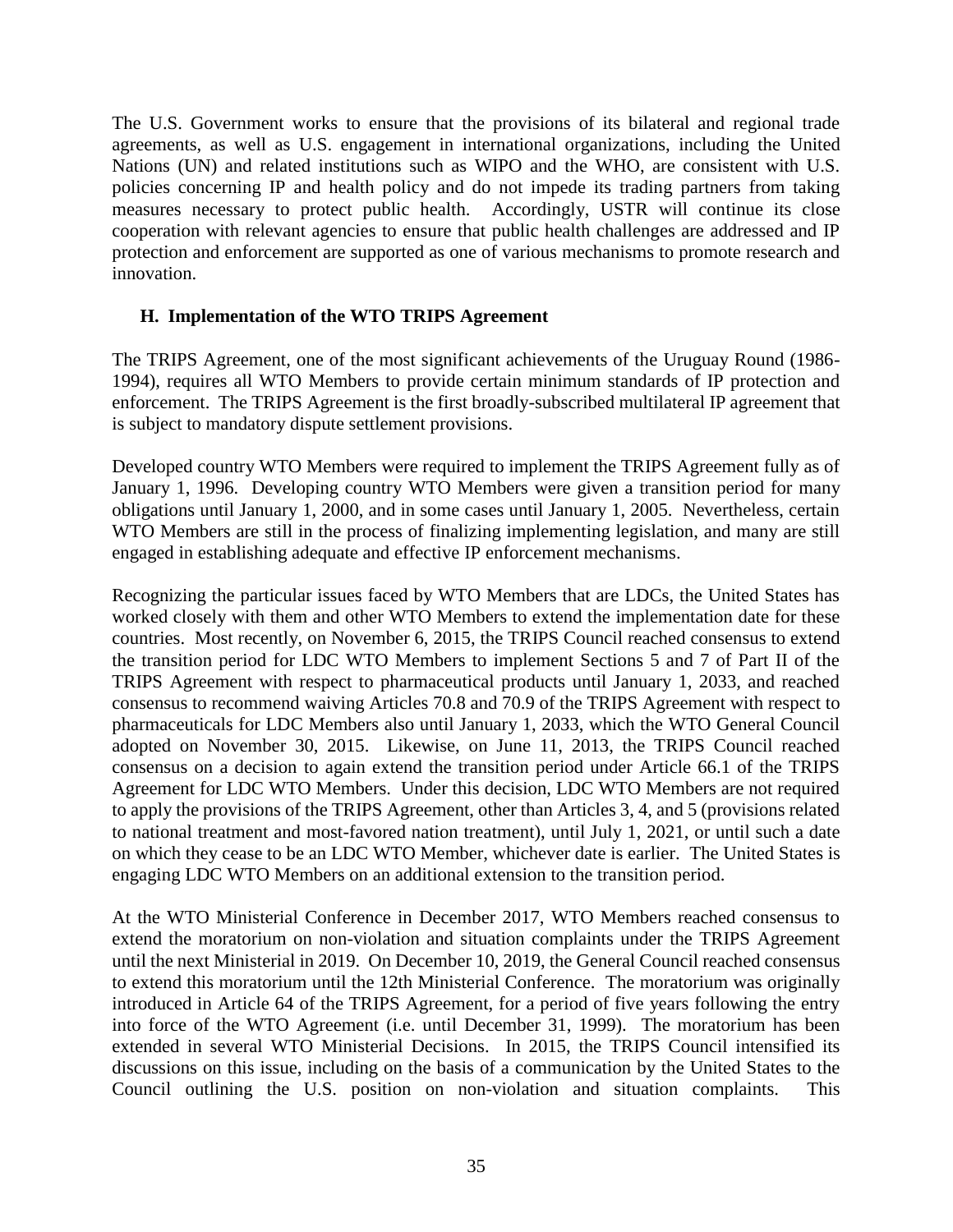communication (IP/C/W/599) addressed the relevant TRIPS Agreement provisions and WTO and General Agreement on Tariffs and Trade (GATT) disputes and provided responses to issues raised by other WTO Members.

The United States participates actively in the WTO TRIPS Council's scheduled reviews of WTO Members' implementation of the TRIPS Agreement and uses the WTO's Trade Policy Review mechanism to pose questions and seek constructive engagement on issues related to TRIPS Agreement implementation.

# **I. Dispute Settlement and Enforcement**

The United States continues to monitor the resolution of concerns and disputes announced in previous Reports. The United States will use all available means to resolve concerns, including bilateral dialogue and enforcement tools such as those provided under U.S. law, the WTO, and other dispute settlement procedures, as appropriate.

Under Section 301 of the Trade Act of 1974, USTR is taking action to address a range of unfair and harmful Chinese acts, policies, and practices related to technology transfer, IP, and innovation. USTR also initiated dispute settlement proceedings at the WTO to address discriminatory licensing practices. Over the past year, the United States' engagement with China began to demonstrate progress with the signing of the Phase One agreement in January 2020. The agreement requires changes in China's acts, policies, and practices, including structural reforms and other changes to China's legal and regulatory regime to address numerous long-standing concerns of a wide range of U.S. industries.

Following the 1999 Special 301 review process, the United States initiated dispute settlement consultations concerning the EU regulation on food-related GIs, which appeared to discriminate against foreign products and persons, notably by requiring that EU trading partners adopt an "EUstyle" system of GI protection, and appeared to provide insufficient protections to trademark owners. On April 20, 2005, the Dispute Settlement Body (DSB) adopted a panel report finding in favor of the United States that the EU GI regulation is inconsistent with the EU's obligations under the TRIPS Agreement and the General Agreement on Tariffs and Trade 1994. On March 31, 2006, the EU published a revised GI Regulation that is intended to comply with the DSB recommendations and rulings. There remain some concerns, however, with respect to this revised GI Regulation that the United States has asked the EU to address. The United States continues monitoring this situation. The United States is also working bilaterally and in multilateral fora to advance U.S. market access interests and to ensure that the trade initiatives of other countries, including with respect to GIs, do not undercut market access for U.S. companies.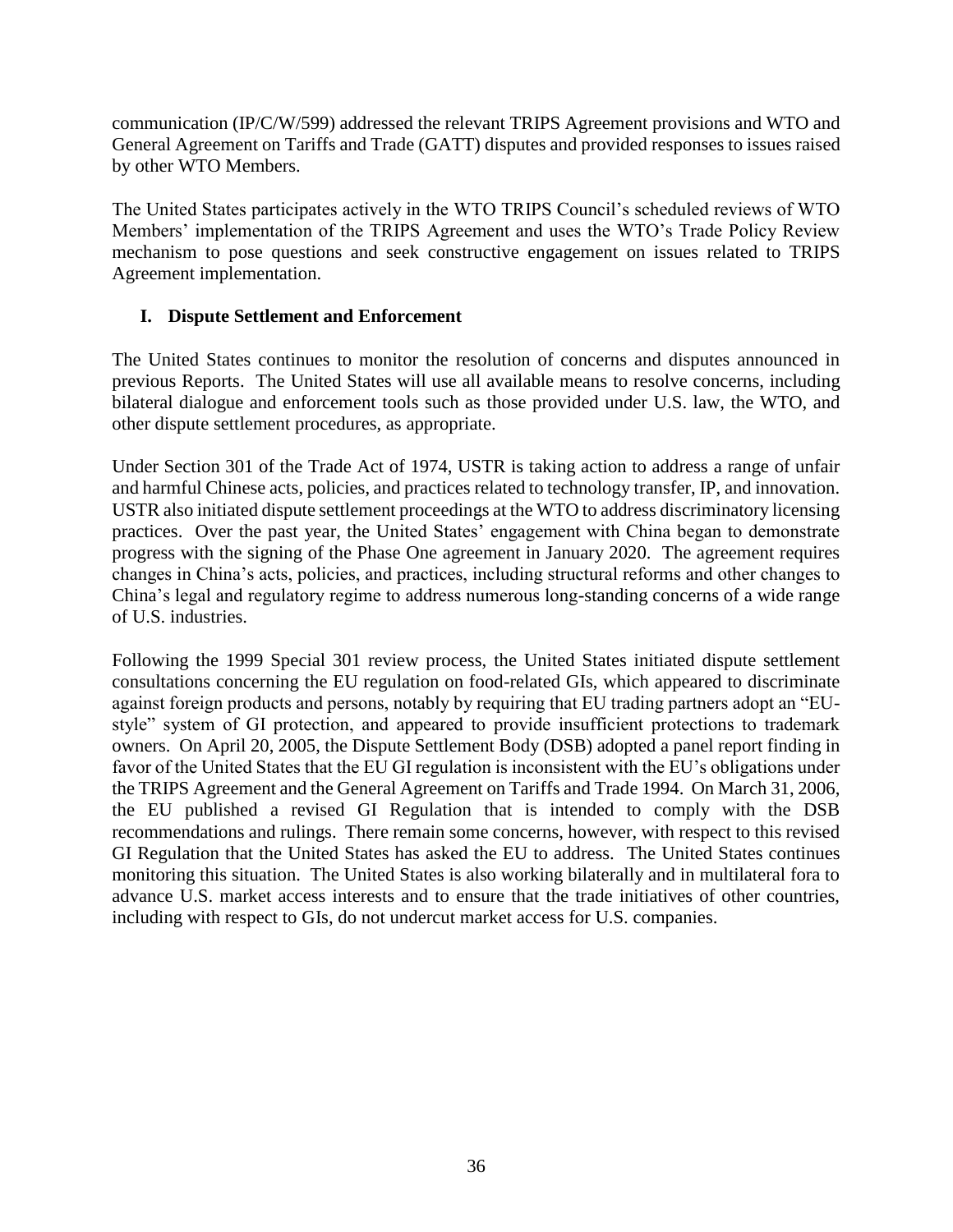# **SECTION II: Country Reports PRIORITY WATCH LIST**

# **ARGENTINA**

Argentina remains on the Priority Watch List in 2021.

#### *Ongoing Challenges and Concerns*

Argentina continues to present long-standing and well-known challenges to intellectual property (IP)-intensive industries, including those from the United States. A key deficiency in the legal framework for patents is the unduly broad limitations on patent-eligible subject matter, including patent examination guidelines that automatically reject patent applications for categories of pharmaceutical inventions that are eligible for patentability in other jurisdictions and requirements that processes for the manufacture of active compounds disclosed in a specification be reproducible and applicable on an industrial scale. Stakeholders remain concerned about the limits on patentability for biotechnological innovations based on living matter and natural substances in Resolution 283/2015, which differ from the standard in many other countries. Another ongoing challenge to the innovative agricultural chemical and pharmaceutical sectors is inadequate protection against the unfair commercial use, as well as unauthorized disclosure, of undisclosed test or other data generated to obtain marketing approval for products in those sectors. Finally, although Argentina, through Resolution 56/2016, has allowed for a partial reduction of its patent backlog through reliance on favorable decisions from counterpart foreign patent applications, Argentina continues to struggle with a substantial backlog of patent applications for biotechnological and pharmaceutical inventions resulting in long delays for innovators in these fields seeking patent protection in the market. Government-wide hiring restrictions that remain in place, going back to a hiring freeze in 2018, have resulted in a limited number of patent examiners. However, new online-processing procedures implemented by the National Institute of Industrial Property (INPI) have allowed for increased numbers of filings and, according to industry, have improved efficiency in the processing of patents and trademarks in 2020. As for INPI's participation in the Patent Prosecution Highway with the U.S. Patent and Trademark Office, the project expired in March 2020.

Enforcement of IP rights in Argentina continues to be a challenge, and stakeholders report widespread unfair competition from sellers of counterfeit and pirated goods and services. Although the physical market of La Salada in Buenos Aires was closed during much of 2020, many of its activities involving the sale of counterfeit goods moved online through social media applications. Counterfeit sales in other physical locations also increased, with surges in the selling of counterfeit goods occurring in small markets, through illegal street vendors, and in activity in the Avellaneda Street market in Buenos Aires. In addition, Argentine police generally do not take *ex officio* actions, prosecutions can stall and languish in excessive formalities, and, when a criminal case does reach final judgment, infringers rarely receive deterrent sentences. Hard goods counterfeiting and optical disc piracy are widespread, and online piracy continues to grow due to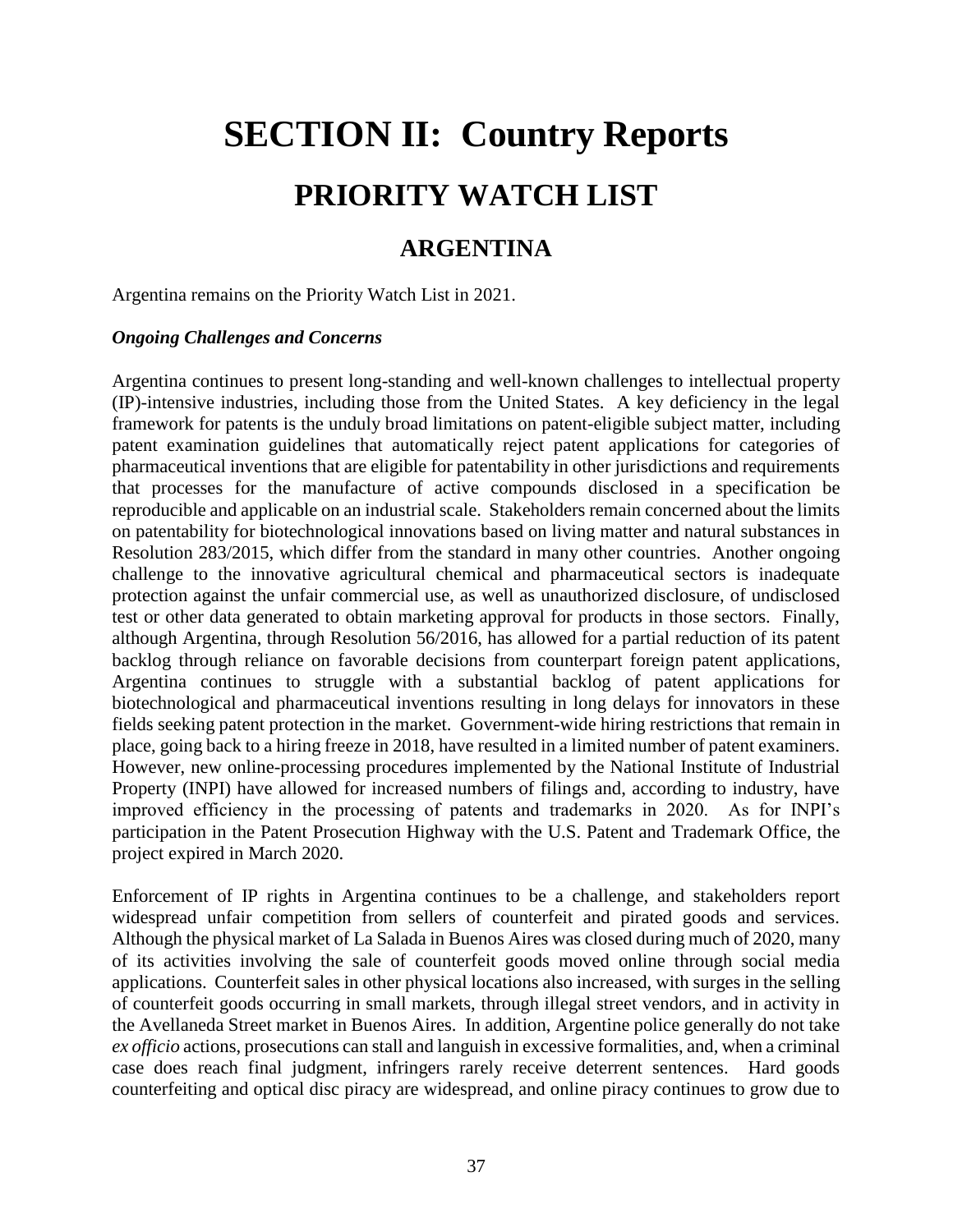nearly non-existent criminal enforcement against such piracy. As a result, IP enforcement online in Argentina consists mainly of right holders trying to convince Argentine Internet service providers to agree to take down specific infringing works, as well as attempting to seek injunctions in civil cases, both of which can be time-consuming and ineffective. Right holders also cite widespread use of unlicensed software by Argentine private enterprises and the government.

#### *Developments, Including Progress and Actions Taken*

Argentina made limited progress in IP protection and enforcement in 2020. INPI began accepting the electronic filing of patent, trademark, and industrial design applications in 2018 and completed its transition to an all-electronic filing system in 2020. Argentina continued to improve procedures for trademarks and saw record high trademark filings in 2020, with INPI reducing the time for trademark registrations and implementing a fast track for trademark renewals. The United States welcomes and continues to monitor these enhancements. To further improve patent protection in Argentina, including for small and medium-sized enterprises, the United States urges Argentina to ratify the Patent Cooperation Treaty. The United States urges Argentina to ensure transparency and procedural fairness in the protection of geographical indications (GIs) and to ensure that the grant of GI protection does not deprive interested parties of the ability to use common names, particularly as Argentina proceeds with the European Union-Mercosur Trade agreement.

Argentina's efforts to combat counterfeiting continue, but without systemic measures, illegal activity persists. As noted, reports show a resurgence of markets selling counterfeit and pirated goods. The United States encourages Argentina to create a national IP enforcement strategy to enhance interagency coordination in enforcement efforts and move to having a sustainable, longlasting impact on IP infringements. The United States also encourages legislative proposals to this effect, along the lines of prior bills introduced in Congress to provide for landlord liability and stronger enforcement on the sale of infringing goods at outdoor marketplaces such as La Salada, and to amend the trademark law to increase criminal penalties for counterfeiting carried out by criminal networks. In 2017, Argentina formally created the Federal Committee to Fight Against Contraband, Falsification of Trademarks, and Designations, formalizing the work on trademark counterfeiting under the National Anti-Piracy Initiative. The Committee did not meet during 2020, but the United States encourages Argentina to continue this initiative and expand it to include online piracy. Revisions to the criminal code that had been submitted to Congress, including certain criminal sanctions for circumventing technological protection measures, have stalled. The creation of a federal specialized IP prosecutor's office and a well-trained enforcement unit could potentially help combat online piracy as well as prevent lengthy legal cases with contradictory rulings. In November 2020, Argentina and the United States held a bilateral meeting under the Innovation and Creativity Forum for Economic Development, part of the United States-Argentina Trade and Investment Framework Agreement, to continue discussions and collaboration on IP topics of mutual interest. The United States intends to monitor all the outstanding issues for progress and urges Argentina to continue its efforts to create a more attractive environment for investment and innovation.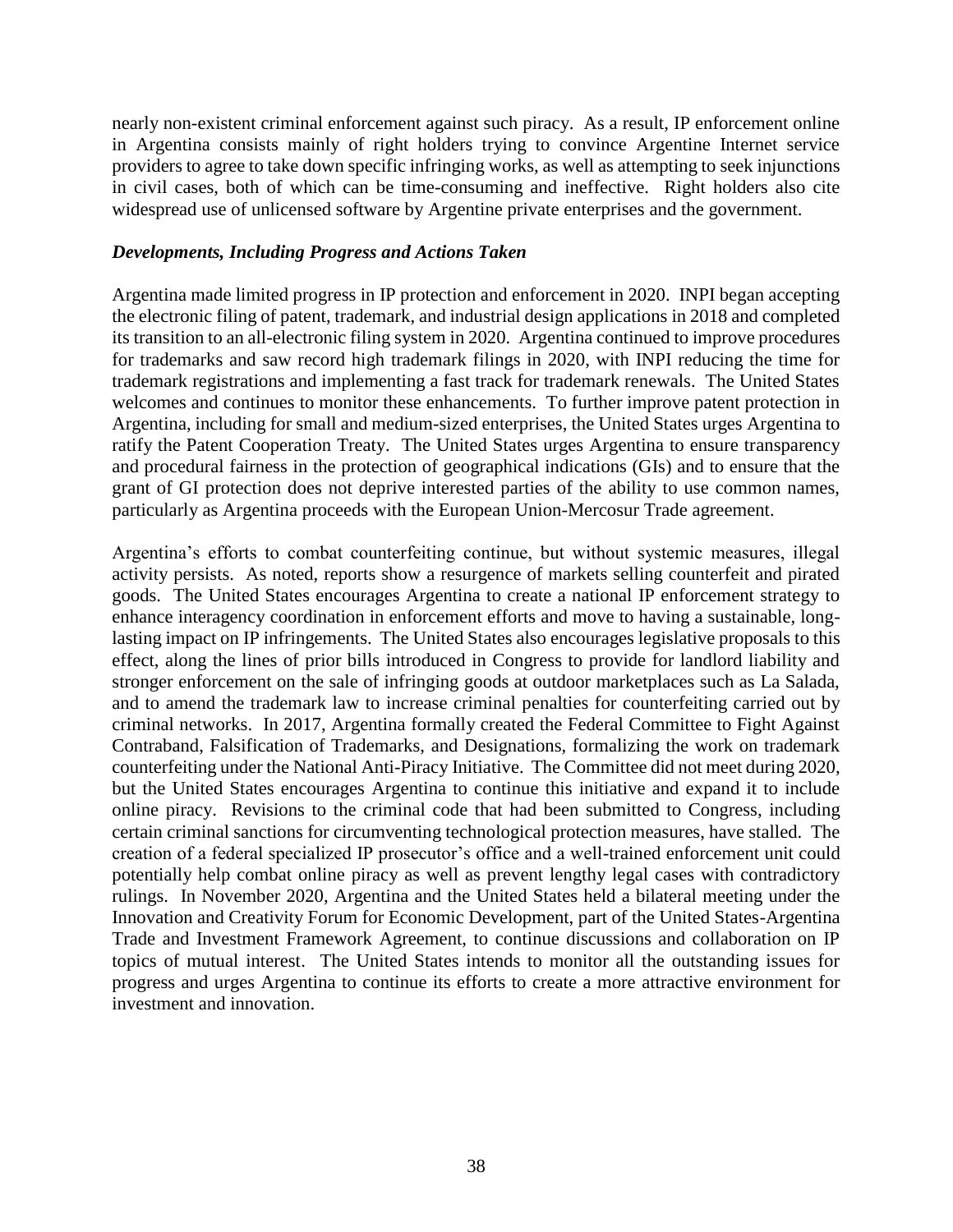# **CHILE**

Chile remains on the Priority Watch List in 2021.

#### *Ongoing Challenges and Concerns*

The United States continues to have serious concerns regarding long-standing implementation issues with a number of intellectual property (IP) provisions of the United States-Chile Free Trade Agreement (Chile FTA). Chile must establish protections against the unlawful circumvention of technological protection measures. The United States continues to urge Chile to ratify and implement the 1991 Act of the International Union for the Protection of New Varieties of Plants Convention (UPOV 1991) and improve protection for plant varieties. Chile passed legislation establishing criminal penalties for the importation, commercialization, and distribution of decoding devices used for the theft of encrypted program-carrying satellite signals, but the U.S. Government urges Chile to clarify the full scope of activities criminalized in the implementation of the law. The United States also urges Chile to provide remedies or penalties for willfully receiving or further distributing illegally decoded encrypted program-carrying satellite signals, as well as the ability for parties with an interest in stolen satellite signals to initiate a civil action. Concerns remain regarding the availability of effective administrative and judicial procedures, as well as deterrent-level remedies, to right holders and satellite service providers. In addition, the United States urges Chile to improve its Internet service provider liability framework to permit effective and expeditious action against online piracy. Pharmaceutical stakeholders continue to raise concerns over the efficacy of Chile's system for resolving patent issues expeditiously in connection with applications to market pharmaceutical products and over the provision of adequate protection against unfair commercial use, as well as unauthorized disclosure, of undisclosed test or other data generated to obtain marketing approval for pharmaceutical products. Stakeholders have expressed concerns over the vagueness of certain provisions of the "Medicines II" bill under consideration by the National Congress.

#### *Developments, Including Progress and Actions Taken*

Chile's National Institute of Industrial Property continued to make improvements to strengthen the climate for IP protection, further reducing the patent backlog by 7.7% as of December 2020 compared to the prior year. Separately, the United States encourages Chile to provide transparency and procedural fairness to all interested parties in connection with potential recognition or protection of geographical indications (GIs) and to ensure that the grant of GI protection or recognition does not deprive interested parties of the ability to use common names, including in connection with trade agreement negotiations.

It has now been over seventeen years since the Chile FTA entered into force. The United States appreciates Chile's engagement with the United States and the steps Chile has taken as an attempt to resolve these ongoing issues, but it remains critical that Chile show tangible progress in addressing the long-standing Chile FTA implementation issues and other IP issues in 2021.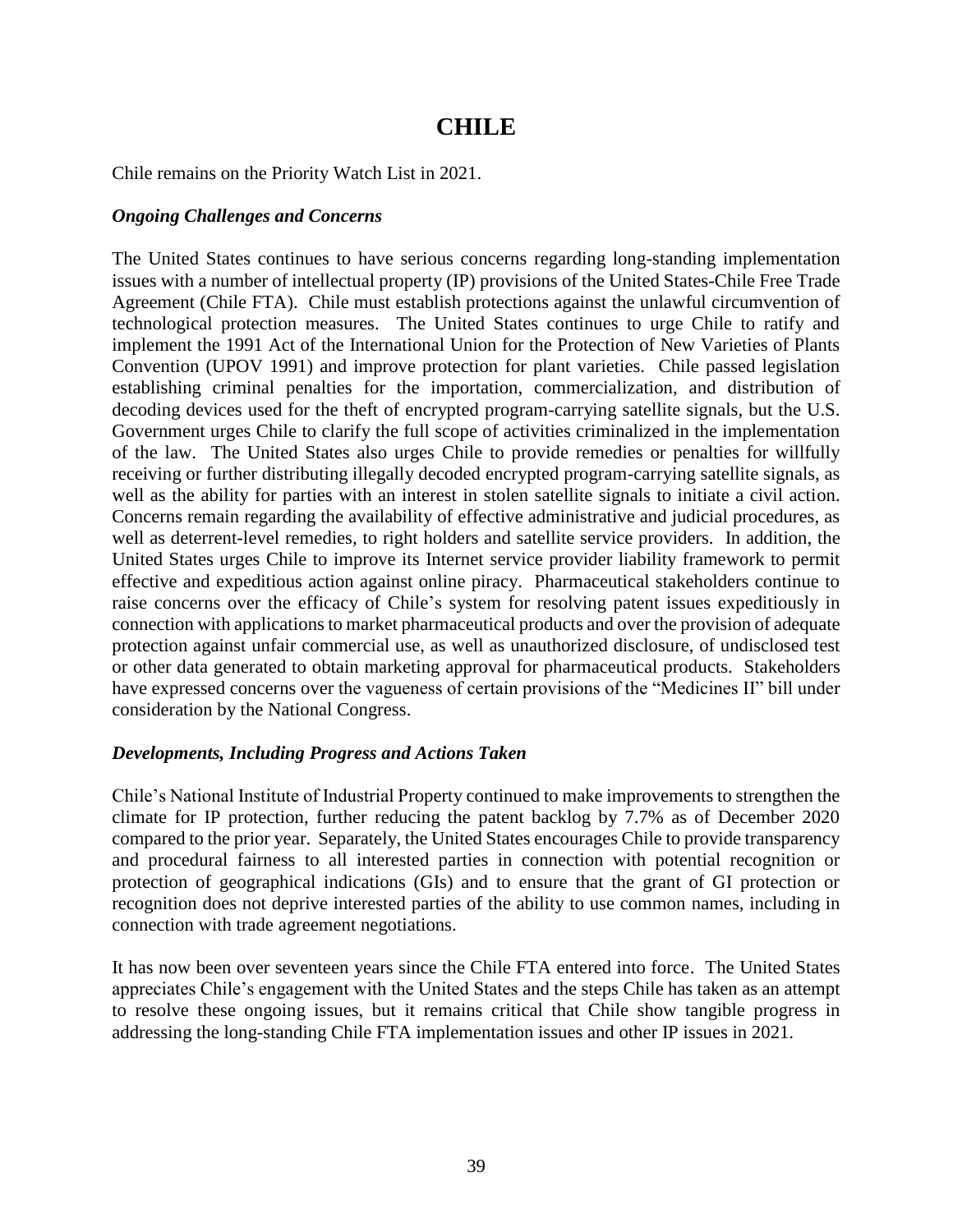# **CHINA**

China remains on the Priority Watch List in 2021 and is subject to continuing Section 306 monitoring.

#### *Ongoing Challenges and Concerns*

China needs to deepen reforms strengthening intellectual property (IP) protection and enforcement, fully implement recent revisions to its IP measures, refrain from requiring or pressuring technology transfer to Chinese companies, open China's market to foreign investment, and allow the market a decisive role in allocating resources. For U.S. persons who rely on IP protection in what is already a very difficult business environment, severe challenges persist because of excessive regulatory requirements and informal pressure and coercion to transfer technology to Chinese companies, continued gaps in the scope of IP protection, incomplete legal reforms, weak enforcement channels, and lack of administrative and judicial transparency and independence.

Under Section 301 of the Trade Act of 1974, the Office of the United States Trade Representative (USTR) has been taking action to address a range of unfair and harmful Chinese acts, policies, and practices related to technology transfer, IP, and innovation. USTR has also successfully pursued dispute settlement proceedings at the World Trade Organization (WTO) to address discriminatory licensing practices. In addition, the United States' engagement with China has been demonstrating progress since the signing of the United States-China Economic and Trade Agreement (Phase One Agreement) in January 2020.

The Phase One Agreement contains separate chapters on IP and technology transfer. The chapters address numerous long-standing concerns of a wide range of U.S. industries, including in the areas of trade secrets, patents, pharmaceutical-related IP, trademarks, copyrights, and geographical indications. The United States has been closely monitoring China's progress in implementing its commitments.

In 2020, China published a large number of draft IP-related legal and regulatory measures and finalized over a dozen measures. Notably, China amended the Patent Law, Copyright Law, and Criminal Law in the past year. However, these steps toward reform require effective implementation and also fall short of the full range of fundamental changes needed to improve the IP landscape in China. As discussed further below, right holders report some improvements to IP enforcement but uncertainty about the effectiveness of certain law changes. Furthermore, longstanding problems such as bad faith trademarks and counterfeiting persist, and worrying developments such as broad anti-suit injunctions issued by Chinese courts have emerged.

Moreover, Chinese officials have made high-level statements suggesting that IP rights should be linked to national security and the "external transfer" of IP rights in certain technologies should be prevented and emphasizing the need to develop "indigenous" innovation. Chinese agencies have also proposed incentive measures for semiconductors and software that condition eligibility on "indigenous" IP. Other official statements indicate that the judiciary must uphold the absolute leadership of the Chinese Communist Party and do its part to ensure Chinese ownership of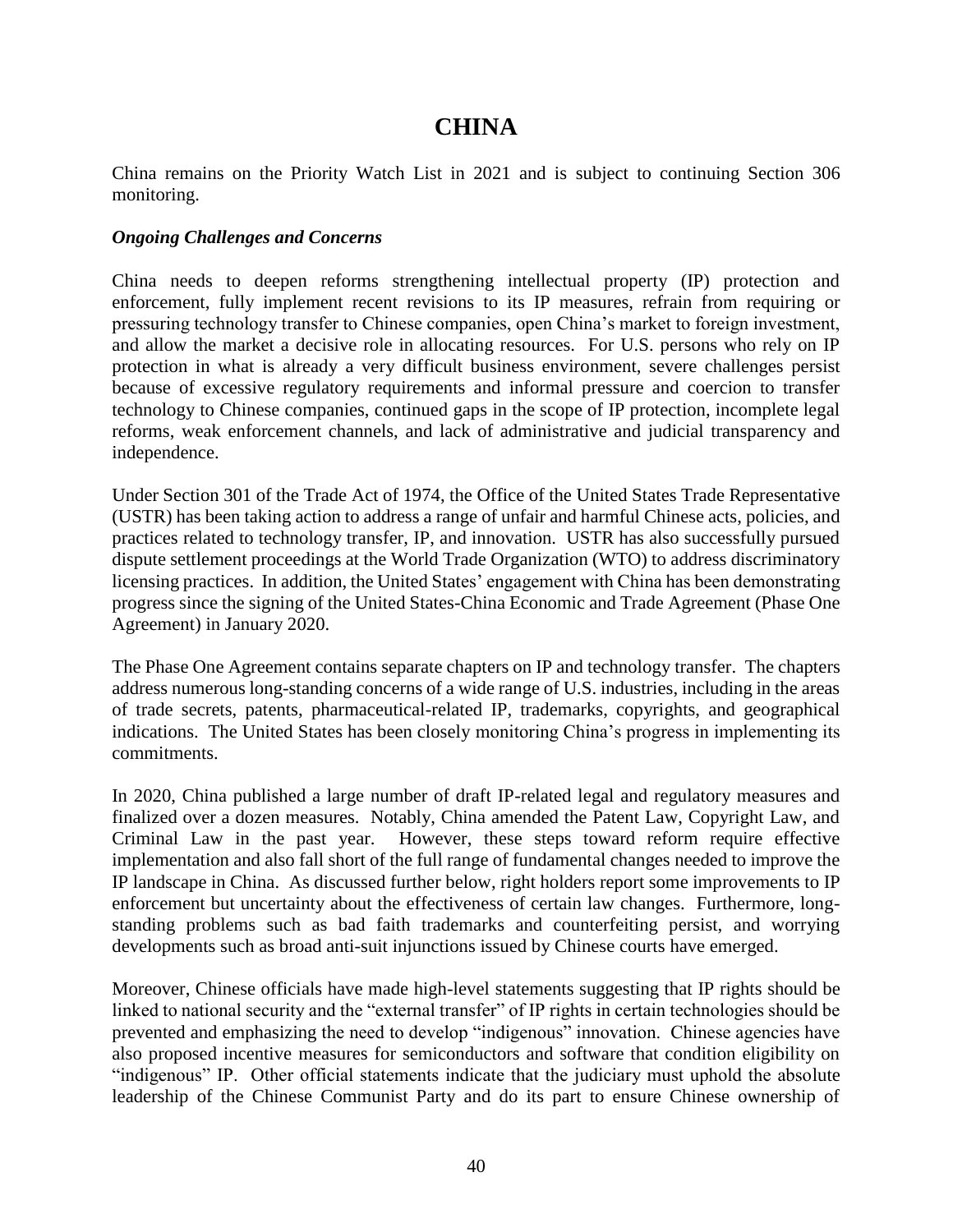technologies critical to China's development. Such statements and measures raise concerns about requiring and pressuring technology transfer and about whether IP protection and enforcement will apply fairly to foreign right holders in China.

#### *Developments, Including Progress and Actions Taken*

In 2018, USTR reported that its investigation under Section 301 of the Trade Act of 1974 found that China pursues a range of unfair and harmful acts, policies, and practices related to technology transfer, IP, and innovation. These include investment and other regulatory requirements that require or pressure technology transfer, substantial restrictions on technology licensing terms, direction or facilitation of the acquisition of foreign companies and assets by domestic firms to obtain cutting-edge technologies, and conducting and supporting unauthorized intrusions into and theft from computer networks of U.S. companies to obtain unauthorized access to IP.

In March 2018, the United States initiated a WTO case challenging Chinese measures that deny foreign patent holders the ability to enforce their patent rights against a Chinese joint-venture partner after a technology transfer contract ends and that impose mandatory adverse contract terms that discriminate against and are less favorable for imported foreign technology as compared to Chinese technology. Consultations took place in August 2018, and a panel was established to hear the case at the United States' request in November 2018. In March 2019, China announced the withdrawal of certain measures that the United States had challenged in its panel request. After China's announcement, the WTO panel suspended its work in light of ongoing consultations between the United States and China to resolve their dispute.

As part of the Phase One Agreement, China agreed to provide effective access to Chinese markets without requiring or pressuring U.S. persons to transfer their technology to Chinese persons. China also agreed that any transfer or licensing of technology by U.S. persons to Chinese persons must be based on market terms that are voluntary and mutually agreed, and that China would not support or direct the outbound foreign direct investment activities of its persons aimed at acquiring foreign technology with respect to sectors and industries targeted by its industrial plans that create distortion. USTR is working with stakeholders to evaluate whether these commitments have resulted in changes in China's ongoing conduct at the national, provincial, and local levels.

### *Legislative and Judicial Reforms*

Recent amendments to IP-related laws, discussed further below, introduced several changes. These amendments increased the minimum and maximum levels of statutory damages in the Patent Law and Copyright Law, as well as the minimum and maximum criminal penalties for IP-related crimes under the Criminal Law. In addition, the Patent Law and Copyright Law amendments provided for punitive damages for "intentional infringement" that were "under serious circumstances." The Patent Law and Copyright Law also provided a burden-shifting provision similar to that in the amended Trademark Law, where a court has the discretion to order a defendant to produce accounting records and other evidence relating to illegal sales and to rely on the plaintiff's evidence of damages if the defendant fails to produce evidence or produces false evidence.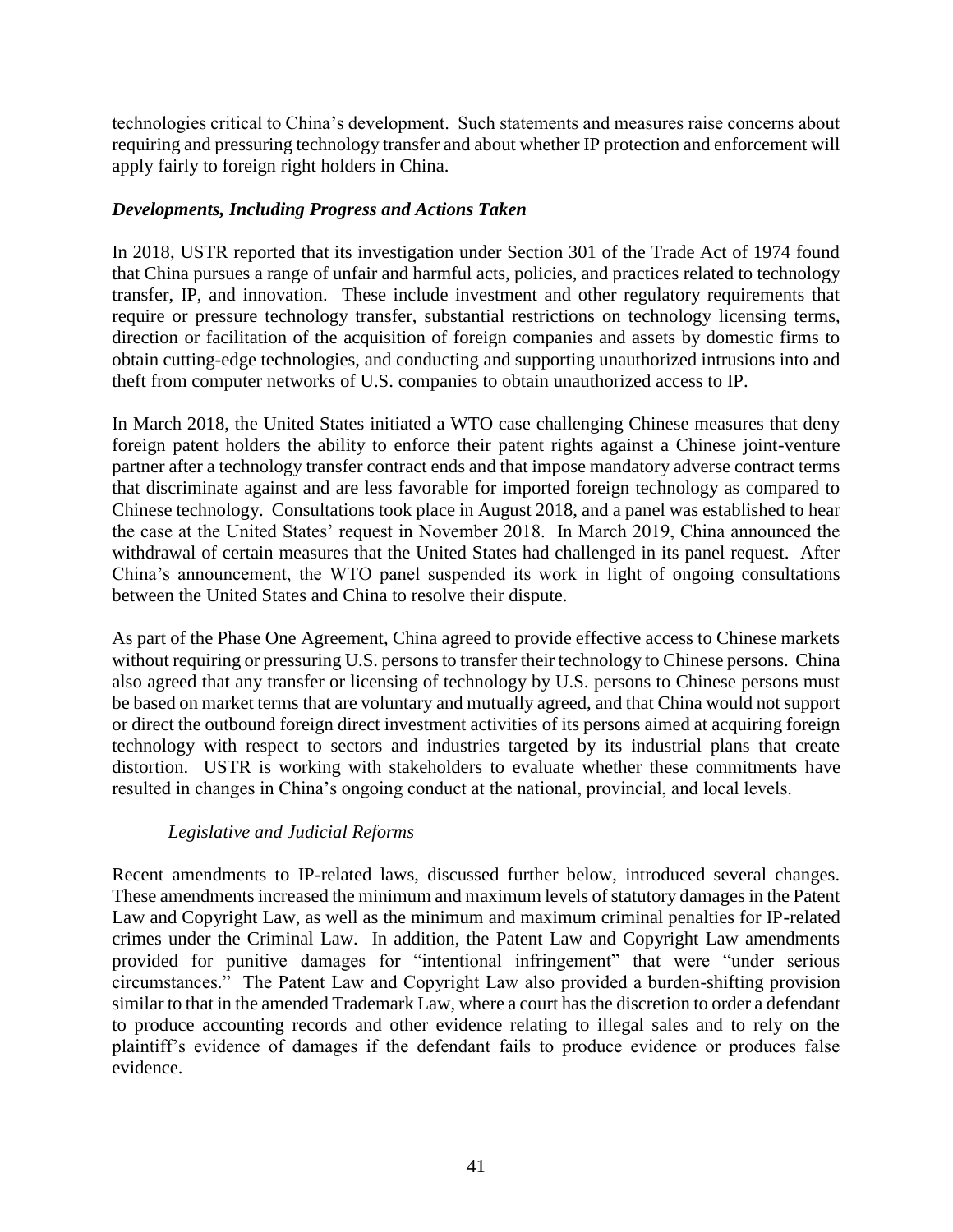In addition, the Supreme People's Court (SPC) issued several new judicial interpretations on the treatment of evidence in IP trials, the handling of civil disputes on trade secret misappropriation, the handling of criminal cases for IP infringement, administrative cases involving the granting of patent rights, IP disputes that are Internet-related or involve e-commerce platforms, increasing punishment for IP infringement, and protection for copyright and related rights. The SPC also issued an implementation plan and guidelines for the enforcement of IP judgments. Also, the State Council issued a new regulation on the transfer of cases from administrative to criminal authorities when there is a reasonable suspicion of a criminal violation. The Supreme People's Procuratorate (SPP) and the Ministry of Public Security (MPS) issued new regulations revising the criminal prosecution standards for trade secret misappropriation cases.

However, it remains to be seen whether these measures sufficiently address existing challenges to right holders, such as obstacles to obtaining preliminary injunctive relief, a lack of means to require evidence production, onerous authentication and other evidentiary requirements, difficulties in establishing actual damages, insufficient damage awards based on low-level statutory minimums, burdensome thresholds for criminal enforcement, and lack of deterrent-level statutory damages and criminal penalties. At the early stages of implementation for all these changes, reports have been mixed. For example, the introduction of statutory minimums for copyright infringement and the reported increase in overall damage awards for civil IP cases have been positive developments. However, the minimum amount for statutory copyright damages (approximately \$75) and failure to raise minimum terms of imprisonment in criminal copyright cases may be insufficient to deter future infringement. As another example, while foreign right holders have been able to submit documentary evidence in some courts without any consularization or notarization of the documents, the Beijing IP Court reportedly continues to reject even consularized and notarized documentation on various dubious grounds.

Furthermore, Chinese judicial authorities continue to demonstrate a lack of transparency, such as by publishing only selected decisions rather than all preliminary injunctions and final decisions. U.S. right holders report that procedural obstacles to appealing decisions to the Beijing IP Court are sometimes insurmountable and may frustrate appeals altogether. Administrative enforcement authorities fail to provide right holders with information regarding the process or results of enforcement actions. Broader concerns include the continuing emphasis on administrative enforcement, as well as interventions by local government officials, party officials, and powerful local interests that undermine China's judicial system and rule of law. A truly independent judiciary is critical to promote rule of law in China and to protect IP rights.

#### *Trade Secrets*

The SPC's recent judicial interpretation on the handling of civil disputes on trade secret misappropriation includes provisions relating to the scope of civil liability for misappropriation beyond business operators, prohibited acts of trade secret theft, burden-shifting, and the availability of preliminary injunctive relief. In addition, the amended Criminal Law, the recent judicial interpretation on the handling of criminal cases of IP infringement, and the revised prosecution standards include changes to the thresholds for criminal investigation and prosecution and the scope of criminal acts of trade secret theft. Along with the April 2019 amendments to the Anti-Unfair Competition Law and Administrative Licensing Law, these changes represent positive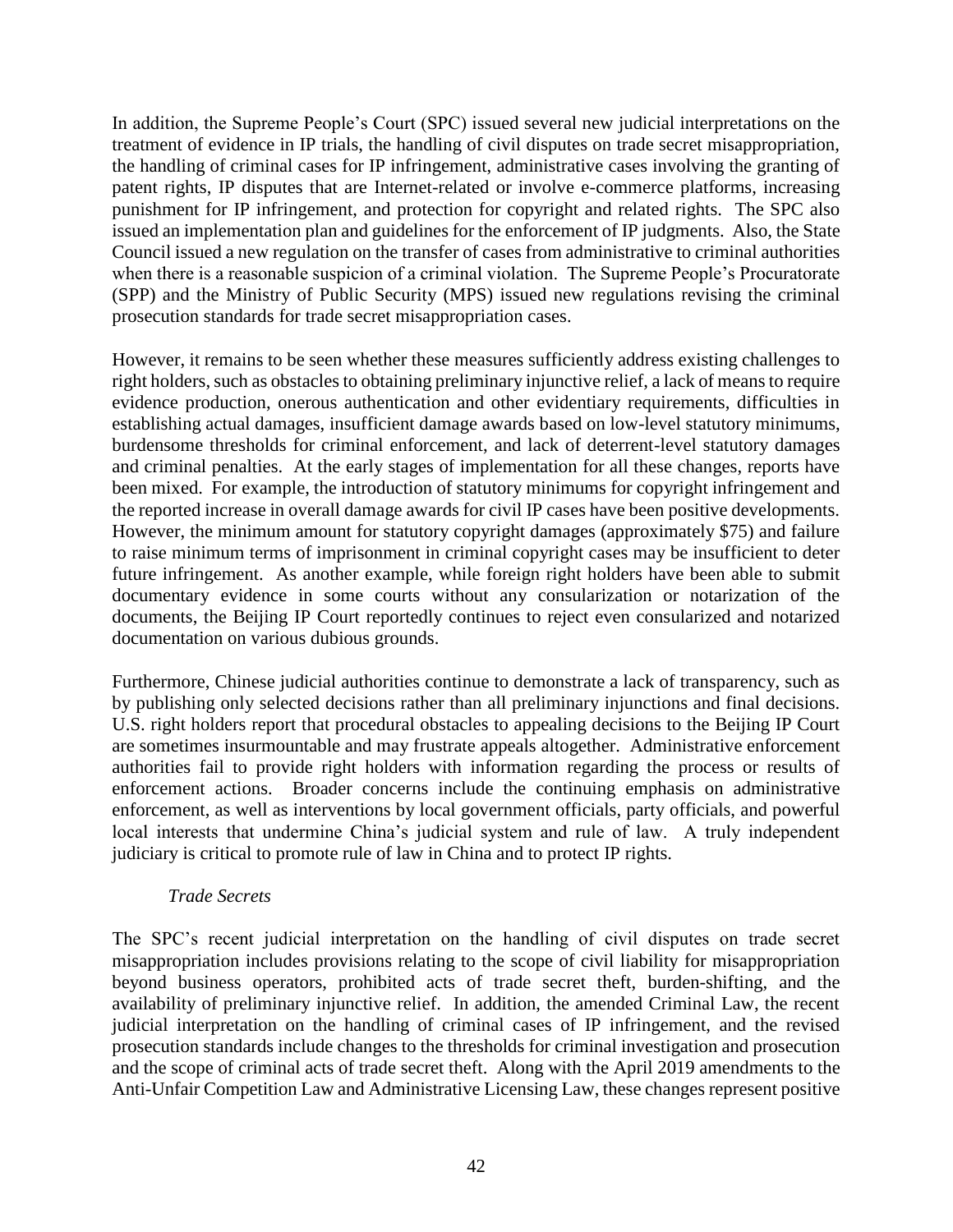developments in China's trade secret regime. However, concerns remain about the implementation of these new measures and gaps persisting in the scope of protections. Right holders continue to face challenges such as the lack of means to require evidence production, as highlighted by a recent study suggesting that Chinese courts have not widely adopted the burdenshifting mechanism provided by the amended Anti-Unfair Competition Law.

Also, the recent judicial interpretation on criminal cases introduces new methods for calculating remedial costs and other losses to meet the criminal threshold for trade secret crimes, but right holders may encounter obstacles in demonstrating the extent of their losses under the definitions in the new interpretation.

In addition, reforms should provide procedural safeguards to prevent the unauthorized disclosure of trade secrets and other confidential information submitted to government regulators, courts, and other authorities, including related disclosures to third-party experts and advisors, an issue of serious concern to the United States as well as to U.S. stakeholders in industries such as software and cosmetics. Also, China should further address obstacles to criminal enforcement.

#### *Bad Faith Trademarks and Other Trademark Examination Issues*

Bad faith trademarks remain one of the most significant challenges for U.S. brand owners in China, despite Trademark Law amendments that allow trademark examiners to refuse bad faith trademark applications and invalidate existing bad faith registrations. Right holders report some improvements in the China National Intellectual Property Administration's (CNIPA) rejection at the examination stage of bad faith trademarks that lack an intention to use in commerce as well as reduced examination times. However, problems persist with the large number of inconsistent decisions and low rate of success for oppositions. With the elimination of appeals for opposition procedures, bad faith trademarks are immediately registered after a failed opposition, and bad actors have longer windows to use their marks or extort from the legitimate brand owner, before a decision is made in a cancellation proceeding. Furthermore, the bad actors behind knockoffs and "parasite brands," which make products similar enough to the genuine product to cause consumer confusion about the source, have shifted tactics to filing a small number of marks or filing marks for only one brand at a time, to avoid the examiners' focus on trademark "hoarding" through a large number of contemporaneous filings from an applicant. Such third parties have been able to obtain trademarks in China in bad faith even when the U.S. trademark is famous or well known, and the resulting registrations damage the goodwill and interests of U.S. right holders.

Stakeholders continue to express concerns relating to trademark examination, such as unnecessary constraints on examiners' ability to consider applications and marks across classes of goods and services, as well as the lack of consideration of co-existence agreements and letters of consent in the registration processes. Trademark applicants also complain of onerous documentation requirements, the lack of transparency in opposition proceedings, and the unavailability of default judgments against applicants who fail to appear in opposition, cancellation, and invalidation proceedings. In addition, stakeholders urge the adoption of reforms to address legitimate right holders' difficulty in obtaining well-known trademark status.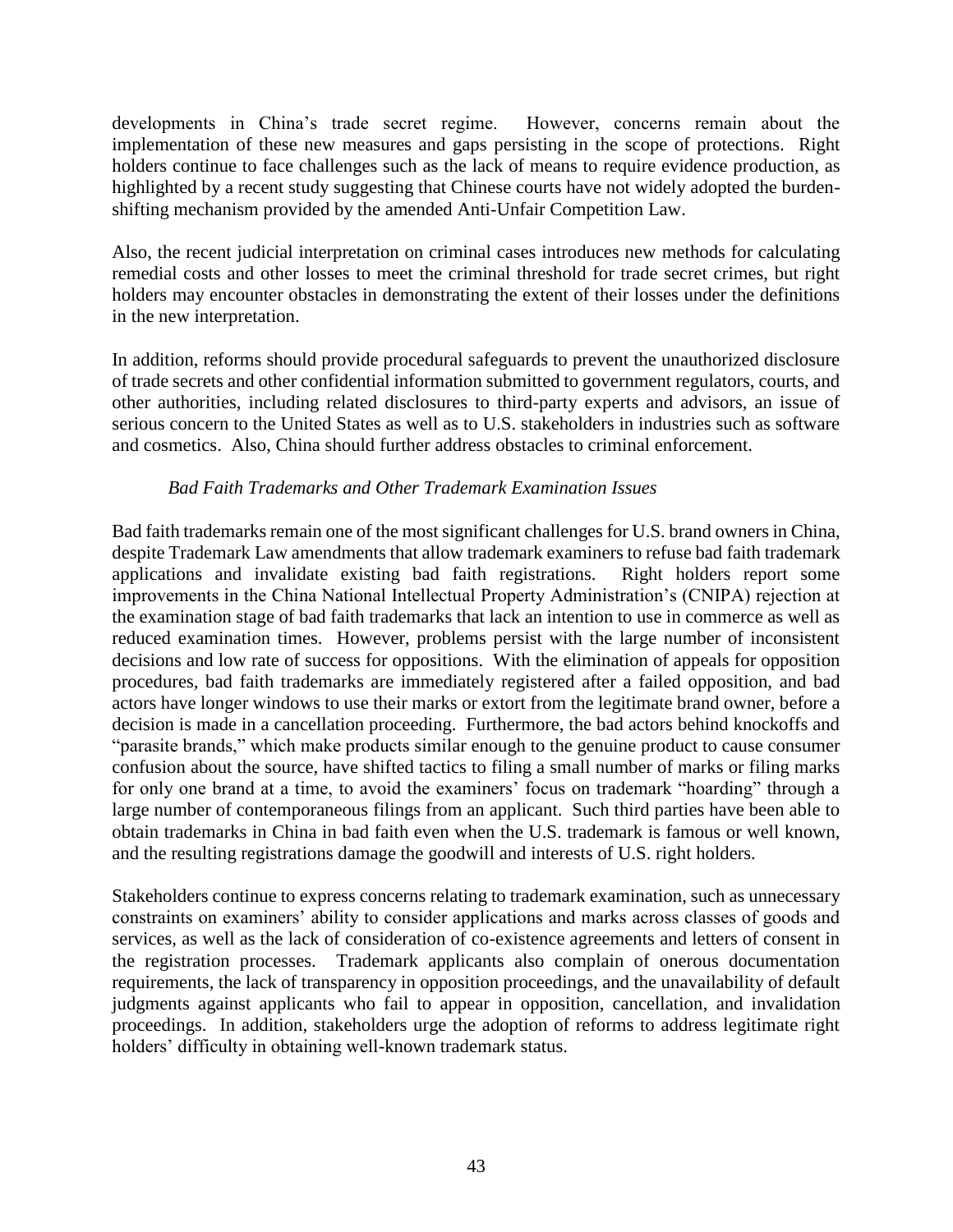#### *Manufacturing, Domestic Sale, and Export of Counterfeit Goods*

China continues to be the world's leading source of counterfeit and pirated goods, reflecting its failure to take decisive action to curb the widespread manufacture, domestic sale, and export of counterfeit goods.<sup>30</sup> As in prior years, China and Hong Kong account for over 80% of U.S. IP seizures.<sup>31</sup> The massive problem affects not only interests of IP right holders, but also poses health and safety risks. Right holders report that the production, distribution, and sale of counterfeit medicines, fertilizers, pesticides, and under-regulated pharmaceutical ingredients remain widespread in China.

In 2020, the Office of the National Leading Group on Fight Against IP Rights Infringement and Counterfeiting, the SPC, and several other agencies jointly issued detailed regulations for the destruction of counterfeit goods, as well as materials and tools mainly used for the manufacture and production of such goods. The SPC also issued two judicial interpretations relating to the destruction of counterfeit goods in civil and criminal proceedings. China has reported enforcement actions at the border and in physical markets, and right holders have indicated more proactive efforts by administrative and criminal authorities to conduct investigations.

The newly amended Criminal Law introduces criminal penalties for selling medicine without regulatory approval, providing false materials for regulatory applications, or falsifying production or testing records. Also, China amended its Drug Administration Law in 2019 to require that active pharmaceutical ingredients (APIs) used in drug production must comply with good manufacturing practice regulations but did not provide definitions under the amended law that would encompass all APIs. As the top manufacturer and a leading exporter of pharmaceutical ingredients, China still has not closed the gaps in regulatory oversight. In particular, China does not regulate manufacturers that do not declare an intent to manufacture APIs for medicinal use. It also does not subject exports to regulatory review, enabling many bulk chemical manufacturers to produce and export active pharmaceutical ingredients outside of regulatory controls. Furthermore, China lacks central coordination of enforcement against counterfeit pharmaceutical products or ingredients, resulting in ineffective enforcement at the provincial level and with respect to online sales.

#### *Availability of Counterfeit Goods Online, Online Piracy, and Other Issues*

Widespread counterfeiting in China's e-commerce markets, the largest in the world, has been exacerbated by the migration of infringing sales from physical to online markets, which accelerated during the COVID-19 pandemic. Counterfeiters have become adept at evading enforcement efforts, such as through the use of small parcels and minimal warehouse inventories, separating counterfeit labels and packaging from products prior to the final sale, and exploiting the high volume of packages to the United States to escape enforcement. Furthermore, although some leading online sales platforms have reportedly streamlined procedures to remove offerings of infringing articles and enhanced cooperation with stakeholders to improve criminal and civil

 $\overline{a}$ 

<sup>30</sup> OECD/EUIPO, *Trends in Trade in Counterfeit and Pirated Goods* at 27-28 (Mar. 18, 2019), https://www.oecdilibrary.org/docserver/g2g9f533-en.pdf.

<sup>31</sup> CBP, *Intellectual Property Rights: Fiscal Year 2019 Seizure Statistics* (Sept. 2020) https://www.cbp.gov/sites/ default/files/assets/documents/2020-Sep/FY 2019 IPR Statistics Book (Final).pdf.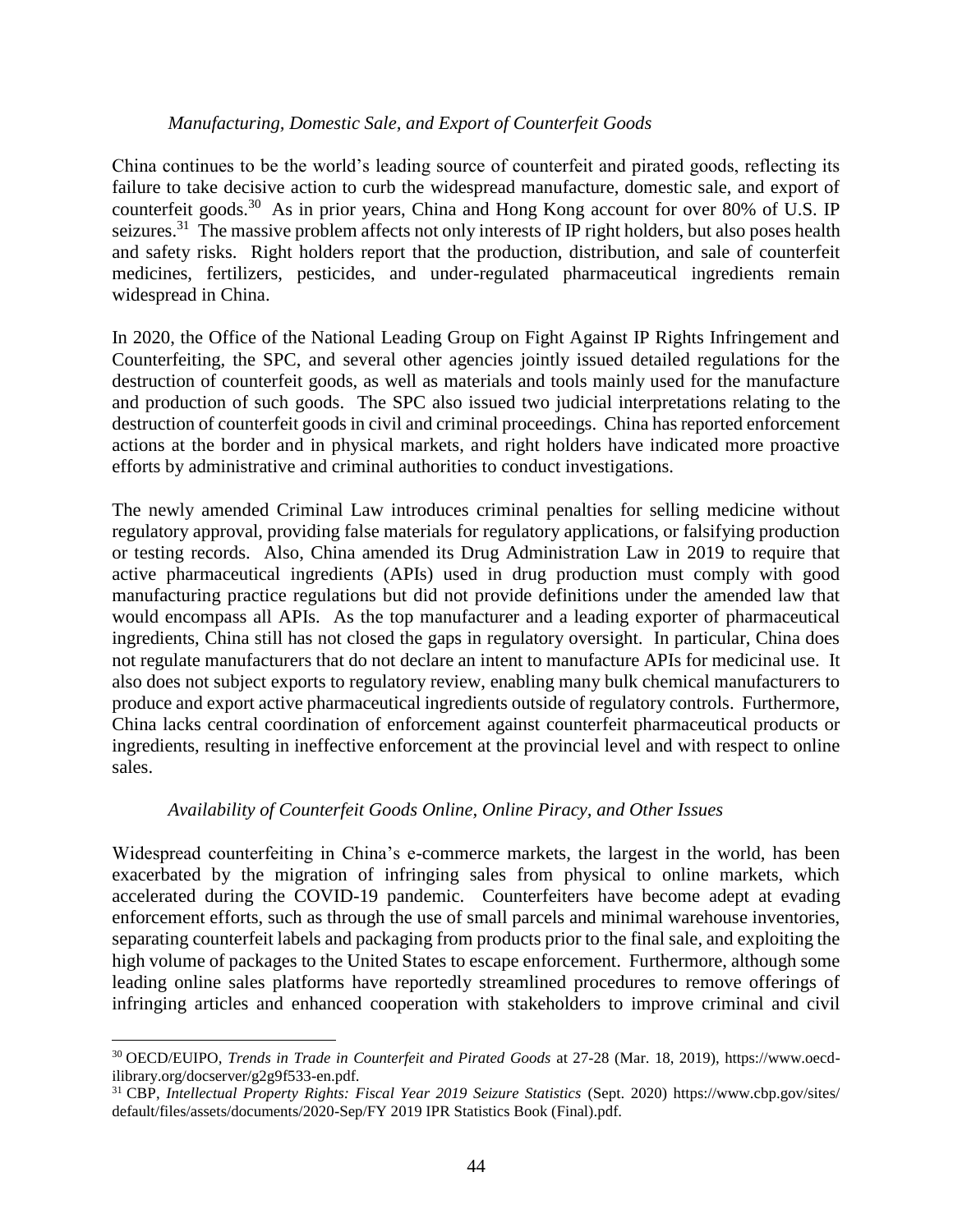enforcement of IP, right holders continue to express concerns about ineffective takedown procedures, slowness to respond to small- and medium-sized enterprises, and insufficient measures to deter repeat infringers. In addition, right holders report difficulties meeting the threshold for criminal enforcement because of the way online platforms record sales, and law enforcement authorities often demand evidence of the manufacturer or distribution network before initiating investigations. Other right holders report a growing trend of counterfeit products being offered for sale through e-commerce features related to large online platforms, as well as the emergence of infringing sales through live-streaming features of such platforms. Sellers of counterfeit and pirated goods have also recently taken advantage of social media and messaging websites and mobile apps to subvert detection controls and trick consumers.

Widespread online piracy also remains a major concern. Right holders express concern over the growth of online piracy in the form of thousands of "mini Video on Demand (VOD)" locations that show unauthorized audiovisual content and online platforms that disseminate unauthorized copies of scientific, technical, and medical journal articles and academic texts, or codes to access these protected materials. As a leading source and exporter of systems that facilitate copyright piracy, China should take sustained action against websites and online platforms containing or facilitating access to unlicensed content, illicit streaming devices (ISDs), and piracy apps that facilitate access to such websites.

The E-Commerce Law and the issuance in 2020 of the Tort Liability Chapter of the Civil Code have increased uncertainty about how online platforms handle counter-notifications submitted by users, including whether to review evidence contained in such counter-notifications. In 2020, the SPC issued two new judicial interpretations relating to liability for erroneous notices filed in good faith, the deadline by which right holders must file an administrative complaint or civil lawsuit after receipt of a counter-notification, and information required for counter-notifications. However, these new measures fall short of providing a predictable legal environment that promotes effective cooperation among interested parties in deterring online infringement.

In 2020, China again failed to reform measures that bar or limit the ability of foreign entities to engage in online publishing, broadcasting, and distribution of creative content, such as prohibitions in the Foreign Investment Catalogue and requirements that state-owned enterprises (SOEs) hold an ownership stake in online platforms for film and television content. Right holders report that growing advance approval requirements and other barriers have severely limited the availability of foreign TV content and prevented the simultaneous release of foreign content in China and other markets. Also, recent reports indicate that China has extended its content review system to cover books printed in China but intended for distribution in other markets, imposing heavy burdens on foreign publishers. Collectively, these measures create conditions that result in greater piracy and a market that is less open than others to foreign content and foreign entity participation. Additionally, it is critical that China fully implement the terms of the 2012 United States-China Memorandum of Understanding (MOU) regarding films and abide by its commitment to negotiate additional meaningful compensation for U.S. content.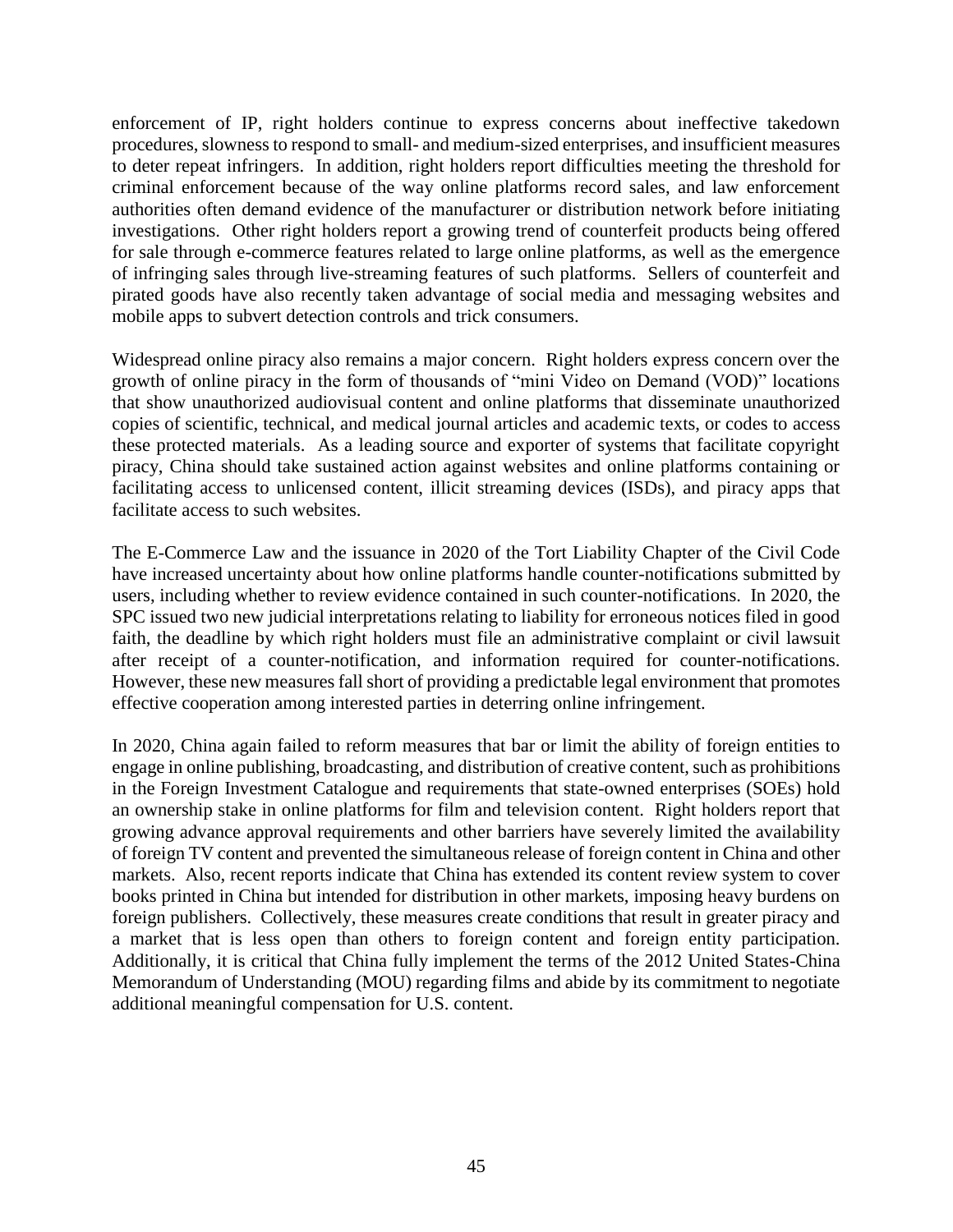#### *Copyright Law Amendments*

The amended Copyright Law, which will take effect June 1, 2021, included broader definitions of protected works, new rights of public performance and broadcasting for producers of sound recordings, protections against circumvention of technological protection measures, increased statutory damages, destruction of pirated goods and materials or tools mainly used to produce infringing copies, and legal presumptions of ownership and subsistence. Right holders welcomed these developments but noted the need for effective implementation and new measures to address online piracy. Also, although some Chinese courts have issued decisions recognizing copyright protection against the unauthorized transmission of sports and other live broadcasts, and recent amendments to the Copyright Law may protect sports and other live broadcasts, further implementation and confirmation of these changes is needed.

#### *Patent Examination*

Since 2018, China has completed efforts to reorganize and centralize administration and enforcement of IP, through CNIPA under the State Administration for Market Regulation (SAMR). However, these efforts have not reduced the large quantities of poor-quality patents granted to applicants. This situation continues to undermine the integrity of the patent registry. Although CNIPA announced the elimination of patent subsidies by 2025, the actual implementation of that goal remains to be seen.

With respect to patent prosecution, reports indicate that patent applicants do not receive notice of third-party submissions or the opportunity to respond, despite the reliance of examiners on arguments from such submissions. Right holders express strong concerns about the lack of transparency and fairness in patent prosecution.

#### *Patent and Related Policies*

The amended Patent Law includes provisions relating to protections for partial designs, patent term extensions for patent office and marketing approval delays, and the statutory basis for a mechanism for early resolution of pharmaceutical patent disputes. A new judicial interpretation and the first set of amended Patent Examination Guidelines address circumstances that allow for the filing of supplemental data to support disclosure and patentability requirements. Right holders welcome these developments, while noting the need to monitor issues such as the examination of supplemental data. However, strong concerns remain about the implementation of these changes, obstacles to patent enforcement, the presence of competition law concepts in the Patent Law and related measures, an undue emphasis on administrative enforcement, and the absence of additional critical reforms.

China has issued draft measures in an effort to implement an effective mechanism for early resolution of potential patent disputes, but right holders express strong concerns about notice to the patent owners, the scope of patents and pharmaceuticals covered by the proposed mechanism, the length of the stay period, the availability of injunctive relief, and other uncertainties in the proposed system, which allows parallel civil judicial and administrative proceedings. Regarding administrative proceedings, the lack of technical expertise to make technical determinations of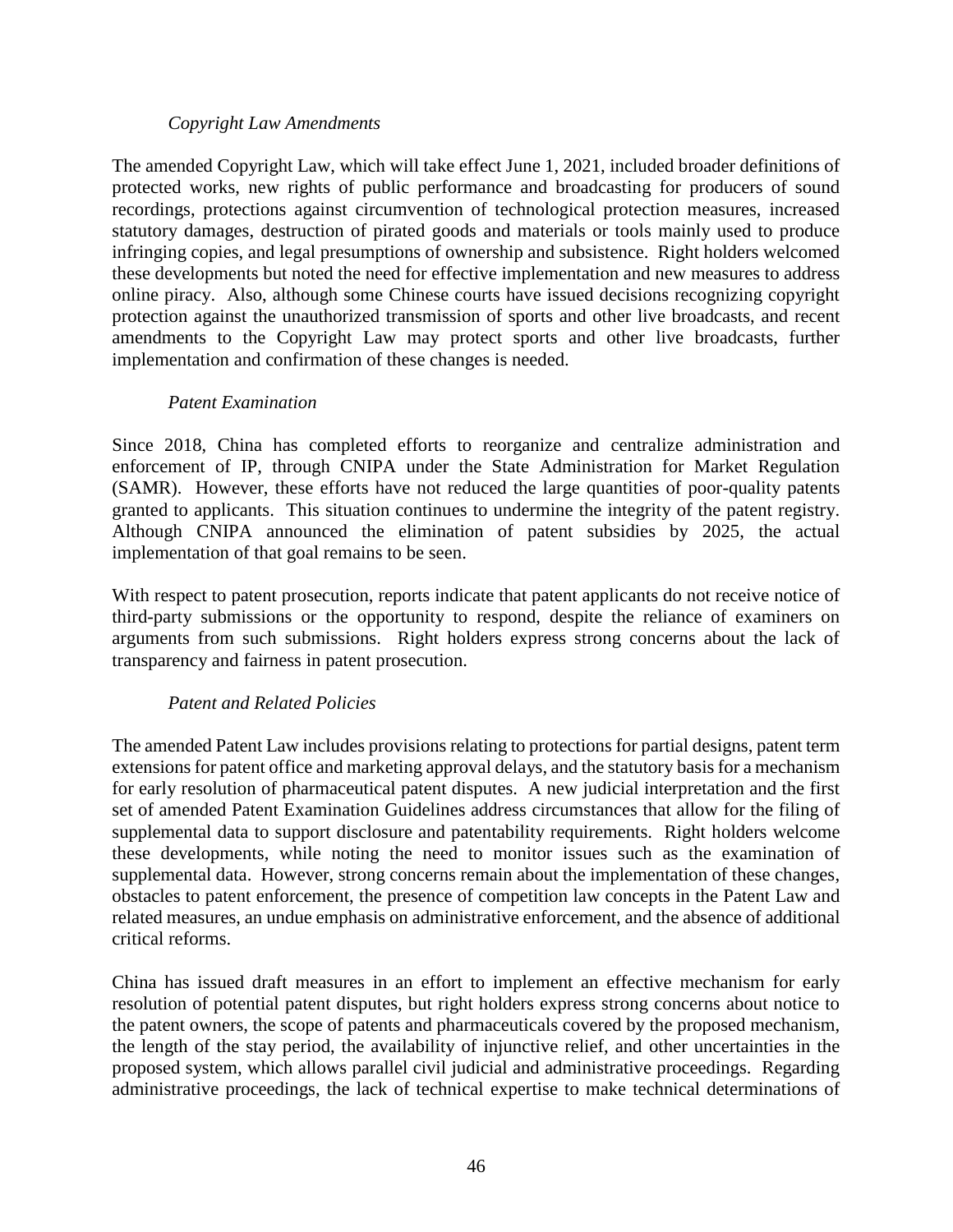patent infringement is also a concern, as is the lack of transparency and possibility of local bias toward Chinese companies. Right holders also express concern about the implementation of patent term extensions, including the definition of "new" drugs covered by the system, scope of patents eligible for extension of the patent term, the type of protection provided, and method of calculation for the extensions. Furthermore, existing obstacles to patent enforcement include lengthy delays in the court system, the reported unwillingness of courts to issue preliminary injunctions, and burdensome hurdles created by parallel administrative invalidity proceedings.

China continues to impose unfair and discriminatory conditions on the effective protection against unfair commercial use, as well as unauthorized disclosure, of test or other data generated to obtain marketing approval for pharmaceutical products. The United States and China agreed to address this issue in future negotiations.

The Human Genetic Resources Administrative Regulation, which went into effect in July 2019, mandated collaboration with a Chinese partner for any research generated by using human genetic resource materials in China, sharing of all records and data, and joint ownership of any patent rights resulting from the collaboration. In 2020, China enacted a Biosecurity Law that similarly required partnership with Chinese entities throughout the course of research. These and other requirements, such as the requirement to sign an undertaking letter to certify compliance with China's regulations and to seek government approval before any transfer of research data outside of China, create significant hurdles for pharmaceutical innovators seeking to bring products to market in China, including by conducting research and clinical trials in China. China should also address delays, a lack of transparency, and inadequate engagement with pharmaceutical suppliers in government pricing and reimbursement processes.

China must address each of these concerns to better promote pharmaceutical innovation and bring China into closer alignment with the practices of other major patenting jurisdictions. In addition, China should address continuing problems with the difficulty in obtaining evidence of infringement, disclosure obligations in standards-setting processes, the failure to clarify that a patentee's right to exclude extends to manufacturing for export, and the need to harmonize China's patent grace period and statute of limitations with international practices.

Implementation of the Standardization Law failed to require the use of international standards except when they would be ineffective or inappropriate or establish that standards-setting processes are open to domestic and foreign participants on a non-discriminatory basis and to provide sufficient protections for standards-related copyright and patent rights and protections from public disclosure for enterprise standards. Right holders have also expressed strong concerns about the emerging practice in Chinese courts of issuing anti-suit injunctions in standards essential patents (SEP) disputes, reportedly without notice or opportunity to participate in the injunction proceedings for all parties. Since the first issuance of such an anti-suit injunction in August 2020, Chinese courts have swiftly issued additional anti-suit injunctions in other SEP cases. Several of these anti-suit injunctions are not limited to enjoining enforcement of an order from a specific foreign proceeding but broadly prohibit right holders from asserting their patents anywhere else in the world. These anti-suit injunctions have imposed penalties for violation as high as 1 million RMB (approximately \$155,000 USD) per day. Recent high-level statements have raised concerns about whether the proliferation of such anti-suit injunctions has been purposeful, including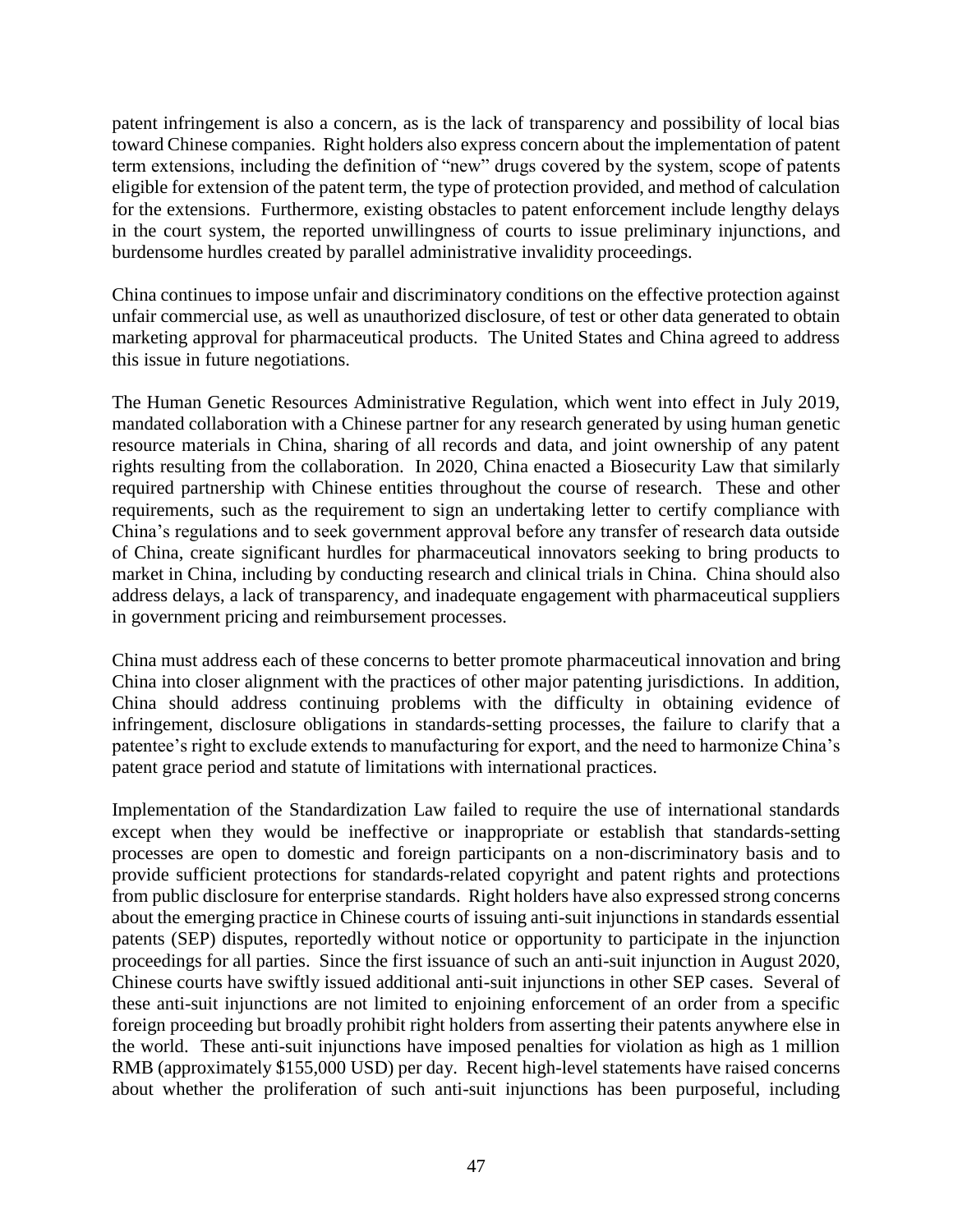statements from President Xi about promoting the extraterritorial application of China's IP law and from China's IP appellate court about how issuance of China's first SEP-related anti-suit injunction accelerated global settlement in a SEP dispute and was an example of the court "serving" the "overall work" of the Chinese Communist Party and the Chinese state.

After various ministries issued a November 2018 MOU imposing "social credit system" penalties for certain categories of patent-related conduct, CNIPA issued in October 2019 the Trial Measures for Administering the List of Targets for Joint Punishment Due to Serious Dishonesty in the Patent Field. These measures lack critical procedural safeguards, such as notice to the targeted entity, clear factors for determinations, or opportunities for appeal. The United States objects to any attempt to expand the "social credit system" in the field of IP.

The pending draft of the Anti-Monopoly Law (AML) and the 2015 IP abuse rules raise concerns that China's competition authorities may continue to target foreign patent holders for AML enforcement and use the threat of enforcement to pressure U.S. patent holders to license to Chinese parties at lower rates, despite the United States repeatedly expressing strong concerns regarding this practice. Also concerning are high level statements indicating that the AML should be used to address national security concerns and that CNIPA may develop a system to prevent IP rights "abuse" via a mechanism that is outside of existing AML enforcement mechanisms. It is critical that China's AML enforcement be fair, transparent, and non-discriminatory, afford due process to parties, focus only on the legitimate goals of competition law, and not be used to achieve industrial policy or other goals.

#### *China's "Secure and Controllable" Policies*

Since enacting its Cybersecurity Law in 2017, China has continued to build on its policies for "secure and controllable" Information Communications Technology (ICT) products, such as the issuance of the Cybersecurity Classified Protection Scheme in May 2020. Along with the adoption of the Cryptography Law in 2019 and the Cybersecurity Review Measures in 2020, these developments represent multiple steps backward through China's efforts to invoke cybersecurity as a pretext to force U.S. IP-intensive industries to disclose sensitive IP to the government, transfer it to a Chinese entity, or restrict market access. Through draft and final measures, China has often applied the poorly defined concept of "secure and controllable" ICT products and services and associated "risk" factors as a putative justification for erecting barriers to sale and use in China.

Right holders continue to report strong concerns about other draft and final measures, particularly cybersecurity reviews by the Cyberspace Administration of China (CAC) and other measures that may require disclosure of source code, which risk disclosure of valuable trade secrets and other proprietary information and may be used to unfairly target foreign companies. Concerns also persist about the public disclosure of enterprise standards under the amended Standardization Law and the draft standards published by the National Information Security Standardization Technical Committee (TC-260).

U.S. right holders should not be forced to choose between protecting their IP against unwarranted disclosure and competing for sales in China. Going forward, China must not invoke security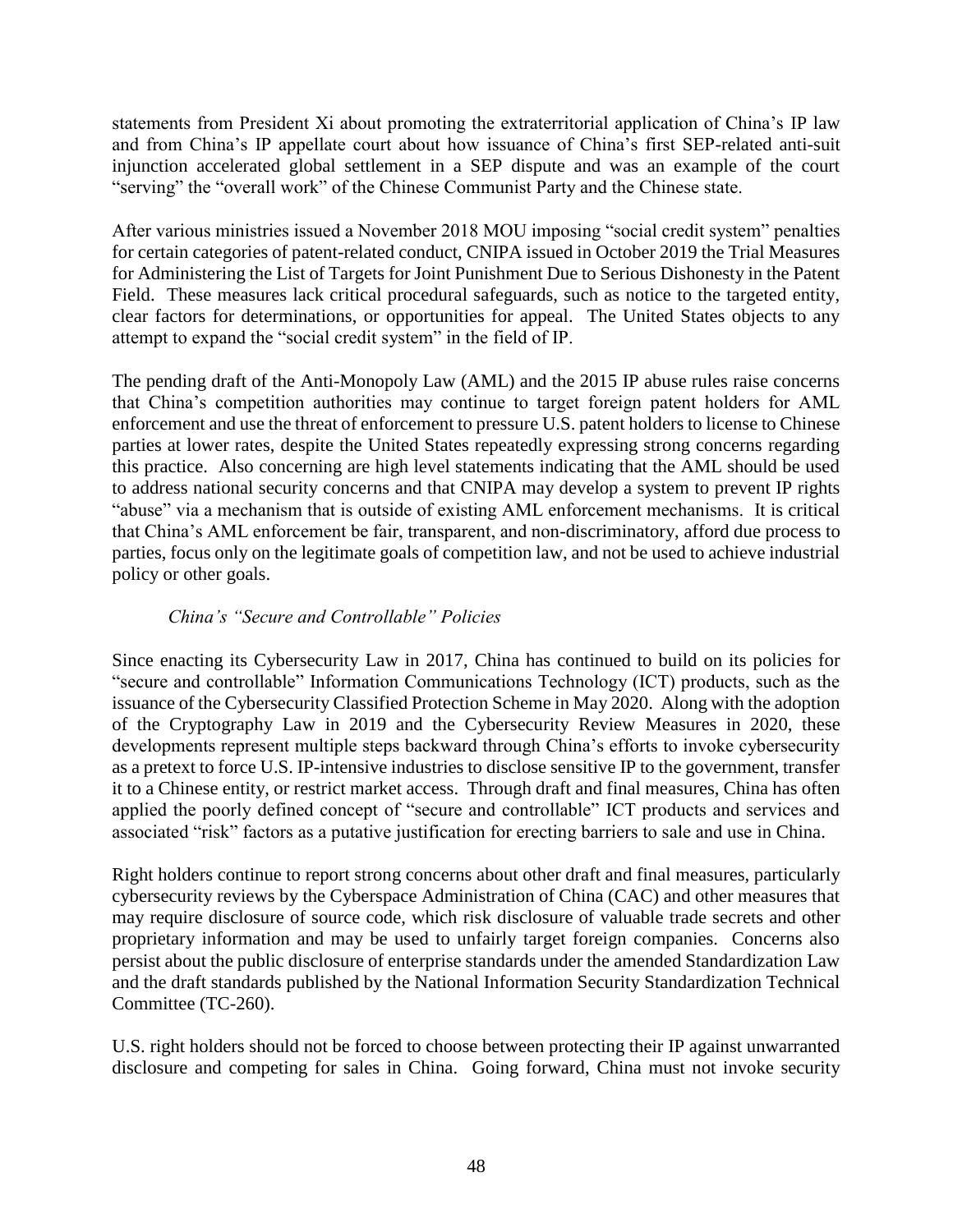concerns in order to erect market access barriers, require the disclosure of critical IP, or discriminate against foreign-owned or -developed IP.

#### *Other Concerns*

Following the agreement between China and the European Union on geographical indications (GIs) in November 2019, CNIPA published a gazette of almost one hundred approved GIs under the agreement. The gazette specified which individual components of multi-component terms were not protected and identified transitional periods for several GIs, but with limited eligibility for the transitional periods. A number of these GIs had been unsuccessfully opposed by stakeholders, who report considerable concern that China's rules and procedures limit parties' abilities to challenge GIs via opposition, cancellation, invalidation, and other processes that would ensure GIs do not impose market access barriers to U.S. exports. It is critical that China ensure full transparency and procedural fairness with respect to the protection of GIs, including safeguards for generic terms, respect for prior trademark rights, clear procedures to allow for opposition and cancellation, and fair market access for U.S. exports to China relying on trademarks or the use of generic terms.

Right holders have raised concerns about plant protection in China, including about the definition of novelty, exemptions from protection, and gaps in protection that exclude species outside a limited number of taxa. Certain plant-based inventions are excluded from protection under the patent law and under China's plant variety protection system.

The United States continues to urge all levels of the Chinese government, as well as SOEs, to use only legitimate, licensed copies of software. Right holders report that government and SOE software legalization programs are still not implemented comprehensively. The United States urges the use of third-party audits to ensure accountability, which China has committed to provide under the Phase One Agreement.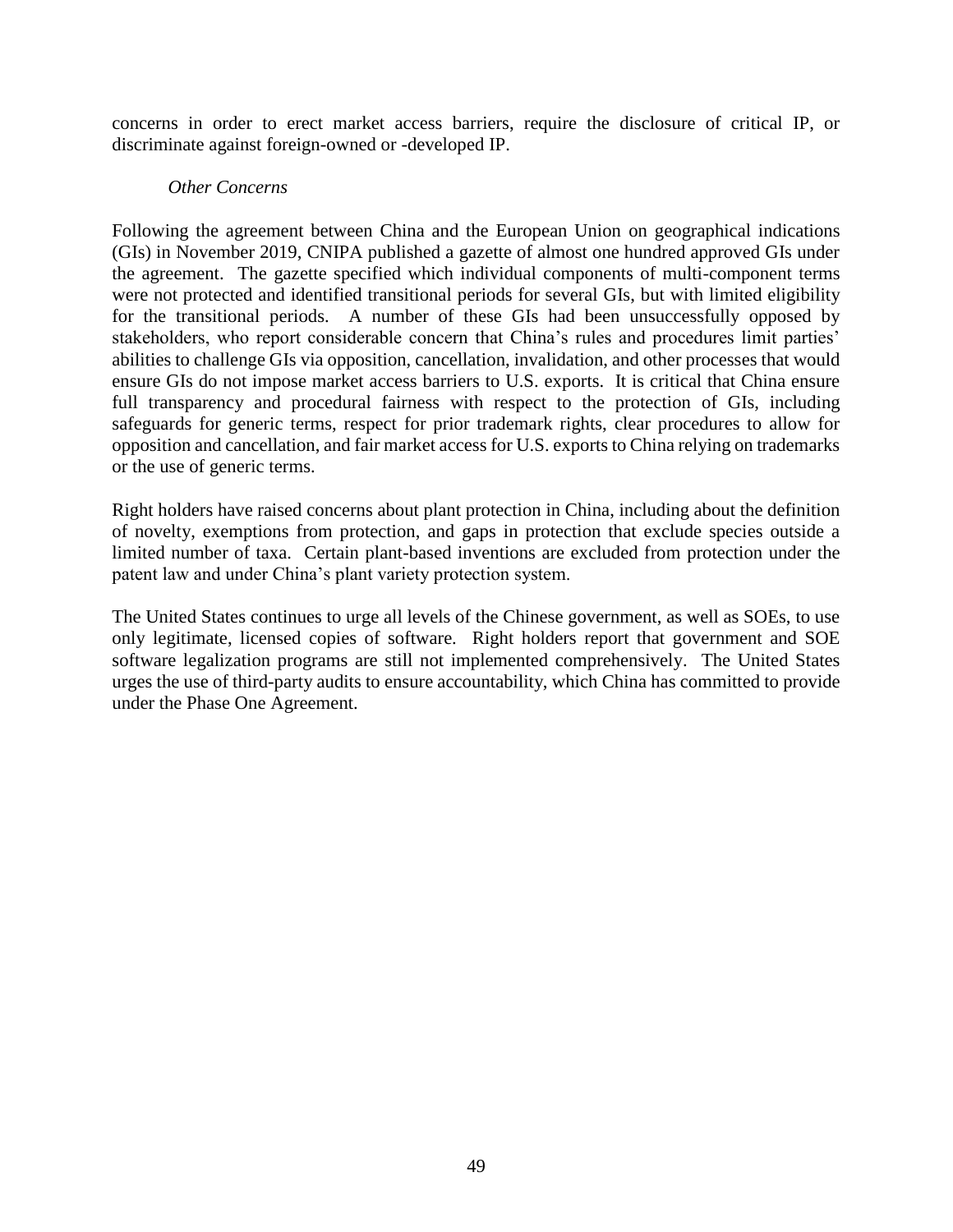### **INDIA**

India remains on the Priority Watch List in 2021.

#### *Ongoing Challenges and Concerns*

Over the past year, India has remained inconsistent in its progress on intellectual property (IP) protection and enforcement. While India's enforcement of IP in the online sphere has gradually improved, a lack of concrete benefits for innovators and creators persists, which continues to undermine their efforts. India remains one of the world's most challenging major economies with respect to protection and enforcement of IP.

Patent issues continue to be of particular concern in India as long-standing issues remain for innovative industries. The potential threat of patent revocations, lack of presumption of patent validity, and the narrow patentability criteria under the India Patents Act burden companies across different sectors. Moreover, patent applicants continue to confront costly and time-consuming pre- and post-grant oppositions, long waiting periods to receive patent approval, and excessive reporting requirements. Stakeholders continue to express concerns over vagueness in the interpretation of the India Patents Act.

Stakeholders continue to raise concerns with the lack of an effective system for protecting against the unfair commercial use, and unauthorized disclosure, of undisclosed test or other data generated to obtain marketing approval for pharmaceutical and agricultural chemical products. In the pharmaceutical sector, the United States continues to monitor the restriction on patent-eligible subject matter in Section 3(d) of the India Patents Act and its impact on incentivizing innovation that benefits Indian patients. Pharmaceutical stakeholders also express concerns over the lack of an effective system for notifying interested parties of marketing approvals for follow-on pharmaceuticals, which would allow for the early resolution of potential patent disputes, and view the further restricting in 2019 of transparency of information about manufacturing licenses issued by states as a step backward. Despite India's justifications of limiting IP protections as a way to promote access to technologies, India maintains high customs duties directed to IP-intensive products such as medical devices, pharmaceuticals, Information and Communications Technology (ICT) products, solar energy equipment, and capital goods.

India's overall IP enforcement, despite progress made online, remains inadequate. During the last year, India has continued to take steps against websites with pirated content. Nonetheless, weak enforcement of IP by the courts and police officers, a lack of familiarity with investigation techniques, and the continued absence of any centralized IP enforcement agency, combined with a failure to coordinate actions on both the national and state level, threaten to undercut any progress made. The status of India as one of the top five source-economies for fake goods, as noted in the OECD's *Trends in Trade in Counterfeit and Pirated Goods* (2019), highlights the serious nature of counterfeiting and the ineffective level of enforcement. India remains home to several markets that facilitate counterfeiting and piracy, as identified in the 2020 *Notorious Markets List*. While some of India's state authorities, such as Maharashtra, continue to operate dedicated crime enforcement units, other states have not followed suit or face organizational challenges. Given the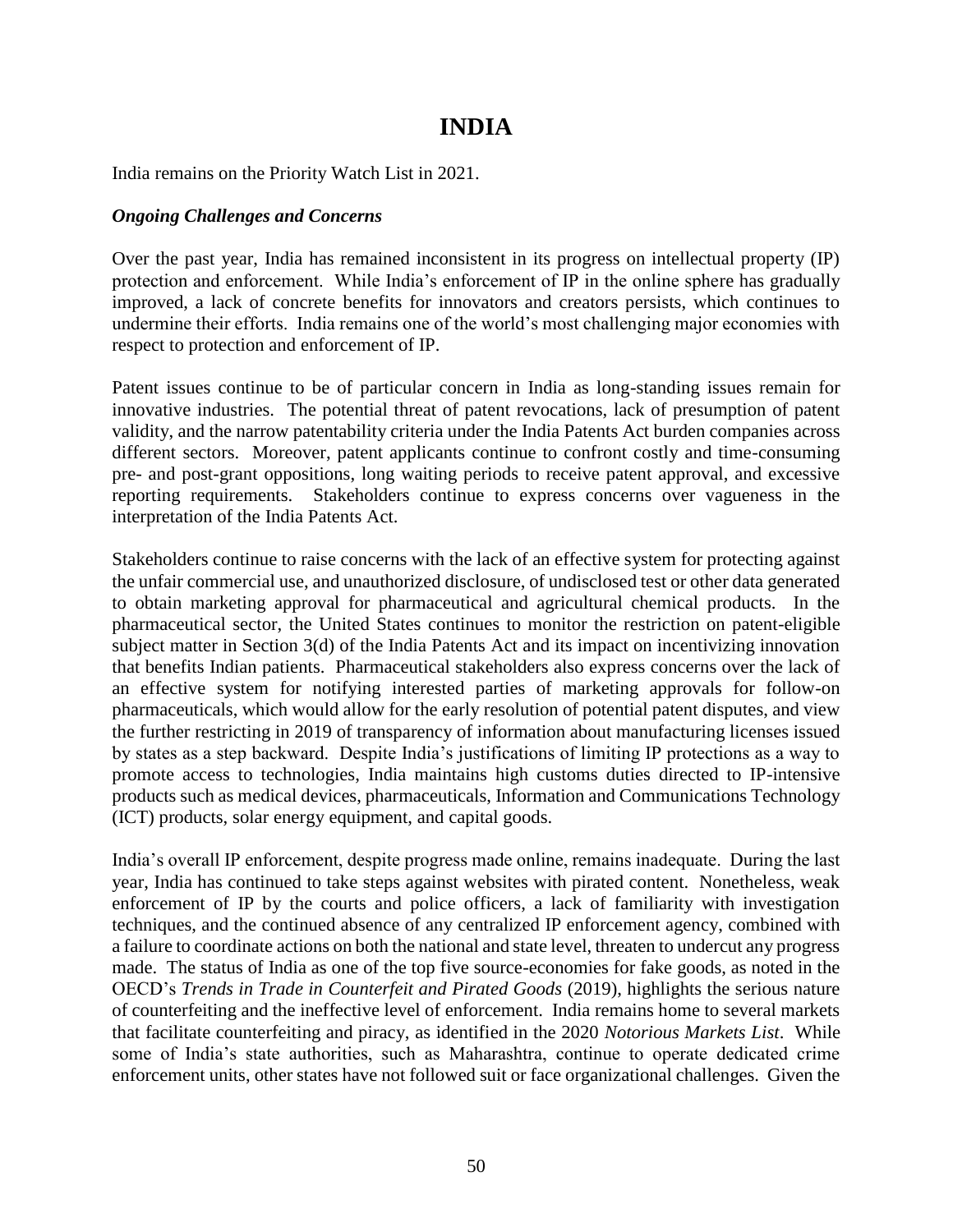scale and nature of the problem, the United States continues to encourage the adoption of a national-level enforcement task force for IP crimes.

Overall, the levels of trademark counterfeiting continue to remain problematic. In addition, U.S. brand owners continue to report excessive delays in trademark opposition proceedings and a lack of quality in examination. For example, there is little clarity concerning whether trademark owners can apply directly for recognition of "well-known" trademark status without having to rely on Indian court decisions. The United States continues to urge India to join the Singapore Treaty on the Law of Trademarks.

Companies also continue to face uncertainty caused by insufficient legal means to protect trade secrets in India. India's 2016 National IPR Policy identified trade secrets as an "important area of study for future policy development." However, as of 2021, no civil or criminal laws in India specifically address the protection of trade secrets. While India relies on contract law to provide some trade secret protection, this approach is effective only in situations where the trade secret owner and party accused of misappropriation have a contractual relationship. Criminal penalties are not available for trade secret misappropriation in India, and civil remedies reportedly are difficult to obtain and do not have a deterrent effect. U.S. and Indian companies have identified trade secret protection as a growing concern and expressed interest in India eliminating gaps in its trade secrets regime, such as through the adoption of trade secret legislation that comprehensively addresses these concerns.

Copyright holders continue to report high levels of piracy, particularly online. Court cases and government memoranda also raise concerns that a broad range of published works will not be afforded meaningful copyright protection. In 2019, the Department for Promotion of Industry and Internal Trade (DPIIT) proposed draft Copyright Amendment Rules that would broaden the scope of statutory licensing to encompass not only radio and television broadcasting but also online transmissions, despite a high court ruling earlier in 2019 that held that statutory broadcast licensing does not include online transmissions. If implemented to permit statutory licensing of interactive transmissions, the Amendment Rules would have severe implications for right holders who make their content available online, and the United States urges India to ensure consistency with international standards. The Amendment Rules, along with the granting of licenses under Chapter VI of the Indian Copyright Act and overly broad exceptions for certain uses, have raised concerns about the strength of copyright protection and complicated the functioning of the market for music licensing. Furthermore, industry has reported continuing problems with unauthorized file sharing of videogames, signal theft by cable operators, commercial-scale photocopying and unauthorized reprints of academic books, and circumvention of technological protection measures.

The 2015 passage of the Commercial Courts Act, highlighted in previous Reports, provided an opportunity to reduce delays and increase expertise in judicial IP matters. However, to date only a limited number of courts have benefited under this Act, and right holders report that jurisdictional challenges have reduced their effectiveness and that inadequate resources for staffing and training continue. While India's copyright royalty board became a functional part of the Intellectual Property Appellate Board (IPAB) in 2020, the United States is closely monitoring legislation proposed in early 2021 that seeks to abolish the IPAB and a temporary ordinance promulgated in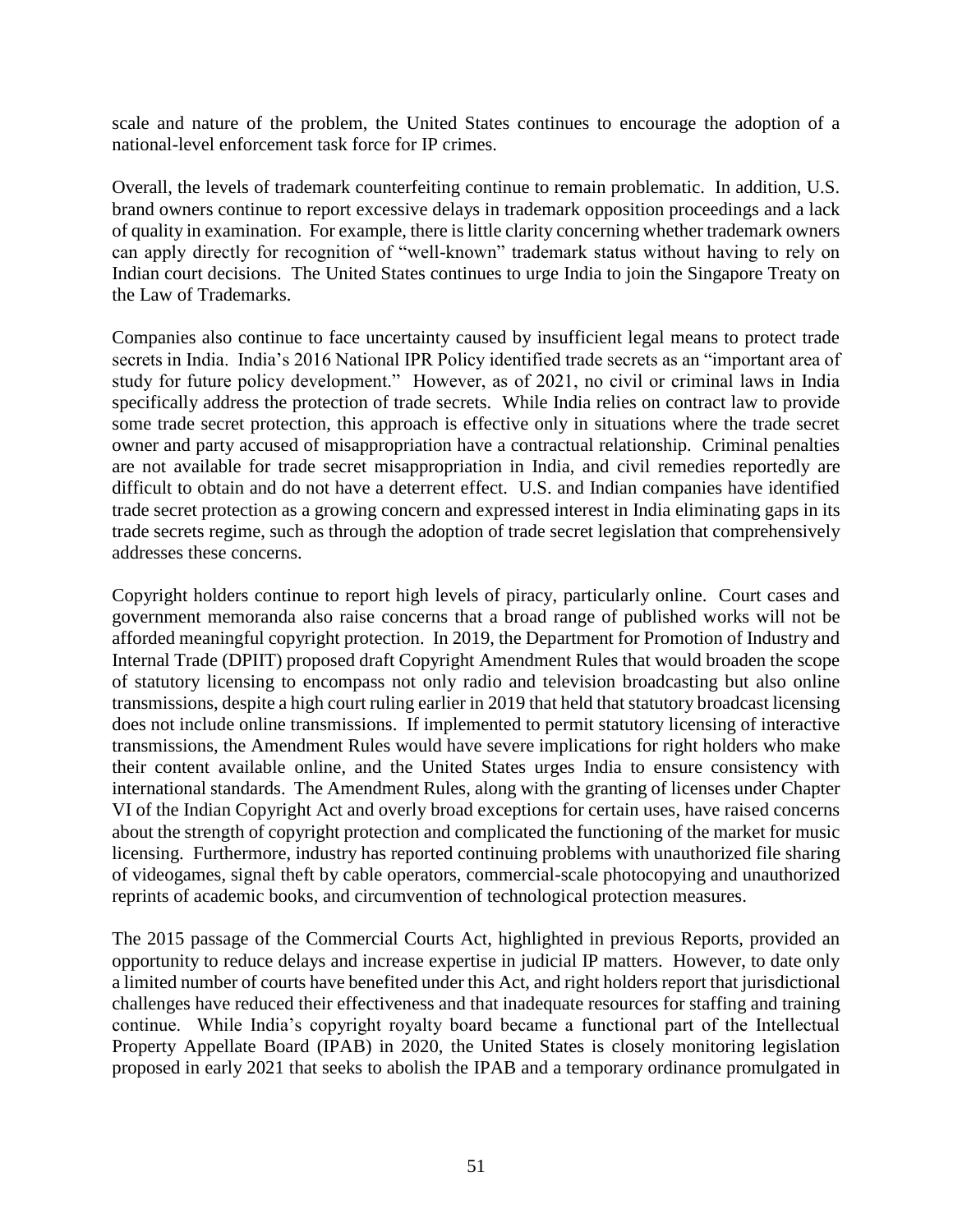April 2021 that effectively disbands the IPAB. India also has yet to ensure that collective management organizations are licensed promptly and able to operate effectively.

#### *Developments, Including Progress and Actions Taken*

While India made meaningful progress to promote IP protection and enforcement in some areas over the past year, it failed to resolve recent and long-standing challenges, and it created new concerns for right holders.

India's accession to the World Intellectual Property Organization (WIPO) Internet Treaties in 2018 and the Nice Agreement in 2019 were positive steps. However, amendments to the Copyright Act needed to bring India's domestic legislation into alignment with international best practices are absent. The United States is monitoring India's next steps, including DPIIT's December 2020 solicitation of public comments on amending the Copyright Act. The December 2018 draft Cinematograph Act (Amendment) Bill containing promising provisions to criminalize illicit camcording of films continues to await Parliament's approval.

India took steps to address stakeholder concerns over burdensome patent reporting requirements by issuing a revised Manual of Patent Office Practice and Procedure in November 2019 and revised Form 27 on patent working in October 2020. The Manual includes the requirement for patent examiners to look to the WIPO Centralized Access to Search and Examination (CASE) system and Digital Access Service (DAS) to find information filed by patent applicants in other jurisdictions, with the aim of eliminating the need for applicants to file redundant information with India. While some stakeholders have welcomed the revised version of Form 27, concerns remain with respect to whether Indian authorities will treat as confidential sensitive business information that parties are required to disclose on Form 27.

Among other positive developments, in September 2019, the Nice Agreement for the classification of goods and services for the purposes of registering trademarks came into force, and India continues to work on guidelines for its implementation. The Cell for IPR Promotion and Management (CIPAM) continues to promote IP awareness, commercialization, and enforcement throughout India. In December 2020, the United States Patent and Trademark Office and DPIIT signed a new Memorandum of Understanding relating to IP technical cooperation mechanisms.

In March 2021, the United States and India, along with Australia and Japan, announced the Quad Vaccine Partnership. They are taking shared action necessary to expand safe and effective COVID-19 vaccine manufacturing in 2021 and are working together to strengthen and assist countries in the Indo-Pacific with vaccination, in close coordination with the existing relevant multilateral mechanisms including the World Health Organization (WHO) and COVID-19 Vaccines Global Access (COVAX). In addition, Indian manufacturers have entered into voluntary licensing agreements with international partners to produce billions of COVID-19 vaccine doses.

The United States intends to continue to engage with India on IP matters, including through the United States-India Trade Policy Forum's Intellectual Property Working Group.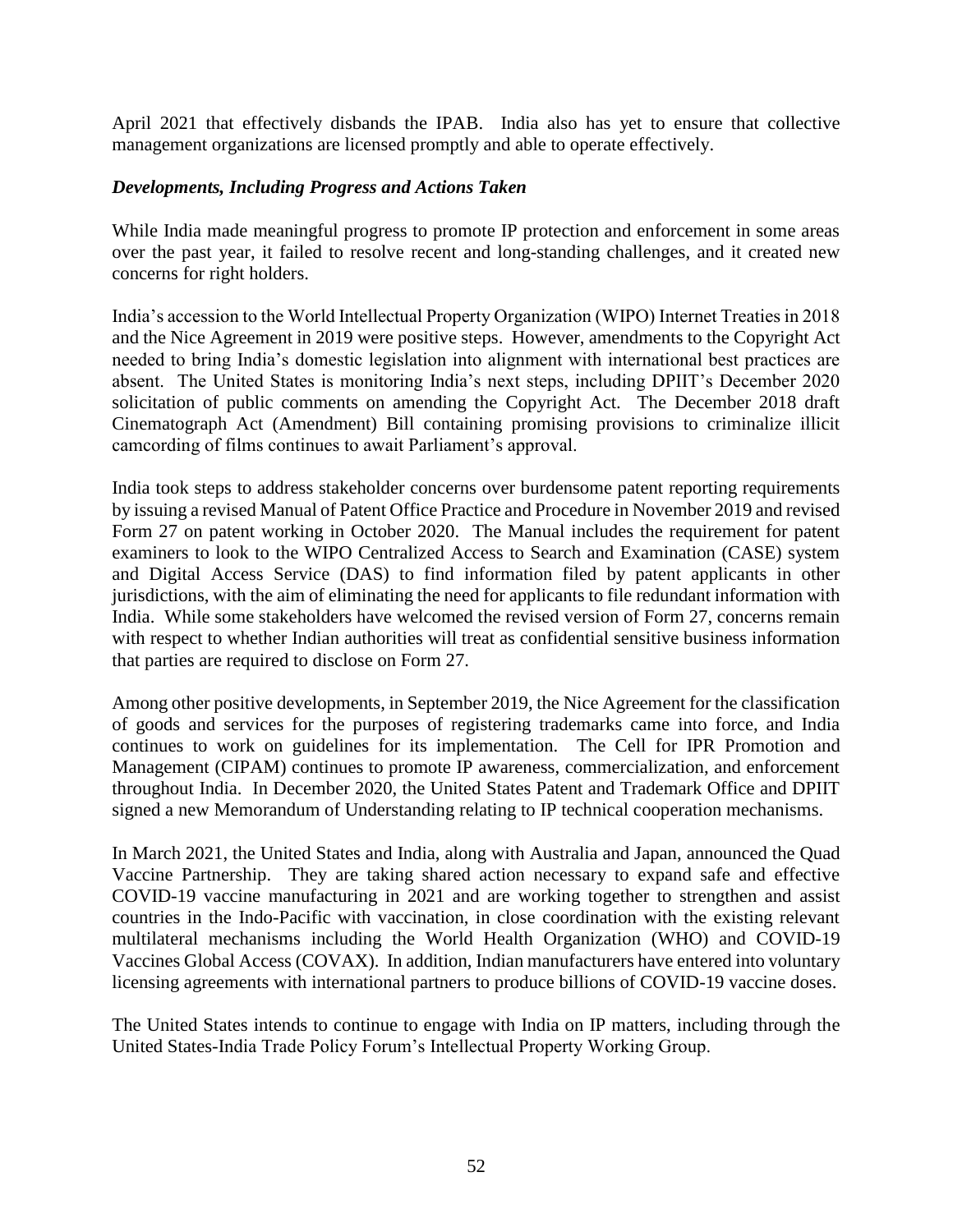# **INDONESIA**

Indonesia remains on the Priority Watch List in 2021.

#### *Ongoing Challenges and Concerns*

U.S. right holders continue to face challenges in Indonesia with respect to adequate and effective intellectual property (IP) protection and enforcement, as well as fair and equitable market access. Concerns include widespread piracy and counterfeiting and, in particular, the lack of enforcement against counterfeit products. To address these issues, Indonesia would need to develop and fully fund a robust and coordinated IP enforcement effort that includes deterrent-level penalties for IP infringement in physical markets and online. Indonesia's 2016 Patent Law continues to raise concerns, including with respect to the patentability criteria for incremental innovations and the disclosure requirements for inventions related to traditional knowledge and genetic resources. Indonesia's law concerning geographical indications (GIs) raises questions about the effect of new GI registrations on pre-existing trademark rights and the ability to use common food names. Stakeholders also raise concerns over certain procedures associated with the 2016 Patent Law and with the lack of an effective system for protecting against the unfair commercial use, as well as unauthorized disclosure, of undisclosed test or other data generated to obtain marketing approval for pharmaceutical and agricultural chemical products. Piracy through piracy devices and applications is a concern, and illegal camcording and unlicensed use of software remain problematic. In addition, the United States remains concerned about a range of market access barriers in Indonesia, including certain measures related to motion pictures and requirements for domestic manufacturing and technology transfer for pharmaceuticals and other sectors.

#### *Developments, Including Progress and Actions Taken*

Indonesia has made progress in addressing some of these concerns, but significant concerns remain in other areas. In November 2020, Indonesia amended its 2016 Patent Law to remove local manufacturing and use requirements. The United States welcomes this progress but continues to urge Indonesia to undertake a more comprehensive amendment to the 2016 Patent Law to address remaining concerns. As Indonesia amends the Patent Law and other legislation and develops implementing regulations, the United States also urges Indonesia to provide affected stakeholders with meaningful opportunities for input. U.S. stakeholders continue to note positive developments related to Indonesia's efforts to address online piracy, including increased enforcement efforts and cooperation between the Ministry of Communications and Informatics and the Directorate General for Intellectual Property (DGIP). In 2018, the Ministry of Finance issued regulations clarifying its *ex officio* authority for border enforcement against pirated and counterfeit goods and instituted a recordation system, but concerns remain regarding the ability of foreign right holders to benefit from the system. Although Indonesia took steps in 2016 to allow 100% foreign direct investment in the production of films and sound recordings, as well as in film distribution and exhibition, Indonesia has issued implementing regulations to the 2009 Film Law that, if enforced, would further restrict foreign participation in this sector. Specifically, Ministry of Education and Culture Regulation 34/2019 includes screen quotas and a dubbing ban for foreign films.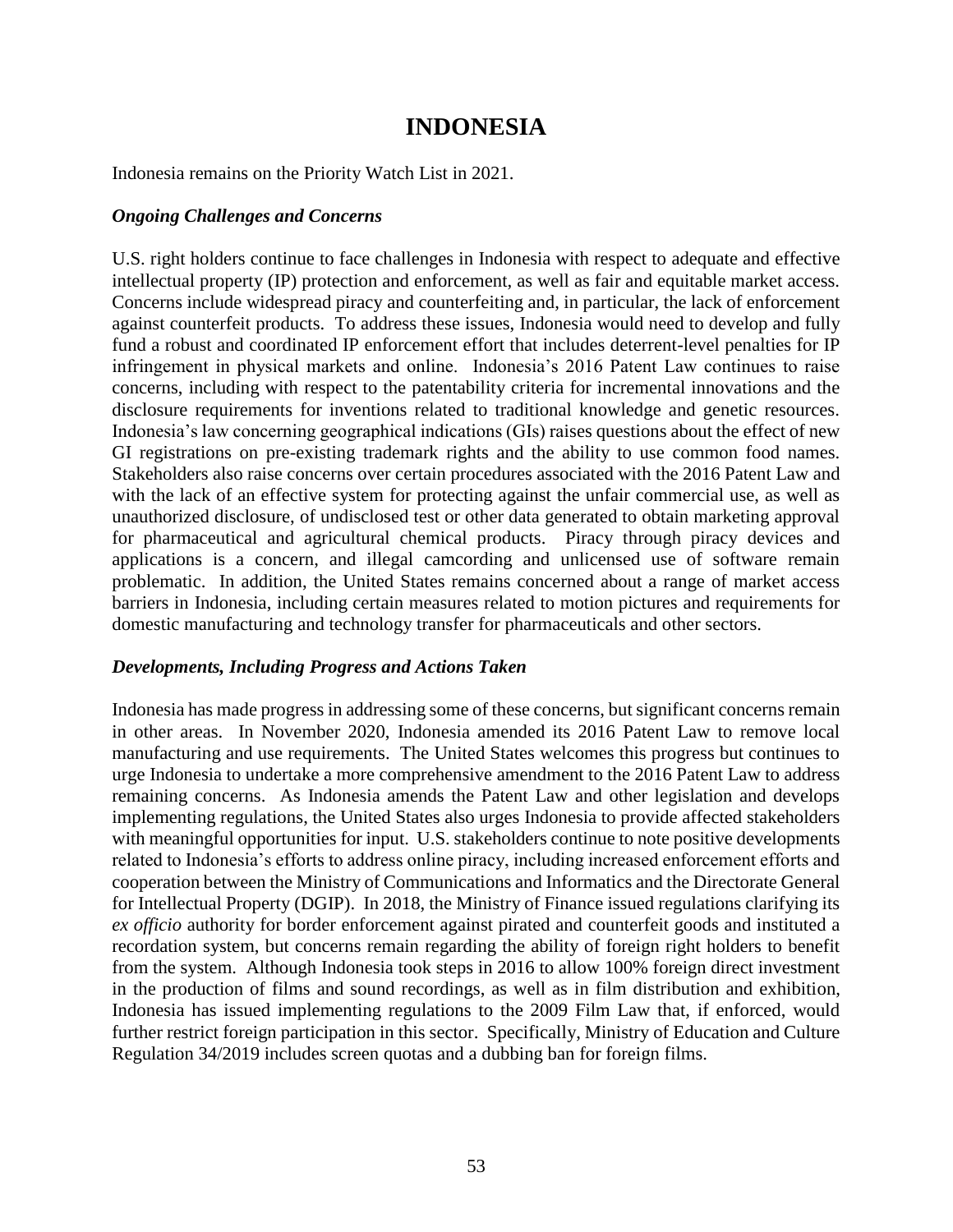To address insufficient IP enforcement, the United States continues to urge Indonesia to improve enforcement cooperation among relevant agencies, including the Coordinating Ministry for Politics, Law, and Security, DGIP, Attorney General's Office, Ministry of Tourism and Creative Economy, and National Agency for Drug and Food Control. In particular, the United States is concerned that the National IPR Task Force continues to be inactive. The United States also encourages Indonesia to develop a specialized IP unit under the Indonesia National Police to focus on investigating the Indonesian criminal syndicates behind counterfeiting and piracy and to initiate larger and more significant cases.

Indonesia also has imposed excessive and inappropriate penalties upon patent holders as an incentive to collect patent maintenance fees. Although DGIP has extended its deadline to collect the fees, the United States continues to monitor the issue. The United States also continues to urge Indonesia to fully implement the bilateral Intellectual Property Rights Work Plan and plans continued, intensified engagement with Indonesia under the United States-Indonesia Trade and Investment Framework Agreement to address these important issues.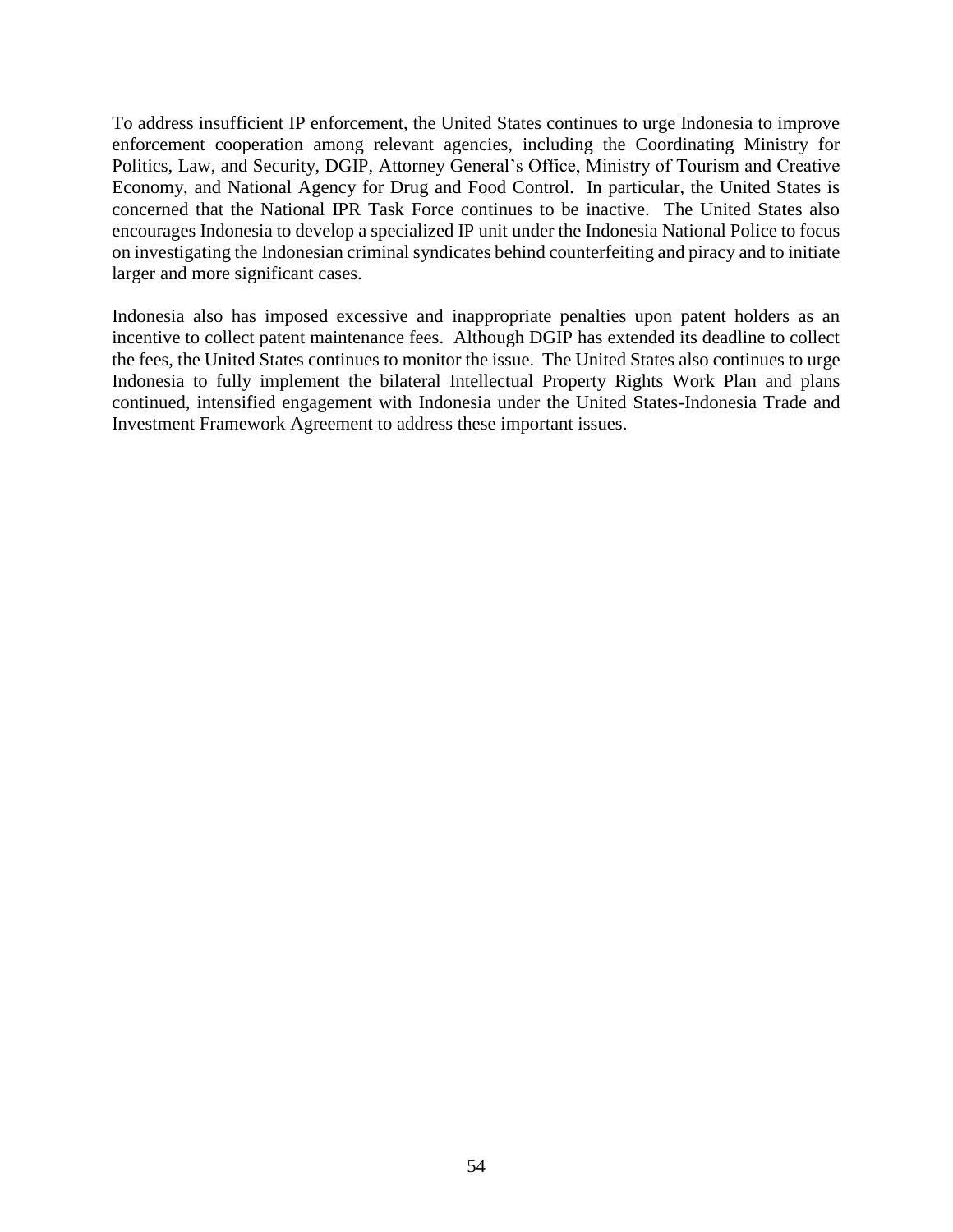# **RUSSIA**

Russia remains on the Priority Watch List in 2021.

#### *Ongoing Challenges and Concerns*

Challenges to intellectual property (IP) protection and enforcement in Russia include continued copyright infringement, trademark counterfeiting, and the existence of nontransparent procedures governing the operation of collective management organizations (CMOs). In particular, the United States is concerned about stakeholder reports that IP enforcement remains inadequate and that Russian authorities continue to lack sufficient staffing, expertise, and the political will to effectively combat IP violations and criminal enterprises.

#### *Developments, Including Progress and Actions Taken*

The overall IP situation in Russia remains extremely challenging. The lack of robust enforcement of IP rights is a persistent problem, compounded by burdensome court procedures. For example, the requirement that plaintiffs notify defendants a month in advance of instituting a civil cause of action allows defendants to liquidate their assets and thereby avoid liability for their infringement. Additionally, requiring foreign right holders to abide by strict documentation requirements, such as verification of corporate status, hinders their ability to bring civil actions.

Inadequate and ineffective protection of copyright, including with regard to online piracy, continues to be a significant problem, damaging both the market for legitimate content in Russia as well as in other countries. Although implementation of 2017 anti-piracy legislation has shown some promise, Russia remains home to several sites that facilitate online piracy, as identified in the 2020 *Notorious Markets List*. Stakeholders continue to report significant piracy of video games, music, movies, books, journal articles, and television programming. Mirror sites related to websites that offer infringing content and smartphone applications that facilitate illicit trade are also a concern. Russia needs to direct more action to rogue online platforms targeting audiences outside the country. In 2018, right holders and online platforms in Russia signed an anti-piracy memorandum to facilitate the removal of links to websites that offer infringing content. This memorandum, recently extended until November 31, 2021, may be implemented as legislation that would cover all copyrighted works and apply to all Russian platforms and search engines. Furthermore, although right holders are able to obtain court-ordered injunctions against websites that offer infringing content and, starting in 2020, smartphone applications, additional steps must be taken to target the root of the problem, namely, investigating and prosecuting the owners of the large commercial enterprises distributing pirated material, including software. Moreover, prominent Russian online platforms continue to provide access to thousands of pirated films and television shows. Stakeholders report that, in 2020, Russia remained among the most challenging countries in the world in terms of video game piracy.

Royalty collection by CMOs in Russia continues to lack transparency and does not correspond to international standards. Reports indicate that right holders are denied detailed accounting reports, making it difficult to verify how much money is being collected and distributed. Also, right holders are excluded from the selection and management of CMOs. The United States encourages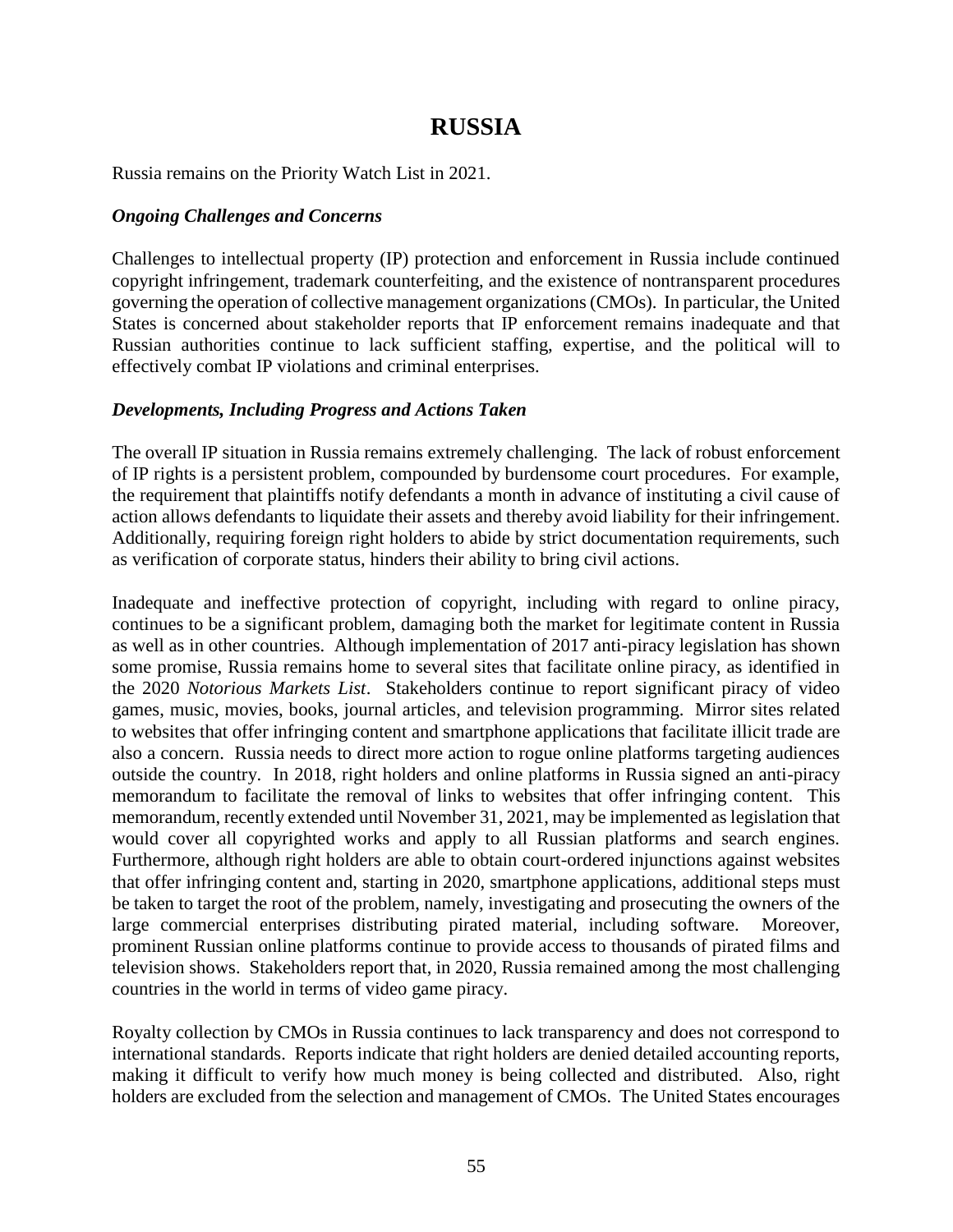Russia to update and modernize its CMO regime and institute practices that are fair, transparent, efficient, and accountable.

Russia remains a thriving market for counterfeit goods sourced from China. Despite increased seizures by the Federal Customs Service, certain policies hamper IP enforcement efforts. For example, the "return to sender" policy for small consignments, which returns counterfeit goods to their producer, is problematic because it does not remove such goods from channels of commerce.

The United States is also concerned about Russia's implementation of its World Trade Organization (WTO) commitments related to the protection against the unfair commercial use, as well as the unauthorized disclosure, of undisclosed test or other data generated to obtain marketing approval for pharmaceutical products. Stakeholders report that Russia is eroding protections for undisclosed data, and the United States urges Russia to adopt a system that meets international norms of transparency and fairness. Stakeholders continue to express concerns regarding the application of Article 1360 and 1362 of the Russian Civil Code, including evidentiary standards applied by the judiciary.

The United States urges Russia to develop a more comprehensive, transparent, and effective enforcement strategy to reduce IP infringement, particularly the sale of counterfeit goods and the piracy of copyright-protected works. The United States continues to monitor Russia's progress on these and other matters through appropriate channels.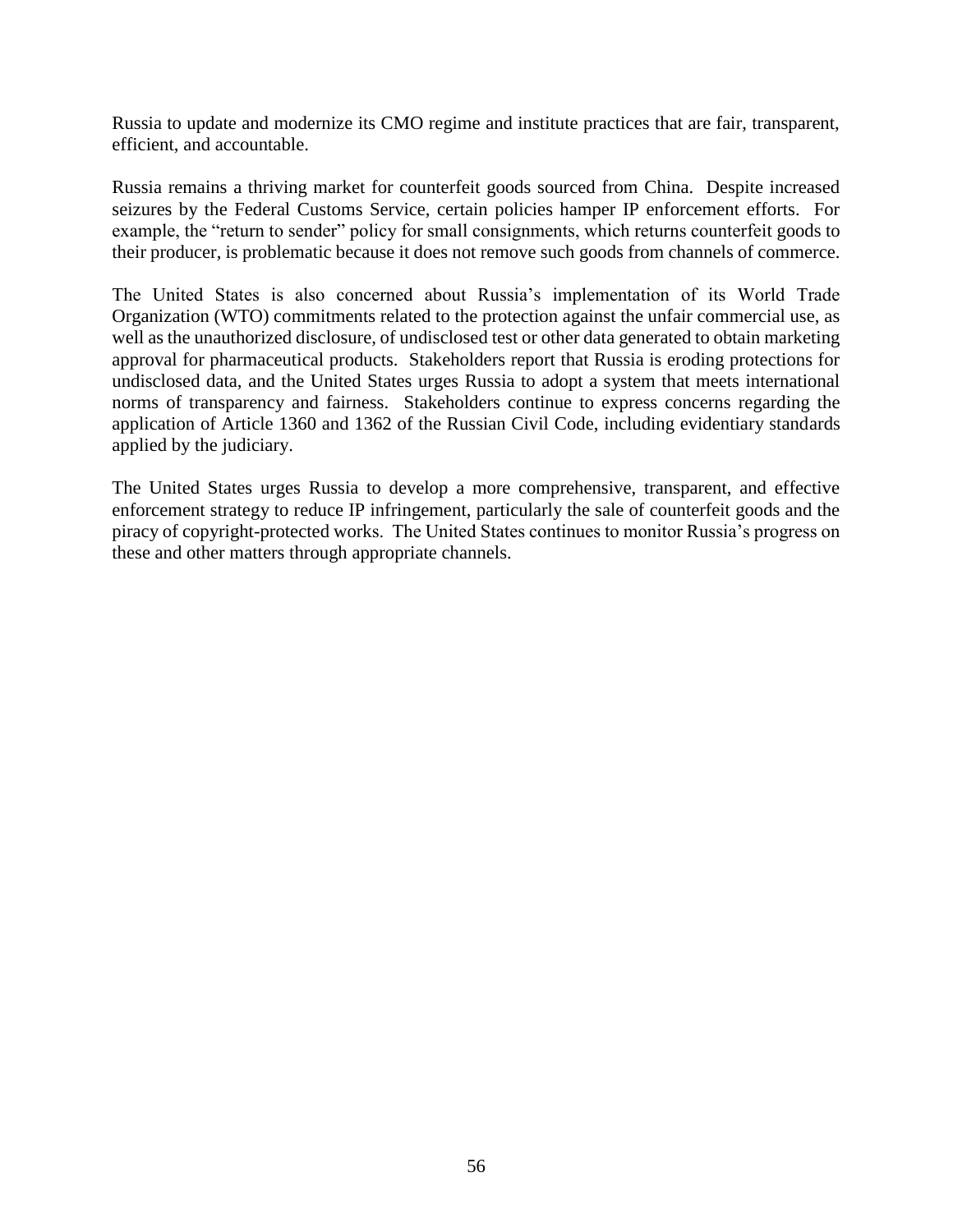# **SAUDI ARABIA**

Saudi Arabia remains on the Priority Watch List in 2021.

#### *Ongoing Challenges and Concerns*

Saudi Arabia was placed on the Priority Watch List in 2019 for failing to take action against the rampant satellite and online piracy made available by illicit pirate service beoutQ, continued lack of effective protection of intellectual property (IP) for pharmaceutical products, and long-standing concerns regarding enforcement against counterfeit and pirated goods within the country. BeoutQ ceased operations in August 2019. The Saudi Authority for Intellectual Property (SAIP) continued to take steps to improve IP protection, enforcement, and awareness throughout Saudi Arabia in 2020. However, concerns remain over actions by the Saudi Arabia Food and Drug Authority (SFDA), which the Minister of Health oversees, that are contrary to Saudi Arabia's public statements in paragraph 261 of the *Report of the Working Party on the Accession of the Kingdom of Saudi Arabia to the World Trade Organization*. Starting in 2016, SFDA has been granting marketing approval to domestic companies for subsequent versions of registered products, without requiring the submission of data that meets the same requirements applied to the initial applicant, despite the period of protection provided to the initial applicant by Saudi regulations. SFDA's continued actions and the lack of redress for affected companies have intensified concerns. Furthermore, the National Unified Procurement Company for Medical Supplies, also overseen by the Minister of Health, reportedly awarded national tenders to some of these domestic companies for the affected products.

The United States continues to remain concerned about reportedly high levels of online piracy in Saudi Arabia, particularly the streaming of live sports and other copyrighted content through illicit streaming devices (ISDs), which right holders report are widely available and generally unregulated in Saudi Arabia. The United States encourages Saudi Arabia to increase IP enforcement actions and IP awareness campaigns particularly targeted at reducing online piracy and to combat the perception spurred by beoutQ's activity that pirating copyrighted material is permissible.

Right holders have expressed further concerns regarding effective civil enforcement of IP, including the ability to file civil actions. The United States encourages Saudi Arabia to join and fully implement the World Intellectual Property Organization (WIPO) Internet Treaties to address some of these concerns.

Regarding the criminal enforcement of IP, right holders remain concerned that criminal sentences and financial penalties are not consistently imposed. Saudi Arabia recently established a specialized IP court, which the United States hopes will resolve the concerns expressed by right holders, but procedures for filing civil and criminal enforcement actions in this court are not yet finalized.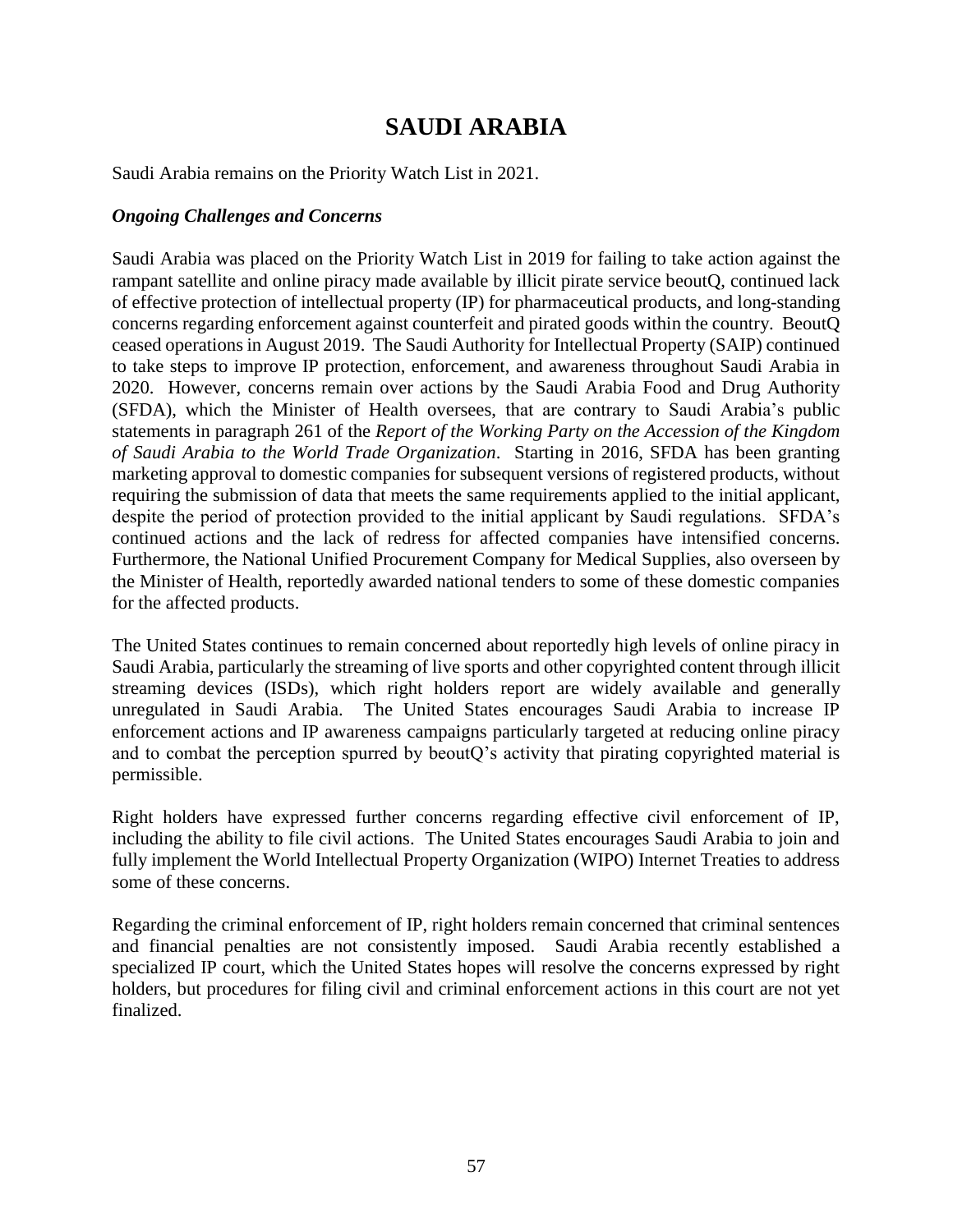#### *Developments, Including Progress and Actions Taken*

In 2017, Saudi Arabia established SAIP to regulate, support, develop, sponsor, protect, enforce, and upgrade IP fields in accordance with the best international practices. Over the past three years, SAIP has worked to consolidate IP protection competence, coordinated and led online and inmarket IP enforcement efforts, and promoted awareness of the importance of respecting IP and the consequences of violating another's IP rights. The United States recognizes SAIP's commitment to the highest standards for Saudi Arabia's IP environment and appreciates the positive cooperation with SAIP to achieve its goals.

In 2020, SAIP launched the Intellectual Property Respect Officer program with the participation of more than 70 government agencies with the goal of raising compliance with IP laws and regulations, and established the National IP Enforcement Committee. SAIP also published certain draft IP laws and regulations for public comment, which are now centralized through the website of the National Competitiveness Center, and organized industry workshops to discuss the development of the laws.

Regarding enforcement against counterfeit and pirated goods and pirated content, SAIP led an online inspection campaign that resulted in enforcement actions against 308 websites, conducted market raids to seize IP infringing goods and implements such as compact discs and ISDs, destroyed more than 3.5 million seized IP infringing goods in collaboration with the Ministry of Media, and destroyed more than 2 million seized counterfeit items in collaboration with the Saudi Arabia Customs Authority.

The United States has engaged Saudi Arabia on its new geographical indications (GI) law and is monitoring the development of implementing regulations, particularly with respect to transparency and due process related to GI protection and the impact on market access for U.S. products.

The United States welcomes continued progress on these areas but also underscores the need for Saudi Arabia to address the serious concerns regarding IP protection and enforcement identified above.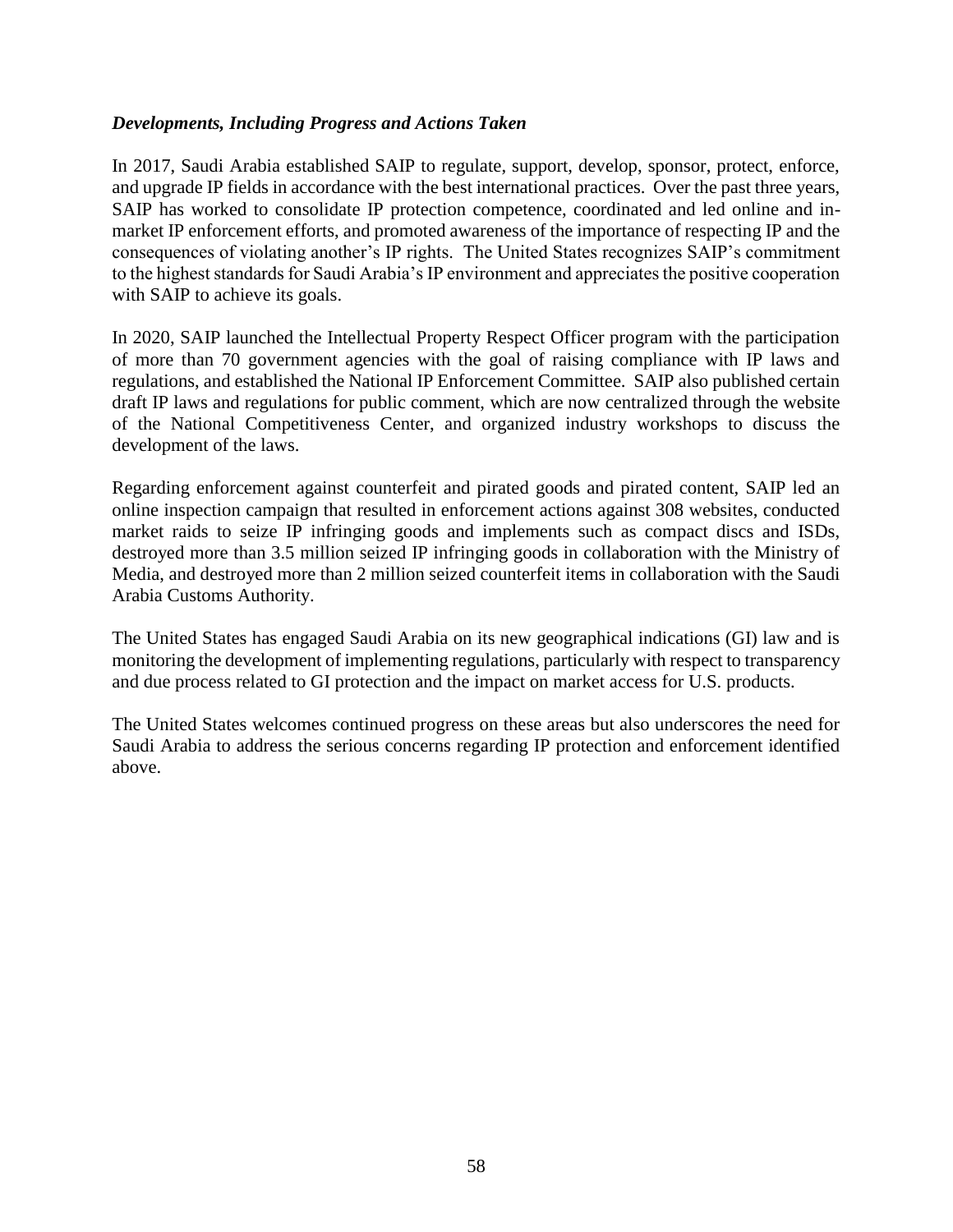# **UKRAINE**

Ukraine remains on the Priority Watch List in 2021.

#### *Ongoing Challenges and Concerns*

While Ukraine has made consistent progress since 2018 in the protection and enforcement of intellectual property (IP), its IP regime remains unsatisfactory in the three areas of long-standing concern: (1) administration of the system for collective management organizations (CMOs) that are responsible for collecting and distributing royalties to right holders; (2) continued use of unlicensed software by Ukrainian government agencies; and (3) ongoing failure to implement an effective means to combat widespread online copyright infringement. The United States will continue to closely monitor Ukraine's ongoing legislative and operational efforts to improve IP protection and enforcement.

#### *Developments, Including Progress and Actions Taken*

For many years, Ukraine's CMO regime has been non-transparent, unfair, and dominated by rogue CMOs that did not distribute the royalties they collected. In December 2017, the United States announced Ukraine's partial suspension as a beneficiary country under the Generalized System of Preferences (GSP) due to Ukraine's failure to provide adequate and effective protection of IP rights. The announcement specifically referenced the importance of Ukraine improving its CMO regime. In July 2018, Ukraine enacted legislation that fundamentally reformed its CMO system and, in 2019, the United States restored some of the suspended GSP benefits in recognition of the concrete steps Ukraine took on CMO reform. While Ukraine's CMO system remains a work in progress and a source of concern, Ukraine continues to build on the 2018 law and take positive steps toward a CMO system under which U.S. right holders can receive proper and adequate compensation for their creative works in Ukraine. Under the 2018 law, Ukraine has accredited six CMOs, some of which have completed royalty negotiations and are paying royalties to right holders. For other CMOs selected under the 2018 law, progress continues on accreditation and royalty negotiation. It is critical that Ukraine continue this progress, including through effective implementation and enforcement of the 2018 law, as well as further legislative reform addressing still-existing concerns with the law.

The use of unlicensed software by Ukrainian government agencies has abated slowly since 2016, as Ukraine has explored using its state procurement systems to require the purchase of legitimate software and started allocating funds for software licensing. However, use of unlicensed software by government agencies continues to raise serious concerns for the United States both in terms of agencies using software without licenses, particularly on legacy systems, and where agency usage exceeds the number of purchased licenses. The United States encourages Ukraine to continue to work with industry representatives to assess and remedy both forms of unlicensed software use.

Online piracy remains a significant problem in Ukraine and fuels piracy in other markets. Pirated films generated from illegal camcording, which are made available online and in some theaters, cause particular damage to the market for first-run movies. In addition, inadequate enforcement in Ukraine continues to raise concerns among IP stakeholders. In 2017, Ukraine's parliament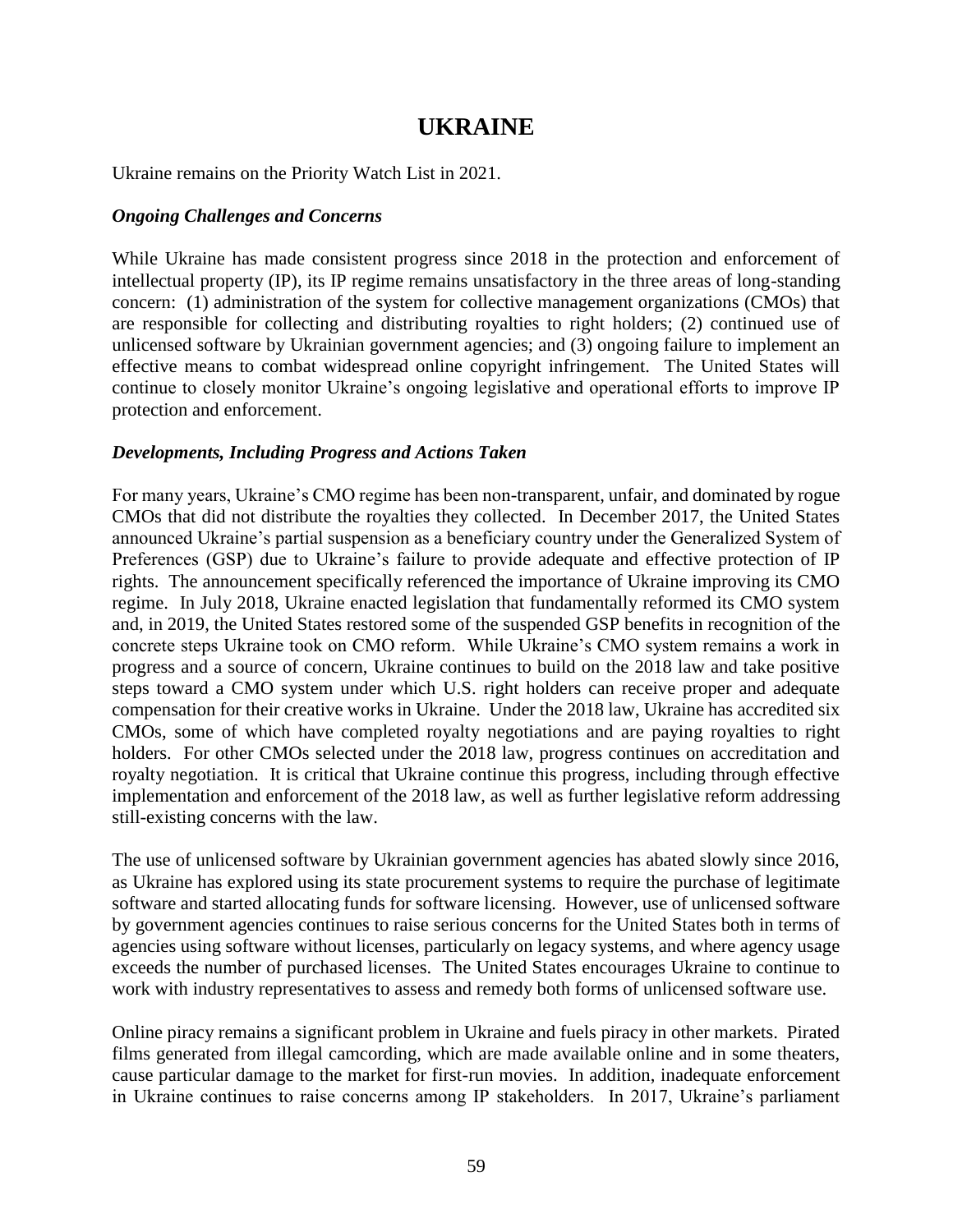enacted the law "On State Support of Cinematography," which contains provisions to address online piracy. The law establishes criminal penalties for illegal camcording and clarifies the availability of penalties for online piracy (not just hardcopy piracy). Although the Cyber Police launched a nationwide operation to target prominent websites that offer infringing content in 2019 and undertook investigations into advertising firms that finance those websites in 2020, effective enforcement with deterrent effect remains elusive in Ukraine. The United States urges Ukraine to engage actively with all affected stakeholders, including on provisions of its draft Law on Copyright and Related Rights, to ensure the statutory framework for reducing online piracy becomes more effective and efficient. Increasing the number of Cyber Police Officers and state IP inspectors to investigate copyright violations would likely help combat online piracy. Initiatives like the Cyber Police's April 2019 anti-piracy operation, coupled with coordinated and effective prosecutions against operators of illicit websites, would also help fight online piracy in Ukraine.

Recently, Ukraine has adopted legislation concerning semiconductors, geographical indications, customs enforcement, patents, trademarks, and industrial designs. While the United States welcomes Ukraine's efforts to align domestic IP laws with international best practices, the United States will continue to monitor implementation of the patent legislation's restrictions on the scope of patentable subject matter directed to pharmaceutical inventions and its impact on incentivizing innovation that benefits Ukrainian patients. Progress continues, albeit slowly, to establish a fully functional specialized Intellectual Property High Court, legislatively enacted in 2017. In addition, in 2020, Ukraine passed legislation creating a National Intellectual Property Authority (NIPA) to replace the State Intellectual Property Service. The United States looks forward to working with NIPA to strengthen Ukraine's system for IP protection and enforcement.

The United States appreciates the increased engagement with Ukraine, including the tangible steps Ukraine is taking to improve its IP regime. The United States will continue to work intensively with Ukraine, including through the United States-Ukraine Trade and Investment Council, with the goal of more sustained and concrete progress.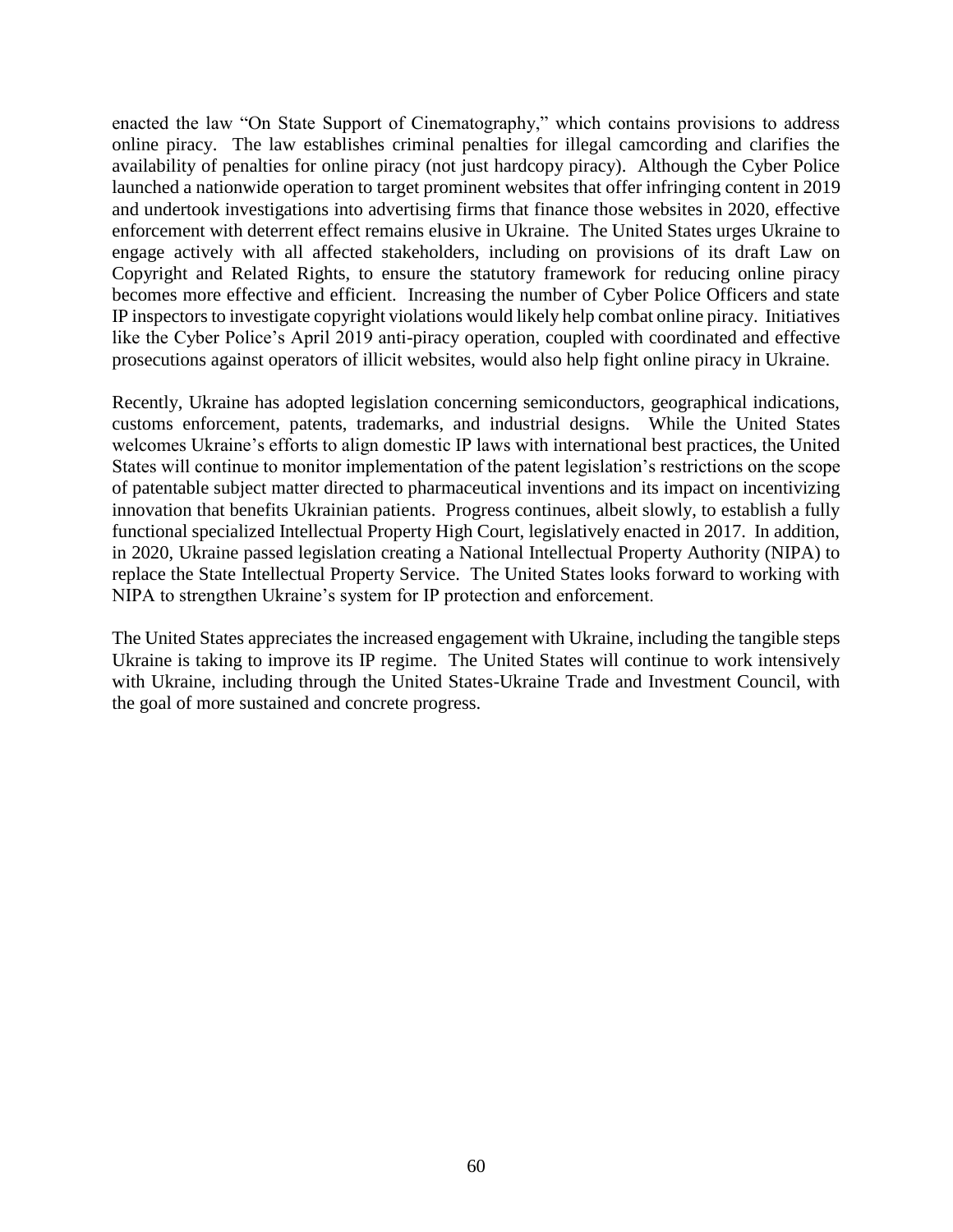# **VENEZUELA**

Venezuela remains on the Priority Watch List in 2021.

#### *Ongoing Challenges and Concerns*

Recognizing the significant challenges in Venezuela at this time, the United States has several ongoing concerns with respect to the country's lack of adequate and effective intellectual property (IP) protection and enforcement. Venezuela's reinstatement several years ago of its 1955 Industrial Property Law, which falls below international standards and raises concerns about trade agreements and treaties that Venezuela subsequently ratified, has created significant uncertainty and deterred investments related to innovation and IP protection in recent years. Additionally, Venezuela's Autonomous Intellectual Property Service has not issued a new patent since 2007. Piracy, including online piracy, as well as unauthorized camcording and widespread use of unlicensed software, remains a persistent challenge. Counterfeit goods are also widely available, and IP enforcement remains ineffective. The World Economic Forum's *2019 Global Competitiveness Report* ranked Venezuela last in IP protection, out of 141 countries, for the seventh straight year. The Property Rights Alliance's *2020 International Property Rights Index* also ranked Venezuela 127th out of 129 countries in a metric that includes standards for IP protection.

#### *Developments, Including Progress and Actions Taken*

The United States is unaware of significant progress or actions taken by Venezuela to address IP protection and enforcement deficiencies over the past year.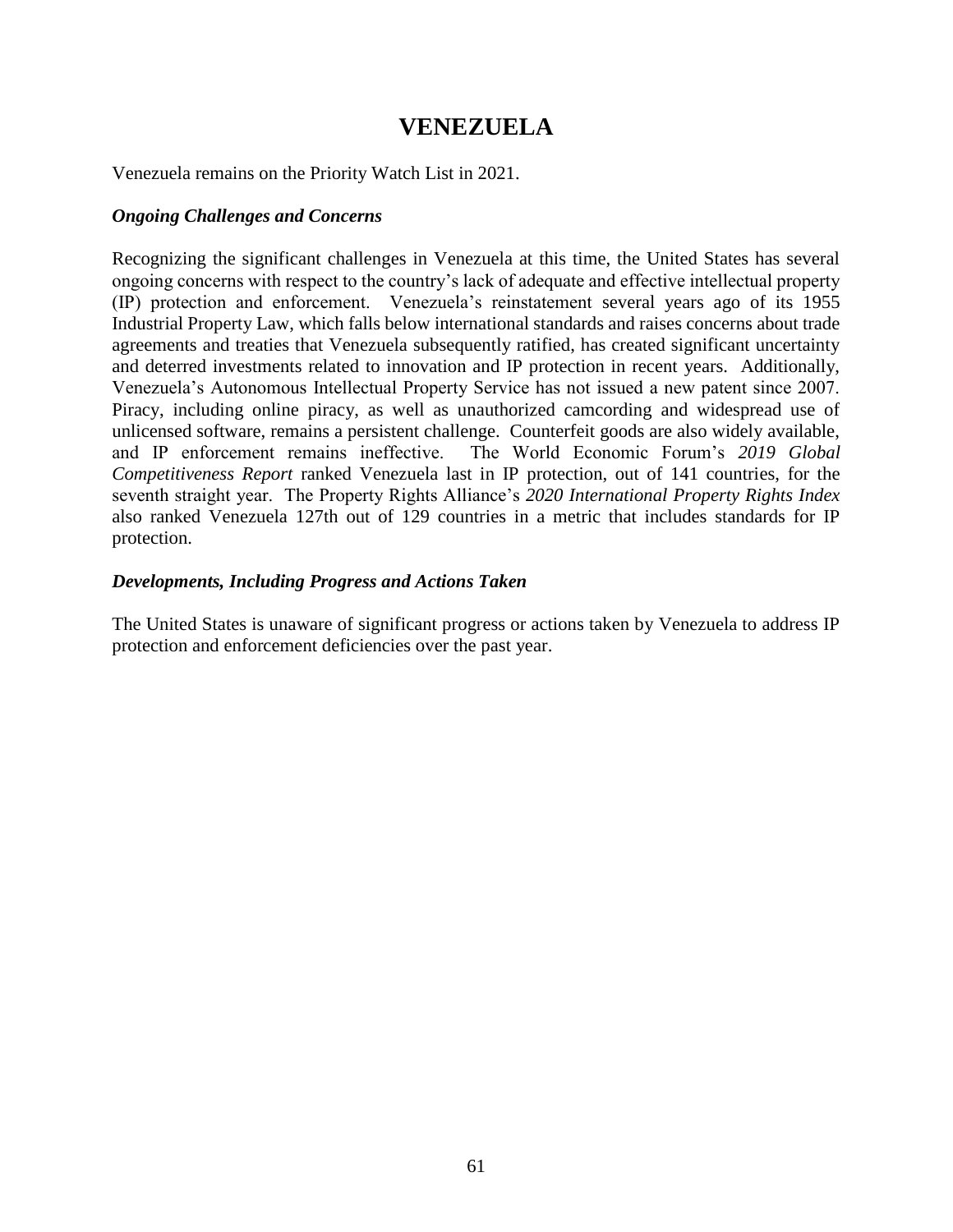# **WATCH LIST**

### **ALGERIA**

Algeria moves from the Priority Watch List to the Watch List in 2021. Algeria has taken some positive steps to improve the environment for intellectual property (IP) protection and enforcement in recent years. Algerian authorities have increased efforts at IP enforcement, including by disbanding informal markets selling counterfeit merchandise, increasing coordination between customs authorities and law enforcement, and engaging in capacity-building and training efforts for law enforcement, customs officials, judges, and IP protection agencies. In addition, Algeria worked with the World Intellectual Property Organization (WIPO) to establish a WIPO external bureau in Algiers to help improve Algeria's IP framework. Moreover, there have been improvements on market access issues, including the resolution of IP-related concerns with respect to an import ban on certain products that was originally imposed in 2009; replacement of temporary import barriers, originally established in January 2018, with a set of tariffs; and development of regulations allowing companies to register their representative offices to do business in Algeria. However, challenges continue with respect to the adequate and effective protection and enforcement of IP in Algeria. Algeria still lacks an effective mechanism for the early resolution of potential pharmaceutical patent disputes. Stakeholders express concern that Algeria does not provide an effective system for protecting against the unfair commercial use, as well as unauthorized disclosure, of undisclosed test or other data generated to obtain marketing approval for pharmaceutical products. Furthermore, Algeria needs to make more progress in other areas, including by providing adequate judicial remedies in cases of patent infringement; providing administrative opposition, as well as fewer formalities, in its trademark system; and increasing enforcement efforts against trademark counterfeiting and copyright piracy. The United States strongly urges Algeria to build upon these positive developments. The United States will continue to engage with Algeria to improve its IP system and enforcement of IP.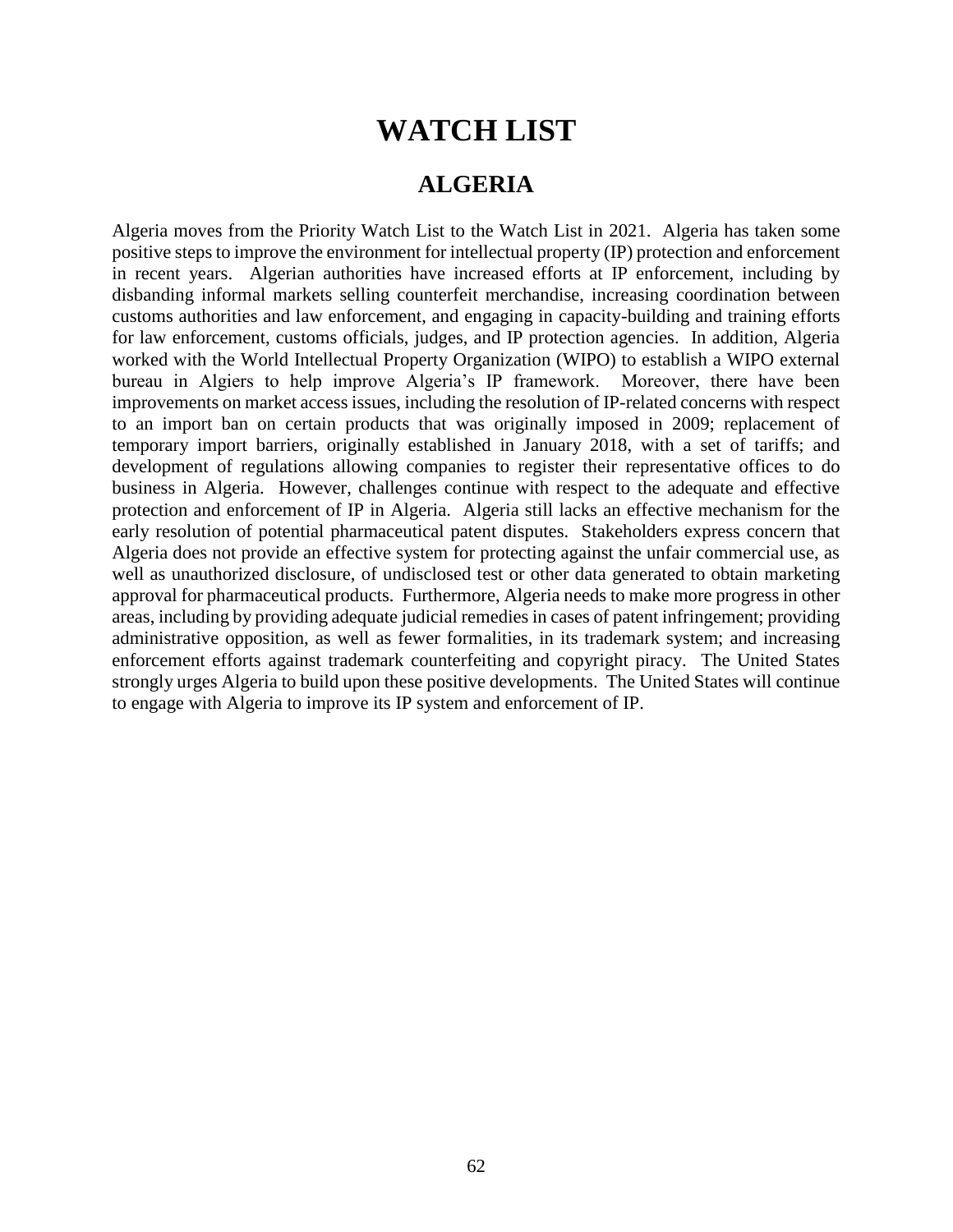#### **BARBADOS**

Barbados remains on the Watch List in 2021. Barbados acceded to the World Intellectual Property Organization (WIPO) Internet Treaties in 2019. A government-led, public-private advisory committee has submitted proposed amendments to the Copyright Act to implement its treaty obligations to a parliamentary committee for review. Evidence of a strong commitment to enforce existing legislation remains incomplete. In the realm of copyright and related rights, the United States continues to have concerns about the unauthorized retransmission of U.S. broadcasts and cable programming by local cable operators in Barbados, particularly state-owned broadcasters, without adequate compensation to U.S. right holders. The United States also has continuing concerns about the refusal of Barbadian TV and radio broadcasters and cable and satellite operators to pay for public performances of music. The United States urges Barbados to take all actions necessary to address such cases to ensure that all composers and songwriters receive the royalties they are owed for the public performance of their musical works. Additional sources of concern include long-standing backlogs in the judicial system, failure to enforce judgments and other successful outcomes for right holders, and the resulting lack of deterrence of further violations. The United States looks forward to working with Barbados to resolve these and other important issues.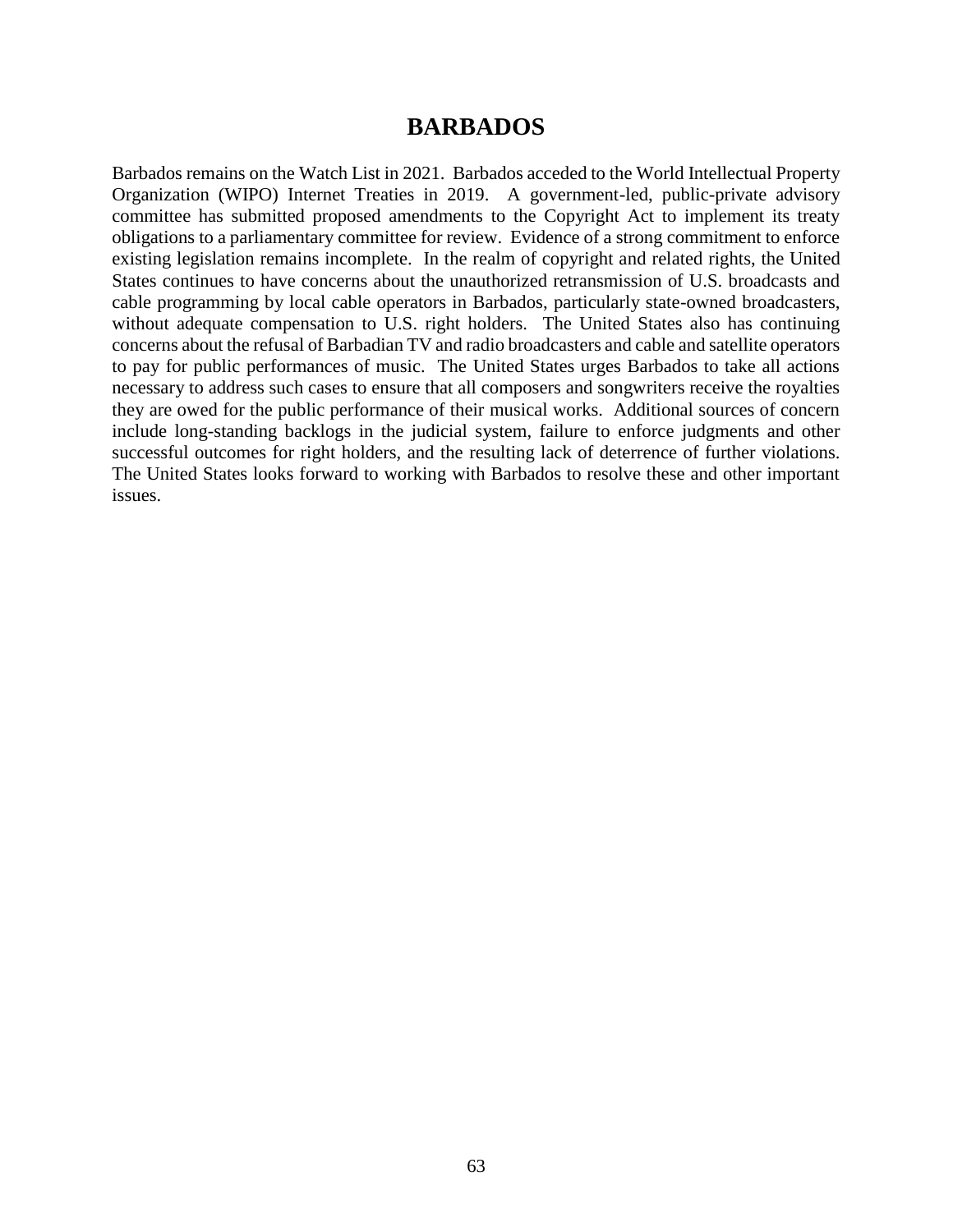### **BOLIVIA**

Bolivia remains on the Watch List in 2021. Challenges continue with respect to adequate and effective intellectual property (IP) protection and enforcement in Bolivia. The IP laws in Bolivia are dated, and constitutional restrictions limit effective IP protection. Bolivia has not acceded to the World Intellectual Property Organization (WIPO) Internet Treaties. In addition, Bolivia relies on a century-old industrial privileges law, rather than any specific law governing industrial property. Bolivia underfunds the protection of IP. The Servicio Nacional de Propiedad Intelectual (SENAPI) has the primary responsibility involving IP protection but continues to suffer from inadequate resources. Similarly, Bolivian Customs lacks *ex officio* authority necessary to stop potentially infringing goods without an application from the right holder. Additionally, the customs authority does not have the human and financial resources needed to effectively address shipments containing counterfeit goods at its international borders. Significant challenges also persist with respect to adequate and effective IP enforcement and communication between SENAPI and Customs. Video, music, literature, and software piracy rates are among the highest in Latin America, and rampant counterfeiting persists. Criminal charges and prosecutions remain rare. Bolivian Customs has authority under the Cinema and Audiovisual Arts Law of 2018 to pursue criminal prosecutions for IP violations of foreign and domestic visual works, but Bolivia has not promulgated implementing regulations that are necessary to exercise this authority. A new government took office in Bolivia at the end of 2020 and expressed its intention to engage with the United States on IP issues. The United States will work with Bolivia on the necessary steps to improve its IP system and enforcement of IP.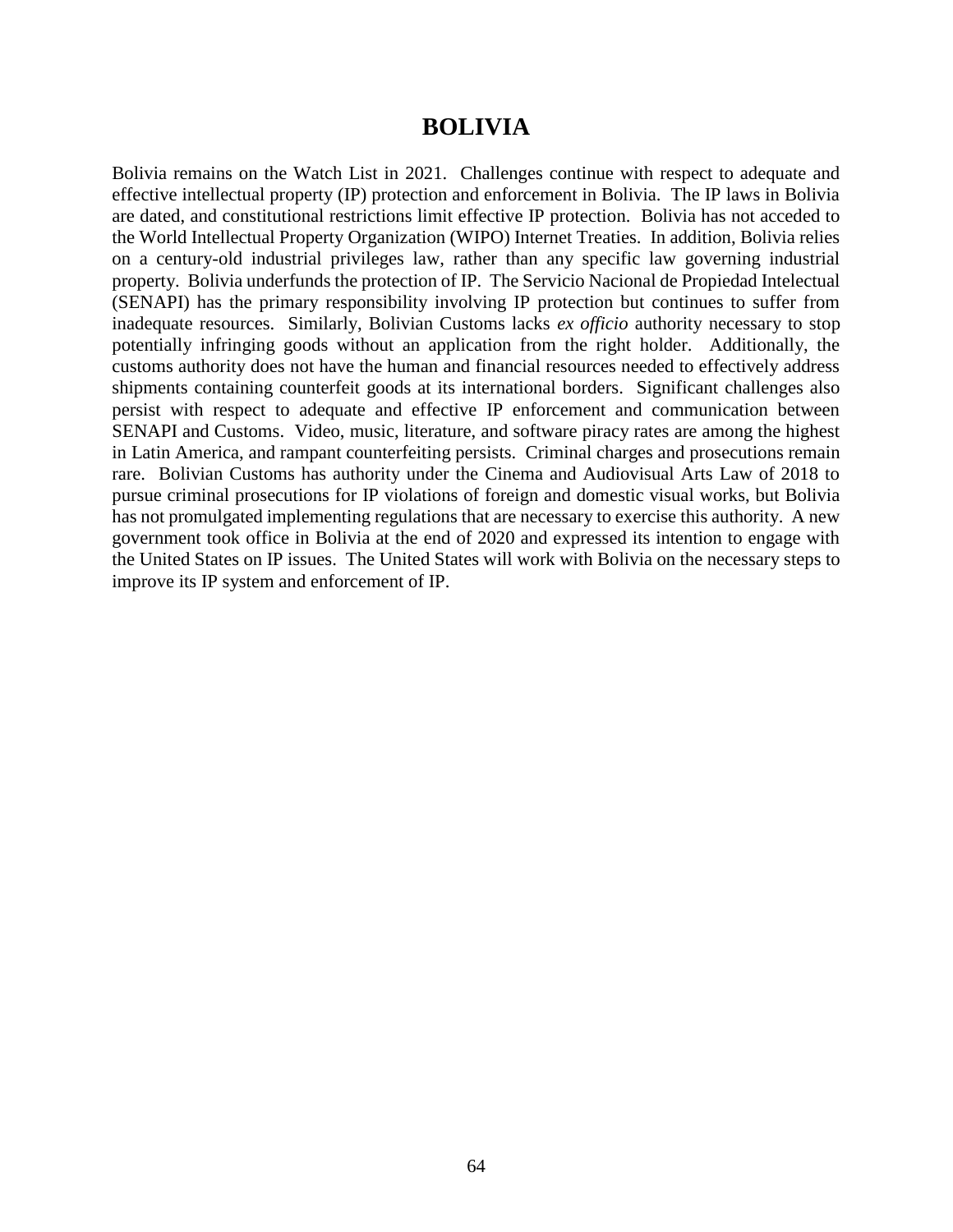#### **BRAZIL**

Brazil remains on the Watch List in 2021. The United States has long-standing concerns about Brazil's intellectual property (IP) enforcement regime, although the country took significant steps in 2020. Brazil continued to take actions to address online piracy with coordinated campaigns between Brazilian law enforcement and counterparts in the United States, as well as the importation of illicit streaming devices (ISDs), as it seized more than 300,000 devices. Nevertheless, levels of counterfeiting and piracy in Brazil, including online piracy, use of ISDs, and use of unlicensed software, remain excessively high, and the number of criminal prosecutions has been insufficient to confront the scale of the problem. The enactment of legislation for criminal enforcement to increase deterrent penalties, provide police with *ex officio* authority to open criminal investigations of suspected offenses of trademark counterfeiting and copyright piracy on a commercial scale, and criminalize unauthorized camcording would help to address these challenges, as would the dedication of additional resources at the federal, state, and local levels for IP enforcement, IP awareness campaigns for both public officials and the general public, and stakeholder partnerships. The United States looks forward to Brazil's implementation of the country's first National Strategy on Intellectual Property, which was released in December 2020. The United States also recognizes positive developments at Brazil's National Institute of Industrial Property (INPI), including the continued implementation of the technology-neutral Patent Prosecution Highway Program and streamlining procedures for certain patent review processes, which resulted in a backlog decrease of over 50% since 2019. The United States remains concerned, however, about the pendency of patent applications and the impact on the effective patent term. The United States welcomes limits on the role of Brazil's National Sanitary Regulatory Agency (ANVISA) on issues relating to the patentability of new pharmaceutical inventions but continues to monitor the situation in light of long-standing concerns about duplicative reviews by ANVISA of pharmaceutical applications. Also, pharmaceutical stakeholders remain concerned that Brazilian law and regulations do not provide for a similar level of protection against unfair commercial use, as well as unauthorized disclosure, of undisclosed test and other data generated to obtain marketing approval for pharmaceutical products as that for veterinary and agricultural chemical products. Right holders are also concerned about the protection of patent rights during Brazil's process for establishing Productive Development Partnerships for pharmaceutical products. The United States urges Brazil to ensure transparency and procedural fairness in the protection of geographical indications (GIs) and to ensure that the grant of GI protection does not deprive interested parties of the ability to use common names, particularly as Brazil proceeds with the European Union-Mercosur Trade Agreement. Following Brazil joining the Protocol Relating to the Madrid Agreement Concerning the International Registration of Marks (Madrid Protocol) in 2019, the United States encourages Brazil to join the World Intellectual Property Organization (WIPO) Internet Treaties as soon as possible. Strong IP protection, available to both domestic and foreign right holders, provides a critical incentive for businesses to invest in future innovation in Brazil, and the United States will engage constructively with Brazil to build a strong IP environment and to address remaining concerns.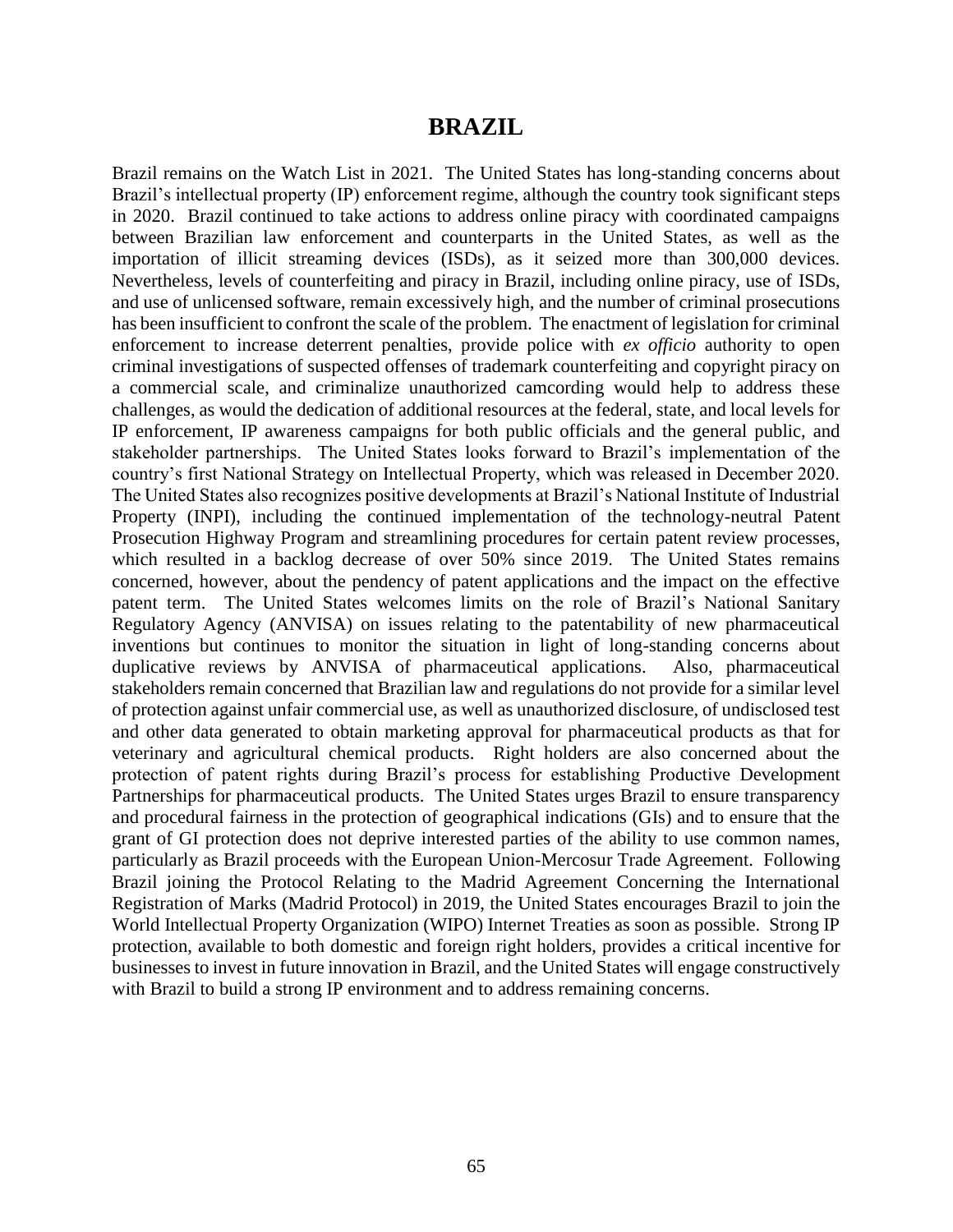### **CANADA**

Canada remains on the Watch List in 2021. The most significant step forward taken by Canada was the implementation of important intellectual property (IP) provisions in the United States-Mexico-Canada Agreement (USMCA), in areas where there have been long-standing concerns, including with full national treatment for copyright protections, transparency and due process with respect to new geographical indications (GIs), and more expansive trade secret protection, including criminal penalties for willful misappropriation. The United States continues to monitor Canada's outstanding USMCA commitments with transition periods, including on the Brussels Satellites Convention, copyright term, and patent term extensions for unreasonable patent office delays. Right holders also report that Canadian courts have established meaningful penalties against circumvention devices and services. In 2019, Canada made positive reforms to the Copyright Board related to tariff-setting procedures for the use of copyrighted works, and efforts remain ongoing to implement those measures. Despite this progress, various challenges to adequate and effective protection of IP rights in Canada remain. Significant concerns of Canada's IP environment include poor enforcement with respect to counterfeit or pirated goods at the border and within Canada, high levels of online piracy, and inadequate transparency and due process regarding GIs protected through free trade agreements. In particular, reports of enforcement levels suggest that Canadian authorities have yet to take full advantage of expanded *ex officio* powers. Canada's system to provide for patent term restoration for delays in obtaining marketing approval is limited in duration, eligibility, and scope of protection. With respect to pharmaceuticals, the United States will continue to monitor the implementation and effects of recent changes to the Patented Medicine Prices Review Board's pricing regulations. The United States remains deeply troubled by the ambiguous education-related exception added to the copyright law in 2012, which reportedly has significantly damaged the market for educational publishers and authors.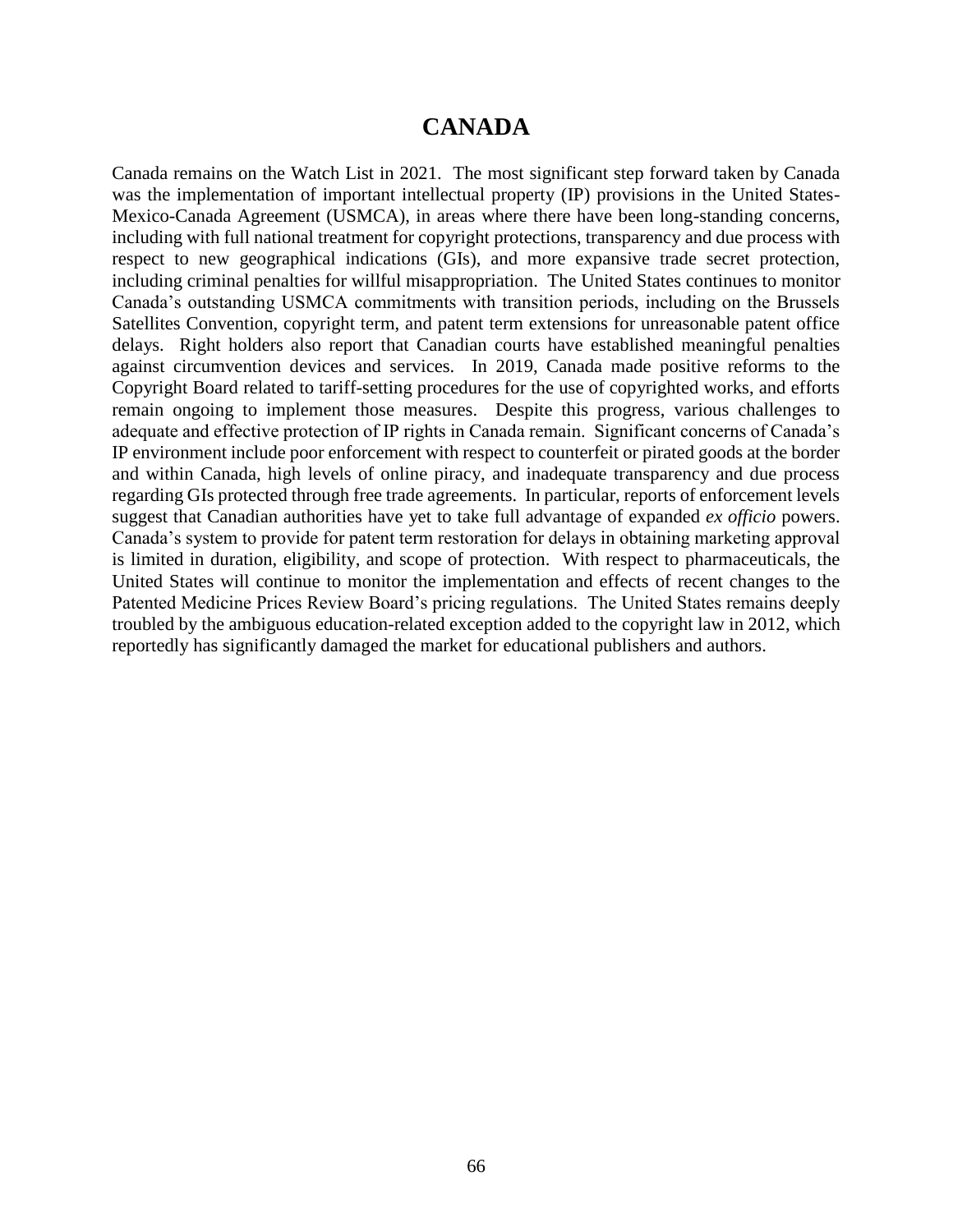### **COLOMBIA**

Colombia remains on the Watch List in 2021. In 2019, Colombia was placed on the Watch List after an Out-of-Cycle Review in 2018 focused on certain provisions of the United States-Colombia Trade Promotion Agreement (CTPA) and monitoring the implementation of Colombia's 2014- 2018 National Development Plan (NDP). In 2020, Colombia made limited progress on the outstanding provisions related to its obligations under Chapter 16 of the CTPA, including on draft legal provisions on notice-and-takedown and safe harbor provisions for Internet service providers. With respect to Article 72 of the NDP, Colombia issued Decree 433 in March 2018, as amended by Decree 710 of April 2018, to clarify that Colombia would not condition regulatory approvals on factors other than the safety and efficacy of the underlying compound. Due to an action challenging these decrees, the Council of State provisionally suspended them in September 2019. Colombia is still considering how it will resolve this issue. Colombia's accession to the 1991 Act of the International Union for the Protection of New Varieties of Plants (UPOV 1991) remains outstanding. Colombia's success in combating counterfeiting and other intellectual property (IP) violations remains limited. High levels of digital piracy persist year after year, and Colombia has not curtailed the number of free-to-air devices, community antennas, and unlicensed Internet Protocol Television (IPTV) services that permit the retransmission of otherwise-licensed content to a large number of non-subscribers. Colombia continues to face a large number of pirated and counterfeit goods crossing the border or sold at markets, on the street, and at other distribution hubs around the country. The United States recommends that Colombia increase efforts to address online and mobile piracy and to focus on disrupting organized trafficking in illicit goods, including at the border and in free trade zones. The United States encourages Colombia to provide key agencies with the requisite authority and resources to investigate and seize counterfeit goods, such as expanding the jurisdiction of the customs police. Finally, the United States continues to engage Colombia on patent-related matters and encourages it to incentivize innovation through strong IP systems.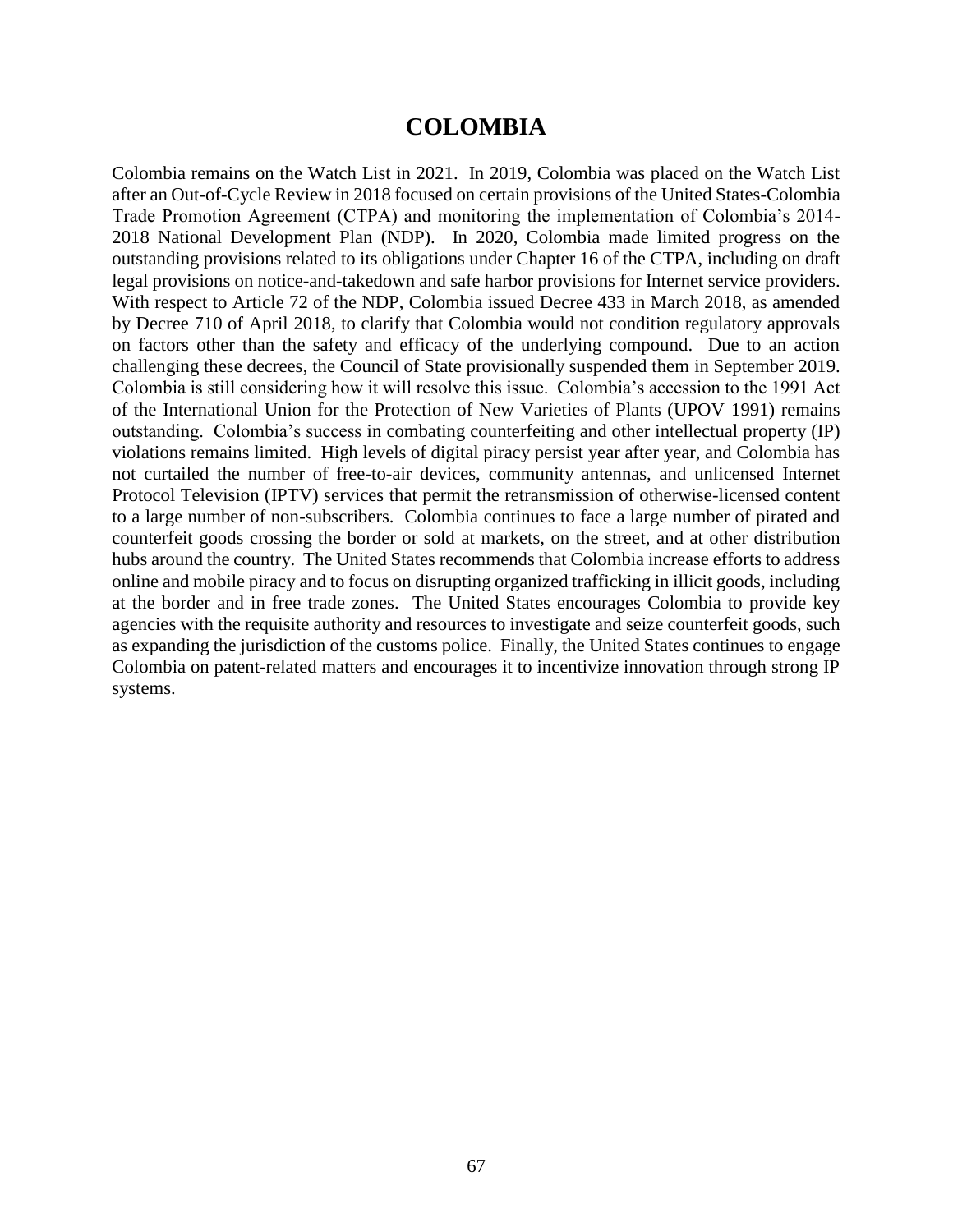# **DOMINICAN REPUBLIC**

The Dominican Republic remains on the Watch List in 2021. Although customs enforcement and enforcement against counterfeit goods by the Special Office of the Attorney General for Matters of Health have improved incrementally, intellectual property (IP) protection and enforcement concerns remain. In particular, the United States remains concerned with the Dominican Republic's lack of political will to address long-standing IP issues, particularly against online and signal piracy, including the continued deprioritization of IP prosecutions and investigations by the Special Office of the Attorney General for High-Tech Crimes and the National Copyright Office. As a positive development, the Office of the Attorney General created a new IP unit to revive the anti-piracy technical working group and also convened an interagency working group to enhance coordination on IP enforcement. The United States continues to urge the Dominican Republic to improve coordination among enforcement agencies and to ensure that such agencies are adequately funded and staffed. The United States encourages the Dominican Republic to take clear actions in 2021 to improve its IP protection and enforcement.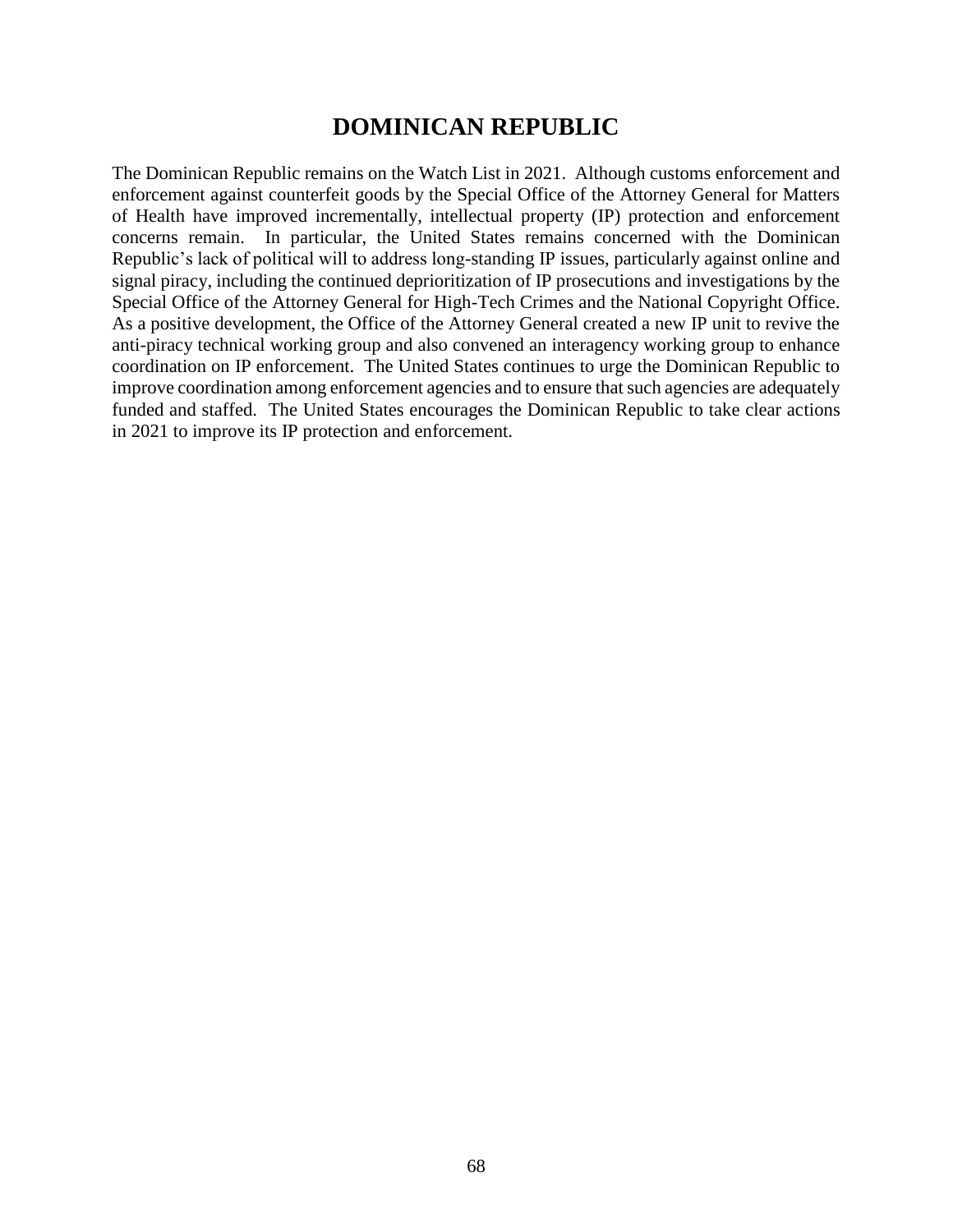### **ECUADOR**

Ecuador remains on the Watch List in 2021. In December 2020, Ecuador published the final regulations implementing the Organic Code on Social Economy of Knowledge, Creativity, and Innovation (Ingenuity Code). The regulations do not address concerns raised by the U.S. Government and various stakeholders on issues related to copyright exceptions and limitations, patentable subject matter, and geographical indications (GIs), including opposition procedures for proposed GIs, the treatment of common food names, and the protection of prior trademark rights. Ecuador plans additional revisions to the Ingenuity Code, and the United States remains open to any engagement on this process. Enforcement of intellectual property (IP) rights against widespread counterfeiting and piracy remains weak, including online and in physical marketplaces. Ecuador is also reportedly a source of unauthorized camcording. Online piracy continues to be a problem despite some increased enforcement activity, and Ecuador has not yet established notice-and-takedown and safe harbor provisions for Internet service providers. The United States urges Ecuador to continue to improve its IP enforcement efforts and to provide for customs enforcement on an *ex officio* basis, including actions against goods in-transit. The United States also encourages Ecuador to make meaningful progress with respect to ensuring that all right holders receive the royalties they are owed for their works. The United States will continue working with Ecuador to address these and other issues.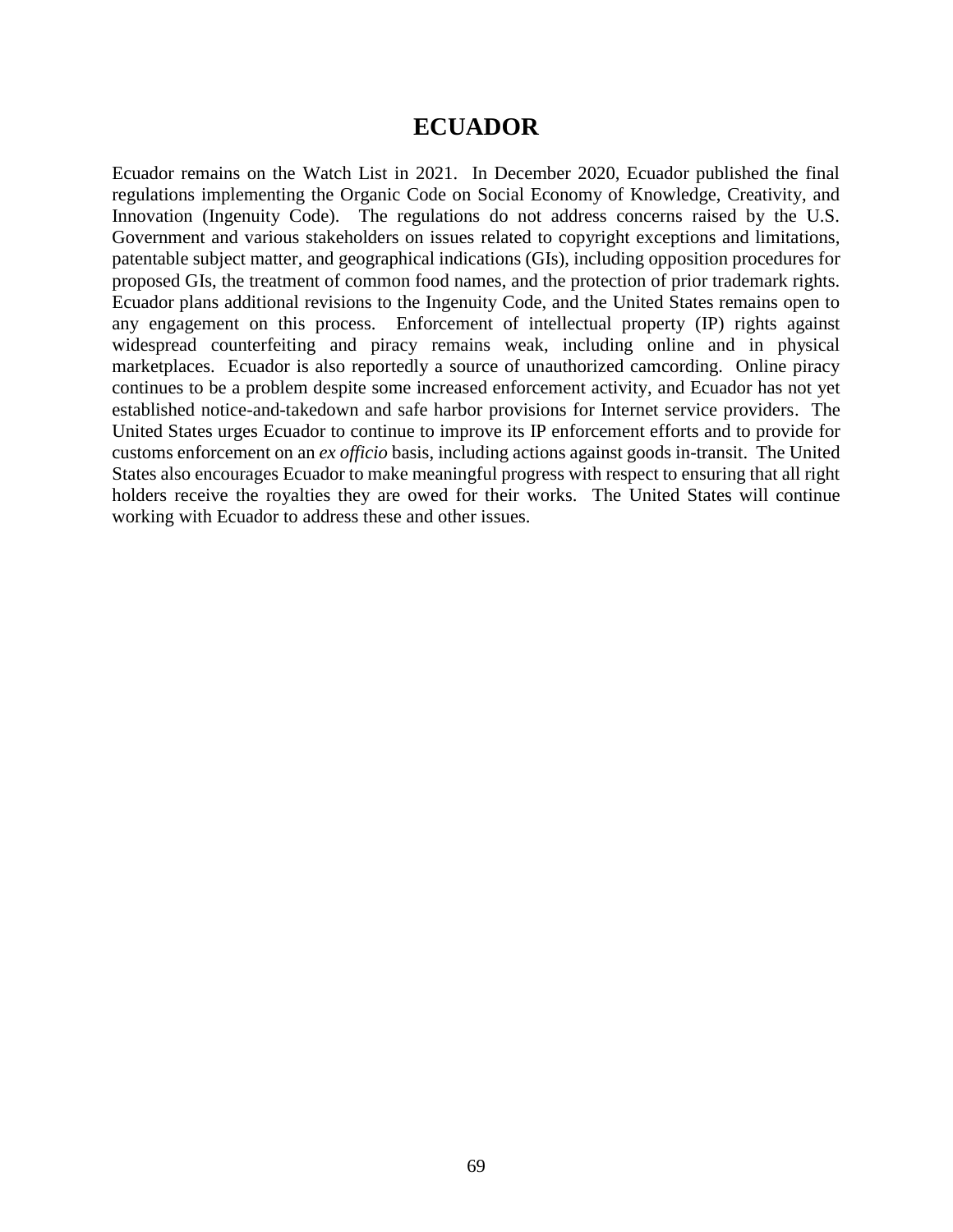### **EGYPT**

Egypt remains on the Watch List in 2021. The United States welcomes Egypt's recent efforts to strengthen the protection and enforcement of intellectual property (IP) and urges Egypt to continue addressing concerns that have been raised with respect to copyright and trademark enforcement, patentability criteria, patent and trademark examination criteria, and pharmaceutical-related IP issues. Egypt should provide deterrent-level penalties for IP violations, grant *ex officio* authority for customs officials to seize counterfeit and pirated goods at the border, and increase training for enforcement officials. Egypt successfully reduced its patent application backlog from ten years to five years, and would benefit from continued development of a transparent and reliable patent registration system. Egypt has made no progress on developing an effective system for notifying interested parties of applications for marketing approval of follow-on pharmaceuticals in a manner that would allow for the early resolution of potential patent disputes. Egypt should also take steps to clarify and formalize its biotechnology patent guidelines under its Intellectual Property Law. While Egypt has made progress toward establishing effective protection against unfair commercial use, as well as unauthorized disclosure, of undisclosed test or other data generated to obtain marketing approval for pharmaceutical products, it should clarify and formalize this protection. The United States will closely monitor its implementation. Egypt should also complete its plans to update and publish its patent and trademark examination guides online. Egypt has made some progress in resolving concerns with respect to illegal streaming services that offer pirated broadcasts of U.S. works. In recent years, Egypt has taken action against a number of major infringing streaming sites, enacted legislation criminalizing piracy online, and provided more emphasis on enforcement of the Intellectual Property Law of 2002. However, Egypt should strengthen efforts to address the number of unlicensed satellite channels offering pirated broadcasts of U.S. works, unlawful decryption of encrypted signals, and unauthorized camcording. Additionally, the United States encourages Egypt to join and fully implement the World Intellectual Property Organization (WIPO) Internet Treaties. The United States appreciates Egypt's recent enhanced engagement on IP issues with stakeholders and stands ready to work with Egypt to improve its IP regime, including by developing a work plan outlining necessary steps to resolve the concerns described above.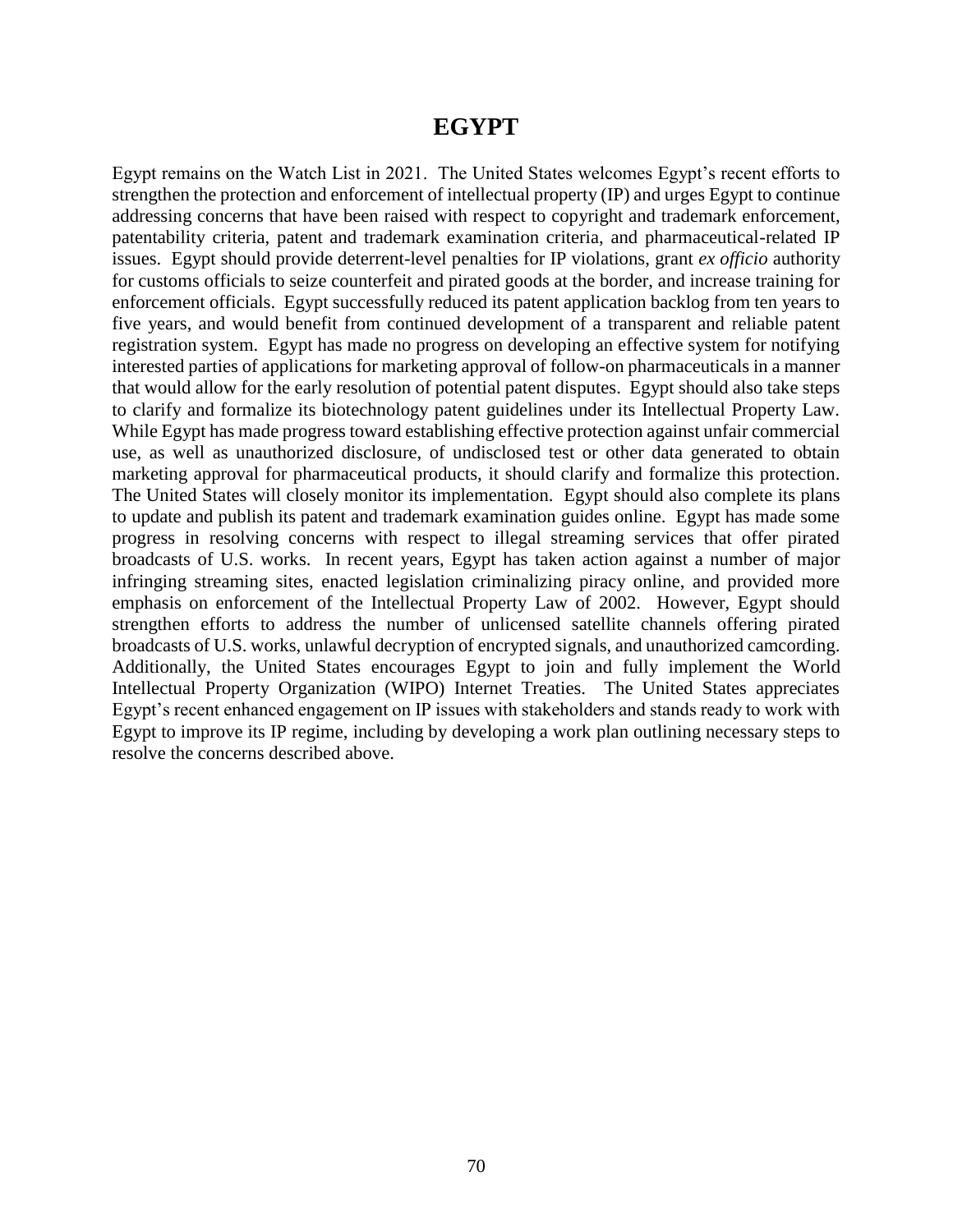### **GUATEMALA**

Guatemala remains on the Watch List in 2021. Despite a generally strong legal framework in place, resource constraints, inconsistent enforcement actions against counterfeiting of apparel and other products, as well as poor coordination among law enforcement agencies have resulted in insufficient intellectual property (IP) enforcement. The United States continues to urge Guatemala to ensure that its IP enforcement agencies receive sufficient resources and to strengthen enforcement, including criminal prosecution, administrative and border measures, and intergovernmental coordination to address widespread copyright piracy and commercial-scale sales of counterfeit goods. The production of counterfeit apparel in Guatemala, with little interference by law enforcement, is a significant concern, and the sale of counterfeit pharmaceuticals remains problematic. Additionally, government use of unlicensed software remains widespread. Although cable signal piracy continues to be a problem, some major cable providers have discontinued contracts with distributors that illicitly rebroadcast U.S. television programming, and U.S.-based content providers have subsequently entered into contracts with those cable providers. The United States urges Guatemala to take clear and effective actions in 2021 to improve the protection and enforcement of IP in Guatemala.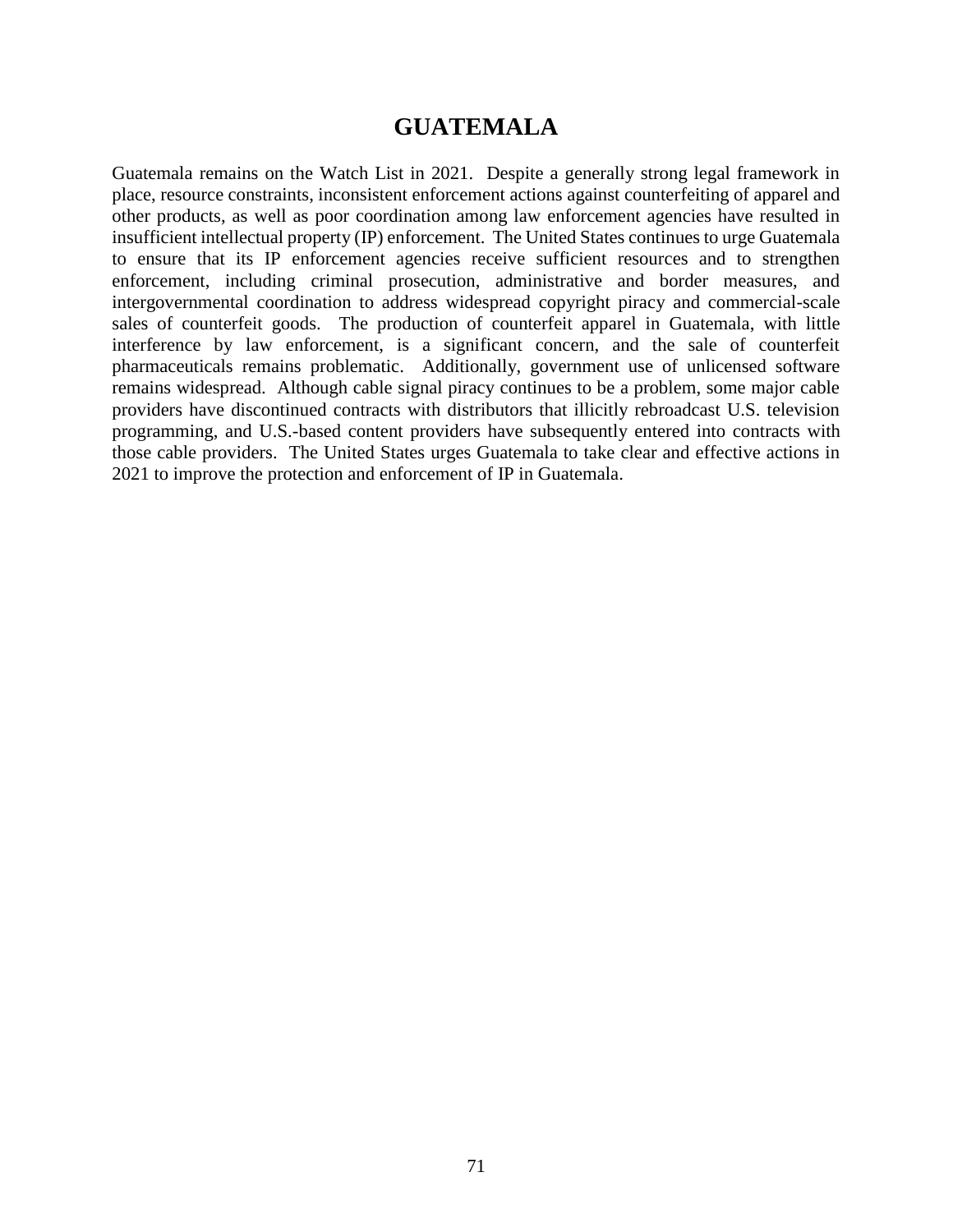### **KUWAIT**

Kuwait remains on the Watch List in 2021. Although Kuwait took steps to reform its copyright regime by passing the 2019 Copyright and Related Rights Law and the Implementing Regulations, concerns remain with provisions of the law that are unclear, such as ambiguities with certain definitions, the scope of protection, and the scope of certain limitations and exceptions. Regarding intellectual property (IP) enforcement, the Copyright Department of the Kuwait National Library now has inspectors with the authority to submit cases directly to the courts. The United States acknowledges increased IP enforcement by the Consumer Protection Department of the Ministry of Commerce & Industry and the Kuwait General Administration for Customs Intellectual Property Rights Unit. However, concerns remain with the lack of publicly available IP enforcement procedures, the lack of transparency regarding the fate of seized counterfeit and pirated goods, and the lack of legal consequences for vendors and importers of counterfeit and pirated goods due to long-pending court cases, inconsistent judicial decisions, and inconsistent penalties that do not seem to deter recidivism. The United States encourages Kuwait to continue to increase IP enforcement efforts, to enhance outreach and communication with trademark and copyright owners, to implement a modern customs trademark recordation system, and to coordinate IP investigations and enforcement actions between enforcement authorities.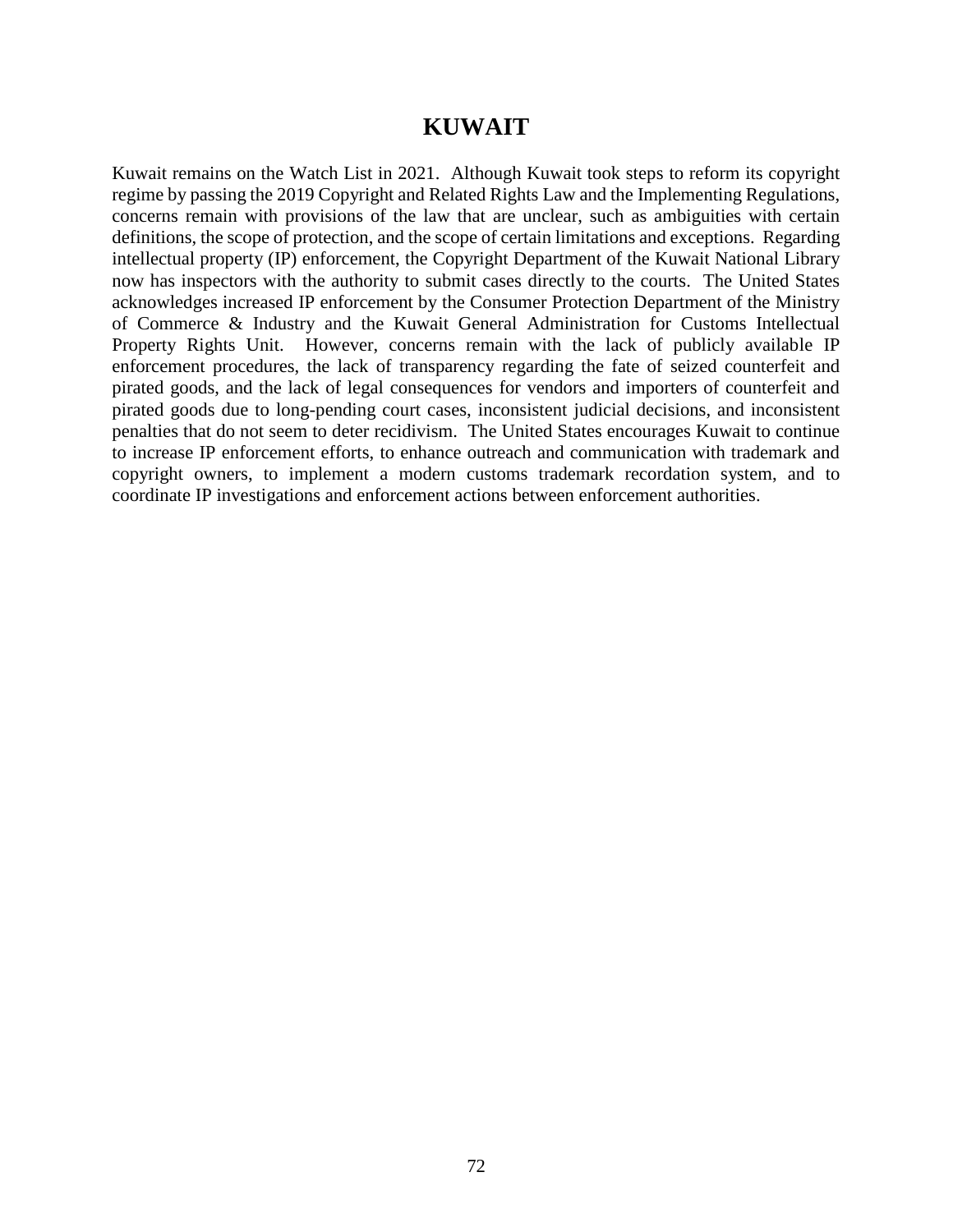## **LEBANON**

Lebanon remains on the Watch List in 2021. The United States welcomes Lebanon's continued work to promote intellectual property (IP) protection and enforcement in 2020. The United States commends the Ministry of Economy and Trade for drafting a national IP strategy in 2019, which is awaiting approval by the Council of Ministers. The United States encourages Lebanon to ratify and implement Articles 1 through 12 of the Paris Convention, the Singapore Treaty on the Law of Trademarks, the latest acts of the Nice Agreement, and the Berne Convention. The United States also encourages Lebanon to join the Patent Cooperation Treaty, the Madrid Protocol, and the World Intellectual Property Organization (WIPO) Internet Treaties.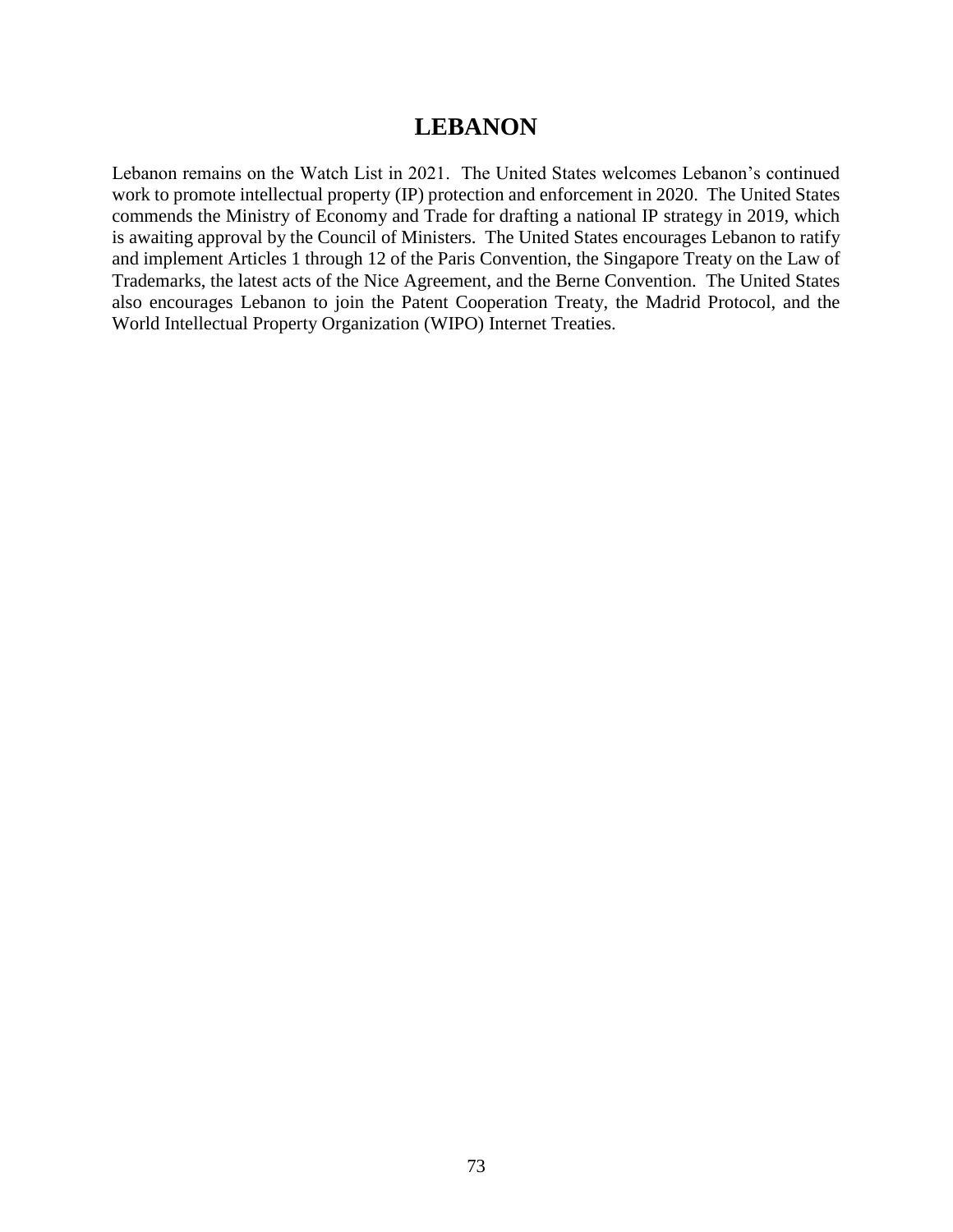### **MEXICO**

Mexico remains on the Watch List in 2021. During 2020, Mexico undertook significant legislative reforms to implement its intellectual property (IP) commitments under the United States-Mexico-Canada Agreement (USMCA), with changes to its Copyright Law, Criminal Code, and the passage of a new Industrial Property Act. These reforms included improvements in laws addressing protection against the circumvention of technological protection measures and rights management information, Internet-service provider liability, satellite and cable signal theft and penalties for aiding or abetting these activities, unauthorized camcording of movies, and transparency with respect to new geographical indications (GIs). The United States continues to monitor Mexico's actions to address long-standing concerns, including with respect to enforcement against counterfeiting and piracy, protection of pharmaceutical-related IP, pre-established damages for copyright infringement and trademark counterfeiting, and enforcement of IP rights in the digital environment. Mexico continues to operate on reduced resources for numerous government agencies. The failure to provide sufficient resources for IP protection will continue to hamper Mexico's efforts to improve the environment for IP. To combat growing levels of IP infringement in Mexico, the United States encourages Mexico to increase funding for enforcement, including for the specialized IP unit within the Attorney General's office, to improve coordination among federal and sub-federal officials, to bring more IP-related prosecutions, and to impose deterrent penalties against infringers. Piracy and counterfeit goods continue to be widespread in Mexico. As broadband access increases, online piracy has been increasing. The prevalence of counterfeit goods at notorious physical marketplaces also remains a significant problem, exacerbated by the involvement of transnational criminal organizations. Regarding IP enforcement at the border, Mexico's customs authority, the Tax Administration Service (SAT), initiated 642 cases, up from 541 cases in 2019, with seizures totaling 8.82 million articles in 2020, up from 3.45 million in 2019. U.S. brand owners continue to address ongoing issues pertaining to bad faith trademark registrations. Right holders also express concern about the length of administrative and judicial patent and trademark infringement proceedings and the persistence of continuing infringement while cases remain pending. In administrative procedures on infringement, preliminary measures still can be lifted without any burden of proof if the alleged infringer posts a counter-bond. On pharmaceutical-related issues, the United States has concerns that since May 2019, Mexico's health regulator COFEPRIS has all but paused on marketing approvals of new pharmaceutical products, with very few approvals granted during this period. The United States continues to monitor potential patent issues related to Mexico's pharmaceutical procurement processes, which were overhauled in 2020. With respect to GIs, Mexico must ensure that any protection of GIs, including those negotiated through free trade agreements, is only granted after a fair and transparent examination and opposition process. The United States remains highly concerned about countries negotiating product-specific IP outcomes as a condition of market access from the EU and reiterates the importance of each individual IP right being independently evaluated on its individual merit. The United States will continue to work with Mexico on these and other IP concerns.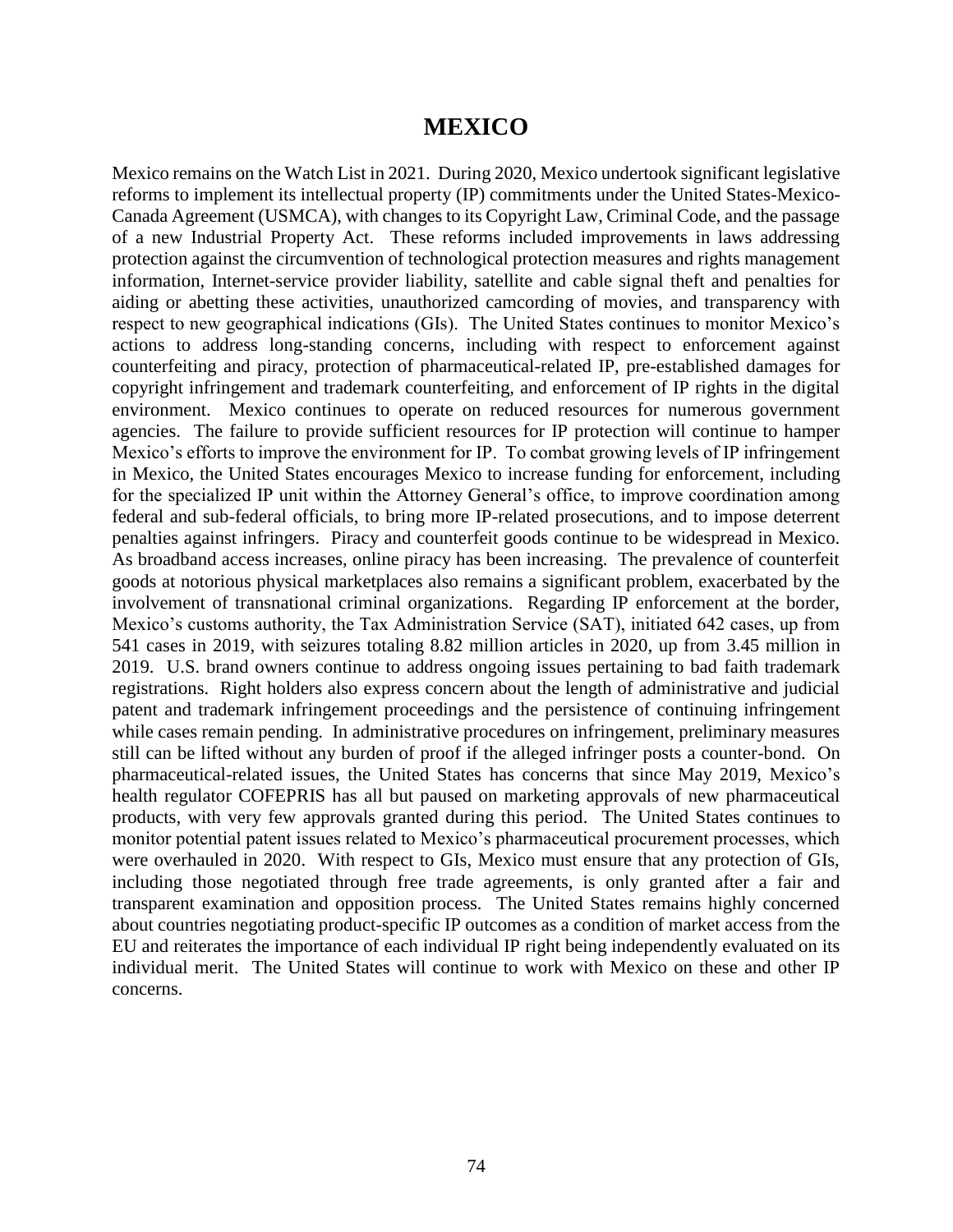## **PAKISTAN**

Pakistan remains on the Watch List in 2021. Pakistan has maintained a positive dialogue with the United States on intellectual property (IP) matters and has conducted meaningful public awareness, capacity-building, and training programs to promote IP protection and enforcement in Pakistan. Pakistan's Intellectual Property Organization (IPO) also continues to make efforts to coordinate the various government bodies involved in IP. Nonetheless, serious concerns remain, particularly in the area of IP enforcement. Sales of counterfeit and pirated goods remain widespread, including with respect to pharmaceuticals, printed works, digital content, and software. Reports of numerous cable operators providing pirated content are also prevalent. While Pakistan's establishment of IP Tribunals in Lahore, Islamabad, and Karachi was a welcome development, plans to create new tribunals in other cities have not moved forward. Moreover, litigants with experience in these tribunals have raised concerns over the lack of capacity, inconsistency of rulings, nominal fines, and a general lack of expertise among tribunal judges. In addition, many of the injunctive orders issued by these courts for civil violations have been ignored by criminal enterprises. Effective trademark enforcement continues to be a challenge due to the lack of *ex officio* authority to take criminal enforcement actions without a right holder's complaint. Nonetheless, the Competition Commission of Pakistan has made some progress in cases involving counterfeit trademarks and other trademark-related anti-competitive violations. The reconstituted IP Policy Board, established by the IPO Act, did not meet in 2020. The IPO continues to face challenges in coordinating enforcement among different government agencies and operates at levels well below approved staffing. On IP enforcement, addressing the lack of deterrent-level penalties and a sustained focus on judicial consistency and efficiency are critical to moving forward. A strong and effective IPO will support Pakistan's reform efforts, and Pakistan should provide sufficient human and financial resources to empower IPO's efforts. On a positive note, in early 2021, Pakistan acceded to the Madrid Protocol. The Office of the United States Trade Representative, in conjunction with the U.S. Patent and Trademark Office (USPTO) and the Commercial Law Development Program (CLDP), provided technical advice on the drafts of the Patent, Trademark, and Copyright Ordinances. Although the IPO states that its Policy Board approved the most recent amendments to these ordinances, the amendments remain under review. The United States encourages Pakistan to continue to work bilaterally, including through USPTO capacity-building programs, CLDP programs, and Trade and Investment Framework Agreement meetings, and make further progress on IP reforms, with a particular focus on aligning its IP laws, regulations, and enforcement regime with international standards. As Pakistan amends its IP laws, the United States encourages Pakistan to undertake a transparent process that provides stakeholders with sufficient opportunity to comment on draft laws. As Pakistan implements its 2020 law and rules on geographical indications (GIs), it is important that Pakistan ensures transparency and procedural fairness in the protection of GIs, including ensuring that the grant of GI protection does not deprive interested parties of the ability to use common names. The United States also welcomes Pakistan's interest in joining international treaties, such as the World Intellectual Property Organization (WIPO) Internet Treaties and the Patent Cooperation Treaty, and urges Pakistan to convene regular meetings of the IP Policy Board.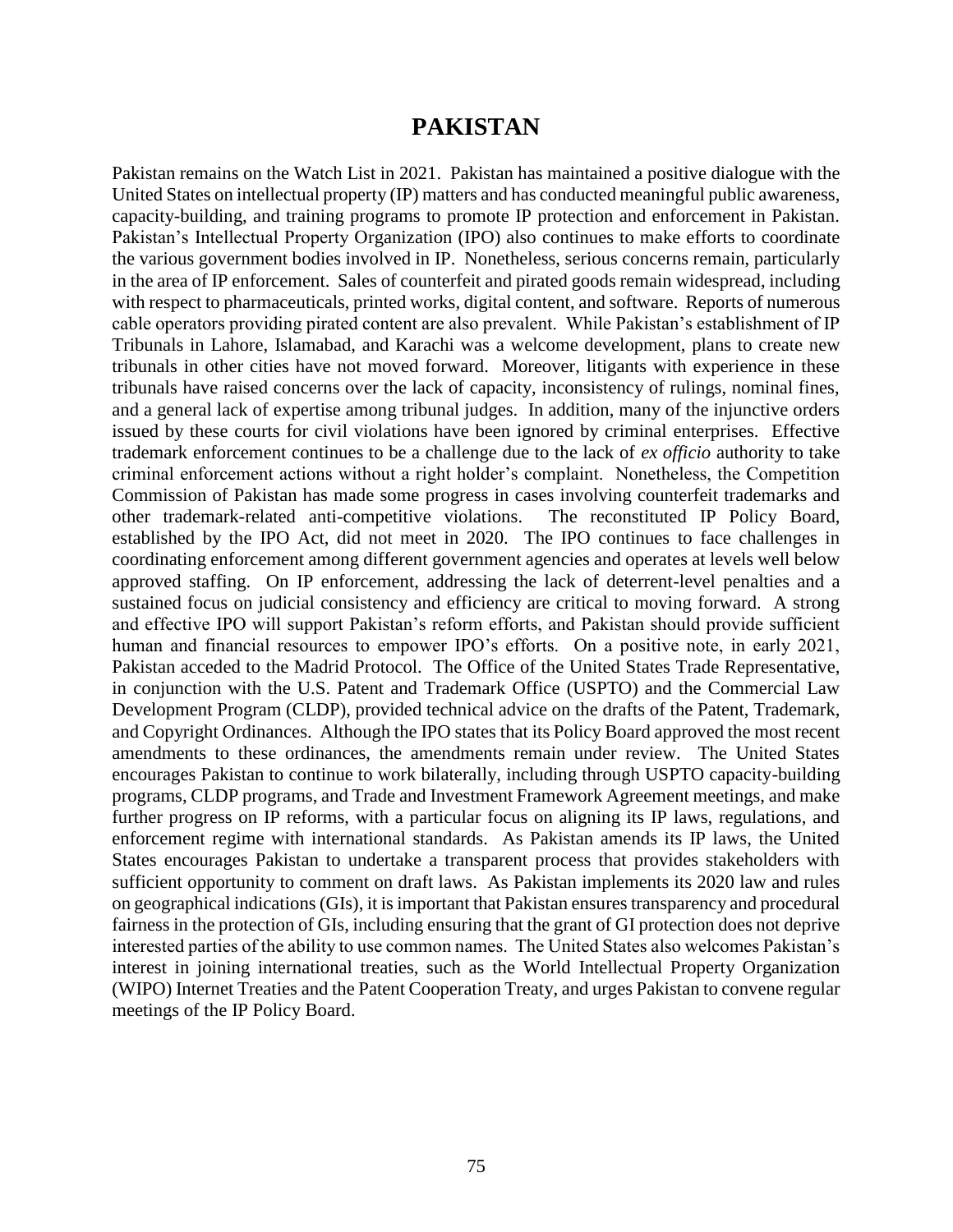## **PARAGUAY**

Paraguay remains on the Watch List in 2021. The United States and Paraguay signed a Memorandum of Understanding (MOU) on Intellectual Property (IP) Rights in June 2015, under which Paraguay committed to take specific steps to improve its IP protection and enforcement environment. In December 2019, Paraguay established an interagency coordination center to provide a unified government response to IP violations. Nevertheless, Paraguay failed to meet key commitments in the MOU, including adopting and enforcing penalties such as imprisonment and monetary fines sufficient to deter future acts of infringement and ensuring that government institutions use computer software with a corresponding license. Paraguay also remains a major transshipment point for counterfeit and pirated goods and has taken little action against IP infringement in Ciudad del Este, one of the main destinations for illicit goods in the region. The United States urges Paraguay to ensure transparency and procedural fairness in the protection of geographical indications (GIs) and to ensure that the grant of GI protection does not deprive interested parties of the ability to use common names, particularly as Paraguay proceeds with the European Union-Mercosur Trade Agreement. Although the MOU expired at the end of 2020, the United States urges Paraguay to make progress on its commitments to strengthen IP protection and enforcement. The United States looks forward to continuing to work with Paraguay to address outstanding IP issues through bilateral engagement, including through an IP work plan.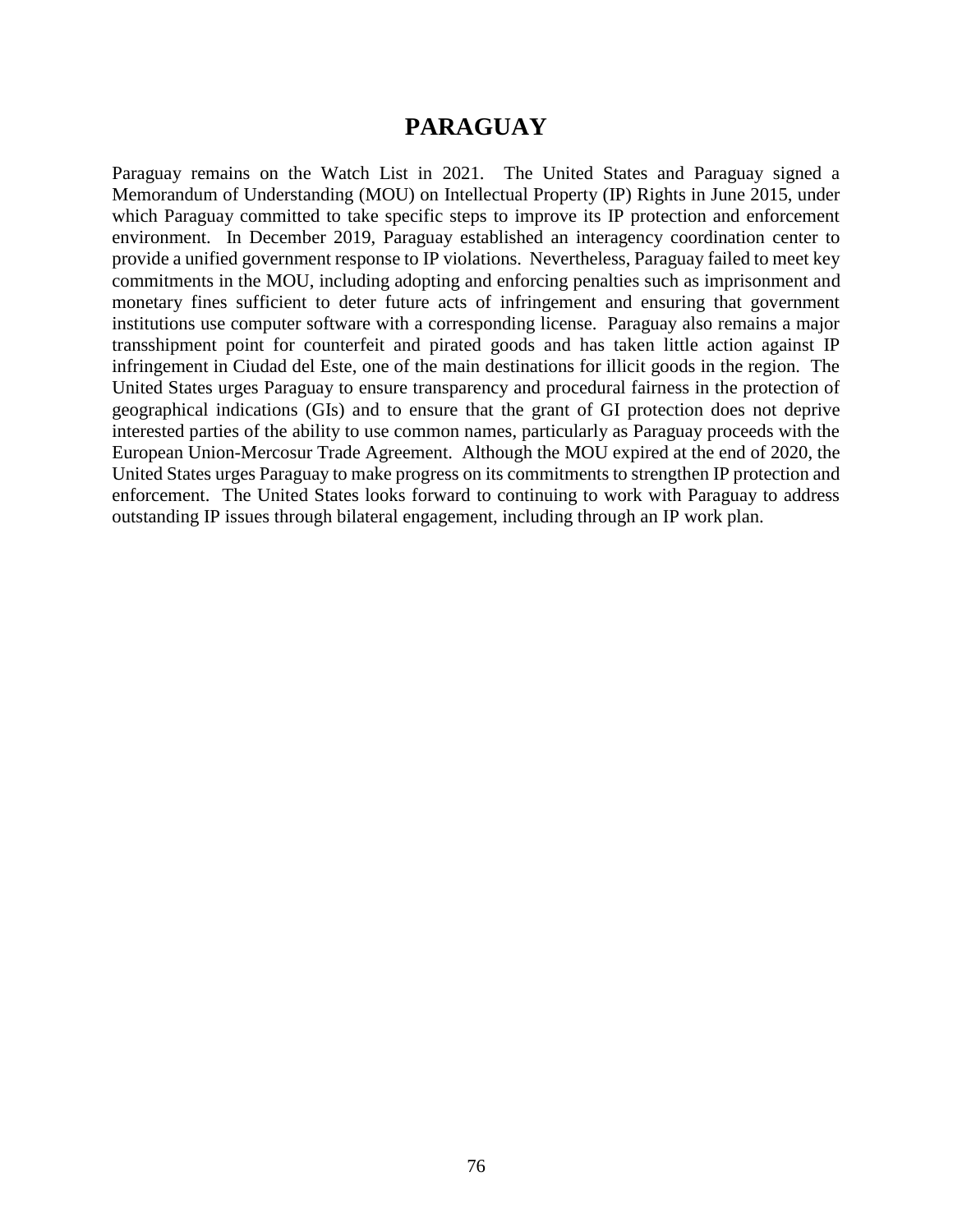#### **PERU**

Peru remains on the Watch List in 2021. The primary reasons are the long-standing implementation issues with the intellectual property (IP) provisions of the United States-Peru Trade Promotion Agreement (PTPA), particularly with respect to Articles 16.11.8 and 16.11.29(b)(ix). The United States urges Peru to implement fully its PTPA obligations and recognizes the steps that Peru has begun to take on establishing statutory damages. With respect to IP enforcement, Peru continues to be a leader in the region over the past few years and took a number of positive steps in 2020. Peru conducted more than 1,604 operations to seize more than \$91 million in counterfeit goods in 2020. Key enforcement activities include a January 2020 raid on Peru's notorious Polvos Azules market with a seizure of more than \$2 million in pirated and counterfeit goods and raids on the Gamarra Market, known for apparel counterfeits, in February and October 2020. Peru has also taken many administrative enforcement actions. Peru's National Institute for the Defense of Competition and the Protection of Intellectual Property (INDECOPI) granted 332 precautionary measures on trademark matters. In the area of online enforcement, Peru took enforcement actions directed at local websites offering unauthorized infringing music and film materials. The United States urges Peru to increase the number of prosecutions against counterfeiting and piracy, to continue prosecuting individuals involved in the sale of counterfeit medicines, and to expand the imposition of deterrent-level fines and penalties for counterfeiting and piracy more broadly. The United States further encourages Peru to continue its public awareness activities about the importance of IP protection and enforcement. The United States further encourages Peru to enhance its border enforcement measures and to continue to build the technical IP-related capacity of its agencies, law enforcement officials, prosecutors, and judges. The United States looks forward to continuing to work with Peru to address outstanding issues, particularly with respect to full implementation of the PTPA, in 2021.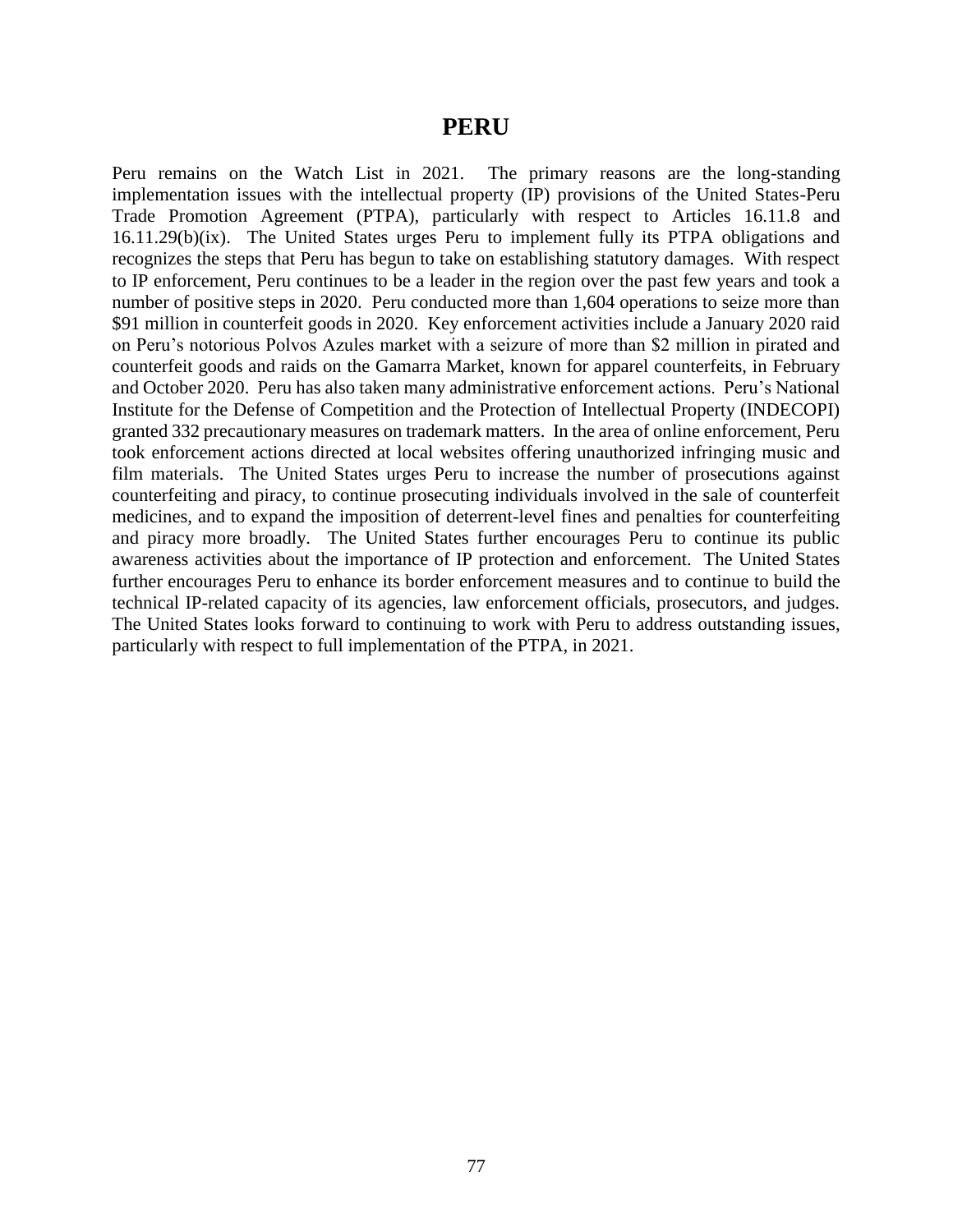### **ROMANIA**

Romania remains on the Watch List in 2021. The United States continues to welcome the participation of the Romanian government in intellectual property (IP)-related trainings and in international enforcement operations, as well as the continued working-level cooperation in Romania between stakeholders and law enforcement authorities, including prosecutors and police. Positive steps over the past year include the passing in July 2020 of legislation to implement the European Union (EU) Trademark Directive and corresponding amendments to the national trademark law, as well as engagement with the United States on a proposed work plan on IP. Romanian IP enforcement authorities also made progress by increasing IP investigations and indictments and customs officials increased the total value of seized counterfeit goods in 2020. However, despite these steps forward, online piracy and the use of unlicensed software continue to present challenges for U.S. IP-intensive industries in Romania. Trademark concerns also remain, specifically regarding the lack of providing a copy of the applicant's response in trademark opposition proceedings. The United States continues to be concerned that penalties for copyright crimes under Romanian law are reportedly so low that they reduce any deterrent effect of criminal prosecutions. It is important that Romania appoints a high-level IP enforcement coordinator who would be responsible for directing the development and implementation of its national IP enforcement strategy and would aid in coordinating enforcement efforts on a national scale. The United States also encourages Romania to ensure sufficient staffing and funding of the IP Coordination Department in the General Prosecutor's Office and the Economic Crimes Investigation Directorate and encourages the Department to prioritize its investigation and prosecution of significant IP cases, with a special focus on online piracy and cases involving criminal networks importing, distributing, or selling counterfeit products. Romania should also provide its specialized police, border police, customs, and local law enforcement with adequate resources, including necessary training in technical expertise for managing IP cases and in online IP enforcement. The United States also encourages Romania to continue its consultations with interested stakeholders as it implements the EU Directive on Copyright in the Digital Single Market and to engage with interested stakeholders as Romania moves forward with fulfilling the requirements of Regulation (EU) 2019/933 amending Regulation (EC) No 469/2009 concerning the supplementary protection certificate waiver for medicinal products. The United States will continue to work with Romania to address these and other issues.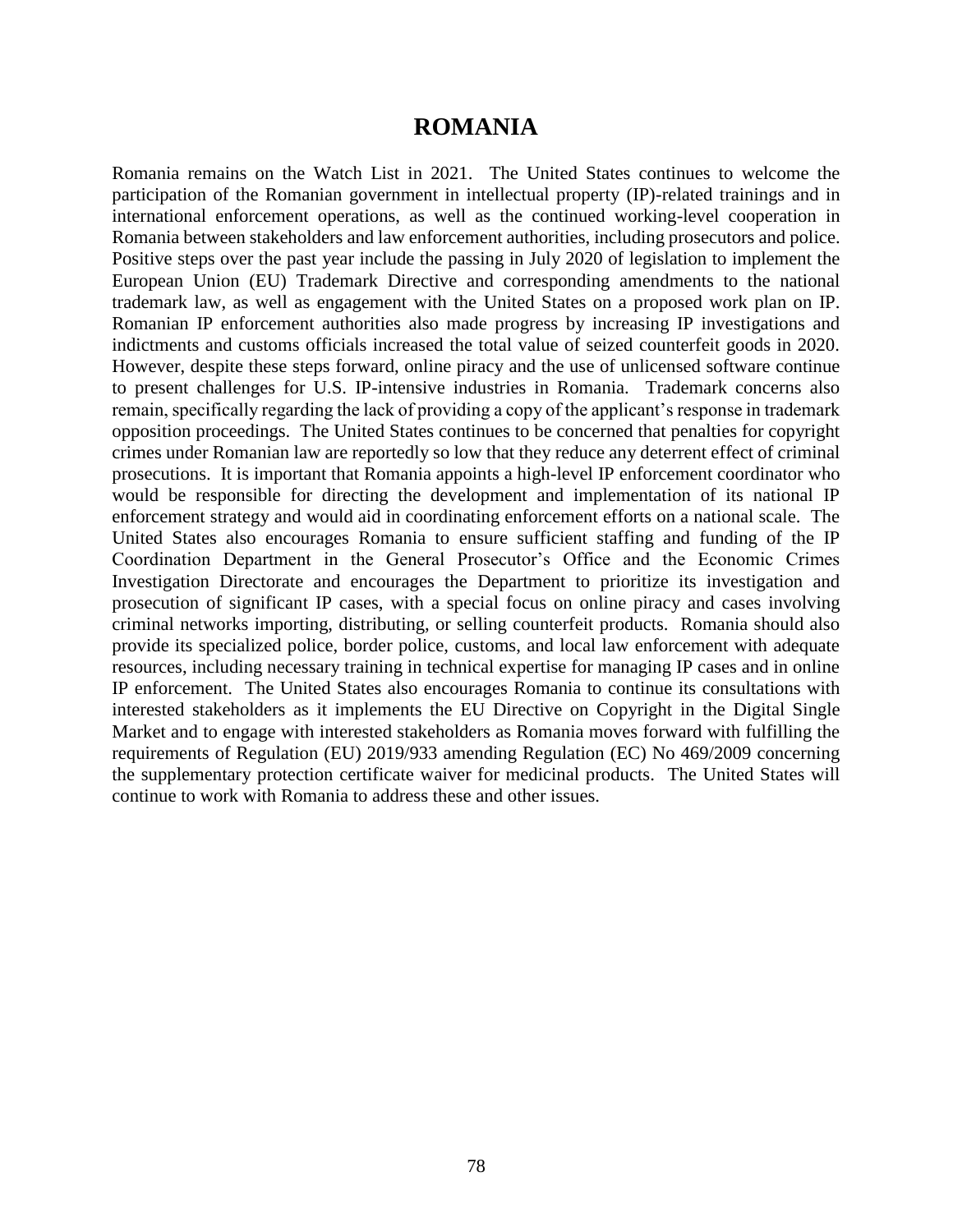### **THAILAND**

Thailand remains on the Watch List in 2021. Thailand continues to make progress and address concerns raised as part of the bilateral United States-Thailand Trade and Investment Framework Agreement (TIFA). A subcommittee on enforcement against intellectual property (IP) infringement, led by a Deputy Prime Minister, continues to convene. Thailand continues to seize counterfeit and pirated goods and increased efforts to combat the sale of counterfeit goods online and to publish enforcement statistics online. Thailand has also increased efforts against online piracy, particularly through enhanced intra-agency coordination, though concerns remain. To address the use of unlicensed software in the public sector, Thailand adopted guidelines on the government acquisition of legitimate software. Thailand is in the process of amending its Patent Act to streamline the patent registration process, to reduce patent backlog and pendency, and to help prepare for accession to the Hague Agreement. Furthermore, Thailand has increased the number of examiners to reduce the patent backlog. Thailand is also amending its Copyright Act to prepare for accession to the World Intellectual Property Organization (WIPO) Internet Treaties. While Thailand continues to make progress in these areas, concerns remain. Counterfeit and pirated goods continue to be readily available, both in physical markets and online, and the United States urges Thailand to continue to improve on its provision of effective and deterrent enforcement measures. In addition, the United States urges Thailand to ensure that amendments to its Copyright Act address concerns expressed by the United States and other foreign governments and stakeholders, including regarding overly broad technological protection measure exceptions, procedural obstacles to enforcement against unauthorized camcording, and unauthorized collective management organizations. The United States also continues to encourage Thailand to address the issue of online piracy by devices and applications that allow users to stream and download unauthorized content. Other U.S. concerns include a backlog in pending pharmaceutical patent applications, continued use of unlicensed software in both the public and private sectors, lengthy civil IP enforcement proceedings, and low civil damages. U.S. right holders have also expressed concerns regarding legislation that allows for content quota restrictions for films. Stakeholders also continue to encourage Thailand to provide an effective system for protecting against the unfair commercial use, as well as unauthorized disclosure, of undisclosed test or other data generated to obtain marketing approval for pharmaceutical and agricultural chemical products. The United States looks forward to continuing to work with Thailand to address these and other issues through the TIFA and other bilateral engagement, including by agreeing to a revised IP work plan.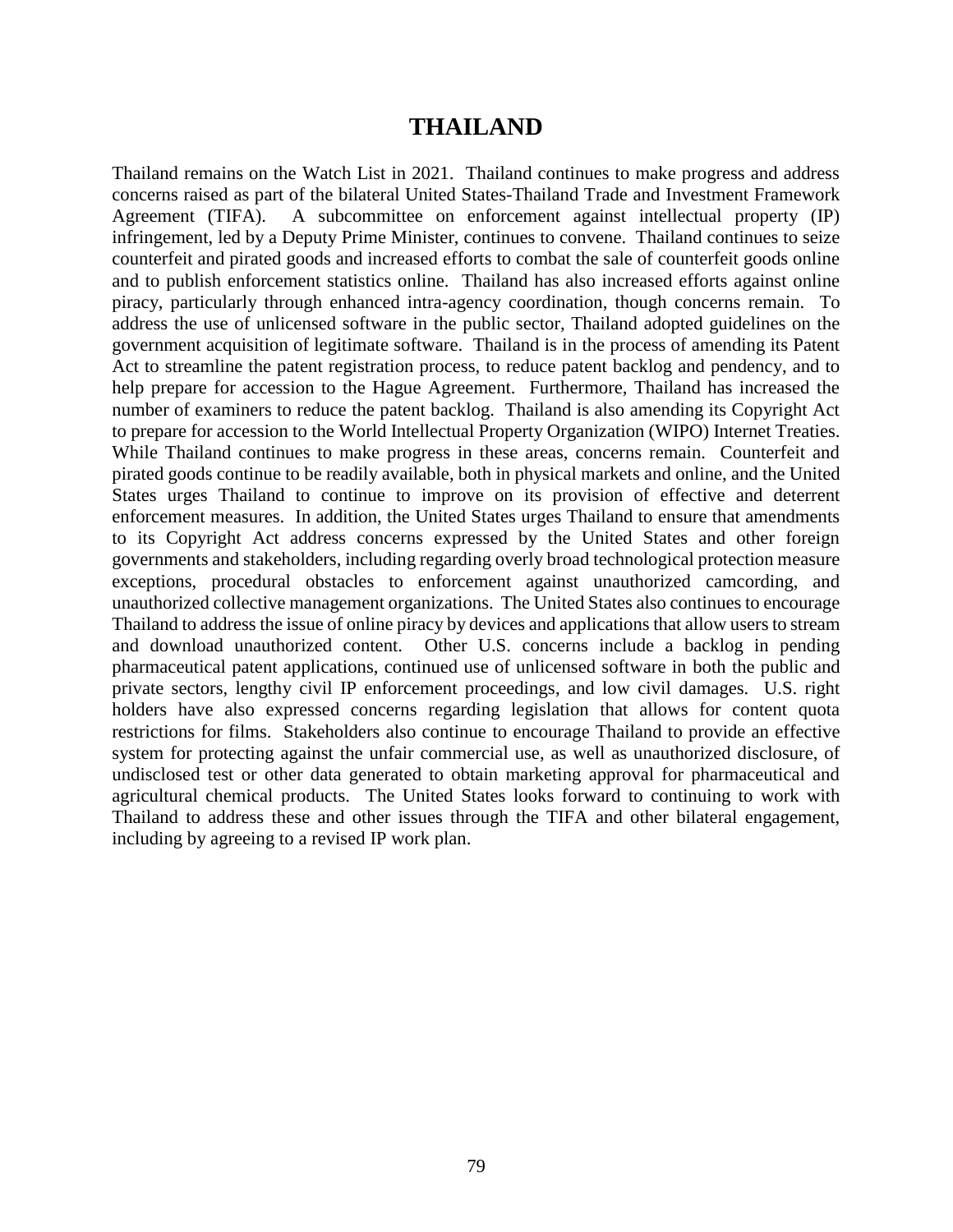## **TRINIDAD AND TOBAGO**

Trinidad and Tobago remains on the Watch List for 2021. Despite pledges to take enforcement action, the Telecommunications Authority of Trinidad and Tobago (TATT) continues to extend the forbearance period of its enforcement of the concessions agreement it requires of domestic broadcasters, which mandates respect for intellectual property (IP). The concession agreement prohibits broadcasters from transmitting any program, information, or other material without first obtaining all required permissions from relevant IP right holders. The United States remains concerned about the lack of enforcement action against companies in Trinidad and Tobago that violate the agreement, particularly the two state-owned telecommunications networks, both of which broadcast unlicensed U.S. content. Other concerns include optical disc music and video piracy and nonpayment of copyright royalties, as well as online piracy and counterfeit pharmaceuticals and other goods. The United States will monitor TATT's enforcement of the concessions agreement with broadcasters and will seek progress on other IP issues.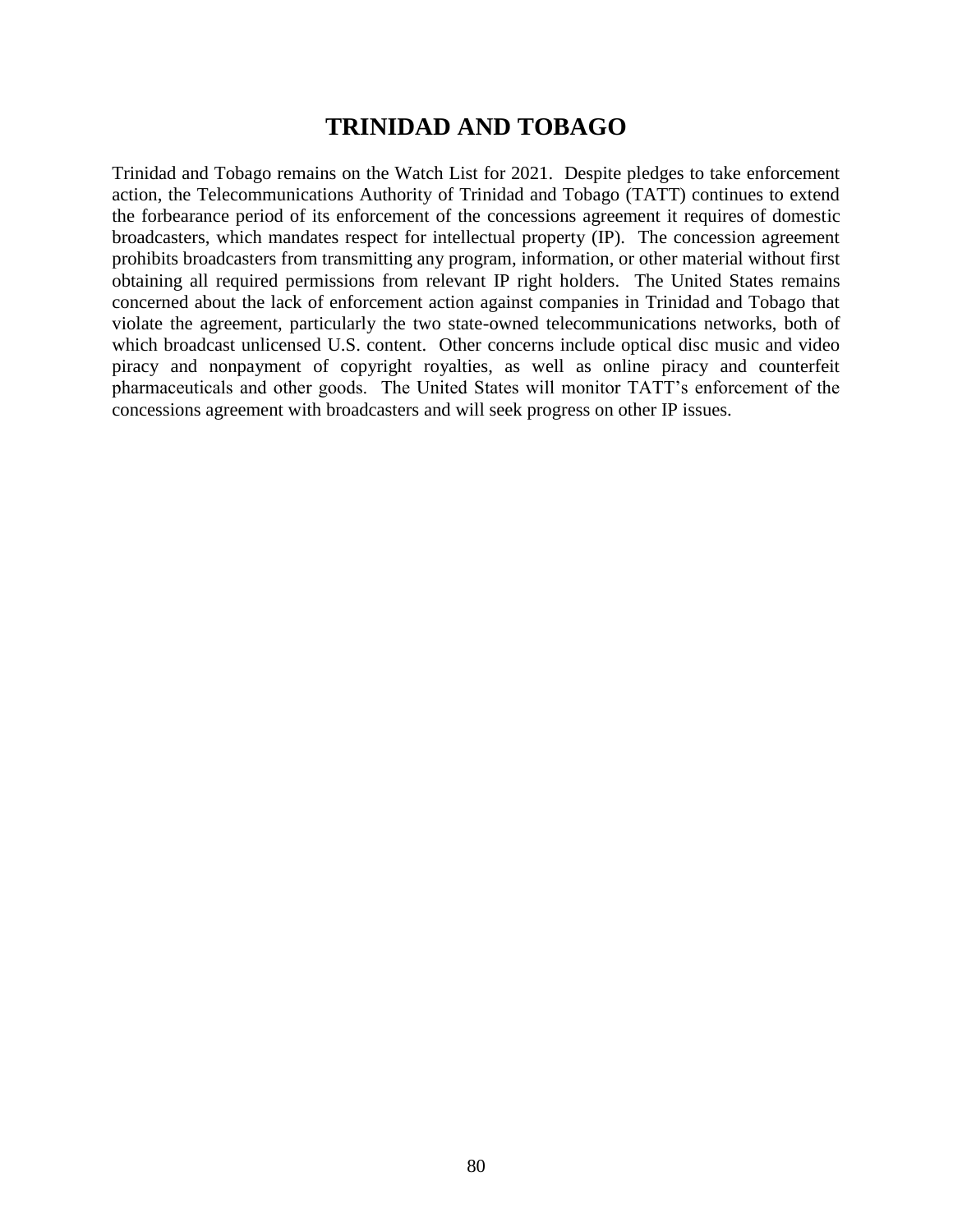#### **TURKEY**

Turkey remains on the Watch List in 2021. Over the last few years, Turkey has worked to strengthen its intellectual property (IP) regime, including through continued implementation of the 2016 Industrial Property Law that, among other things, increases criminal sanctions for importing and exporting counterfeit goods and enhances authorities' ability to destroy counterfeit goods. An updated copyright law has also been under review, as has a five-year, government-wide IP strategy. In addition, the Turkish patent and trademark office increased its number of patent and trademark examiners. Despite these positive developments, however, right holders continue to have concerns regarding overall IP protection and enforcement in Turkey. U.S. companies report that Turkey's national pricing and reimbursement policies for pharmaceutical products and medical devices suffer from a lack of transparency and procedural fairness. Stakeholders continue to express concerns over vagueness in the interpretation of Industrial Property Law No. 6769. Stakeholders also continue to raise concerns that Turkey does not adequately protect against the unfair commercial use, as well as unauthorized disclosure, of test or other data generated to obtain marketing approval for pharmaceutical products, and has not done enough to reduce regulatory and administrative delays in granting marketing approvals for products. In addition, stakeholders have reported concerns with Turkey's implementation of policies that require localized production of certain pharmaceutical products in order to remain on the government reimbursement list. In addition, the United States urges Turkey to establish an effective mechanism for the early resolution of potential pharmaceutical patent disputes. The United States encourages Turkey to fully implement its obligations under the World Intellectual Property Organization (WIPO) Internet Treaties and develop effective mechanisms to address online piracy. The United States continues to encourage Turkey to require that collective management organizations adhere to fair, transparent, and non-discriminatory procedures. Turkey remains a significant source of and transshipment point for counterfeit goods across a number of industry sectors. This has continued throughout 2020 with stakeholders reporting even higher levels of counterfeit good production and purchasing. Levels of pirated products in Turkey also remain high. Furthermore, right holders continue to report the use of unlicensed software by some government agencies, as well as high levels of satellite television channel piracy. Turkey's enforcement processes are hampered by procedural delays and insufficient personnel, as well as laws that contain lax penalties and inadequate procedures. Stakeholders also report that a lack of IP training for the judiciary and the paucity of interagency coordination continue to hamper enforcement efforts. The Turkish National Police should be given *ex officio* authority over trademark violations, as well as other tools they currently lack, to help enhance IP enforcement capabilities. The United States will engage with Turkey to address these and other issues.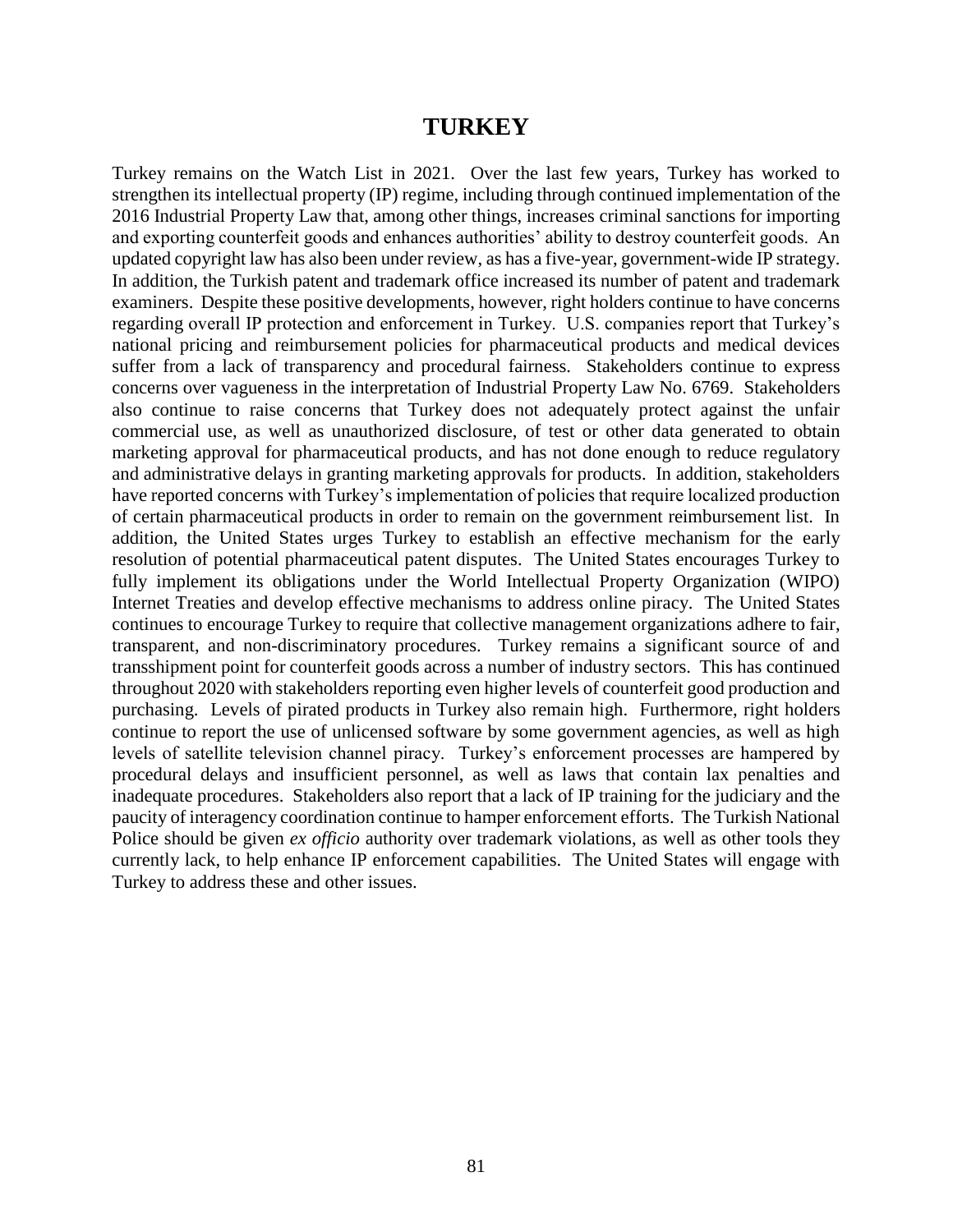## **TURKMENISTAN**

Turkmenistan remains on the Watch List in 2021. Turkmenistan's lack of progress in raising its intellectual property (IP) protections to international standards since its accession to the Berne Convention in 2016 remains concerning. Turkmenistan has yet to issue a presidential-level decree, law, or regulation mandating the use of licensed software by government ministries and agencies and has yet to modernize its copyright protection for foreign sound recordings, including through accession to and implementation of the World Intellectual Property Organization (WIPO) Internet Treaties. The United States continues to be concerned with the level of protection and enforcement provided for under Turkmenistan's IP laws, as well as Turkmenistan's reported failure to enforce those laws. Counterfeit and pirated goods reportedly remain widely available in major cities in Turkmenistan. The United States continues to encourage Turkmenistan to undertake legislative IP reforms, including to provide *ex officio* authority for its customs officials and to improve its enforcement procedures. Publishing the activities of the State Service of Intellectual Property, and providing data pertaining to the seizures facilitated by the State Customs Service, will provide transparency that may help inform and enhance IP enforcement in Turkmenistan. The United States stands ready to assist Turkmenistan through engagement facilitated by the Intellectual Property Working Group under the United States-Central Asia Trade and Investment Framework Agreement (TIFA).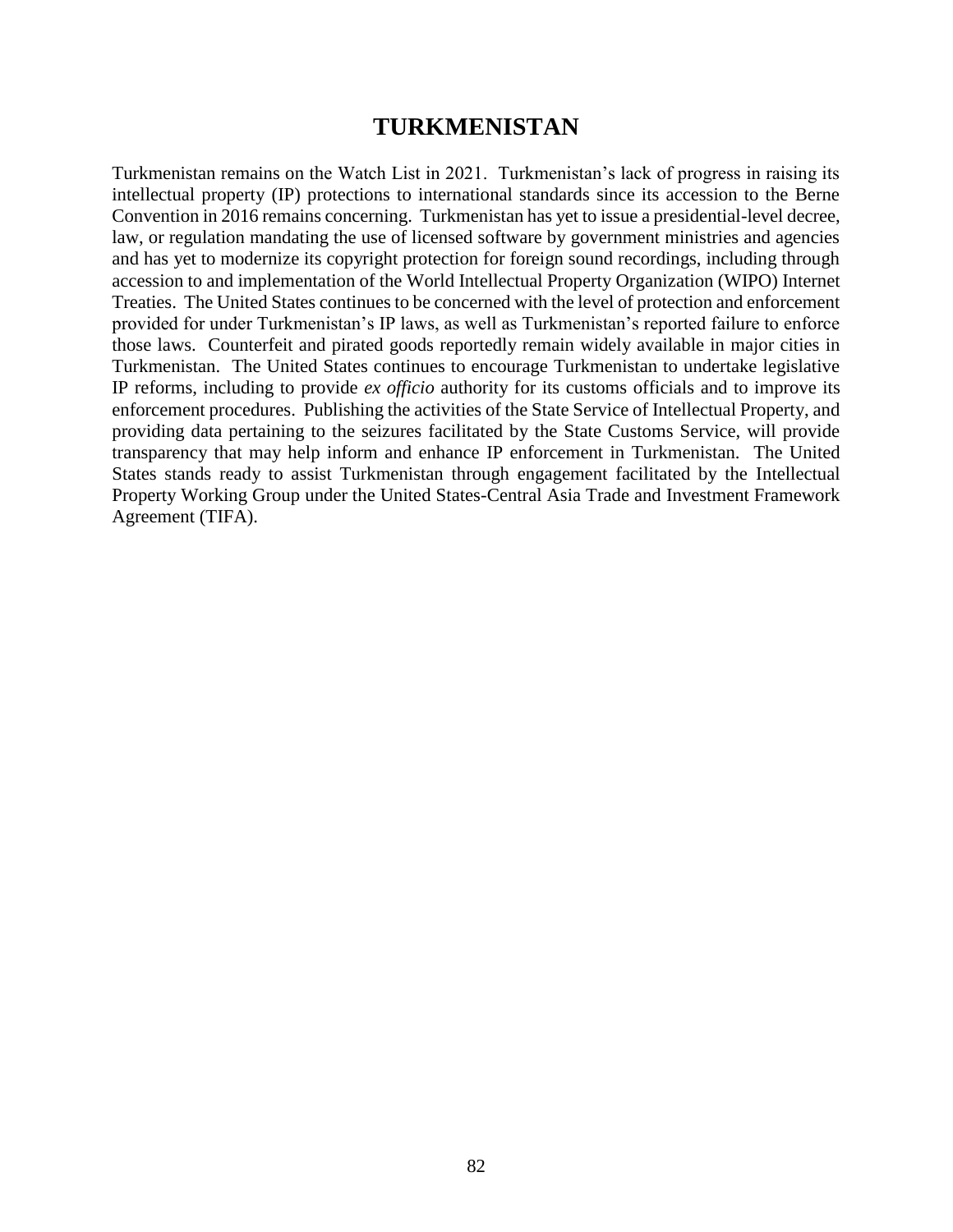## **UZBEKISTAN**

Uzbekistan remains on the Watch List in 2021. In recent years, Uzbekistan has taken important steps to address long-standing issues pertaining to intellectual property (IP) protection and enforcement. In particular, accession to the World Intellectual Property Organization (WIPO) Internet Treaties represents progress toward improving the copyright regime in Uzbekistan. The United States also recognizes the continued high-level political attention to IP, including Uzbekistan's support for and participation in the Intellectual Property Working Group under the United States-Central Asia Trade and Investment Framework Agreement (TIFA) and the recent tasking of the Intellectual Property Agency to develop a three-year plan to improve the IP system. In addition, the United States notes more progress toward developing a new national strategy for IP. The United States encourages Uzbekistan to continue improving its copyright statutory framework, including through providing adequate protection for foreign sound recordings and implementing the WIPO Internet Treaties. Also, Uzbekistan needs to make progress to address other concerns raised in previous Special 301 Reports, including with regard to *ex officio* authority for enhanced border enforcement, allocating resources to IP protection and enforcement agencies, and mandating government use of licensed software via presidential decree, law, or regulation.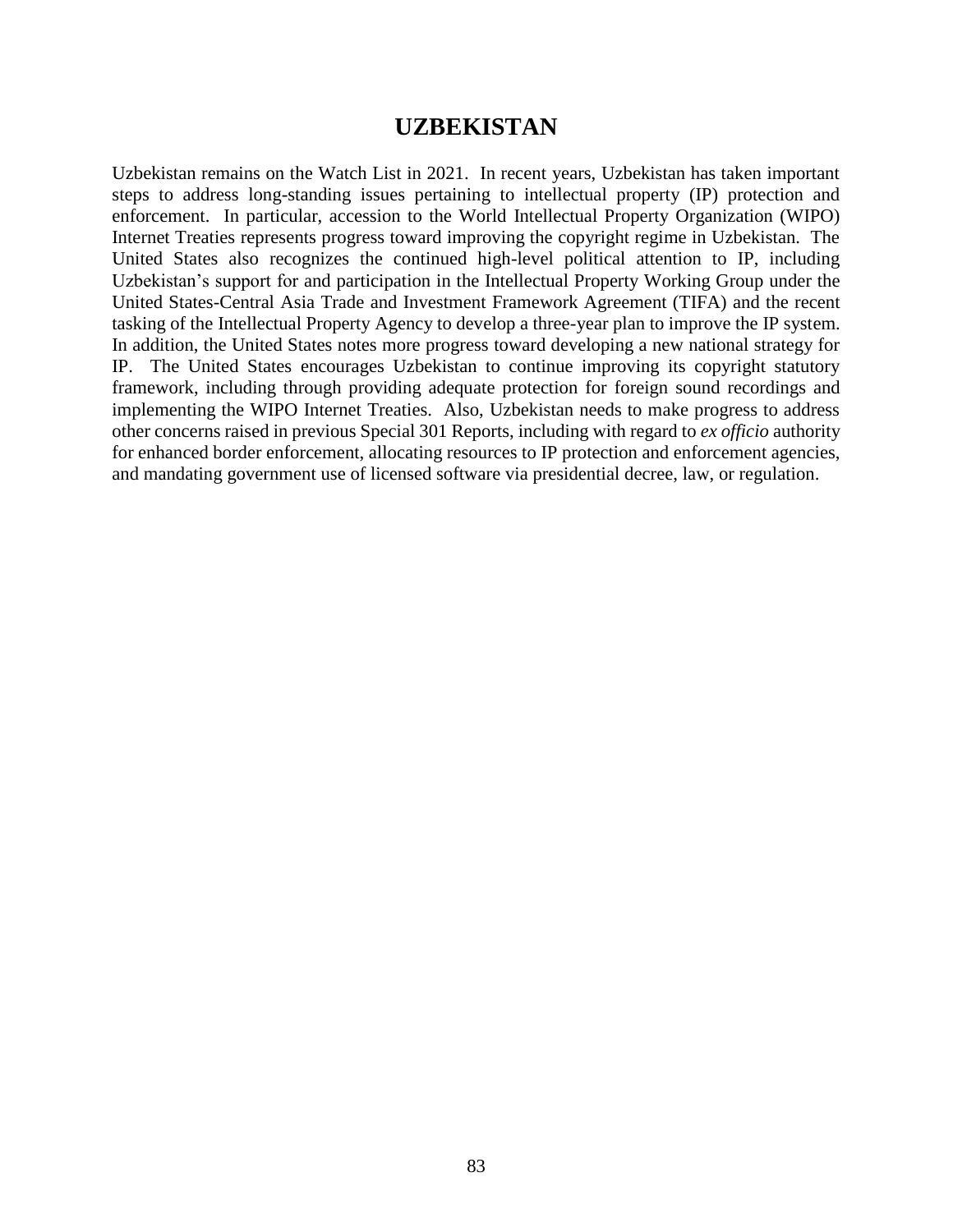## **VIETNAM**

Vietnam remains on the Watch List in 2021. Although Vietnam took steps to improve intellectual property (IP) protection and enforcement, including by publishing draft amendments to its IP Law to comply with trade agreement commitments and by continuing public awareness campaigns and training activities, IP enforcement continues to be a challenge. The online sale of pirated and counterfeit goods remains a serious problem. Lack of coordination among ministries and agencies responsible for enforcement remains concerning, and capacity constraints related to enforcement persist, along with a lack of political will to prioritize IP enforcement. Vietnam continues to rely heavily on administrative enforcement actions, which have consistently failed to deter widespread counterfeiting and piracy. The United States is closely monitoring and engaging with Vietnam on the ongoing implementation of amendments to the 2015 Penal Code with respect to criminal enforcement of IP violations. Counterfeit goods remain widely available in physical markets. In addition, online piracy, including the use of piracy devices and applications to access unauthorized audiovisual content, remains a significant concern, along with the use of unlicensed software in both the public and private sectors. Furthermore, Vietnam's system for protecting against the unfair commercial use, as well as the unauthorized disclosure, of undisclosed test or other data generated to obtain marketing approval for pharmaceutical products needs clarification. The United States is monitoring the implementation of IP provisions of the Comprehensive and Progressive Agreement for Trans-Pacific Partnership, which came into force in January 2019 for Vietnam; the European Union-Vietnam Free Trade Agreement (EVFTA), which came into force in August 2020; and the United Kingdom-Vietnam Free Trade Agreement, which came into force in January 2021. The EVFTA grandfathered prior users of certain cheese terms from the restrictions in the geographical indications provisions of the EVFTA, and it is important that Vietnam ensure market access for prior users of those terms who were in the Vietnamese market before the grandfathering date of January 1, 2017. Vietnam has also committed to accede to the World Intellectual Property Organization (WIPO) Internet Treaties by 2023. The United States urges Vietnam to engage on and address these issues and to provide interested stakeholders with meaningful opportunities for input as it proceeds with these reforms. The United States also encourages continued bilateral cooperation through the implementation of the Customs Mutual Assistance Agreement, which came into force in May 2020. The United States will continue to press on these and other IP issues with Vietnam through the United States-Vietnam Trade and Investment Framework Agreement and other bilateral engagement.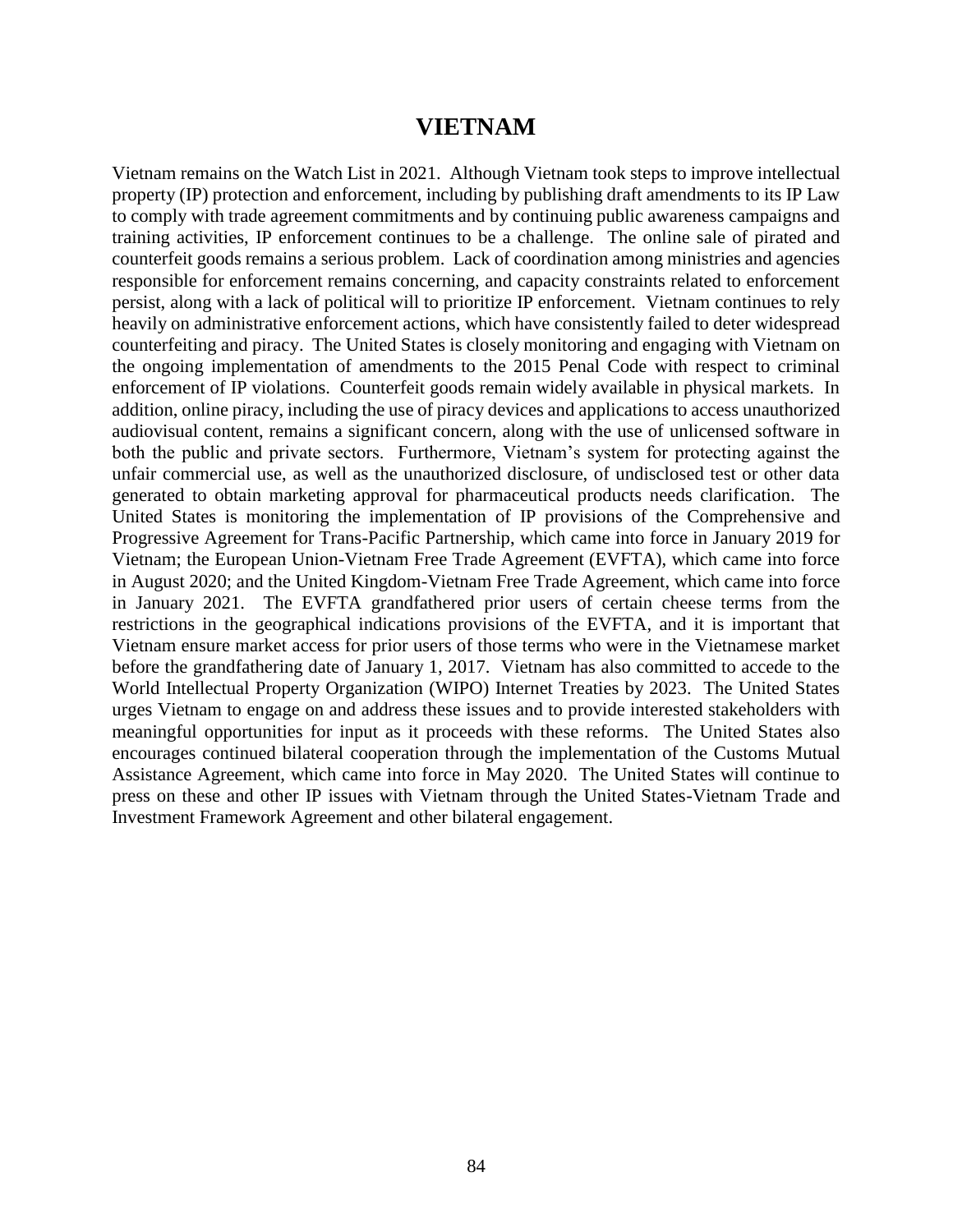# **ANNEX 1: Special 301 Statutory Basis**

Pursuant to Section 182 of the Trade Act of 1974, as amended by the Omnibus Trade and Competitiveness Act of 1988, the Uruguay Round Agreements Act of 1994, and the Trade Facilitation and Trade Enforcement Act of 2015 (19 U.S.C. § 2242), USTR is required to identify "those foreign countries that deny adequate and effective protection of intellectual property rights, or deny fair and equitable market access to United States persons that rely upon intellectual property protection."

The United States Trade Representative shall only designate as Priority Foreign Countries those countries that have the most onerous or egregious acts, policies, or practices and whose acts, policies, or practices have the greatest adverse impact (actual or potential) on the relevant U.S. products. Priority Foreign Countries are subject to an investigation under the Section 301 provisions of the Trade Act of 1974. The United States Trade Representative may not designate a country as a Priority Foreign Country if it is entering into good faith negotiations or making significant progress in bilateral or multilateral negotiations to provide adequate and effective protection of intellectual property (IP). The United States Trade Representative is required to decide whether to identify countries within 30 days after issuance of the annual *National Trade Estimate Report*. In addition, USTR may identify a trading partner as a Priority Foreign Country or re-designate the trading partner whenever the available facts indicate that such action is appropriate.

To aid in the administration of the statute, USTR created a Priority Watch List and Watch List under the Special 301 provisions. Placement of a trading partner on the Priority Watch List or Watch List indicates that particular problems exist in that country with respect to IP protection, enforcement, or market access for persons relying on IP rights. Countries placed on the Priority Watch List are the focus of increased bilateral attention concerning the specific problem areas.

The Trade Facilitation and Trade Enforcement Act of 2015 requires USTR to develop "action plans" for each foreign country that USTR has identified for placement on the Priority Watch List and that has remained on the list for at least one year. The action plans shall include benchmarks to assist the foreign country to achieve, or make significant progress toward achieving, adequate and effective IP protection and fair and equitable market access for U.S. persons relying on IP protection. USTR must provide to the Senate Finance Committee and to the House Ways and Means Committee a description of the action plans developed for Priority Watch List countries and any actions taken by foreign countries under such plans. For those Priority Watch List countries for which an action plan has been developed, the President may take appropriate action if the country has not substantially complied with the benchmarks set forth in the action plan.

Section 306 of the Trade Act of 1974 requires USTR to monitor a trading partner's compliance with measures that are the basis for resolving an investigation under Section 301. USTR may take trade action if a country fails to implement such measures satisfactorily.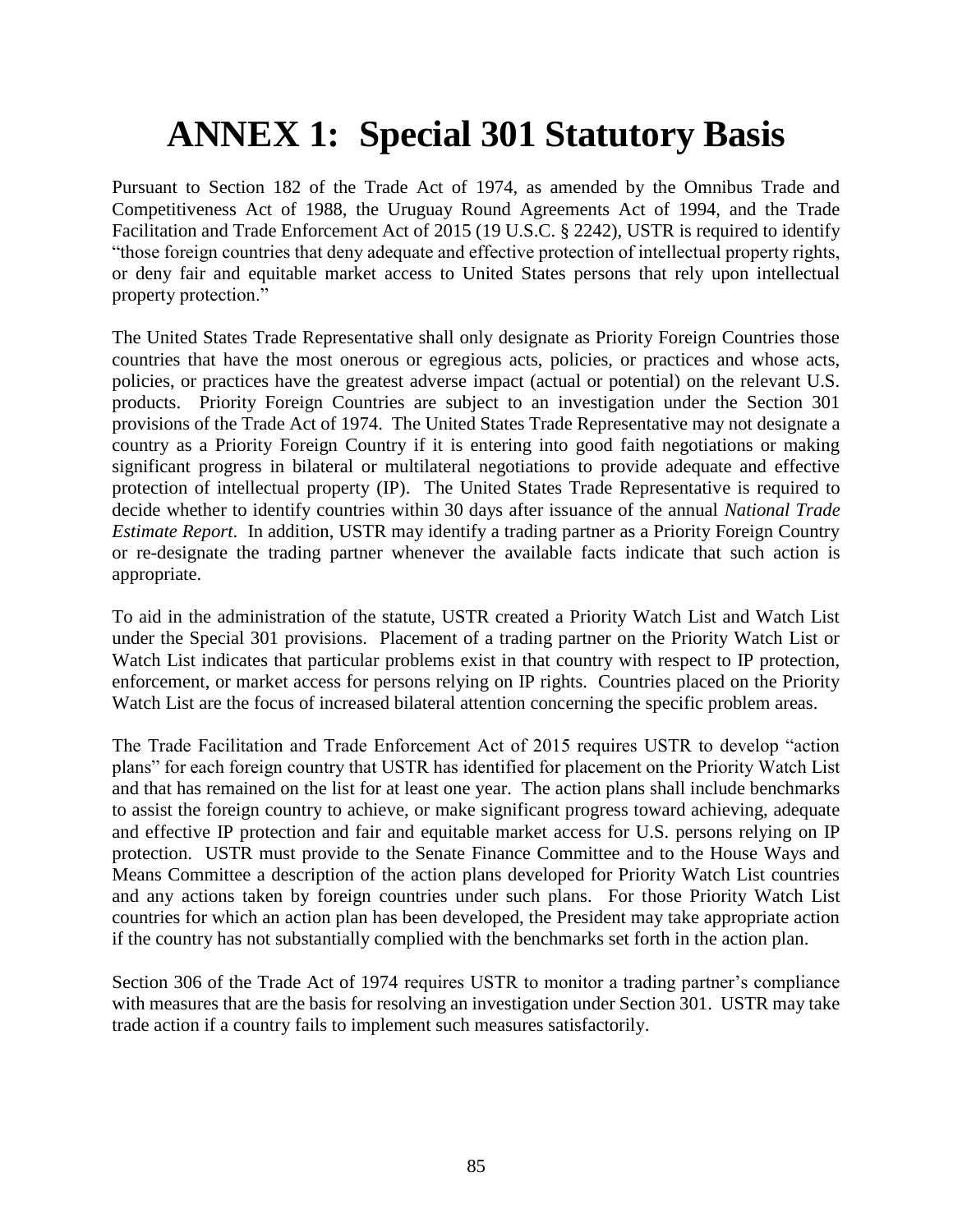The Trade Policy Staff Committee, in particular the Special 301 Subcommittee, in advising the USTR on the implementation of Special 301, obtains information from and holds consultations with the private sector, civil society and academia, U.S. embassies, foreign governments, and the U.S. Congress, among other sources.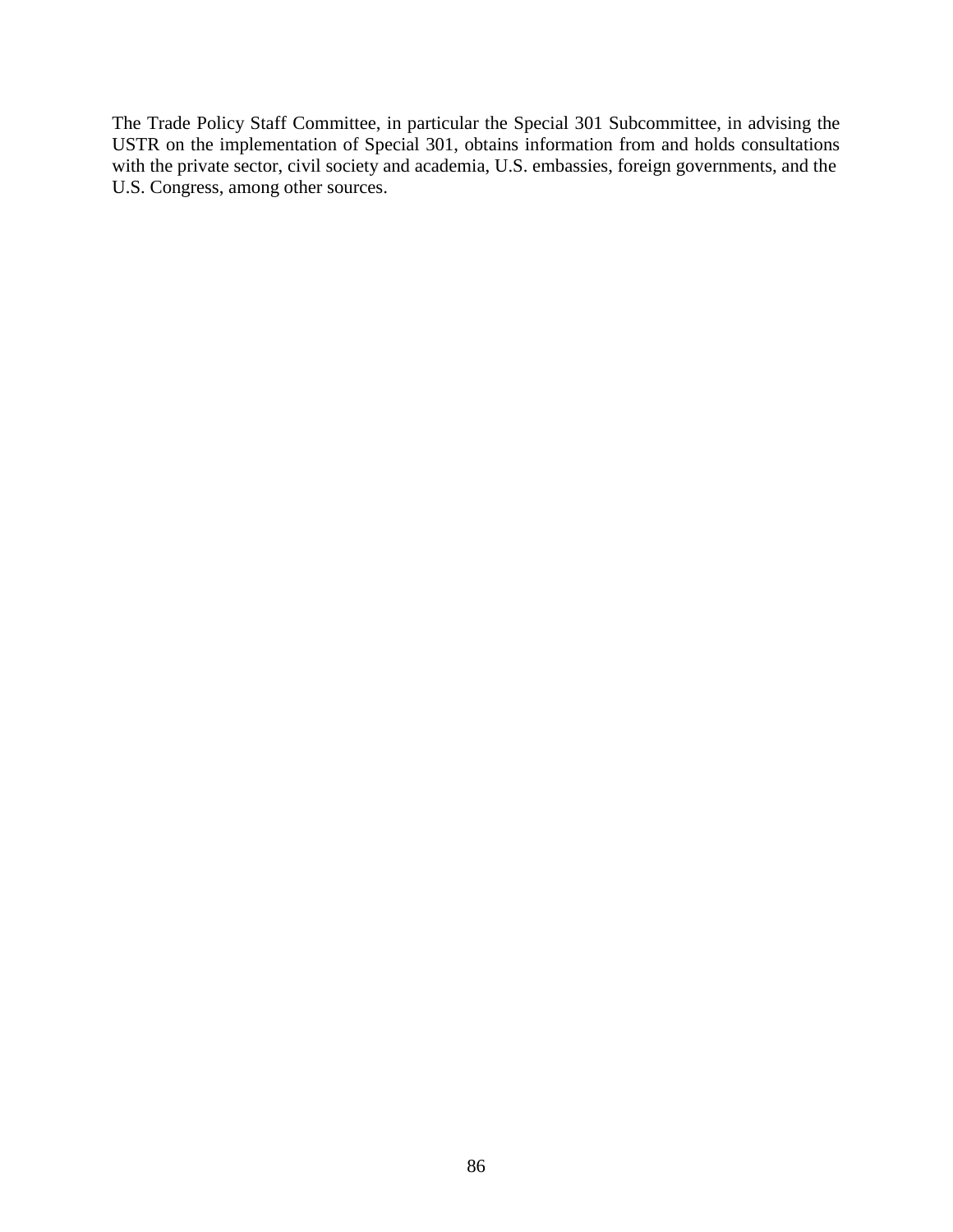# **ANNEX 2: U.S. Government-Sponsored Technical Assistance and Capacity Building**

In addition to identifying intellectual property (IP) concerns, this Report also highlights opportunities for the U.S. Government to work closely with trading partners to address those concerns. The U.S. Government collaborates with various trading partners on IP-related training and capacity building around the world. Domestically and abroad, bilaterally, and in regional groupings, the U.S. Government remains engaged in building stronger, more streamlined, and more effective systems for the protection and enforcement of IP.

The Office of Policy and International Affairs (OPIA) of the U.S. Patent and Trademark Office (USPTO) conducts programs in the United States, around the world, and through distance learning to provide education, training, and capacity building on IP protection, commercialization, and enforcement. These programs, conducted for the benefit of U.S. stakeholders, are offered to patent, trademark, and copyright officials, judges and prosecutors, police and customs officials, foreign policy makers, and U.S. right holders. OPIA programs are frequently conducted in collaboration with Intellectual Property Attaches and other U.S. Government agencies.

Other U.S. Government agencies bring foreign government and private sector representatives to the United States on study tours to meet with IP professionals and to visit the institutions and businesses responsible for developing, protecting, and promoting IP in the United States. One such program is the Department of State's International Visitors Leadership Program, which brings groups from around the world to cities across the United States to learn about IP and related trade and business issues.

Internationally, the U.S. Government is also active in partnering to provide training, technical assistance, capacity building, exchanges of best practices, and other collaborative activities to improve IP protection and enforcement. The following are examples of these programs:

- In Fiscal Year (FY) 2020, USPTO's OPIA developed and delivered capacity-building programs that addressed a full range of IP protection and enforcement matters, including enforcement of IP rights at national borders, online piracy, express mail shipments, trade secrets, copyright policy, and patent and trademark examination. Although face-to-face training programs did not take place from mid-March through September 2020, training efforts continued as OPIA was able to pivot to all-remote delivery of its programs in mid-2020. This included piloting the technological capability to run virtual international programs with simultaneous interpretation. Overall, OPIA hosted 100 programs with a distance learning component, up 525% from previous years. In FY 2020, the programs cumulatively included over 4,800 government officials, including examiners, policymakers, police, customs, parliamentarians, judges, and prosecutors, from 120 countries.
- In addition, the USPTO's OPIA provides capacity building in countries around the world and has formed partnerships with 29 national, regional, and international IP organizations,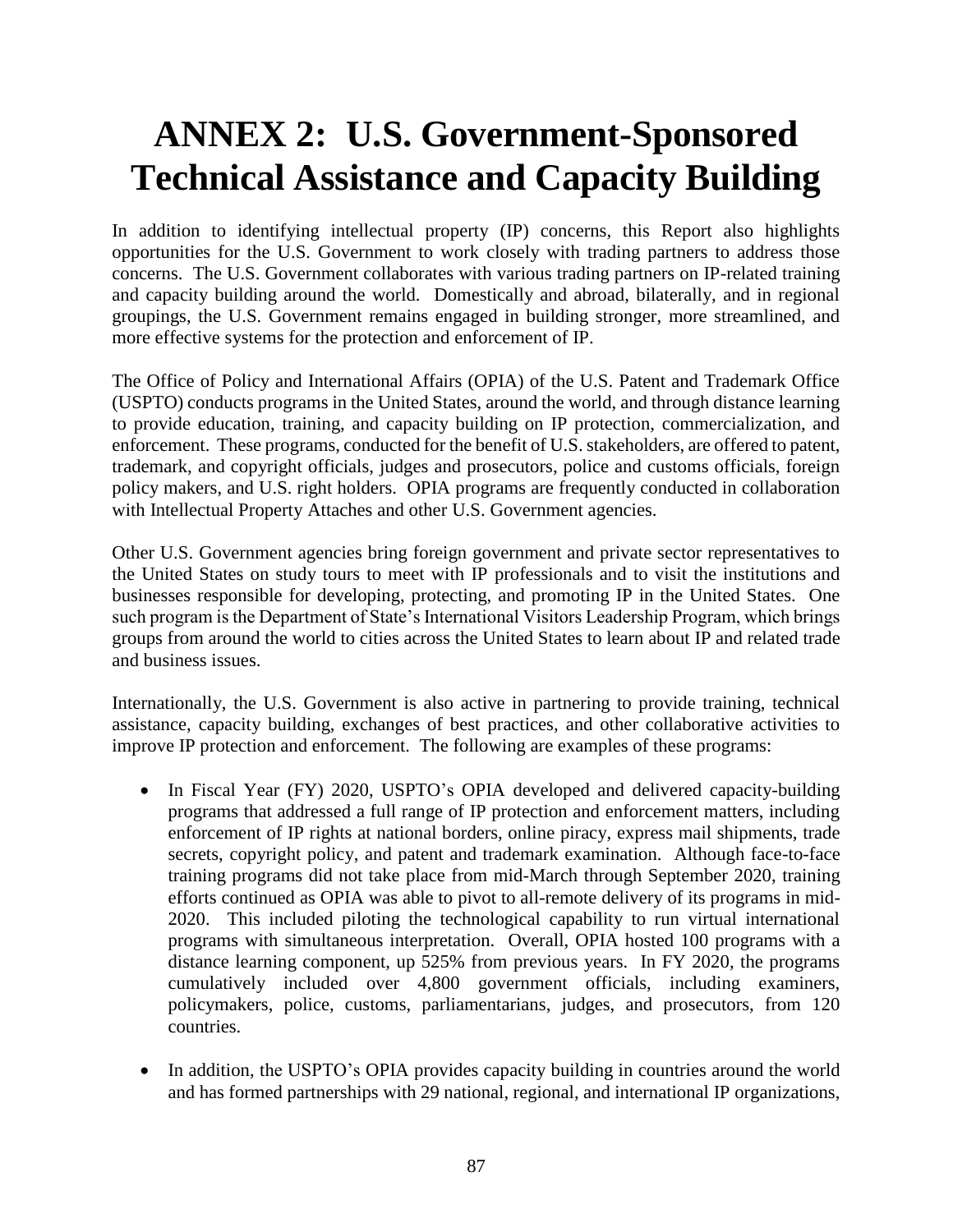such as the Japan Patent Office, European Patent Office, German Patent and Trademark Office, government agencies of China, the Mexican Institute of Industrial Property, the Korean Intellectual Property Office, the Association of Southeast Asian Nations (ASEAN), the Oceania Customs Organisation (OCO), and the World Intellectual Property Organization (WIPO). These partnerships help establish a framework for joint development of informational and educational IP content, technical cooperation, and classification activities.

- The Department of Commerce's International Trade Administration (ITA) leads the STOPfakes program and helps U.S. companies navigate IP across the globe. STOPfakes presents Roadshows across the country with 12 partner agencies from across the U.S. Government. These Roadshows are day-long, in-depth seminars for U.S. companies on protecting IP at home and abroad. U.S. companies can also find specific IP information on the STOPfakes.gov website, including valuable resources on how to protect patents, copyright, trademarks, and trade secrets as well as targeted information about protecting IP in more than 70 global markets. The website also includes IP highlights on industryand policy-specific IP topics. Consumers can also find webinars focusing on best practices to protect and enforce IP in China. In addition to STOPfakes, ITA develops and shares small business tools to help domestic and foreign businesses understand IP and initiate protective strategies. Under the auspices of the Transatlantic IP Rights Working Group, ITA collaborates with the European Union's Directorate-General for Trade to identify areas of cooperation to help protect IP in third countries as well as in the United States and the EU. All of the ITA-developed resources, including the United States-EU TransAtlantic Portal, as well as information and links to the other programs identified in this Annex, are accessible via www.STOPfakes.gov. ITA also manages the STOPfakes Twitter account, @STOPfakesGov, which publicizes the release of new resources, live-tweets the STOPfakes Roadshows, and supports IP posts from other agencies.
- In FY 2019, U.S. Immigration and Customs Enforcement (ICE) Homeland Security Investigations (HSI), through the National IPR Coordination Center (IPR Center), conducted HSI-led regional IP enforcement training programs in Austria, Brazil, the Cayman Islands, Kenya, and Thailand. These programs were supported by U.S. Customs and Border Protection (CBP), USPTO, the Department of Justice International Computer Hacking and Intellectual Property Advisors (DOJ ICHIPs), and other U.S. agencies. Additionally, the IPR Center, with support from the Department of State, participated in 12 IP-related programs sponsored by the USPTO and DOJ ICHIPs in Argentina, Botswana, Colombia, Paraguay, Romania, Senegal, Singapore, Taiwan, Thailand, and Vietnam.
- CBP officials assigned to the IPR Center participate in many engagements with public, private and international stakeholders hosted by any of the IPR Center's 27 partner agencies. In FY 2020, CBP participated in three such meetings with IP right holders, three public groups, and three international delegations. In addition, CBP staff sponsored two special events at the IPR Center for foreign stakeholders: a delegation of customs and police attachés assigned to embassies in Washington, D.C., and a meeting and discussion with the Secretary of State of Poland. All of these engagements promoted U.S. leadership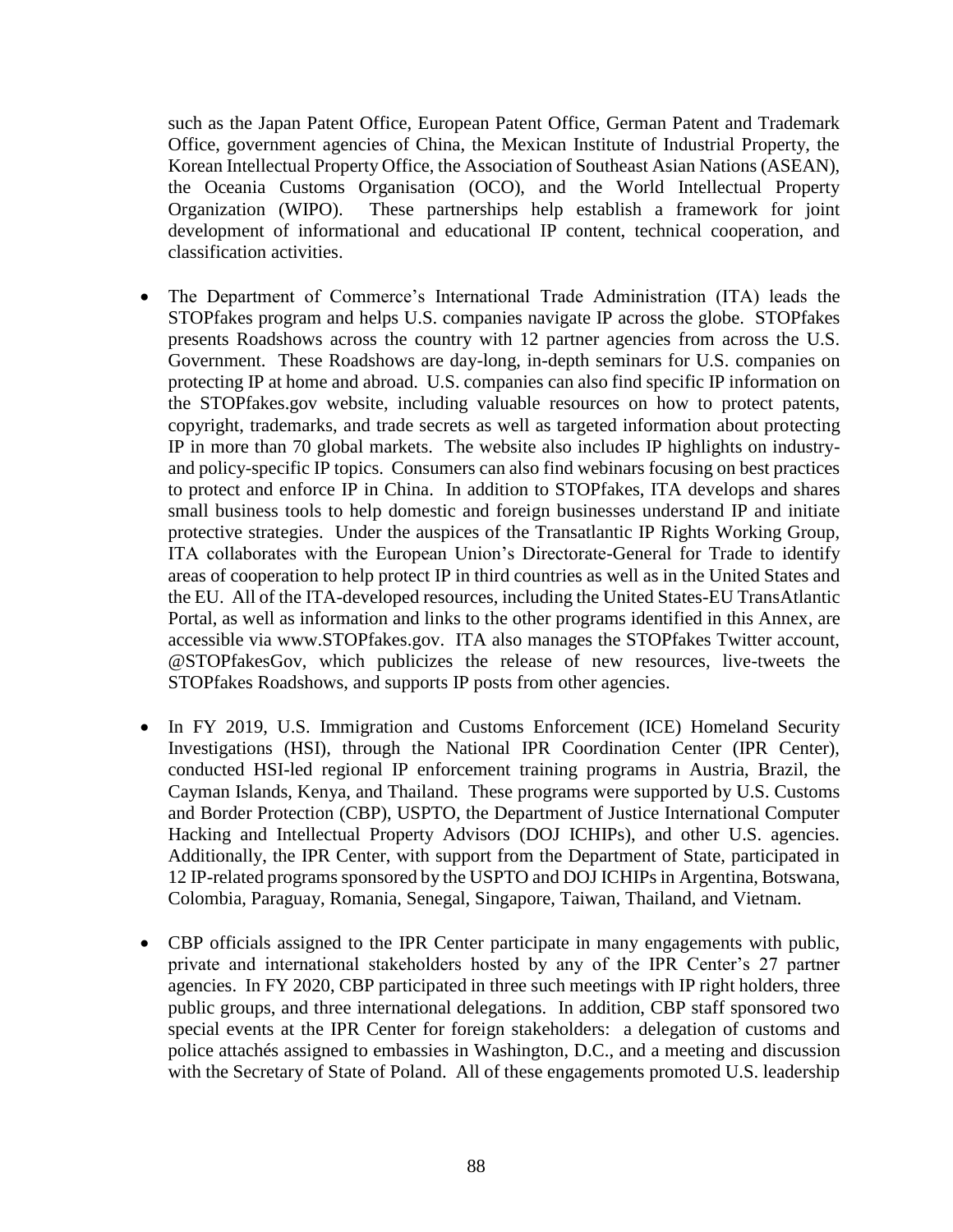in customs matters, illuminated current trends and issues in global IP protection, and developed trade intelligence for further review.

- CBP routinely joins HSI training programs and engagements overseas. In FY 2020, this integrated support included providing training, titled, *Customs Enforcement of Intellectual Property Rights at the Border*, to foreign officials in the Dominican Republic. The audience included representatives from Anguilla, Bermuda, Costa Rica, the Dominican Republic, El Salvador, Guatemala, Honduras, Jamaica, Panama, St. Lucia, and Trinidad.
- The Department of State provides foreign assistance anti-crime funds each year to U.S. Government agencies that provide cybercrime and IP enforcement training and technical assistance to foreign governments. The agencies that provide such training include the DOJ, USPTO, CBP, and ICE. The U.S. Government works collaboratively on many of these training programs with the private sector and with various international entities, such as WIPO and the International Criminal Police Organization. Department programs feature deployment of a global network of ICHIPs, experienced DOJ attorneys dedicated to building international cooperation and delivering training. Additionally, the State Department leads the U.S. delegation to the Organization for Economic Co-operation and Development's Task Force on Countering Illicit Trade, working to establish best practices in free trade zones and addressing the challenges that illicit trade poses. The Department of State combined an International Arts Envoy Program with IP outreach to highlight the importance of copyright to creative industries, launching the first program in Bucharest, Romania in 2018.
- IP protection is a priority of the government-to-government technical assistance provided by the Department of Commerce's Commercial Law Development Program (CLDP). CLDP programs address numerous areas related to IP, including legislative reform, enforcement, adjudication of disputes, IP protection and its impact on the economy, and IP curricula in universities and law schools, as well as public awareness campaigns and continuing legal education for lawyers. CLDP supports capacity building in creating and maintaining an innovation ecosystem, including technology commercialization as well as in patent, trademark, and copyright examination and management in many countries worldwide. CLDP also works with the judiciary in various trading partners to improve the skills to effectively adjudicate IP cases and conducts interagency coordination programs to highlight the value of a whole-of-government approach to IP protection and enforcement.
- Every year, the DOJ, with funding from and in cooperation with the Department of State and other U.S. Government agencies, provides technical assistance and training on IP enforcement issues to thousands of foreign officials around the globe. As noted, such assistance is being increased using the new ICHIPs. Topics covered in these programs include: investigating and prosecuting IP cases under various criminal law and criminal procedure statutes; disrupting and dismantling organized crime networks involved in trafficking in pirated and counterfeit goods; fighting infringing goods that represent a threat to public health and safety; combatting online piracy; improving officials' capacity to detain, seize, and destroy illegal items at the border and elsewhere; increasing intragovernmental and international cooperation and information sharing; working with right